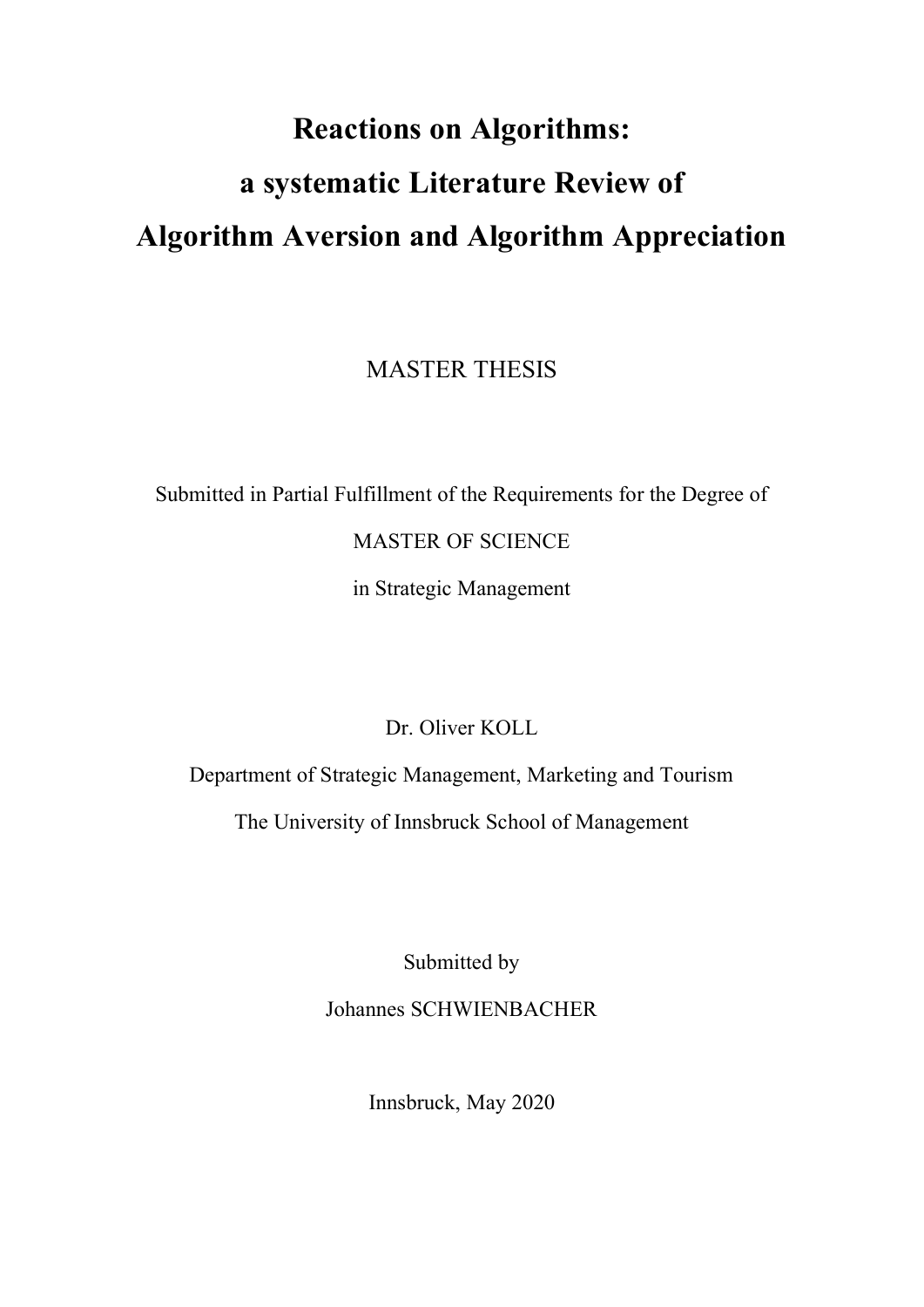This master thesis "Reactions on Algorithms: a systematic Literature Review of Algorithm Aversion and Algorithm Appreciation" was co-supervised by Philipp Jaufenthaler, BSc MSc.

Johannes Schwienbacher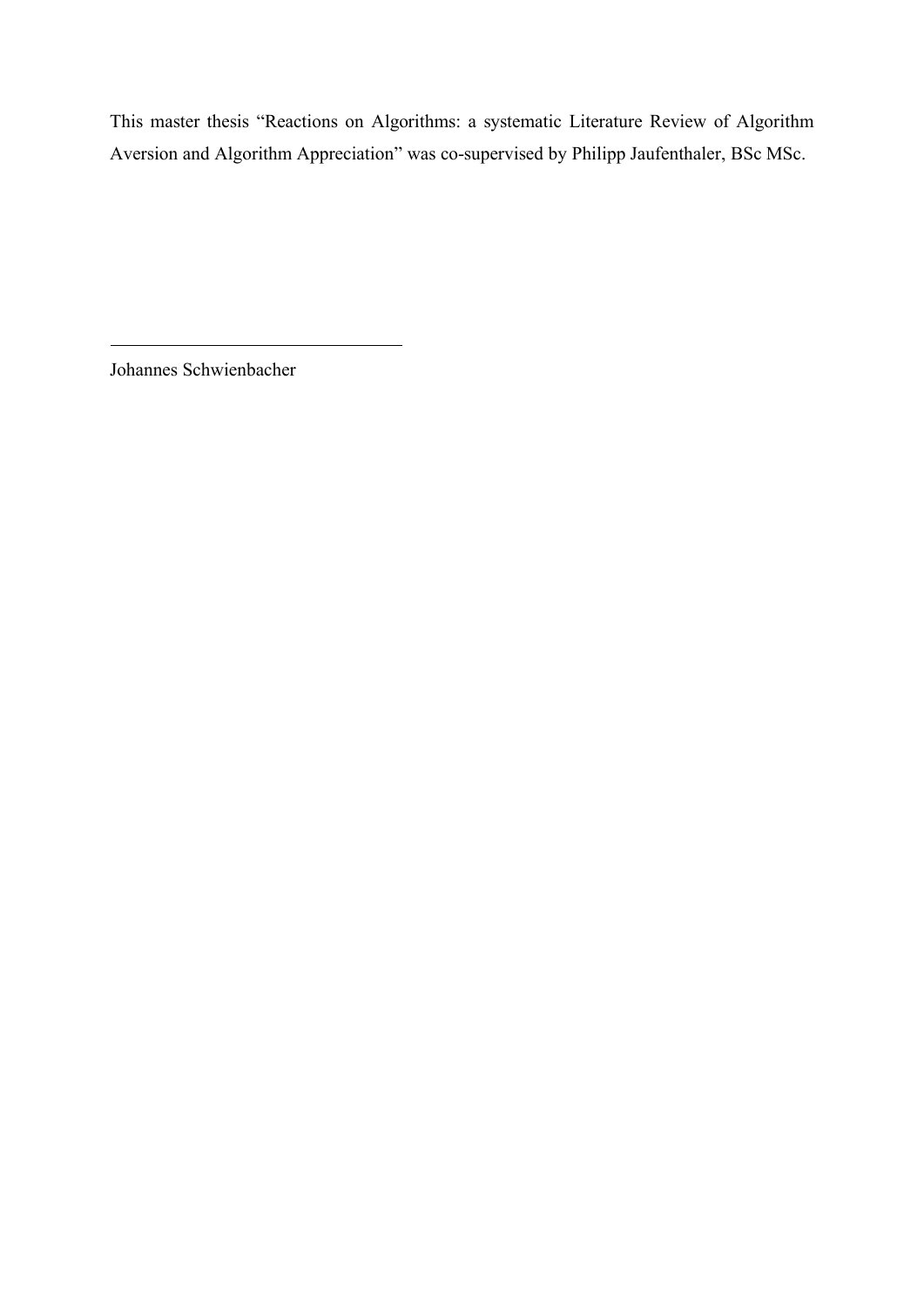# **Acknowledgments**

I would like to express my sincere gratitude to the Department of Strategic Management, Marketing, and Tourism for giving me the possibility to deepen my knowledge in several areas and to develop skills which are going to be necessary to pursue my goals for the future. My gratitude especially goes to my co-supervisor Philipp Jaufenthaler, BSc MSc. He introduced me to the topic and motivated me to make this thesis my own achievement. Thank you for the useful comments, remarks, and for all the support in the process of composing this thesis.

Furthermore, I am thankful for my friends and colleagues, who accompanied me through my educational career and showed continuous support. I also want to thank my friend Hanna Engl for proofreading this thesis.

Most of all, I am beyond grateful for my family for their continuous encouragement. This milestone in my educational career would not have been possible without them. Thank you!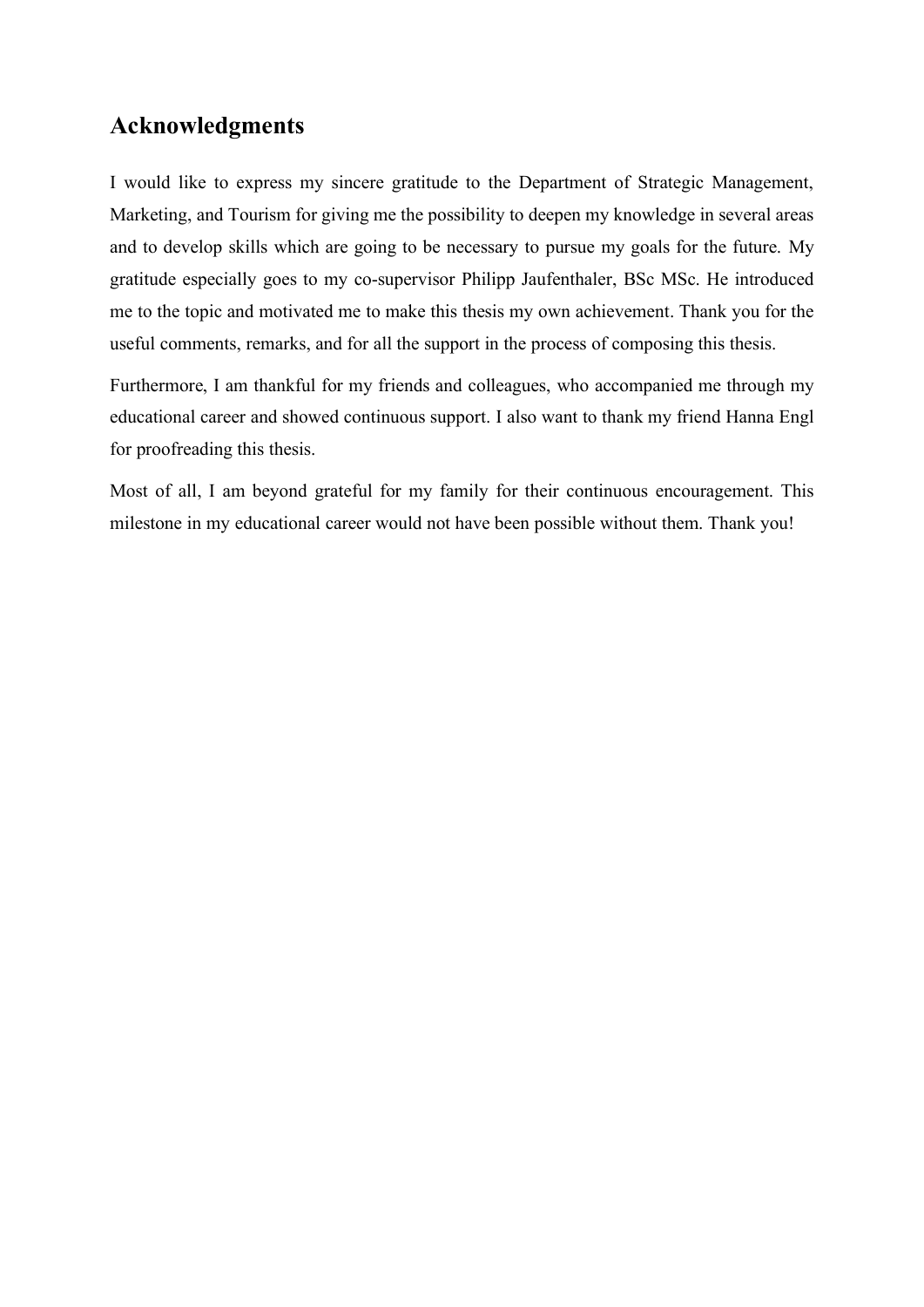# **Abstract**

The implementation of algorithms offers various new possibilities in the marketplace. However, relatively little is known about how people react towards algorithmic advice. The major part of research supports the phenomenon of algorithm aversion, which increasingly received attention in the twenty-first century. Despite that, recent research has also shown that people are not always averse to algorithms. This phenomenon is called algorithm appreciation. With the purpose of systematically reviewing people's reactions towards algorithms, 128 peer-reviewed articles from various fields, published between 1954 and 2020, are taken into consideration. The consulted academic literature is categorized into four themes: causes of algorithm aversion and appreciation, individual differences, areas in which algorithms are rejected or appreciated, and strategies on how to overcome algorithm aversion. Each of the presented themes deals with different factors regarding decision aids, reactions from decision-makers and users as well as environmental influences. Therefore, overlapping and conflicting results are highlighted. This systematic literature review provides implications for decision-makers, especially for the field of marketing. It is suggested that there exists a research need for a clearer understanding of how people react towards algorithms. This review can serve as a basis for further investigations.

#### **KEYWORDS**

algorithm appreciation, algorithm aversion, decision aids, human-algorithm interaction, human–automation interaction, human vs. nonhuman, reactions on algorithms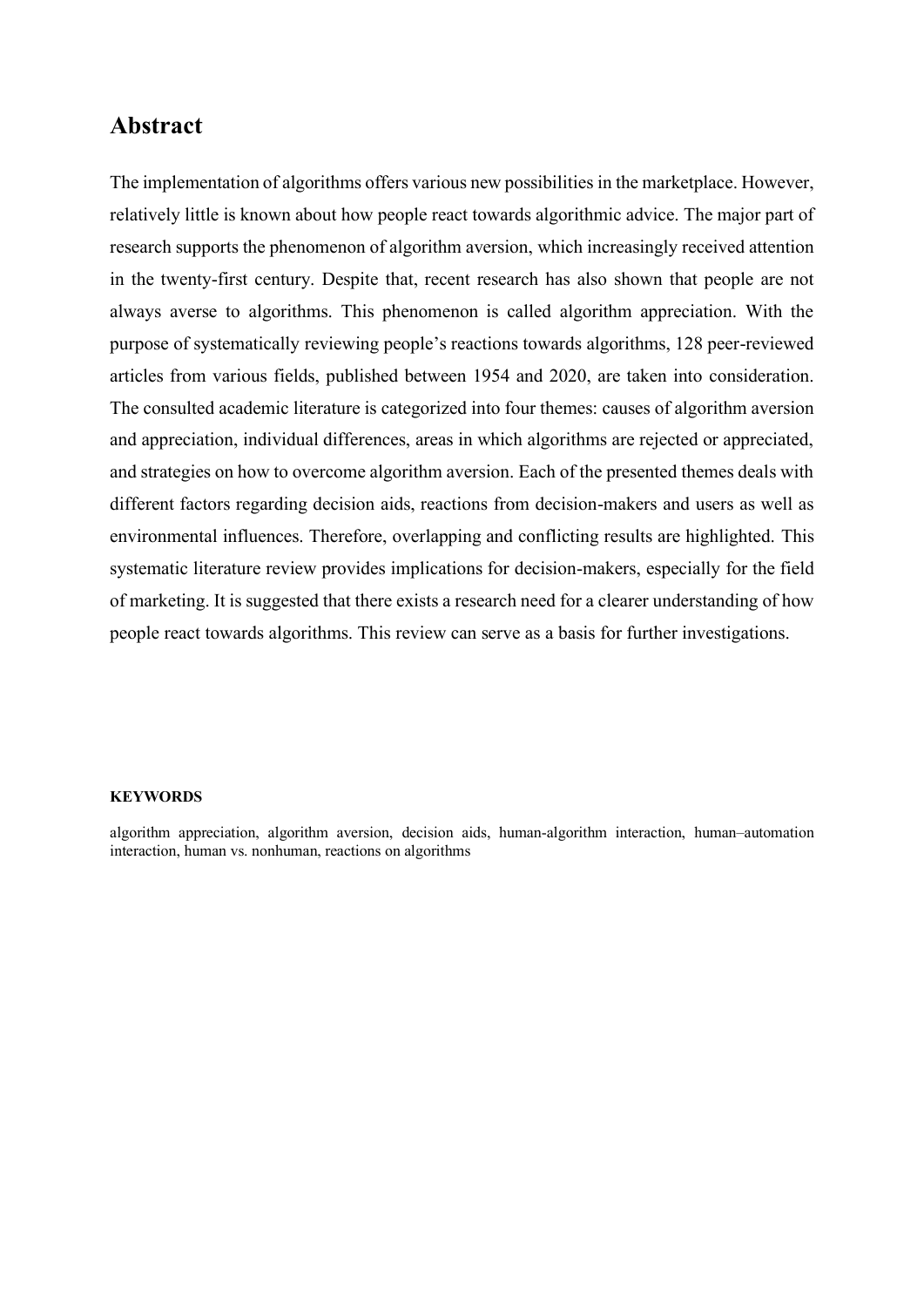# **Table of Contents**

| 1.    |  |
|-------|--|
| 1.1   |  |
| 1.2   |  |
| 1.3   |  |
| 2.    |  |
| 2.1   |  |
| 2.2   |  |
| 2.3   |  |
| 3.    |  |
| 3.1   |  |
| 3.1.1 |  |
| 3.1.2 |  |
| 3.1.3 |  |
| 3.2   |  |
| 4.    |  |
| 4.1   |  |
| 4.1.1 |  |
| 4.1.2 |  |
| 4.1.3 |  |
| 4.1.4 |  |
| 4.2   |  |
| 4.2.1 |  |
| 4.2.2 |  |
| 4.2.3 |  |
| 4.2.4 |  |
| 4.3   |  |
| 4.3.1 |  |
| 4.3.2 |  |
| 4.3.3 |  |
| 4.3.4 |  |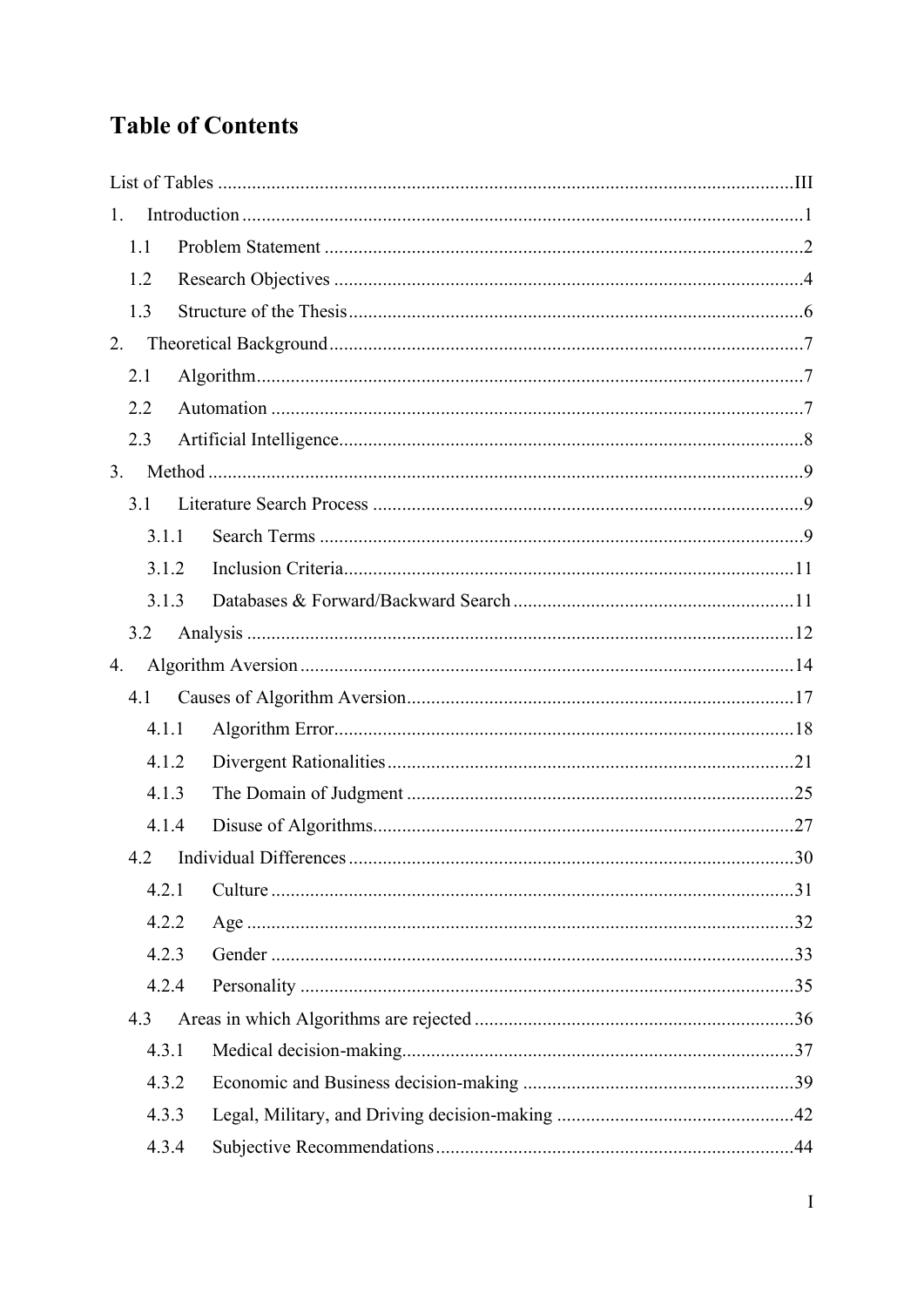| 4.4 |       |                                                                             |  |  |  |  |
|-----|-------|-----------------------------------------------------------------------------|--|--|--|--|
|     | 4.4.1 |                                                                             |  |  |  |  |
|     | 4.4.2 |                                                                             |  |  |  |  |
|     | 4.4.3 |                                                                             |  |  |  |  |
|     | 4.4.4 |                                                                             |  |  |  |  |
| 5.  |       |                                                                             |  |  |  |  |
| 5.1 |       |                                                                             |  |  |  |  |
|     | 5.1.1 |                                                                             |  |  |  |  |
|     | 5.1.2 | Transparency, additional Information, and the Possibility of Modification58 |  |  |  |  |
|     | 5.1.3 |                                                                             |  |  |  |  |
| 5.2 |       |                                                                             |  |  |  |  |
| 6.  |       |                                                                             |  |  |  |  |
| 6.1 |       |                                                                             |  |  |  |  |
| 6.2 |       |                                                                             |  |  |  |  |
| 6.3 |       |                                                                             |  |  |  |  |
| 7.  |       |                                                                             |  |  |  |  |
|     |       |                                                                             |  |  |  |  |
|     |       |                                                                             |  |  |  |  |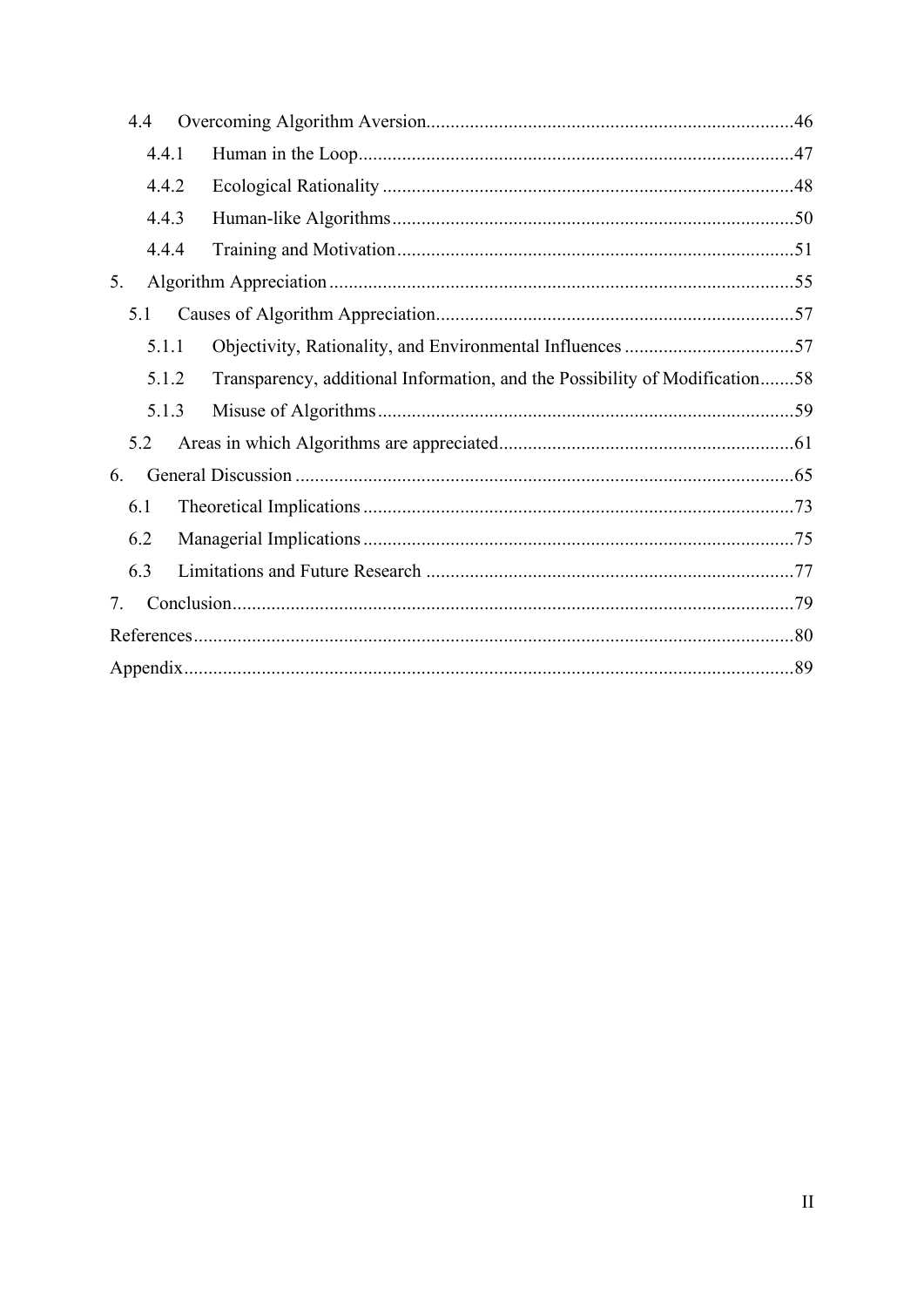# <span id="page-6-0"></span>**List of Tables**

| Table 1: Literature Search Process of Algorithm Aversion and Algorithm Appreciation 10 |
|----------------------------------------------------------------------------------------|
| Table 2: Articles of Algorithm Aversion and Algorithm Appreciation over Time13         |
|                                                                                        |
|                                                                                        |
|                                                                                        |
|                                                                                        |
|                                                                                        |
|                                                                                        |
|                                                                                        |
|                                                                                        |
|                                                                                        |
|                                                                                        |
|                                                                                        |
|                                                                                        |
|                                                                                        |
|                                                                                        |
|                                                                                        |
|                                                                                        |
|                                                                                        |
|                                                                                        |
|                                                                                        |
|                                                                                        |
|                                                                                        |
|                                                                                        |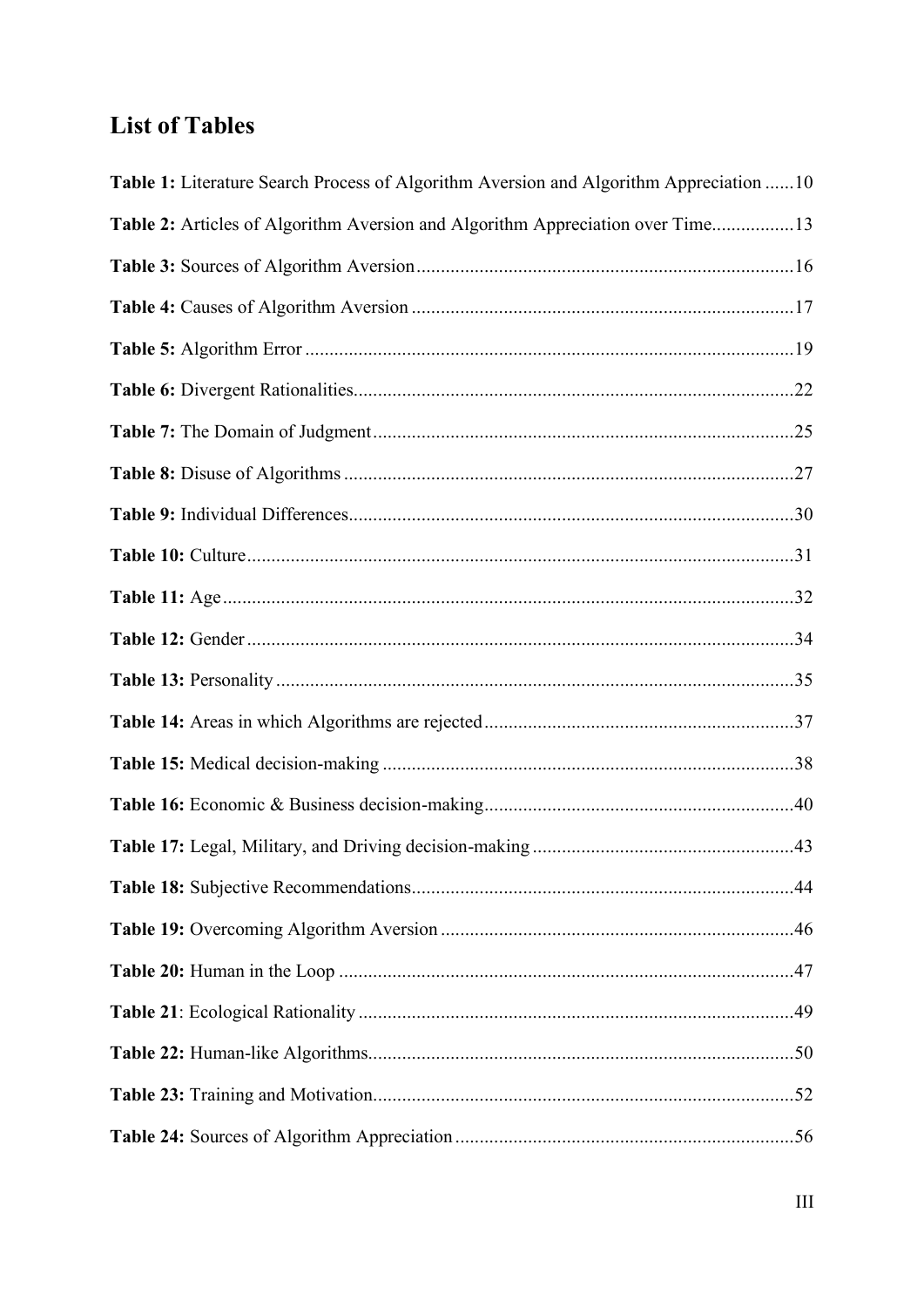| Table 27: Transparency, additional Information, and the Possibility of Modification 58   |  |
|------------------------------------------------------------------------------------------|--|
|                                                                                          |  |
|                                                                                          |  |
|                                                                                          |  |
| Table 31: Reference list with Author, published Year, Method, Topic, and Key Findings102 |  |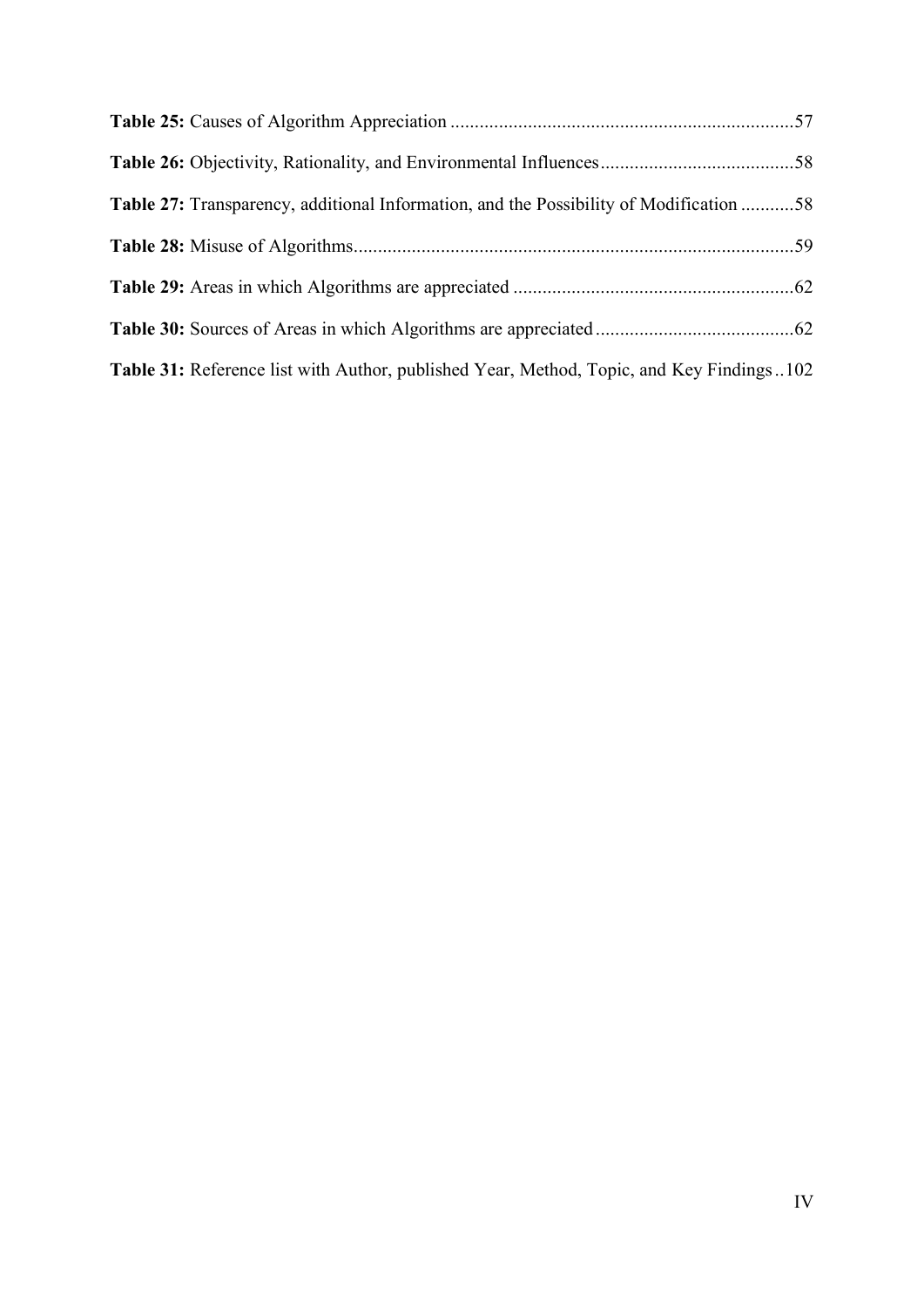# <span id="page-8-0"></span>**1. Introduction**

*"I would recommend this movie to you. I think it suits your preferences. It's exciting and very funny. The story is all about love, friendship & relationships. "The screenplay contains scenes that we found so charming." - James Lander / Film Critic"* ("content-generator," n.d.)

At first sight, this movie recommendation appears to be similar to every other existing one. It seems personalized as it includes the user's preferences and a credible positive opinion from a professional film critic. However, there is something extraordinary about this recommendation. It is not, as assumed, a personalized advice by a person, but it is a recommendation provided by a computer. To be precise, an online artificial intelligence (AI) has generated this recommendation by processing various data. Big data has become one of the groundbreaking technological advancements in the last decades. Many companies invested in software to take advantage of this technology. Nowadays, companies collect and store a large amount of data with the ambition to benefit from it in the future (Mohamad, Rahim & Abughazaleh, 2018). The global data share will increase to 175 zettabytes by 2025 (Reinsel, Gantz & Rydning, 2018). In order to handle the tremendous amount of data and simultaneously benefit from it, different types of algorithm systems, such as automation or AI are considered. Various forms of algorithms, such as recommender and forecast systems, chatbots, content-creators, speech recognition, ad targeting, etc. are increasingly becoming an integral part of modern companies. They are used as tools for various decision-making processes (Prahl & Van Swol, 2017). Therefore, the use of algorithms in various contexts is also becoming increasingly important in the field of marketing, as users and marketers more and more interact with this technology. In marketing, algorithms might help to support various processes up to complete automation. Automation is highly appreciated when considering efficiency (e.g. productivity) and effectiveness (e.g., allocation decisions) (Bucklin, Lehmann & Little, 1998). In marketing and sales, 40% of the teams state that the use of AI software is crucial to accomplish their goals (Dresner, 2019). Therefore, marketers make use of algorithms as an aid to make decisions more often (Prahl & Van Swol, 2017). Algorithmic tools might often be cheaper, faster, and less prone to making errors compared to humans. Slowly people get used to algorithmic-based recommender systems which needs to be considered something companies benefit from. For example, Netflix, a company that is well-known for its streaming service, is able to save about \$1 billion each year by using recommender systems. What kind of series or movies Netflix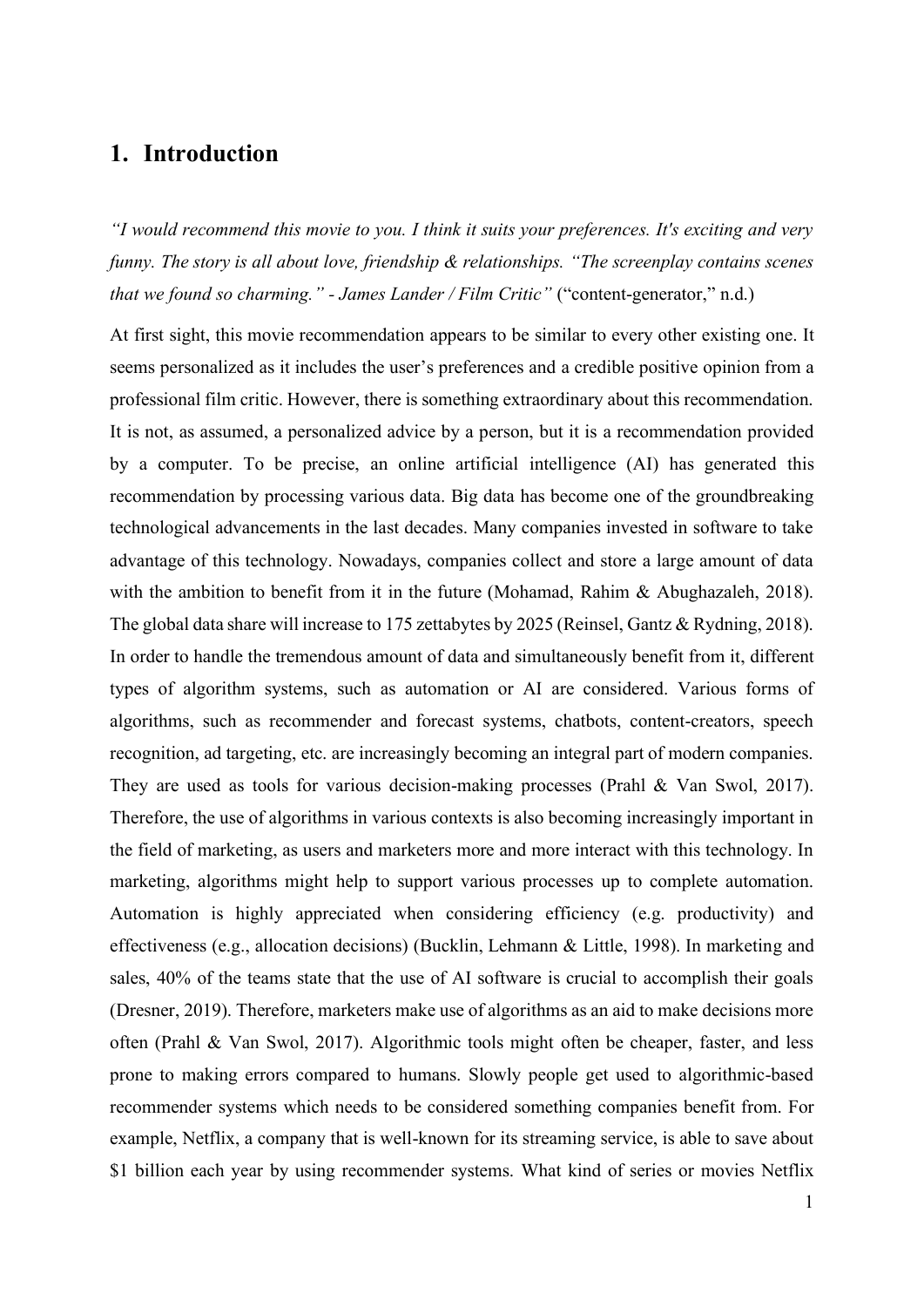users choose to watch after they have completed another is largely dependent from the recommendations that are provided by the algorithm. In 80% of the cases, the decision of the user can be lead back to the mentioned recommendation (Gomez-Uribe & Hunt, 2015). Despite the increasing utilization of algorithms in various domains, in practice, decision-makers can choose between two different ways on how to make a decision. On the one hand, decisionmakers could rely on the advice provided by the traditional method, in which available information is considered and decisions are made based on intuition. On the other hand, they could also rely on the advice from a data-based algorithm (Dietvorst, Simmons & Massey, 2015). Dietvorst et al. (2015) call the first possibility "human method" and the second "algorithm method". Such scenarios are often challenging for decision-makers, as it is difficult to decide which advice they should rely on – algorithm or human advice.

Back to the movie recommendation example mentioned above. This example shows the potential of algorithms. If the person affected is not aware of the fact that the recommendation was created by an AI, s/he is likely to assume that it was created by a human. The use of algorithms shows various advantages in decision-making, however, also relying on algorithmic advice can result in weak outcomes. For example, when the algorithm includes faulty data, resulting from biases or data errors. Furthermore, algorithms operate with collected data from the past, and therefore, unexpected situations might lead to wrong advice. Nevertheless, the utilization of algorithms in decision advice taking increases in various domains. This clearly shows that the rise of this new technology as a decision-aid is a current topic and makes it increasingly important to understand the underlying effects of it on users and decision-makers. For decision-makers and especially for marketers, it would be of interest to understand how people react to such algorithm-based advice in various situations and how they judge algorithmic-based decision aids.

### <span id="page-9-0"></span>**1.1 Problem Statement**

Nowadays, individuals rely on different types of algorithmic advice, such as product (Amazon), movie (Netflix), or music recommendations (Spotify), spell-check (Grammarly), financial advice (Betterment) or even for finding the right partner (Parship), the right clothing style (Stitch Fix), the right job or suitable employees (LinkedIn), only to mention a few examples. These examples might indicate that decision-makers react positively towards algorithmic advice and thus, often rely on algorithmic judgment instead of human judgment. However, the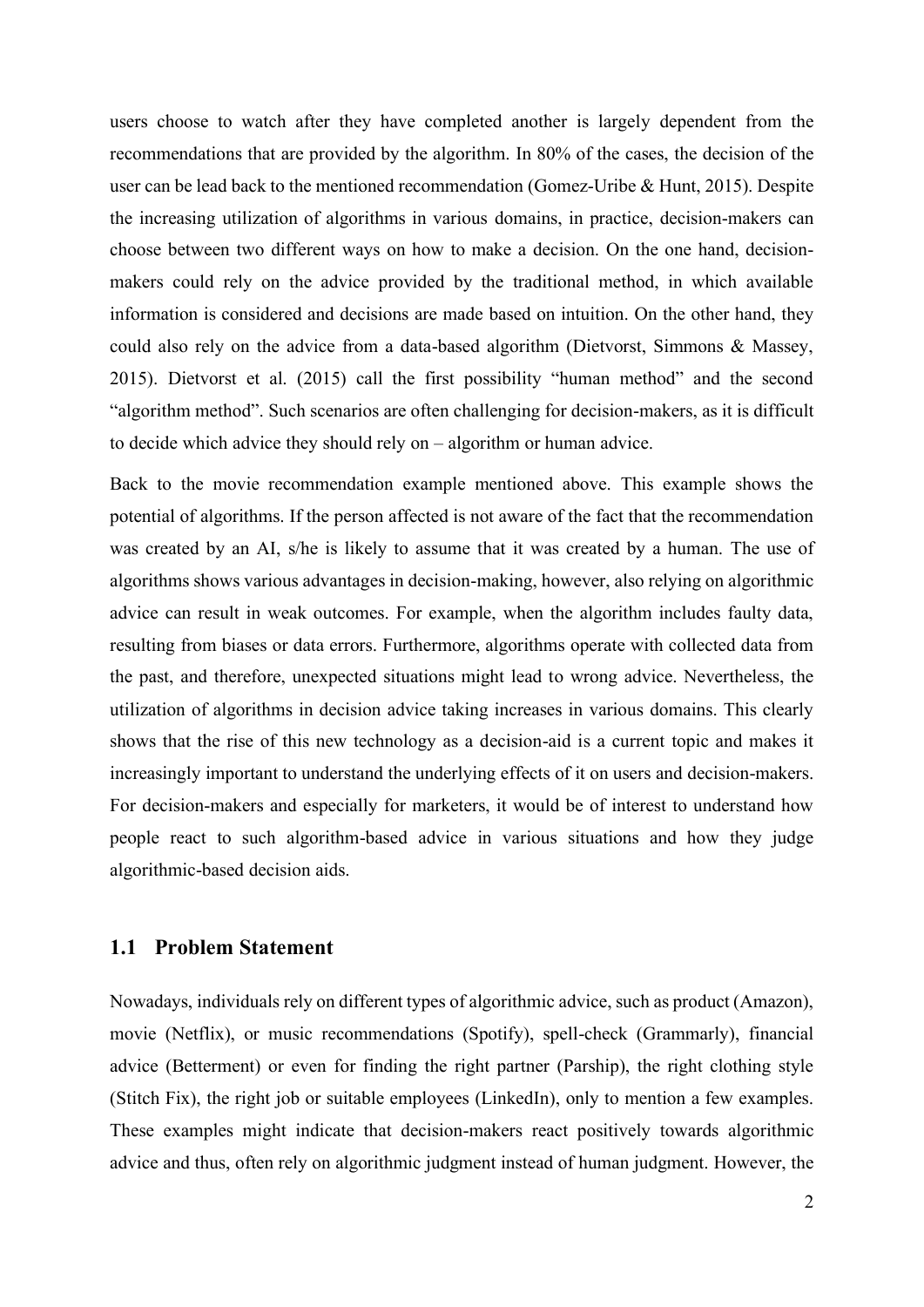assumption that people rely on algorithms in a wide variety of areas stands in conflict with a research stream has received more attention throughout the twenty-first century. The major part of academic research supports the popular assumption which shows that people often do not rely on algorithmic decision aids and prefer to rely on human judgment (e.g. Dietvorst et al., 2015; Yeomans, Shah, Mullainathan & Kleinberg, 2019). This behavior is called algorithm aversion (Dietvorst et al., 2015). However, academic literature has also shown that individuals are not always averse to algorithms (e.g. Logg, Minson & Moore, 2019; Thurman, Moeller, Helberger & Trilling, 2019). The countercurrent research stream, which received more attention in recent years and shows that people are inclined to rely on algorithmic advice in certain scenarios, is called algorithm appreciation (Logg et al., 2019). Both research streams, algorithm aversion, and algorithm appreciation show how people react towards algorithmic advice in various situations. However, academic research on these two phenomena is rather sparse, unconnected, and includes contradictory findings from different areas. This applies to different research streams regarding these phenomena. Algorithm aversion could occur because people expect an algorithmic system to operate perfectly and when the algorithmic model unexpectedly makes an error, it leads to a decreased use (Madhavan & Wiegmann, 2007b). However, another approach indicates that individuals have mistrust in algorithms because they think that only humans are capable of making perfect forecasts (e.g. Dawes, 1979; Highhouse, 2008). Furthermore, individuals rely more heavily on advice when they realize that the decision is based on intuition rather than on an algorithm (Arkes, Shaffer & Medow, 2007; Önkal, Goodwin, Thomson, Gönül & Pollock, 2009). According to Dijkstra, Liebrand & Timminga (1998), however, individuals find algorithms as more objective and rational compared to humans. Both algorithm aversion and appreciation occur in different areas. In the area of medicine, the research on algorithm aversion has been conducted since 1954. Meehl (1954), for instance, published his work about people's perception of clinical versus statistical methods. In contrast to the field of medicine, in the field of marketing, little research has been conducted in this context up to the present day. According to Castelo, Bos & Lehmann (2019), humans are inclined to rely on algorithms to a greater extent when tasks are perceived as objective and rely less on algorithmic advice for tasks that are perceived as subjective. However, Logg et al. (2019) showed that people rely on algorithms even when it comes to highly subjective tasks. Furthermore, a great amount of research has proved that algorithms are capable to outperform human advice (e.g. Dietvorst et al., 2015; Yeomans et al., 2019). Therefore, academic literature also provides approaches on how to decrease algorithm aversion, such as motivating and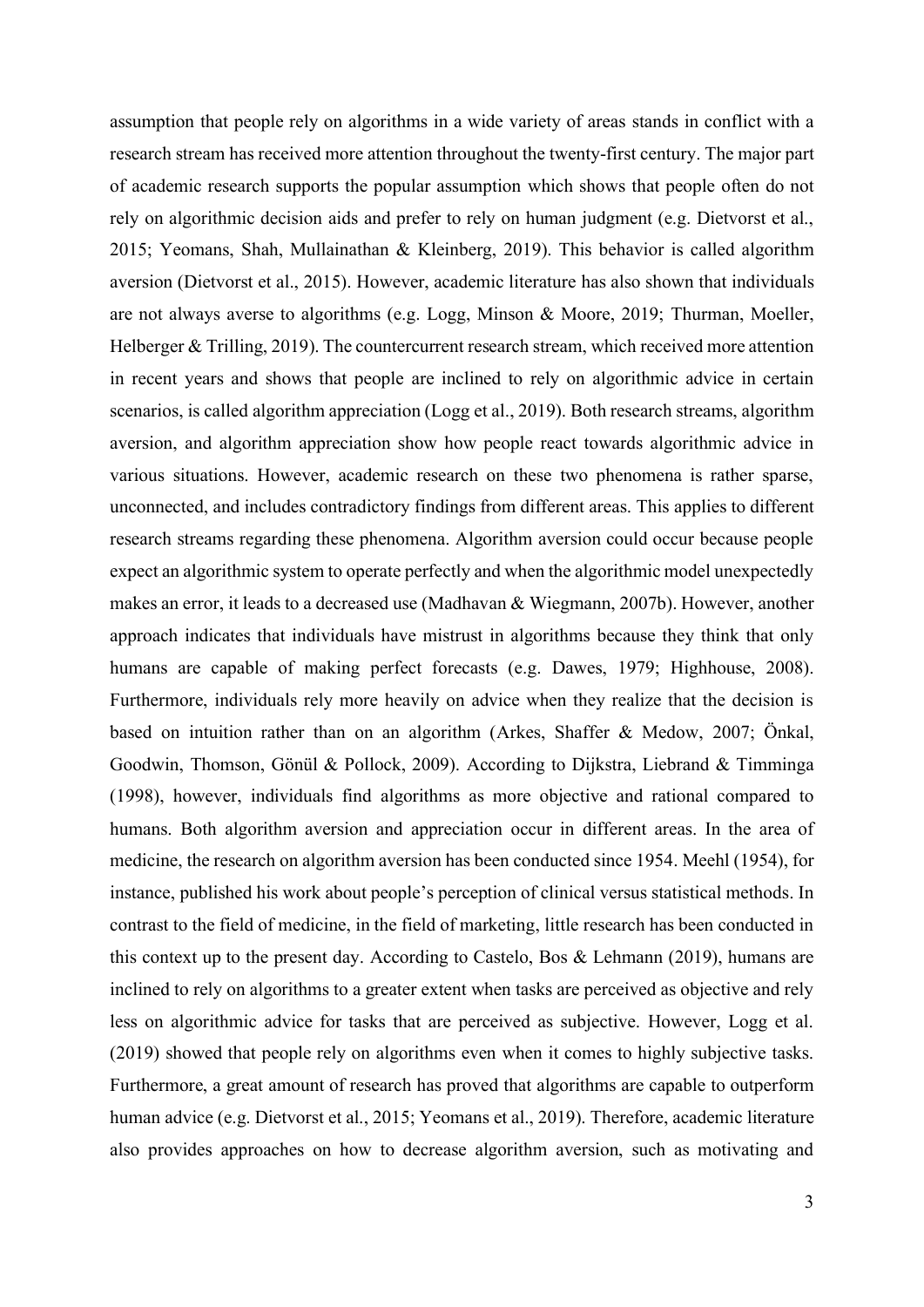training managers to ensure that they become more used to operate with algorithms (Burton, Stein & Jensen, 2020). In addition to these main research streams regarding these phenomena, scholarly sources offer also approaches that are important to mention in this context. This includes individual differences and different biases. Regarding individual differences, research reveals some contradictory insights about different variables (e.g. gender or age) that influence peoples' reactions towards algorithms (Hoff & Bashir, 2015). Regarding biases, people are often overconfident about their judgments and therefore prefer to rely on their judgement more heavily compared to the judgement made by an algorithm (Arkes, Dawes & Christensen, 1986). As opposed to this statement, Mosier & Skitka (1996) claim that people also show the behavior of overreliance on algorithmic decision aids.

Summing up, academic literature on algorithm aversion and algorithm aversion provides various findings in different contexts. However, many findings of these phenomena are contradictory. This makes it difficult to link the different findings of several sources and to derive appropriate value out of them. It becomes clear that, compared to other areas, especially in the area of marketing little is known about how people react to algorithm advice. Consequently, more research in this field needs to be conducted to get a deeper understanding of these phenomena.

#### <span id="page-11-0"></span>**1.2 Research Objectives**

In response to the contradicting and unconnected findings of peoples' reactions towards algorithms, this thesis provides a broad and detailed overview targeting this topic. As a methodological approach in order to close the research gap, a systematic literature review was chosen. All in all, 128 peer-reviewed papers from 1954 until 2020, from which the major part was published in academic journals and a small part contains conference papers, are included in this thesis. This review primarily focuses on the phenomena of algorithm aversion and algorithm appreciation in various contexts. A systematic literature review does not aim to generate new knowledge but rather enhances new insights, by structuring and ordering existing scholarly sources in a new way. This approach helps to discover research gaps which generates a base for future research (Webster & Watson, 2002; Wee & Banister 2015). This thesis adds more insights to the human vs. nonhuman literature by showing research efforts over the years and the growing interest in the reactions towards algorithms. As a result, the existing state of research from 1954 until 2020 is identified and different research streams are detected which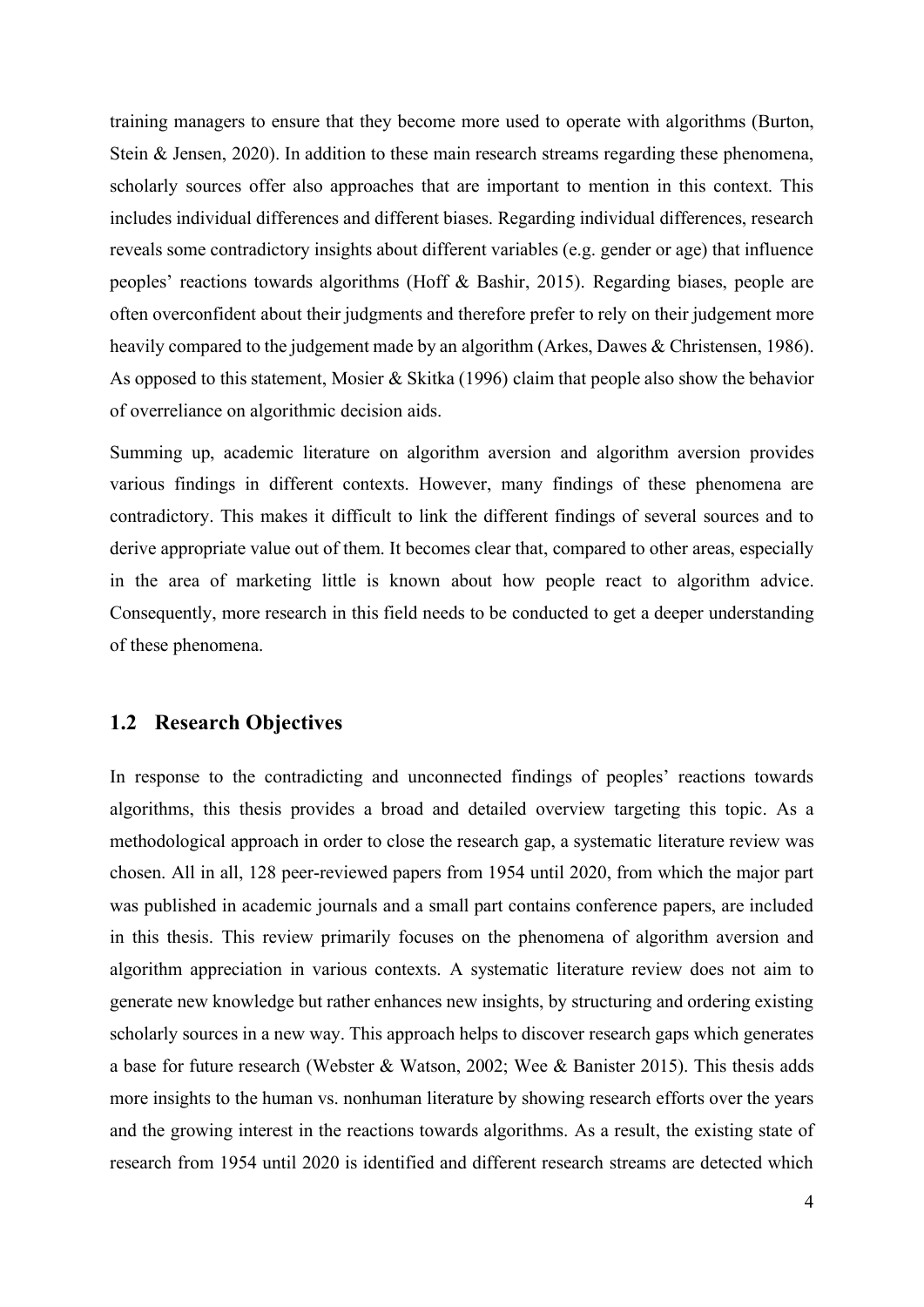help to understand the factors influencing these phenomena and to uncover the areas in which they occur. Furthermore, approaches from various scholarly sources are found which suggest different possibilities on how to reduce aversion towards algorithms.

To sum up, research regarding algorithm aversion has been carried out since 1954 but became more relevant in the twenty-first century whereas algorithm appreciation is a rather new area of research. Both research streams provide conflicting and accordingly confusing findings, as well as many unanswered questions. Consequently, research regarding peoples' reactions towards algorithms and implications for the area of marketing is rather scarce. Nevertheless, through the emerging development and utilization of these kind of technologies, such as decision-aids in practice, a need for more research in this field arises. To provide an overview of the state of research regarding algorithm aversion and algorithm appreciation which potentially presents a starting point for future research, the following research question is focused on in this thesis:

# RQ1: *What causes peoples' aversion and appreciation towards algorithms and in which areas do these phenomena occur?*

Moreover, many scholarly sources support the assumption that algorithms are capable to outperform humans in various domains (e.g. Einhorn, 1986; Grove & Meehl, 1996; Grove, Zald, Lebow, Snitz & Nelson, 2000; Yeomans et al., 2019). Therefore, to provide an overview of different suggestions from academic literature on how to reduce algorithm aversion towards algorithms, the following research question is developed:

#### RQ2: *What are strategies to overcome the phenomenon of algorithm aversion?*

By reviewing these research questions, the present thesis contributes to a more comprehensive understanding of humans' reactions towards algorithms. The findings included in this systematic literature analysis have its origin in various areas, such as medicine, law, or management. The objective of this review is to provide a broad and deep overview of algorithm aversion and algorithm appreciation regarding different contexts. As a result, different research streams were detected. Therefore, an overview of the state of research regarding different causes and individual differences concerning algorithm aversion and algorithm appreciation is provided. Further, investigated areas, such as medical, management, or law, in which these phenomena occur are presented. Finally, different strategies mentioned in academic literature to reduce algorithm aversion are highlighted. By presenting a systematic overview, existing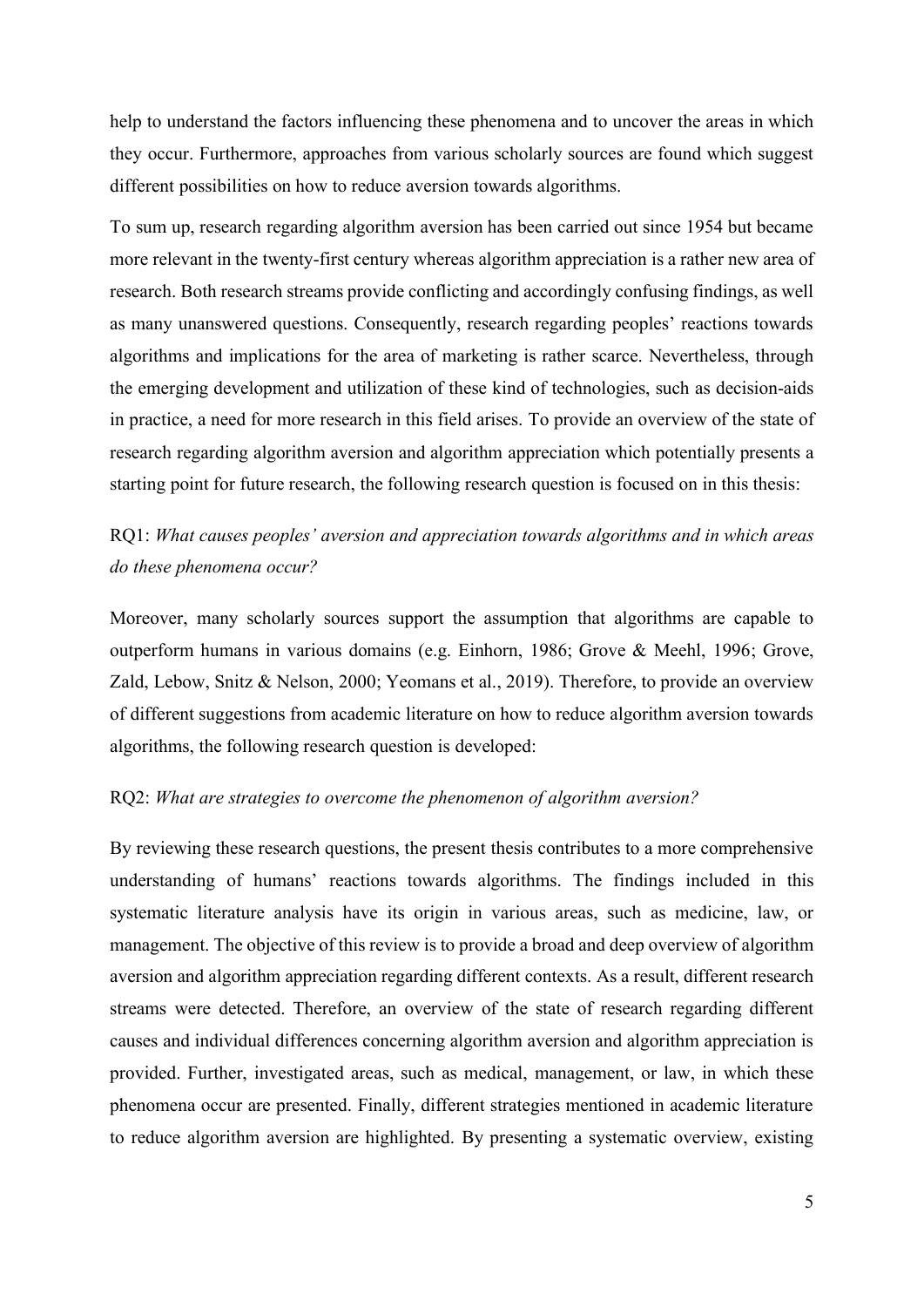research gaps are identified and implications for managers on how decision-makers and users react towards algorithmic-based decision aids are shown.

#### <span id="page-13-0"></span>**1.3 Structure of the Thesis**

The following chapter provides a short theoretical input to differentiate the terms of algorithm, automation, and AI which serves as a basis for the upcoming literature review. Whereupon, the chapter describing the method of systematic literature review with the process of literature search and analysis follows. Afterwards, the phenomenon of algorithm aversion is reviewed. This chapter includes the section of different causes found in academic literature regarding this phenomenon. Furthermore, it contains the section of individual differences with regards to both topics, algorithm aversion, and algorithm appreciation, as well as the section of different areas in which algorithms are rejected. The chapter of algorithm aversion ends with strategies which can be applied in order to overcome the aversion towards algorithms. After the chapter focusing on algorithm aversion, the chapter algorithm appreciation follows. In this chapter the causes of this phenomenon as well as areas in which algorithms are appreciated, are reviewed. Lastly, a general discussion, managerial and theoretical implications, as well as avenues for future research are provided.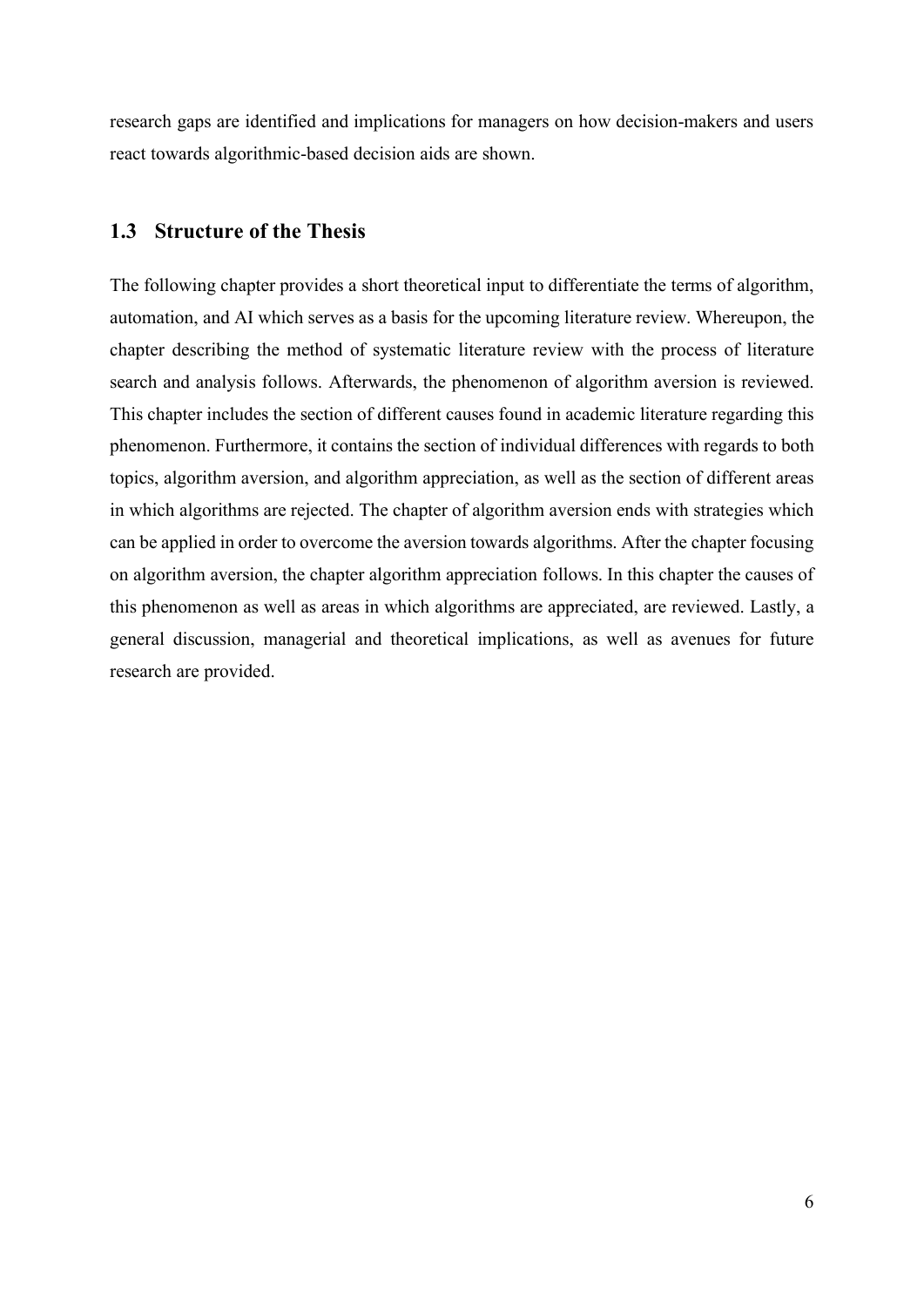# <span id="page-14-0"></span>**2. Theoretical Background**

#### <span id="page-14-1"></span>**2.1 Algorithm**

Due to the increasing available amount of data, companies are increasingly using algorithms to process and benefit from this data. Based on this, operational decisions are made (McAfee & Brynjolfsson, 2017). According to the oxford dictionaries, an algorithm is as "a process or set of rules to be followed in calculations or other problem-solving operations, especially by a computer" ("Oxford Dictionaries," n.d.). This means that algorithms are capable of making autonomous decisions. Algorithms are based on statistical models and make decisions without explicit human influence (Lee, 2018). As previously mentioned, algorithms are increasingly used for various tasks. From suggesting the most time-efficient route to reach a specific place to making financial investment decisions, almost everything is possible. For marketing purposes, companies such as Facebook, Google, or Airbnb use advertising algorithms, that include a huge amount of data from users to identify potential target groups for a specific service or product. As a result, users are provided with ads that are tailored on their preferences (Liu  $\&$ Mattila, 2017). Academic literature, which was published decades ago already showed that basic, uncomplicated algorithms are capable of making superior predictions than human experts (e.g. Dawes, at al., 1989; Meehl 1954). While basic, uncomplicated algorithms were used in this period of time, this technology has developed a lot in the last decades. Nowadays, algorithms are even able to learn from experiences (Castelo et al., 2019). In this context of algorithms, the technologies of automation and AI, which are based on algorithms, should also be considered, and are explained in the following sections.

#### <span id="page-14-2"></span>**2.2 Automation**

First of all, Parasuraman & Riley (1997) define automation as "the execution by a machine agent (usually a computer) of a function that was previously carried out by a human" (p.231). Automation can be used for various purposes, such as for selecting data, information gathering, for decision-making as well as for control processes, where the automation level can vary, from no to complete automation (Lee & See, 2004; Parasuraman et al., 2000). Automation provides the opportunity to perform tasks with a higher level of accuracy, efficiency, reliability, and costeffectiveness than humans (Parasuraman & Riley, 1997). Furthermore, this technology is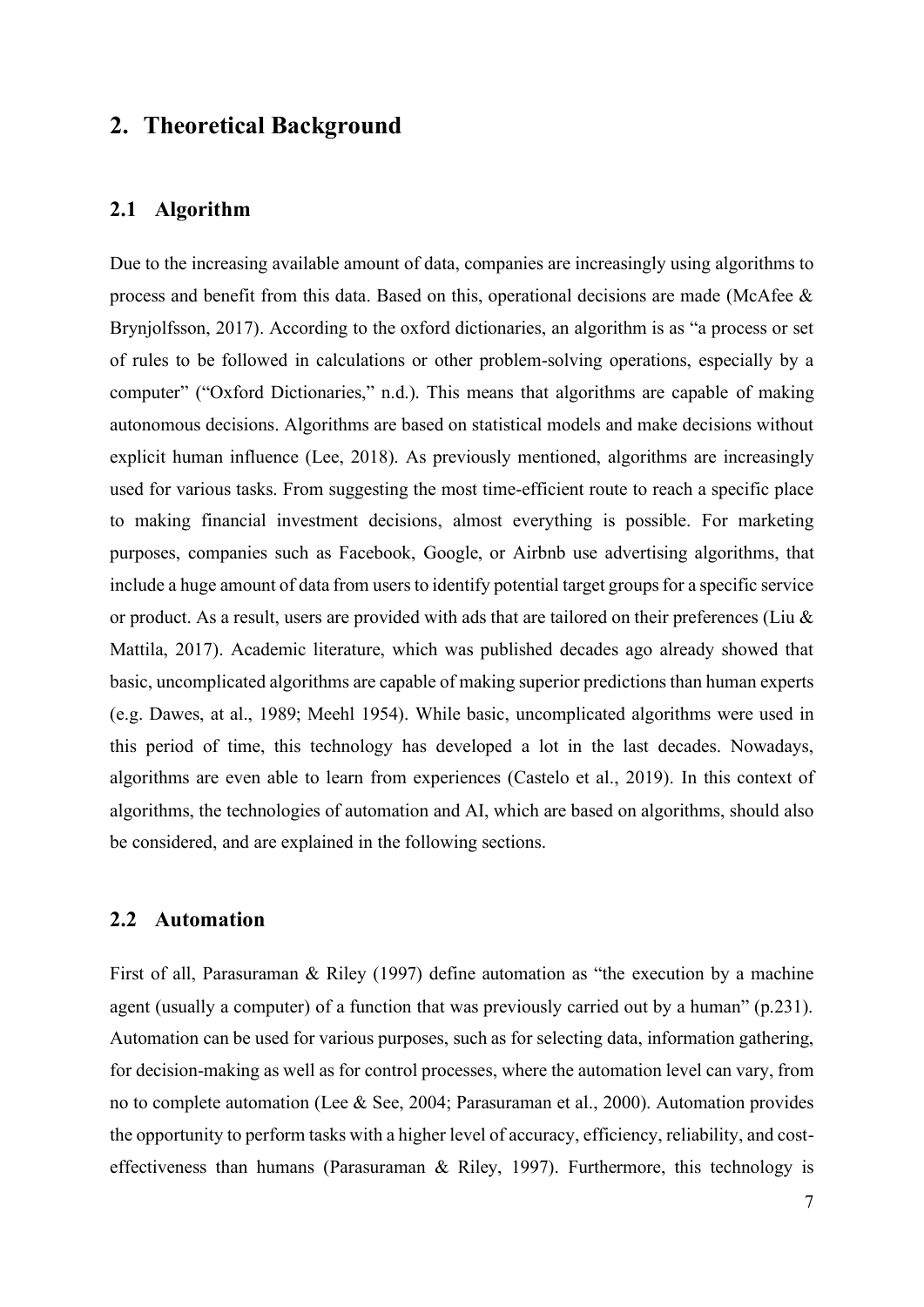capable of carrying out complex tasks quickly and repetitively (Hoff & Bashir, 2015). Automated technologies have the potential to increase human performance and provide a higher safety standard for different tasks (Lee & See, 2004). They are applied in different areas, such as for GPS systems, flight & ship management systems, or even automated driving (Hoff & Bashir, 2015; Liu et al., 2019). In the field of marketing, automation can be used for different tasks, such as for interactions with customers through welcome and reminder e-mails, or newsletters.

#### <span id="page-15-0"></span>**2.3 Artificial Intelligence**

Due to rapid technological growth, artificial intelligence (AI) has become increasingly relevant for both theory and practice in the recent years. Kaplan & Haenlein (2019) define AI as "a system's ability to interpret external data correctly, to learn from such data, and to use those learnings to achieve specific goals and tasks through flexible adaptation" (p.15). AI refers to the idea that algorithms are capable to perform tasks that would normally require acting and thinking of a human being. AI creates the possibility to automate various activities related to the collection, storage, analyzing as well as the retrieval of data. AI enables machines to detect different patterns in large amounts of data (Kumar, Rajan, Venkatesan & Lecinski, 2019) and it helps to save time and effort and therefore also to reduce costs (Yang, Ozbay & Xuegang, 2017). Nowadays, AI is applied in various areas of daily usage, e.g. as a personal assistant (Alexa), smart home solutions (Nest), or language translation (Deepl), to mention a few examples. In the field of marketing AI offers various new opportunities, such as for contentcreation, forecast systems, chatbots, speech recognition or ad targeting.

In conclusion, a short theoretical input was provided to differentiate the three terms of algorithm, automation, and AI, to enhance a better understanding about algorithms. Algorithms and the related automation and AI offer various new possibilities in the marketplace. They have the potential to reduce time, effort, and costs (Parasuraman & Riley, 1997). In the following chapters, as automation and artificial intelligence are based on algorithms, these terms will not be differentiated from one another. Therefore, it needs to be mentioned that in this systematic literature review the umbrella terms of "algorithm" and "decision aid" are taken into account, for different paradigms, such as for AI, automation, expert systems and decision support systems. After a short theoretical input, the following chapter describes the method used for this master thesis.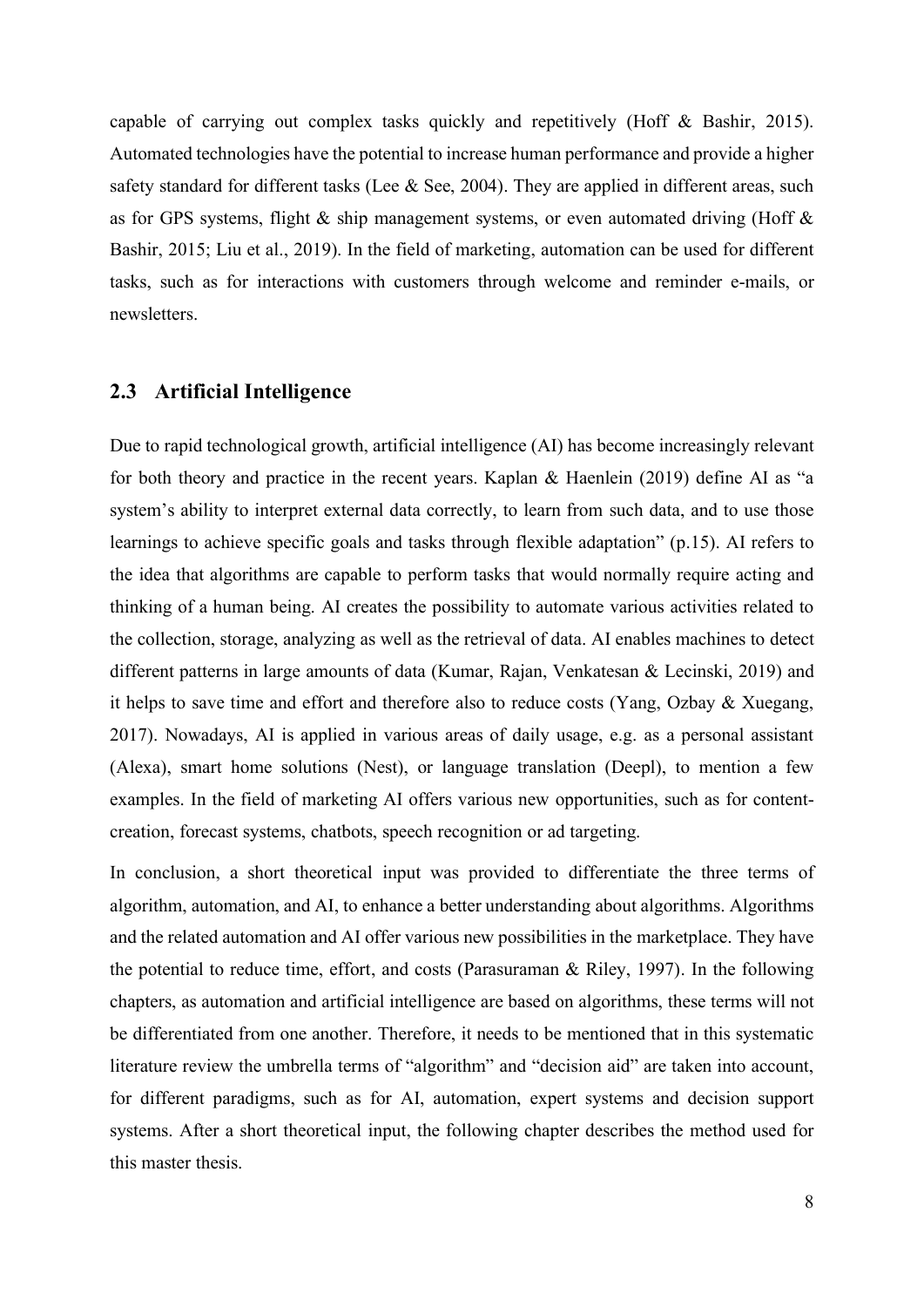## <span id="page-16-0"></span>**3. Method**

To provide a well-structured and up-to-date overview of the state of research regarding the topics of algorithm aversion and algorithm appreciation a conceptual method was chosen, namely a systematic literature review. According to Denney & Tewksbury (2013), a systematic literature review "[…] is a comprehensive overview of prior research regarding a specific topic. The overview both shows the reader what is known about a topic, and what is not yet known, thereby setting up the rationale or need for a new investigation, which is what the actual study to which the literature review is attached seeks to do" (p.218). This method does not primarily generate new knowledge, but provides various benefits for researchers. It helps to structure and order existing research in a new way to discover research gaps and thus to determine future research needs (Webster & Watson, 2002; Wee & Banister, 2015). A literature analysis consists of literature search and analysis, which are described in the following.

#### <span id="page-16-1"></span>**3.1 Literature Search Process**

The overall literature search process in this systematic literature review, including search in databases and forward/backward search, resulted in the discovery of 128 relevant research papers that are used to describe the topics of algorithm aversion and algorithm appreciation (Appendix, Table 31). In the following paragraphs, the literature search regarding both topics is described. This includes the search terms used, the inclusion criteria as well as databases and forward/backward search. Table 1 illustrates the whole search process of scholarly sources for algorithm aversion and algorithm appreciation.

#### <span id="page-16-2"></span>**3.1.1 Search Terms**

For the literature search the keywords "algorithm aversion" and "algorithm appreciation" were utilized separately. Despite the fact that these specific keywords only appear moderately in the existing literature, they specify these phenomena most accurately for the review. The research paper by Dietvorst et al. (2015) showed that trust plays an important role in describing the reactions on algorithms. However, trust is a very broad concept and is described in various contexts which are not relevant for this review. Therefore, it not suitable as a keyword. Consequently, using other keywords has been deliberately avoided since the most relevant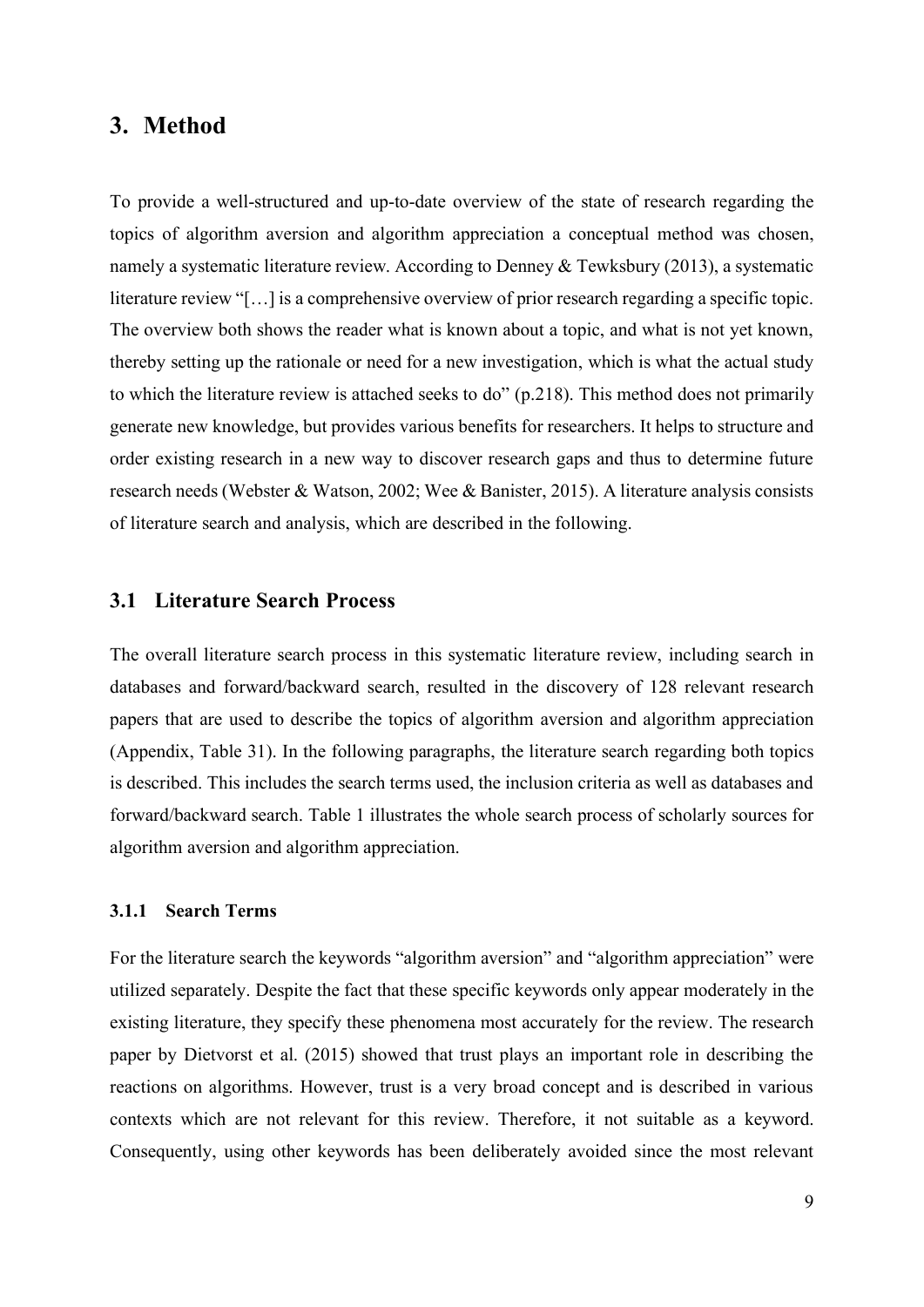sources regarding these topics could be found in databases if the search terms "algorithm aversion" and "algorithm appreciation" were taken into account. Through the additional extensive forward and backward searches and querying of recommended articles in databases, appropriate articles were found to complement the insights provided from the most relevant papers found in databases. The literature search in databases and forward/backward search resulted in a satisfying number of scholarly sources, and thus, no additional search method was taken in consideration.

| <b>Results of Search</b>                                  | Number of Articles |
|-----------------------------------------------------------|--------------------|
| <b>EBSCO</b> Host                                         | 22                 |
| Web of Science                                            | 11                 |
| Wiley Online Library                                      | 21                 |
| Sage Journals                                             | 6                  |
| ScienceDirect                                             | 17                 |
| <b>Total Articles</b>                                     | 77                 |
| Reasons for Exclusion                                     |                    |
| Duplicates                                                | 24                 |
| Working Papers/Dissertations/Theses                       | 1                  |
| No relation to the Topic                                  | 40                 |
| <b>Excluded Articles</b>                                  | 65                 |
| <b>Results of Search in Databases</b>                     | 12                 |
| Forward/Backward Search                                   | 116                |
| <b>Total Articles included for this Literature Review</b> | 128                |

<span id="page-17-0"></span>**Table 1:** Literature Search Process of Algorithm Aversion and Algorithm Appreciation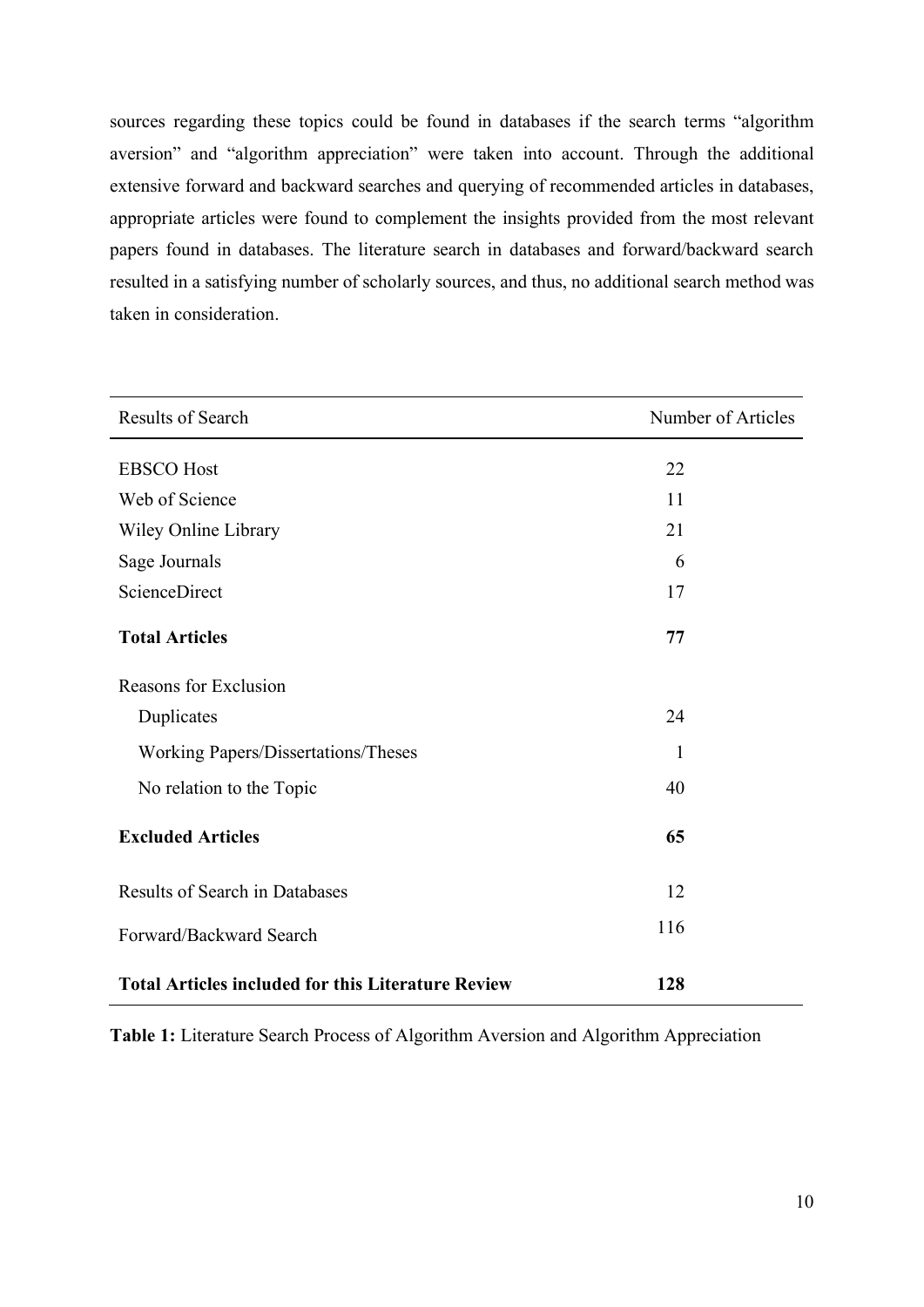#### <span id="page-18-0"></span>**3.1.2 Inclusion Criteria**

In order to provide a comprehensive overview of the development and state of research in algorithm aversion and algorithm appreciation, comparatively fewer restrictions were defined for articles to be included in this literature review. Regarding inclusion criteria, search results were limited to peer-reviewed scholarly sources written in English. The main focus was lain on information provided by several scientific journals. Nevertheless, some conference papers were included which were used to support some approaches. Scholarly sources like working papers, theses, and dissertations were excluded. The papers which were used as a basis for this review were not chosen based on when they were published, so regarding time, no restriction needed to be considered. Therefore, appropriate articles from 1954 (in 1954 Meehl published the first research regarding algorithm aversion) until 2020 were included in this review. For the research design used in articles, no qualification was specified. Scholarly sources included had to describe either algorithm aversion, algorithm appreciation, or both topics, or else, to support an appropriate approach to further address these topics.

#### <span id="page-18-1"></span>**3.1.3 Databases & Forward/Backward Search**

As stated by Webster & Watson (2002), a literature search involves the use of scientific databases with keywords as well as backward and forward searches based on relevant articles. The literature search involving databases was conducted with EBSCO Host, Web of Science, Wiley Online Library, Sage Journals, and ScienceDirect. Regarding the Ebsco Host literature search, the databases of Business Source Premier, APA PsycInfo, PSYNDEX Literature with PSYNDEX Tests, APA PsycArticles, EconLit, MEDLINE, SocINDEX as well as Library, Information Science & Technology Abstracts were included. This variety of databases, e.g. in areas of business, psychology and medicine, was chosen because algorithm aversion does not only affect decision-making in management and economics, but also occurs in other areas. Research findings from different areas can provide insightful approaches to the field of marketing. The literature search through databases resulted in 77 research papers regarding the keywords "algorithm aversion" and "algorithm aversion". After screening each abstract and the content of these papers, excluding duplicates and papers which do not fulfill the inclusion criteria, 12 relevant sources regarding these topics were found.

In addition to the literature search in databases, a backward and forward search was conducted. Backward search is the search for relevant literature from the cited sources of the article. The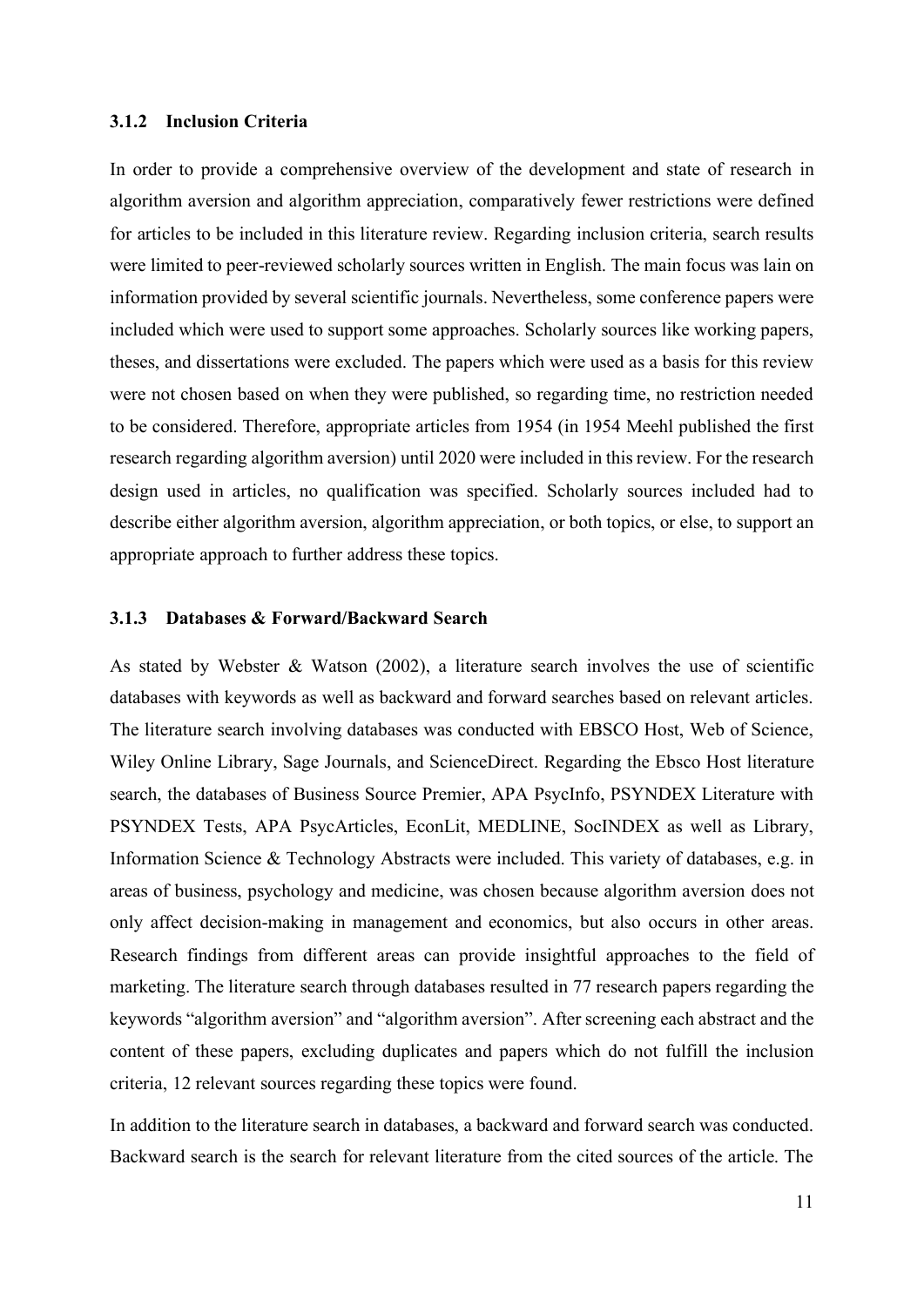search for literature citing the article in question is referred to as forward search. This means that one considers aspects such as who cites the author and from whom the author cites (Webster & Watson, 2002). After an extensive forward and backward search through relevant papers and recommended articles from databases, another 116 scholarly sources were discovered to complement the articles found by the search in databases. In the end, a total of 128 academic papers were found through the search in databases and through forward and backward search to review the topics of algorithm aversion and algorithm appreciation. After the selection process of relevant articles, the next step is the analysis of the research papers.

#### <span id="page-19-0"></span>**3.2 Analysis**

The analysis of the scholarly sources found in literature began with coding the sources by the author, published year, research design, topic (aversion or appreciation or aversion and appreciation) as well as key findings of every article (Appendix, Table 31). This categorization allowed to identify different aspects of algorithm aversion and algorithm appreciation. It resulted in four different research streams that were drawn out of the articles: causes of algorithm aversion and appreciation, individual differences, areas in which algorithms are rejected or appreciated, as well as strategies to overcome algorithm aversion.

As previously mentioned, in sum, 128 papers from 1954 until 2020 are used in this literature review. Table 2 shows a timeline from 1951 until 2020 and lists the articles sorted by the year they were published. It illustrates the development of the scholarly sources consulted for every research stream, as well as in sum, over time. The amount of papers illustrated in the table also includes duplicates. Therefore, also the amount of papers ranked by year, excluding duplicates is provided. As illustrated, the number of articles regarding the published years for each research stream has changed over time, and therefore also the attention towards them. It can be seen that for the research stream "areas in which algorithm are rejected & appreciated" research began early. Whereas for the causes of these two topics, individual differences, as well as strategies to overcome algorithm aversion, the attention towards them and thus, investigations began later. The largest amount of papers (42,2%) was consulted in order to review the causes of algorithm aversion and appreciation. Whereas, for the research stream of individual differences, however, the fewest scholarly sources (15%) were consulted. As becomes apparent in the table, the amount of papers for every research stream as well as the sum of the amounts used for this review indicate that the number of published papers increased with time. The major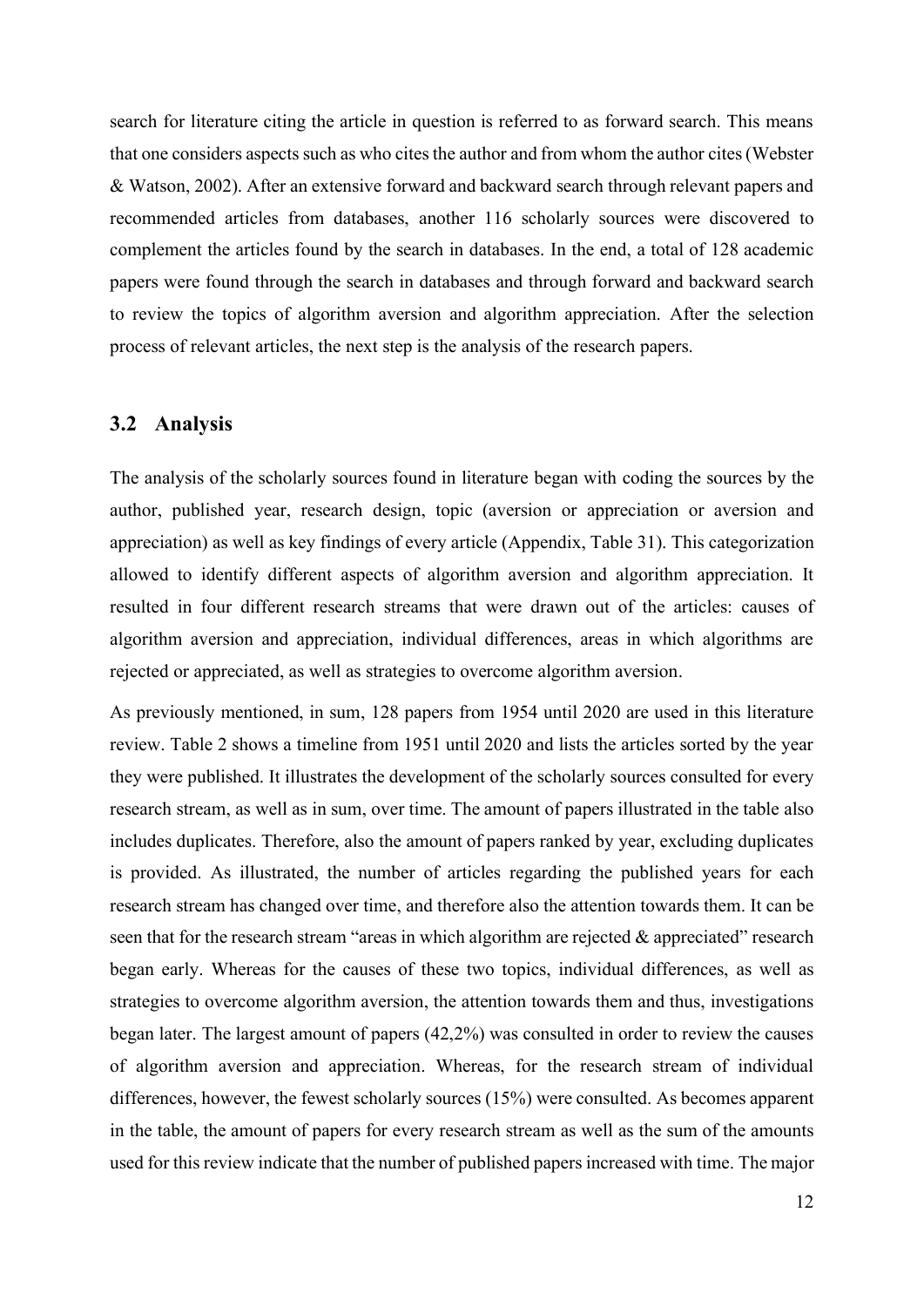part (66%) of scholarly sources, without duplicates, used in this review was published between 2001 and 2020. It can be seen that the topics algorithm aversion and algorithm appreciation became more the subject of investigation in the twenty-first century. After explaining the characteristics of the method applied for this thesis, in the following chapter the topic algorithm aversion is reviewed.

| Year          | Causes of<br>Algorithm<br>Aversion &<br>Appreciation | Individual<br>Differences | Areas in which<br>Algorithms are<br>rejected &<br>appreciated | Overcoming<br>Algorithm<br>Aversion | Sum<br>including<br>Duplicates | Sum<br>excluding<br>Duplicates |
|---------------|------------------------------------------------------|---------------------------|---------------------------------------------------------------|-------------------------------------|--------------------------------|--------------------------------|
| 1951-1955     |                                                      |                           | $\mathbf{1}$                                                  |                                     | $\mathbf{1}$                   | $\mathbf 1$                    |
|               |                                                      |                           |                                                               |                                     |                                |                                |
| 1961-1965     |                                                      |                           | $\mathbf{1}$                                                  |                                     | $\mathbf{1}$                   | $\mathbf{1}$                   |
| 1966-1970     |                                                      | $\mathbf{1}$              | $\mathbf{1}$                                                  |                                     | $\overline{2}$                 | $\overline{2}$                 |
| 1971-1975     |                                                      | $\mathbf{1}$              |                                                               |                                     | $\mathbf{1}$                   | $\mathbf 1$                    |
| 1976-1980     | $\overline{2}$                                       |                           | $\mathbf{1}$                                                  |                                     | $\overline{3}$                 | $\overline{2}$                 |
| 1981-1985     | $\mathbf{1}$                                         | $\mathbf{1}$              | $\mathbf{1}$                                                  | $\mathbf{1}$                        | $\overline{4}$                 | $\overline{4}$                 |
| 1986-1990     | 6                                                    |                           | $\overline{2}$                                                | $\overline{2}$                      | 10                             | $\boldsymbol{7}$               |
| 1991-1995     | 5                                                    | $\overline{3}$            | $\mathbf{1}$                                                  | $\overline{2}$                      | 11                             | 9                              |
| 1996-2000     | 11                                                   |                           | 6                                                             |                                     | 17                             | 16                             |
| 2001-2005     | 10                                                   | $\overline{3}$            | 6                                                             | $\overline{2}$                      | 21                             | 16                             |
| 2006-2010     | 12                                                   | 6                         | $\overline{7}$                                                | $\overline{4}$                      | 29                             | 21                             |
| 2011-2015     | $\overline{7}$                                       | $\tau$                    | 6                                                             | 8                                   | 28                             | 21                             |
| 2016-2020     | 22                                                   | 5                         | 13                                                            | 12                                  | 52                             | 27                             |
|               |                                                      |                           |                                                               |                                     |                                |                                |
| <b>Total</b>  | 76                                                   | 27                        | 46                                                            | 31                                  | 180                            | 128                            |
| $\frac{0}{0}$ | 42,2%                                                | 15%                       | 25,6%                                                         | 17,2%                               | 100%                           |                                |

<span id="page-20-0"></span>**Table 2:** Articles of Algorithm Aversion and Algorithm Appreciation over Time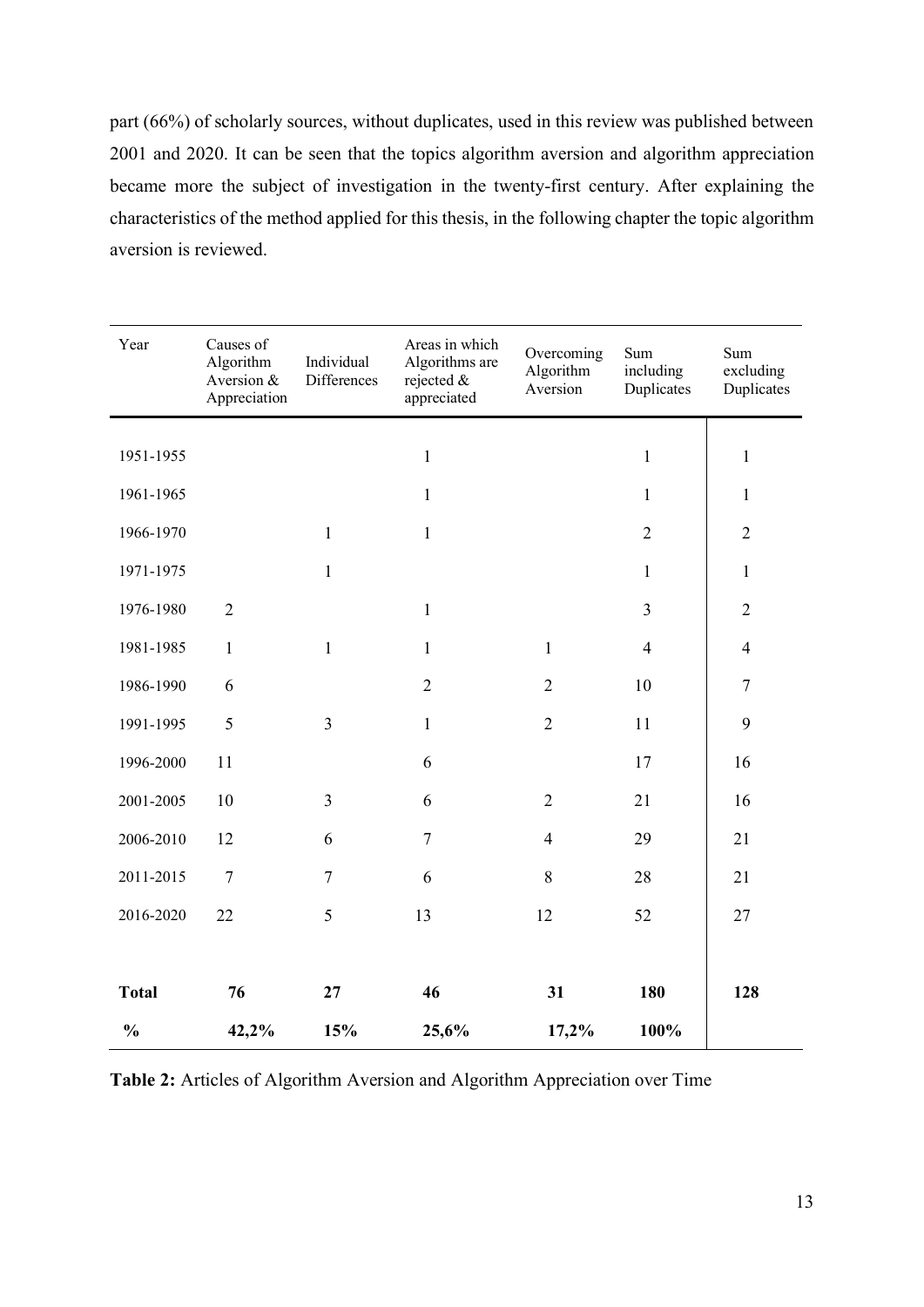# <span id="page-21-0"></span>**4. Algorithm Aversion**

The past and present research shows that people often rely more heavily on human than on algorithmic advice (e.g. Diab, Pui, Yankelevich & Highhouse, 2011; Dietvorst et al., 2015; Meehl, 1954; Önkal et al., 2009). Especially when it comes to creating forecasts in different areas, e.g. employee and academic performance (Dawes, 1979; Highhouse, 2008), for recommendations, e.g. for jokes (Yeomans et al., 2019), as well as management decisions and medical diagnoses (Grove et al., 2000; Sanders & Manrodt, 2003a), algorithmic advice appears to be a more reliable tool. Additionally, people evaluate experts using decision-support-systems as less professional with a lower level of ability than experts who make an aid free prediction (Arkes et al., 2007).

Regardless of many pieces of evidence (e.g. Einhorn, 1986; Grove & Meehl, 1996; Grove et al., 2000; Yeomans et al., 2019) demonstrating the accuracy of algorithm judgment, people trust in less accurate judgments of individuals more which is a phenomenon called algorithm aversion (Dietvorst et al., 2015). The first pioneer research on algorithm aversion belongs to Meehl (1954) who investigated the topic of clinical (human) versus statistical (algorithm) forecasts. Meehl (1954) presenting a review of studies, showed that a statistical model outperforms skilled people relying on their intuition in prediction making. The first researches already showed that basic, uncomplicated algorithms can outperform experts e.g. in medical diagnoses (Dawes, Faust & Meehl, 1989). From then on, technology and increased automation and artificial intelligence have developed a lot. Slowly, algorithms were able to analyze and learn from past data (Yeomans et al., 2019) and therefore, they were even able to understand human emotions (Castelo et al., 2019). However, it was only now, in the twenty-first century, that the aversion towards algorithms became more relevant and scholars finally tested it empirically more often (e.g. Dietvorst et al., 2015; Promberger & Baron, 2006).

To sum up, people often rely more heavily on human than on algorithmic predictions, even though algorithmic predictions are more accurate (Dietvorst et al., 2015). This phenomenon was first studied by Meehl (1989) and became more important in the last decades. Nowadays, companies are worried that consumers or employees do not rely on their own generated algorithms even if they outperform humans (Haak, 2017). Algorithm aversion of any type of stakeholder is costly and it is important for companies to understand this phenomenon (Dietvorst et al., 2015).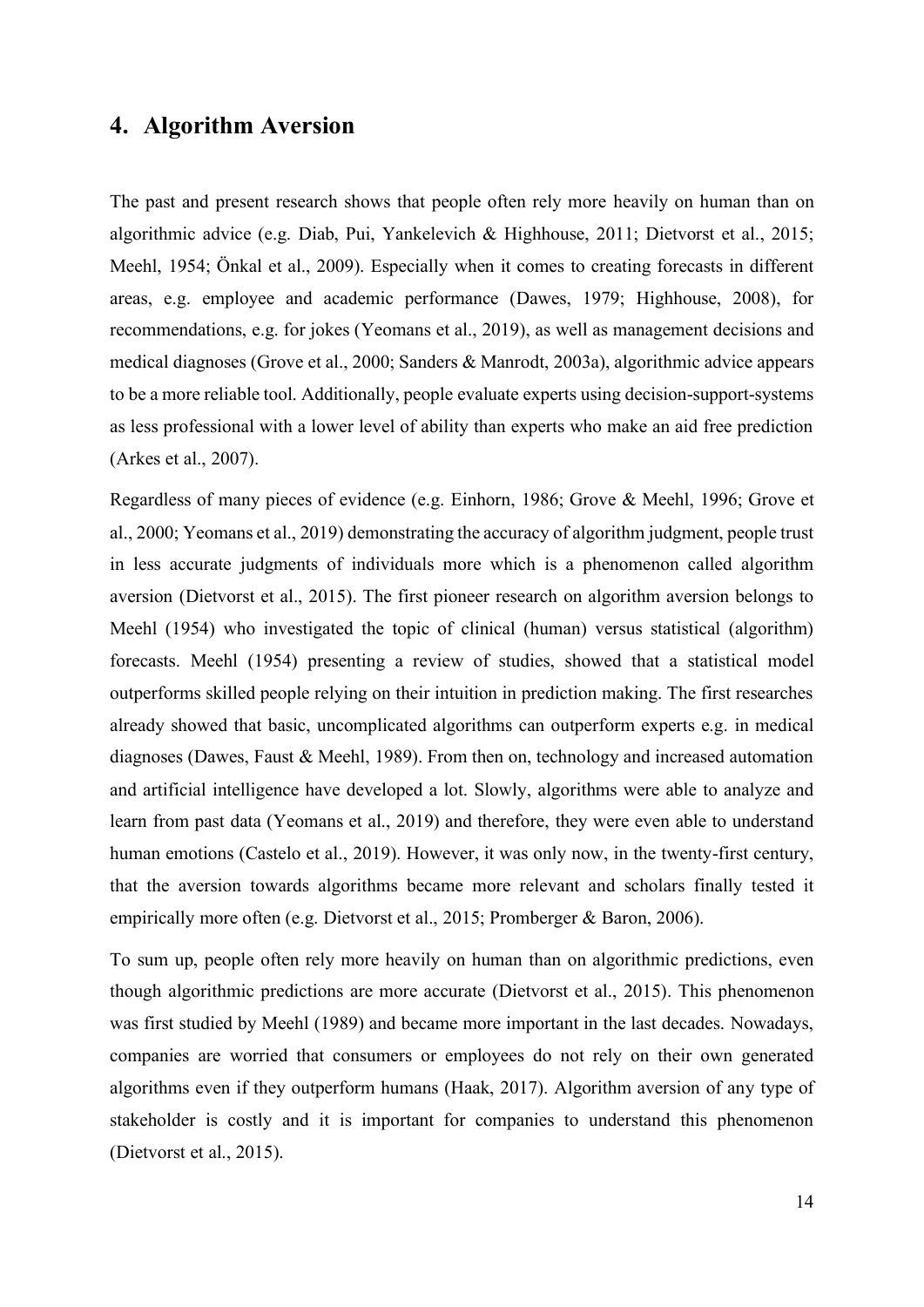To enhance a better understanding of algorithm aversion, this chapter gives, firstly, a broad overview of the causes of algorithm aversion and, secondly, individual differences with regards to both topics, algorithm aversion and algorithm appreciation are reviewed. Thirdly, it shows the areas in which people do not rely on algorithms. Finally, methods on how to overcome this phenomenon are described.

Table 3 gives a comprehensive overview of the distribution of the sources found in the academic literature, across the four subchapters. All in all, 118 scholarly sources are used to describe the topic of algorithm aversion. As illustrated, most papers were found for the review of the subchapter "Causes of Algorithm Aversion" with 57 sources, compared to the other subchapters. Whereas for the subchapter "Individual Differences", which refers to both topics, algorithm aversion and algorithm appreciation, with 27 papers, the fewest scholarly sources could be found. After a short introduction which aims at providing a better understanding of this phenomenon, a more detailed explanation is going to follow in the next part of this thesis. The following subchapter focuses on the identified causes of this phenomenon.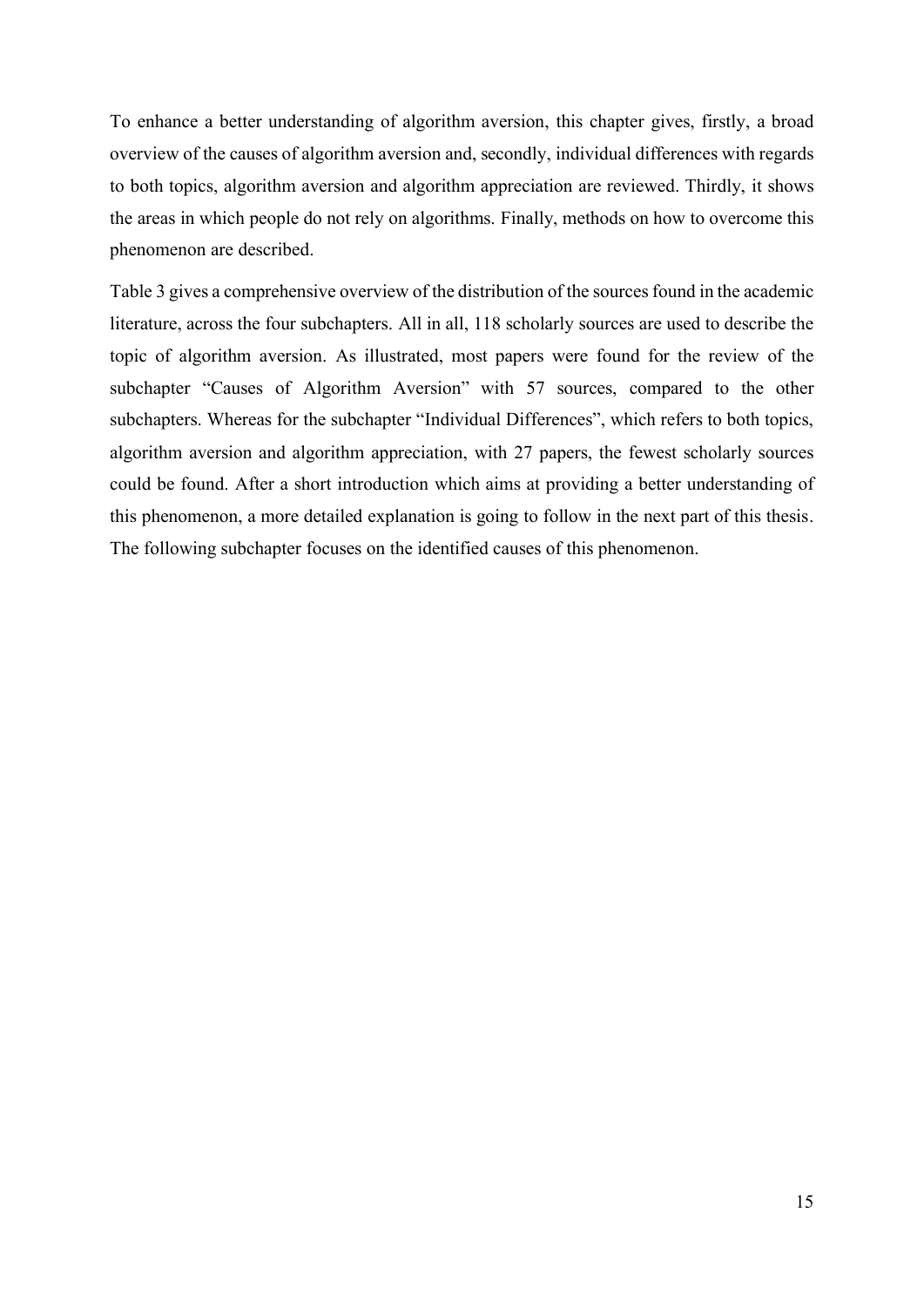| Topic                                        | Sources |                                                                                                                                                                                                                                                                                                                                                                                                                                                                                                                                                                                                                                                                                                                                                                                                                                                                                                                                                                                                                                                                                                                                                                                                                                                                                                                             |  |  |  |
|----------------------------------------------|---------|-----------------------------------------------------------------------------------------------------------------------------------------------------------------------------------------------------------------------------------------------------------------------------------------------------------------------------------------------------------------------------------------------------------------------------------------------------------------------------------------------------------------------------------------------------------------------------------------------------------------------------------------------------------------------------------------------------------------------------------------------------------------------------------------------------------------------------------------------------------------------------------------------------------------------------------------------------------------------------------------------------------------------------------------------------------------------------------------------------------------------------------------------------------------------------------------------------------------------------------------------------------------------------------------------------------------------------|--|--|--|
| Causes of<br>Algorithm<br>Aversion           | 57      | Alexander et al. (2018); Arkes et al. (1986); Arkes et al. (2007); Arkes et al. (2016);<br>Armstrong (1980); Banker & Khetani (2019); Baron (2000); Burton et al. (2020);<br>Camerer & Johnson (1991); Castelo et al. (2019); Commerford et al. (2019); Corey<br>& Merenstein (1987); Croskerry & Norman (2008); Dane & Pratt (2007); Dane et<br>al. (2012); Dawes (1979); Dawes et al. (1989); Dietvorst et al. (2015); Dzindolet et<br>al. (2001); Dzindolet et al. (2002); Efendić et al. (2020); Einhorn (1986); Green &<br>Hughes (1986); Grove et al. (2000); Hafenbrädl et al. (2016); Highhouse (2008);<br>Hoff & Bashir (2015); Kahneman (2003); Kaplan (2000); Lee (2018); Lee &<br>Moray (1992); Lee & See (2004); Lim & O'Connor (1995); Liu et al. (2019); Logg<br>et al. (2019); Longoni et al. (2019); Luo et al. (2019); Luong et al. (2020);<br>Madhavan & Wiegmann (2007a); Madhavan & Wiegmann (2007b); Madhavan et<br>al. (2006); Manzey et al. (2012); Meehl (1986); Montazemi (1991); Moore & Healy<br>(2008); Nass & Lee (2001); Nass et al. (1996); Önkal et al. (2009); Parasuraman &<br>Riley (1997); Prahl & Van Swol (2017); Promberger & Baron (2006); Shaffer et<br>al. (2013); Sieck & Arkes (2005); Todd & Gigerenzer (2007); Whitecotton (1996);<br>Workman (2005); Yeomans et al. (2019); |  |  |  |
| Individual<br>Differences                    | 27      | Araujo et al. (2020); Bhattacharya et al. (2012); Blankenship et al. (1984); Byrne<br>& Griffitt (1969); Duck (1973); Ho et al. (2005); Hoff & Bashir (2015); Huerta et<br>al. (2012); Lee (2008); Li et al. (2010); Logg et al. (2019); Lourenço et al. (2020);<br>Lundeberg et al. (1994); McBride et al. (2012); Merritt & Ilgen (2008); Naef et al.<br>(2008); Nass et al. (1995); Nass & Lee (2001); Nomura et al. (2008); Pak et al.<br>(2012); Prince (1993); Rau et al. (2009); Sanchez et al. (2004); Szalma & Taylor<br>(2011); Thurman et al. (2019); Thurman & Fletcher (2019); Tung (2011);                                                                                                                                                                                                                                                                                                                                                                                                                                                                                                                                                                                                                                                                                                                    |  |  |  |
| Areas in which<br>Algorithms are<br>rejected | 41      | Arkes et al. (2007); Bennett & Hauser (2013); Bigman & Gray (2018); Buckley et<br>al. (2000); Bucklin et al. (1998); Castelo et al. (2019); Cortina et al. (2000); Dawes<br>(1979); Dawes et al. (1989); Diab et al. (2011); Dietvorst et al. (2015); Eastwood<br>et al. (2012); Fildes & Goodwin (2007); Fitzsimons & Lehmann (2004); Gough<br>(1962); Grove & Meehl (1996); Grove et al. (2000); Highhouse (2008); Jakesch et<br>al. (2019); Kleinmuntz (1990); Komaroff (1982); Kuncel et al. (2013); Lee (2018);<br>Lievens et al. (2005); Liu et al. (2019); Lodato et al. (2011); Longoni et al. (2019);<br>Luo et al. (2019); Marchese (1992); Meehl (1954); Önkal et al. (2009); Patel et al.<br>(2009); Promberger & Baron (2006); Rynes et al. (2002); Sanders & Manrodt<br>(2003°); Sanders & Manrodt (2003b); Sawyer (1966); Schmidt & Hunter (1998);<br>Shaffer et al. (2013); Sinha & Swearingen (2001); Yeomans et al. (2019);                                                                                                                                                                                                                                                                                                                                                                               |  |  |  |
| Overcoming<br>Algorithm<br>Aversion          | 31      | Alexander et al. (2018); Arkes et al. (1986); Arkes et al. (2007); Brown (2015);<br>Burton et al. (2020); Carbone et al. (1983); Castelo et al. (2019); Diab et al. (2011);<br>Dietvorst et al. (2015); Dietvorst et al. (2018); Goodwin et al. (2013); Green &<br>Hughes (1986); Hafenbrädl et al. (2016); Hagmann et al. (2019); Kahneman<br>(2003); Kuncel (2008); Lee (2018); Lim & O'Connor (1995); Liu et al. (2019);<br>Lodato et al. (2011); Martini et al. (2015); Mullins & Rogers (2008); Nass & Lee<br>(2001); Nass et al. (1995); Önkal et al. (2009); Patterson (2017); Prahl & Van Swol<br>(2007); Westin et al. (2015); Wiese et al. (2012); Wiese et al. (2017); Yeomans et<br>al. (2019);                                                                                                                                                                                                                                                                                                                                                                                                                                                                                                                                                                                                                 |  |  |  |
| <b>Sum</b>                                   | 156     |                                                                                                                                                                                                                                                                                                                                                                                                                                                                                                                                                                                                                                                                                                                                                                                                                                                                                                                                                                                                                                                                                                                                                                                                                                                                                                                             |  |  |  |
| Excluding<br>Duplicates                      | 38      |                                                                                                                                                                                                                                                                                                                                                                                                                                                                                                                                                                                                                                                                                                                                                                                                                                                                                                                                                                                                                                                                                                                                                                                                                                                                                                                             |  |  |  |
| <b>Total Articles</b>                        | 118     |                                                                                                                                                                                                                                                                                                                                                                                                                                                                                                                                                                                                                                                                                                                                                                                                                                                                                                                                                                                                                                                                                                                                                                                                                                                                                                                             |  |  |  |

<span id="page-23-0"></span>**Table 3:** Sources of Algorithm Aversion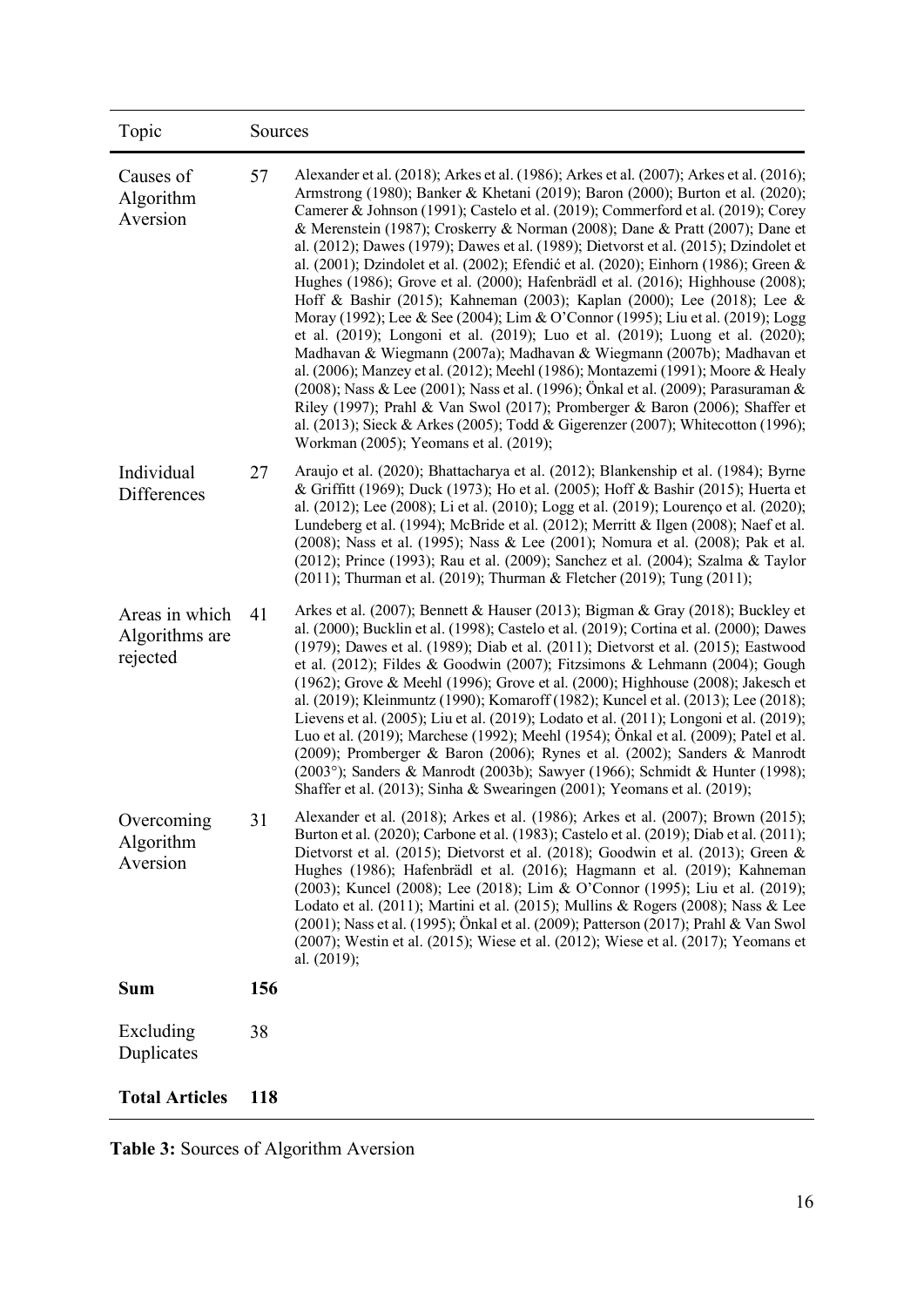### <span id="page-24-0"></span>**4.1 Causes of Algorithm Aversion**

People are inclined to rely on human advice to a greater extent than on algorithmic ones, even though algorithms are more accurate than humans (Dietvorst et al., 2015). This brings disadvantages to companies. Algorithm aversion is costly and, consequently, it is fundamental to understand the causes of this phenomenon (Dietvorst et al., 2015). When looking at various scholarly sources on algorithm aversion, five causes can be identified. This subchapter starts, firstly, with the cause of algorithm error, where algorithmic errors play an important role (Dietvorst et al., 2015). Secondly, divergent rationalities are described, which have a strong impact on decision-making (Croskerry & Norman, 2008). Thirdly, the domain of judgment, where the area of relationship plays a role is focused on (Alexander, Blinder & Zak, 2018). Finally, the disuse of algorithms, where people's erroneously underutilization of unnecessary perceived algorithmic models plays a role (Arkes et al., 1986), is explained in detail. As illustrated in table 4, excluding duplicates, 57 papers are used to describe the causes of algorithm aversion. Most papers used describe the causes of "Divergent Rationalities" and "Disuse of Algorithms", whereas, in comparison, fewer academic sources describe "Algorithm Error" and "The Domain of Judgment".

| <b>Results of Search</b>    | Number of Articles |
|-----------------------------|--------------------|
| Algorithm Error             | 12                 |
| Divergent Rationalities     | 24                 |
| The Domain of Judgment      | 12                 |
| Disuse of Algorithms        | 19                 |
| <b>Sum</b>                  | 67                 |
| <b>Excluding Duplicates</b> | 10                 |
| <b>Total Articles</b>       | 57                 |

<span id="page-24-1"></span>**Table 4:** Causes of Algorithm Aversion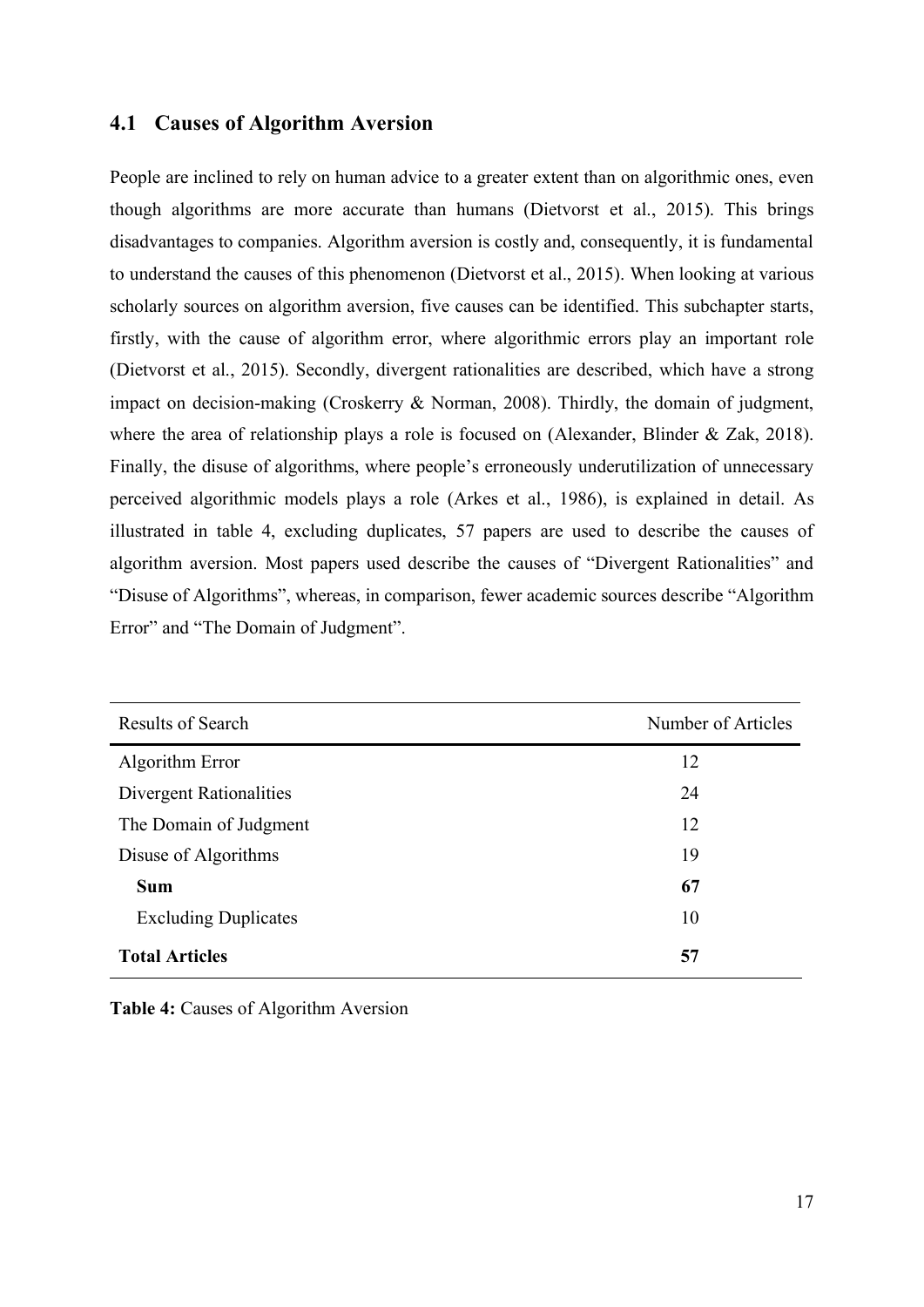#### <span id="page-25-0"></span>**4.1.1 Algorithm Error**

Algorithm error is one of the investigated reasons that influences the aversion towards algorithms (e.g. Dietvorst et al., 2015; Dzindolet, Pierce, Beck & Dawe, 2002; Prahl & Van Swol, 2017). Dietvorst et al. (2015) conducted a research on student performance about student performance forecasting and found out that people are averse to algorithmic forecasts after seeing them making an error, even when they notice that the algorithmic model outperforms a human forecast. The following straightforward example underlines this tendency. When someone drives to work via a normal route and runs into traffic, s/he predicts that another route will be faster. In the end, s/he arrives 20 minutes late. A coworker might say to her/him that the original route would have been faster. Many people have already made such mispredictions in their lives, but only very few would decide to never trust their judgment in situations like this again. If s/he had used a traffic-sensitive GPS in the same scenario, the case would be different. The GPS would have made a mistake, and, because of this, many people would lose confidence in the machine (Dietvorst et al., 2015). As shown in the example, humans' tendency to rely on algorithmic forecast decreases after noticing it making an error, but humans' tendency to rely on people forecasts does not decrease if a human makes a mistake (Dietvorst et al., 2015). People are prone to believing that human mistakes are random and therefore correctable and statistical errors occur systematically (Dietvorst et al., 2015; Highhouse, 2008). They are more sensitive towards algorithm errors and due to that, their level of trust decreases after they notice errors made by the algorithm (Dzindolet et al., 2002; Madhavan & Wiegmann, 2007a). For example, traffic accidents involving self-driving vehicles are perceived more negatively than traffic accidents involving human-driven vehicles, even though the self-driving vehicles do not cause the accident (Liu, Du & Xu, 2019). Additionally, people's usage of algorithmic decision aids decreases more than on human decision aids after experiencing bad advice (Prahl & Van Swol, 2017). As a result, people are more likely to abandon algorithmic advice than advice given by humans when each of them makes mistakes, although the algorithm outperforms the human forecast (Dietvorst et al., 2015).

In order to describe the cause of algorithm error, the following paragraphs explain the approaches which influence this cause. This includes approaches such as the desire for perfect predictions, the error rate, the timing of the error, the difficulty of the task, and the role of confidence. Finally, it includes the belief that algorithms are dehumanizing and not able to learn from mistakes. Research papers investigating this cause are illustrated in table 5.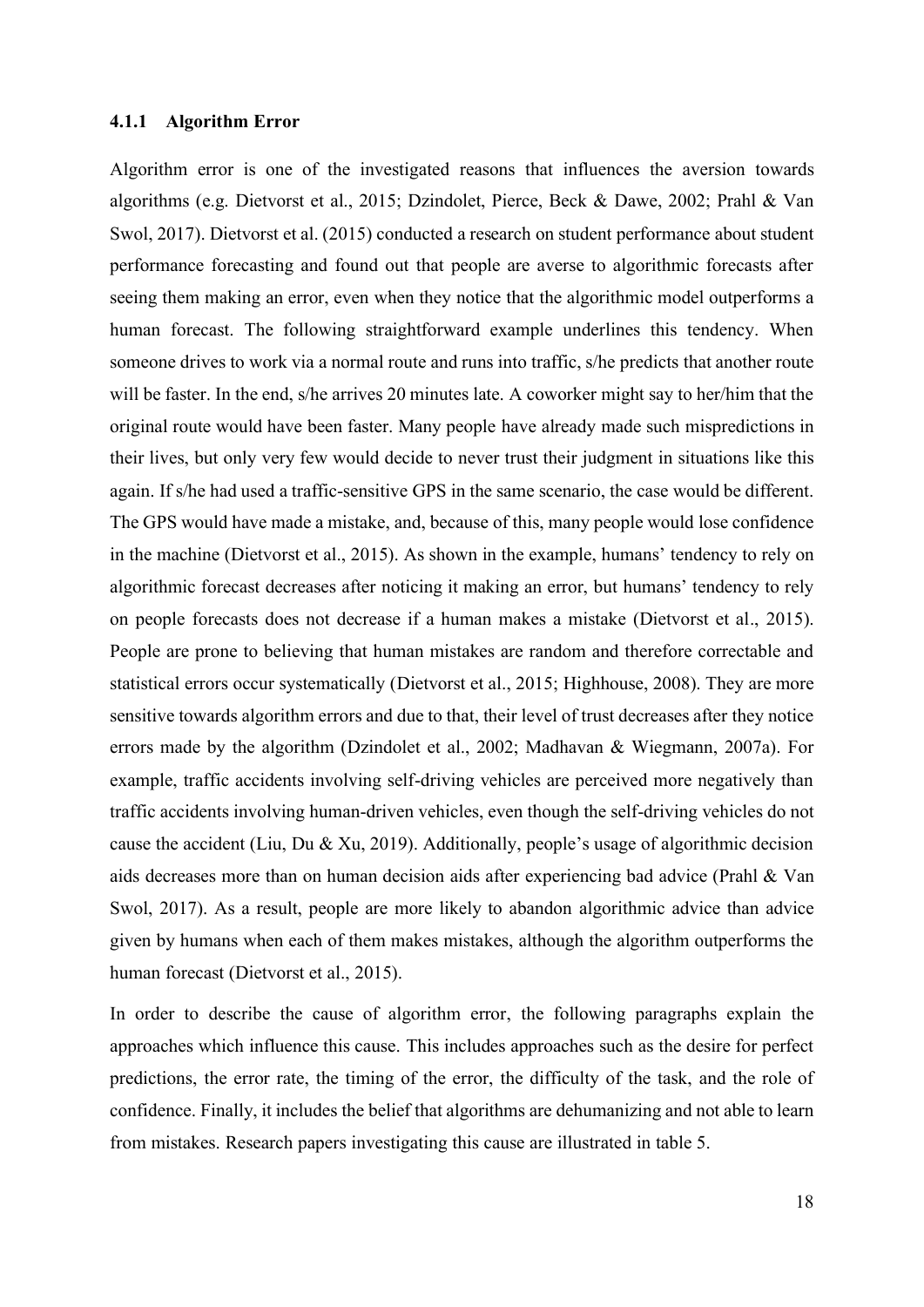| Cause           | Sources |                                                         |
|-----------------|---------|---------------------------------------------------------|
| Algorithm Error | 12      | Dawes (1979); Dietvorst et al. (2015); Dzindolet et al. |
|                 |         | (2002); Einhorn (1986); Highhouse (2008); Hoff & Bashir |
|                 |         | (2015); Madhavan & Wiegmann (2007a); Madhavan &         |
|                 |         | Wiegmann (2007b); Madhavan et al. (2006); Manzey et al. |
|                 |         | (2012); Liu et al. (2019); Prahl & Swol (2017);         |

<span id="page-26-0"></span>**Table 5:** Algorithm Error

The first approach presented here is that humans have a desire for perfect forecasts. A reason for this kind of behavior could be human beliefs (Dietvorst et al., 2015). In the area of medical diagnosis, Einhorn (1986) investigated clinical (human) versus statistical (machine) methods. The clinical method (human judgment) is based on the optimistic goal of ideal forecasts (Einhorn, 1986). In this case, people want future actions to be predictable. This impossible desire is transformed into the belief that future actions are indeed highly predictable. Because of the desire for perfect forecasts, people are inclined to switch the forecast method. If one method (e.g. the algorithmic method) makes a small mistake and is therefore evaluated as a bad predictor by humans, they might assume that an alternative method might be superior. Therefore, they switch to another method (e.g. human judgment) being convinced that this kind of behavior would increase the probability of a better forecast (Dawes, 1979). Furthermore, two parallel running, mutually exclusive streams could be used to explain this behavior, namely the perfection schema (Madhavan & Wiegmann, 2007b) and the human belief that people are more likely of being perfect than algorithms (Dawes, 1979; Einhorn, 1986; Highhouse, 2008). The first stream, the perfection schema states that people usually expect an algorithmic forecast model to work perfectly. As a result, when the algorithmic model makes an error, it feels particularly negative because it was unexpected for the user and decreases the level of trust. Human mistakes do not feel that negative for the user because people believe that humans are imperfect. Therefore, people are more likely to forgive the human forecaster than the algorithmic model (Madhavan & Wiegmann, 2007b). The second stream is peoples' belief that humans are able to be perfect (Dawes, 1979; Einhorn, 1986; Highhouse, 2008). Although individuals may know that algorithmic forecasts are more accurate, they rely on human forecasts more heavily because of the belief that humans are more likely to give a perfect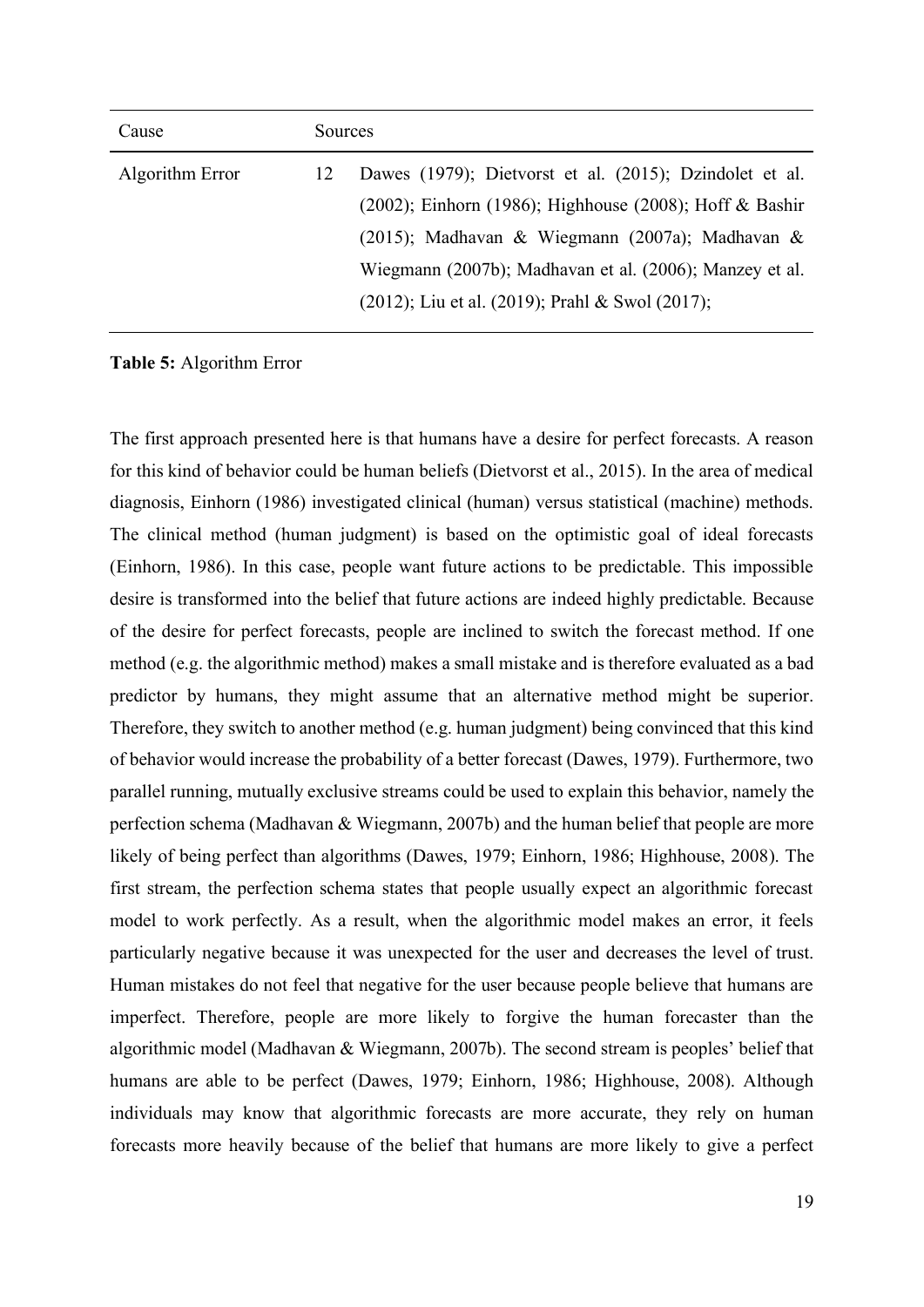forecast (Einhorn, 1986). For example, in the area of employee selections, managers think that they are capable to predict the potential employee success and to rely on their intuitive expertise (Highhouse, 2008). The role of intuition is going to be explained in more detail in the following cause of "Divergent Rationalities". Although both streams run into a completely opposite direction, they provide important insights into the way people might think when interacting with algorithms.

Furthermore, the error rate plays a role. The error rate plays an important role when it comes to the way in which people perceive algorithms. If machines are wrong only occasionally humans are inclined to overestimate the perceived error rate (Dzindolet et al., 2002; Hoff & Bashir, 2015). Consequently, people have less tolerance for errors caused by algorithmic systems than for errors caused by humans (Dietvorst et al., 2015).

Next, the approach of error timing and the difficulty of the task have an influence on the role of trust in algorithm advice (Hoff & Bashir, 2015). At the beginning of the usage, perceived algorithmic errors have a more negative effect on trust than errors which occur later in the usage. Errors occurring at the beginning of the usage can have a lasting negative effect on the user (Manzey, Reichenbach & Onnasch, 2012). Therefore, the first impression of the algorithmic model is crucial, especially for unfamiliar algorithms (Hoff & Bashir, 2015). Additionally, algorithmic models that make errors on easy-perceived tasks influence the level of trust more negatively than algorithmic models that make errors on difficult-perceived tasks. When an algorithm fails to perform an easy task, people's level of trust decreases more because they believe that the algorithmic model is not capable to solve more challenging tasks at all (Madhavan, Wiegmann & Lacson, 2006).

The approach of confidence plays also an interesting role. Confidence in the algorithmic model already decreases when people see a model make small mistakes but interestingly, confidence in human forecasts does not decrease when a human makes major mistakes (Dietvorst et al., 2015). Even though, in the experiment of Dietvorst et al. (2015), human forecasters made more errors than the algorithm model, people preferred the human forecast. People only choose the statistical model when they are more confident in algorithms. They choose the human forecast when people are more confident in the human judgment or indifferent between human or algorithmic judgment (Dietvorst et al., 2015).

Finally, the ethical approach is also important to mention. Individuals think that algorithms are dehumanizing. When data-based models choose the right candidate for a job, people think that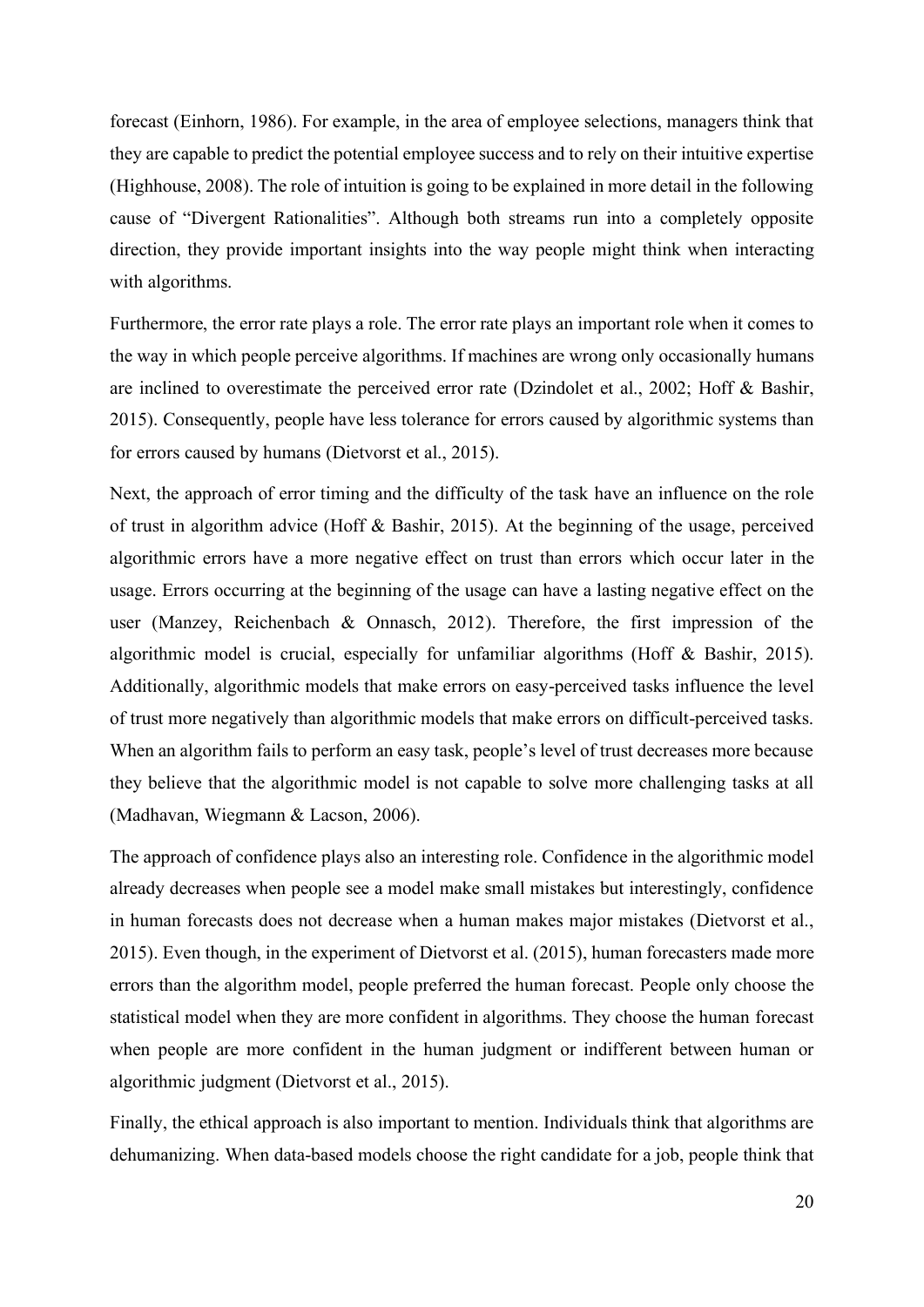such an important decision without a personal face to face interview is dehumanizing (Dawes, 1979). Also the phenomenon of dehumanizing will be discussed in the following cause of "Divergent Rationalities". Additionally, people rely on human judgments because they erroneously think that unlike algorithms, only individuals are able to improve over time and to learn from mistakes (Dawes, 1979; Dietvorst et al., 2015; Highhouse, 2008). Therefore, they punish algorithms more than humans when they notice that a mistake has been made (Dietvorst et al., 2015).

Summing up, humans' choice of relying on decision aids decreases after noticing the algorithm making an error but does not decrease if a human makes a mistake (Dietvorst et al., 2015). Individuals believe that human mistakes are random and therefore correctable and decision aids errors occur systematically (Dietvorst et al., 2015; Highhouse, 2008). Several factors, such as the desire for perfect forecasts, the error rate, the timing of the error, the difficulty of the task, the role of confidence, and the perception of dehumanizing, influence the cause of algorithm error.

#### <span id="page-28-0"></span>**4.1.2 Divergent Rationalities**

A further cause of algorithm aversion which needs to be taken into consideration are divergent rationalities. In this relation, the heuristic and bias program as well as the fast-and-frugal heuristics should be mentioned. With regards to the heuristic and bias program, people are biased by overconfidence judgment which influences rational decision-making. It is a bias that has a strong impact on decision-making and prevents people from using decision-making tools in a correct manner (Croskerry & Norman, 2008). This behavior appears when people show extreme confidence (Baron, 2000) and leads to illogical and irrational decisions (Croskerry & Norman, 2008). According to Moore & Healy (2008), the overconfidence bias can be categorized into three different types: overestimation, overplacement, and overprecision. The first type, overestimation, occurs when an individual is overconfident in, or, in other words, overestimates its abilities. The second type, overplacement, takes place when individuals think that they are superior to others. Most of the individuals assess themselves as being better than the average. The last type, overprecision, occurs when people are highly certain of the truthfulness of their own beliefs (Moore & Healy, 2008). Another approach concerning rationality is that scholars have strongly focused on the heuristics-and-biases program although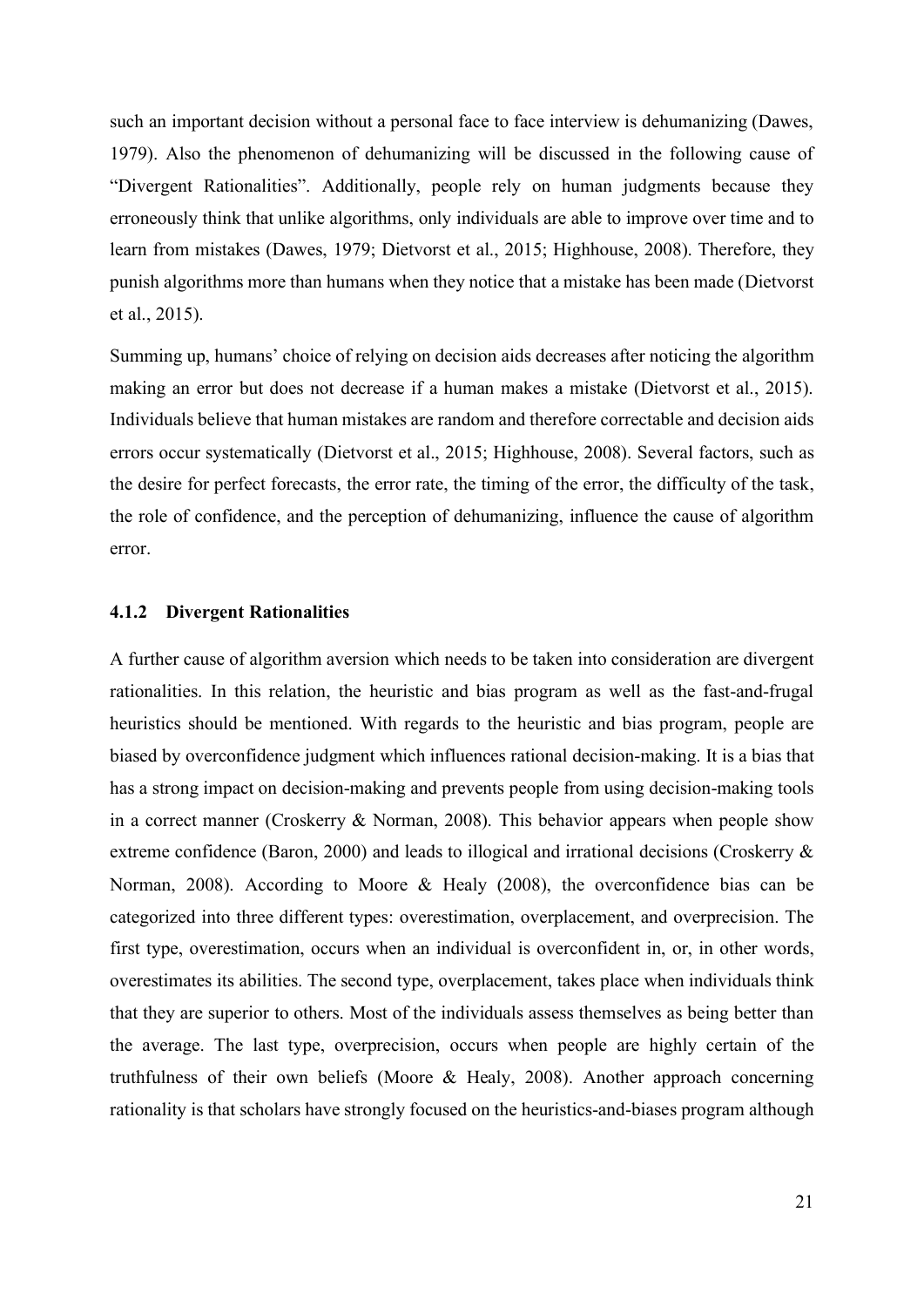other approaches as the fast-and-frugal heuristics also offer value in which algorithm aversion could occur (Burton et al., 2020).

In decision-making, people often overestimate their abilities in comparison to algorithms (Banker & Khetani, 2019). The different approaches described below include the overconfidence bias and the associated intuition, as well as the perception of dehumanization. Additionally, the approach of fast-and-frugal heuristics in relation to algorithm aversion is explained. Scholarly sources investigating divergent rationalities in algorithm aversion are illustrated in table 6.

| Cause         | Sources |                                                                |
|---------------|---------|----------------------------------------------------------------|
| Divergent     | 24      | Arkes et al. (1986); Arkes et al. (2007); Arkes et al. (2016); |
| Rationalities |         | Banker & Khetani (2019); Baron (2000); Burton et al.           |
|               |         | (2020); Camerer & Johnson (1991); Croskerry & Norman           |
|               |         | (2008); Dane et al. (2012); Dane & Pratt (2007); Dawes         |
|               |         | (1979); Dawes et al. (1989); Grove et al. (2000); Hafenbrädl   |
|               |         | et al. (2016); Highhouse (2008); Kahneman (2003); Lee          |
|               |         | (2018); Lim & O'Connor (1995); Longoni et al. (2019);          |
|               |         | Meehl (1986); Moore & Healy (2008); Önkal et al. (2009);       |
|               |         | Sieck & Arkes (2005); Todd & Gigerenzer (2007);                |

<span id="page-29-0"></span>**Table 6:** Divergent Rationalities

The overconfidence bias has a negative impact on decision aids. Individuals believe that they do not dependent on decision-making tools, such as automation or artificial intelligence because they do not need any support in making decisions (Arkes et al., 1986). People with higher knowledge of the subject tend to lower the usage of decision aids than less knowledgeable ones. Consequently, the decision maker's overconfidence leads to the erroneous underutilization of unnecessary perceived algorithmic models (Arkes et al., 1986), which is explained in more detail in the fourth and last approach mentioned in this subchapter "Disuse of Algorithms".

A major part of decisions that are made is not based on the collection and analysis of information, but rather on the subconscious level of intuition (Dane, Rockmann & Pratt, 2012).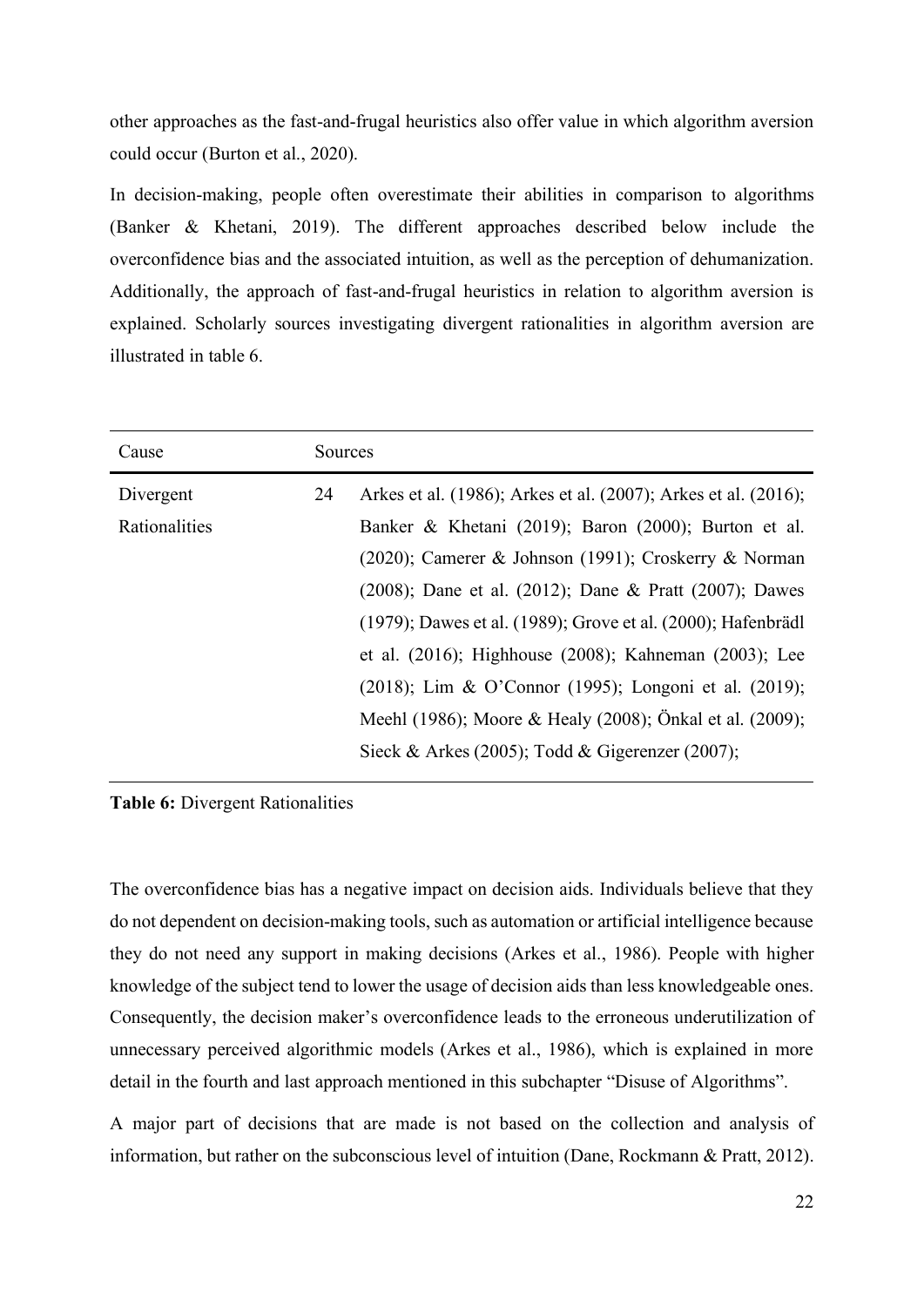Therefore, one reason for decision-makers to be overconfident is intuition. According to Dane & Pratt (2007), intuitions are "affectively charged judgments that arise through rapid, nonconscious, and holistic associations" (p.40). People often link intuitive decision making with creativity and insights, whereas algorithmic models appear opaque and boring (Arkes et al., 2007). For example, many people have the opinion that there is something like a "selection expertise". This means that humans are able to become increasingly skilled in intuitive decisionmaking about a potential employee's success. Nevertheless, research shows that experience does not lead to improved intuition-based forecasts (Camerer & Johnson, 1991; Dawes, Faust & Meehl, 1989; Grove et al., 2000; Highhouse, 2008). As a result, the welfare of decisionmakers may decrease due to suboptimal decisions if they rely on their intuition rather than algorithmic judgment (Banker & Khetani, 2019). Moreover, people find experts which do not use decision aids more professionally, and therefore, they rely on experts more heavily when they realize that the decision is based on intuition and experience rather than on decisionmaking tools (Arkes et al., 2007; Önkal et al., 2009).

In relation to algorithmic decision aids, people are concerned about ethics. Individuals perceive algorithmic decision aids as "dehumanizing" and decision-makers which rely on their intuition and experience as more caring (Sieck & Arkes, 2005). According to Meehl (1986), abandoning algorithmic methods and the associated advantages such as accuracy and efficiency in order to get a warmer and more personal feeling when receiving human advice is a bad exchange. When people believe that an expert has high-level knowledge at his/her disposal, they are inclined to abandon decision aids. Such a perception is rather imprecise (Sieck & Arkes, 2005). As Dawes (1979) points out, people's memory of major decisions without decision aids can be a factor. An individual's memory of good decisions may overshadow the bad decisions. Therefore, people tend to suppress bad decisions based on intuition and to focus on the good ones. In the context of job interviews, individuals perceive algorithmic-based decision aids as less trustworthy, less fair, and feel more negatively towards them than towards human advice (Dawes, 1979; Lee, 2018). People believe that algorithmic methods are not capable to choose good candidates or to analyze employee performance. Different from human decisions, algorithms are perceived as tools that can only measure quantitative data, are not able to analyze social topics or to handle exceptions, and have lack of intuition (Lee, 2018). Additionally, people believe that algorithmic tools do not consider their unique individual characteristics in the same extent as human experts (Longoni, Bonezzi & Morewedge, 2019). Individuals feel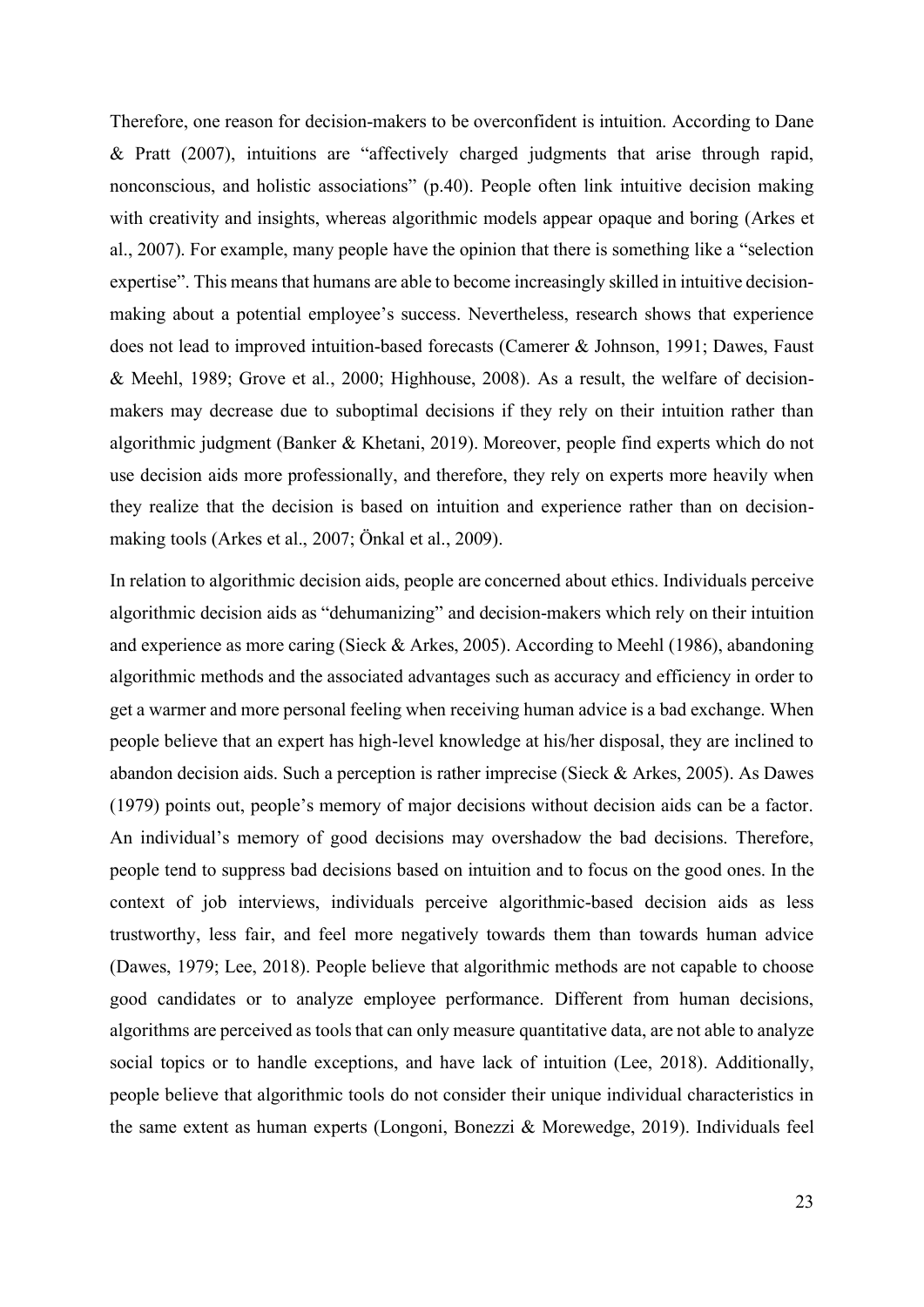that such important social choices, like judging a person, based on algorithms are "dehumanized" (Dawes, 1979).

Furthermore, the plurality of individuals' decision making in practice, such as fast-and-frugal heuristics, is often ignored in research and a stronger focus is lain on the heuristics-and-biases program (Kahneman, 2003; Burton et al., 2020). This includes the suggestion that humans are not able to make rational calculations (Kahneman, 2003) and the algorithmic decision aid could fix this issue to reduce the bounds of rationality (Burton et al., 2020). Research in heuristicsand-biases program has provided valuable insights for a better understanding of the relationship between humans and algorithms by identifying an individual's motivation deficits (e.g. Hafenbrädl, Waeger, Marewski & Gigerenzer, 2016; Lim & O'Connor, 1995). However, by focusing on this research they have neglected the research about fast-and-frugal heuristics. This includes simple heuristics which are used by human decision-makers for uncertainty. For this type of decision-making beneficial decisions are specified as ecological rational (Arkes, Gigerenzer & Hertwig, 2016). Ecological rationality is an approach that refers to the real world (to the practice). It states that the level of rationality regarding a decision depends on the environment in which the decision is made. This representation stands in contrast to the rational-choice-theory (Todd & Gigerenzer, 2007). On the one hand, regarding ecological rationality, people making decisions in practice often find themselves in a scenario of uncertainty, where probabilities and alternatives are unknown. On the other hand, regarding rational-choice theory, algorithms run in risky scenarios where probabilities are known (Hafenbrädl et al., 2016; Todd & Gigerenzer, 2007). When people are faced with decisions in certain scenarios, making a decision under risk is often not the best choice under uncertainty. Therefore, if an individual or an algorithm is not able to determine whether a decision under risk or uncertainty is superior, aversion towards algorithm could emerge (Burton et al., 2020).

To conclude, the overconfidence bias has a great influence on algorithm aversion. Individuals still prefer to rely on their or other people's intuition instead of an algorithm (Arkes et al., 2007). They believe that an algorithm lacks capabilities in decision-making in comparison to humans (Lee, 2018). Additionally, scholars have neglected research about alternative decision-making methods, such as fast-and-frugal heuristics. Aversion towards algorithms could emerge when individuals or algorithms are not able to determine if a decision under uncertainty or risk is superior in a specific scenario (Burton et al., 2020).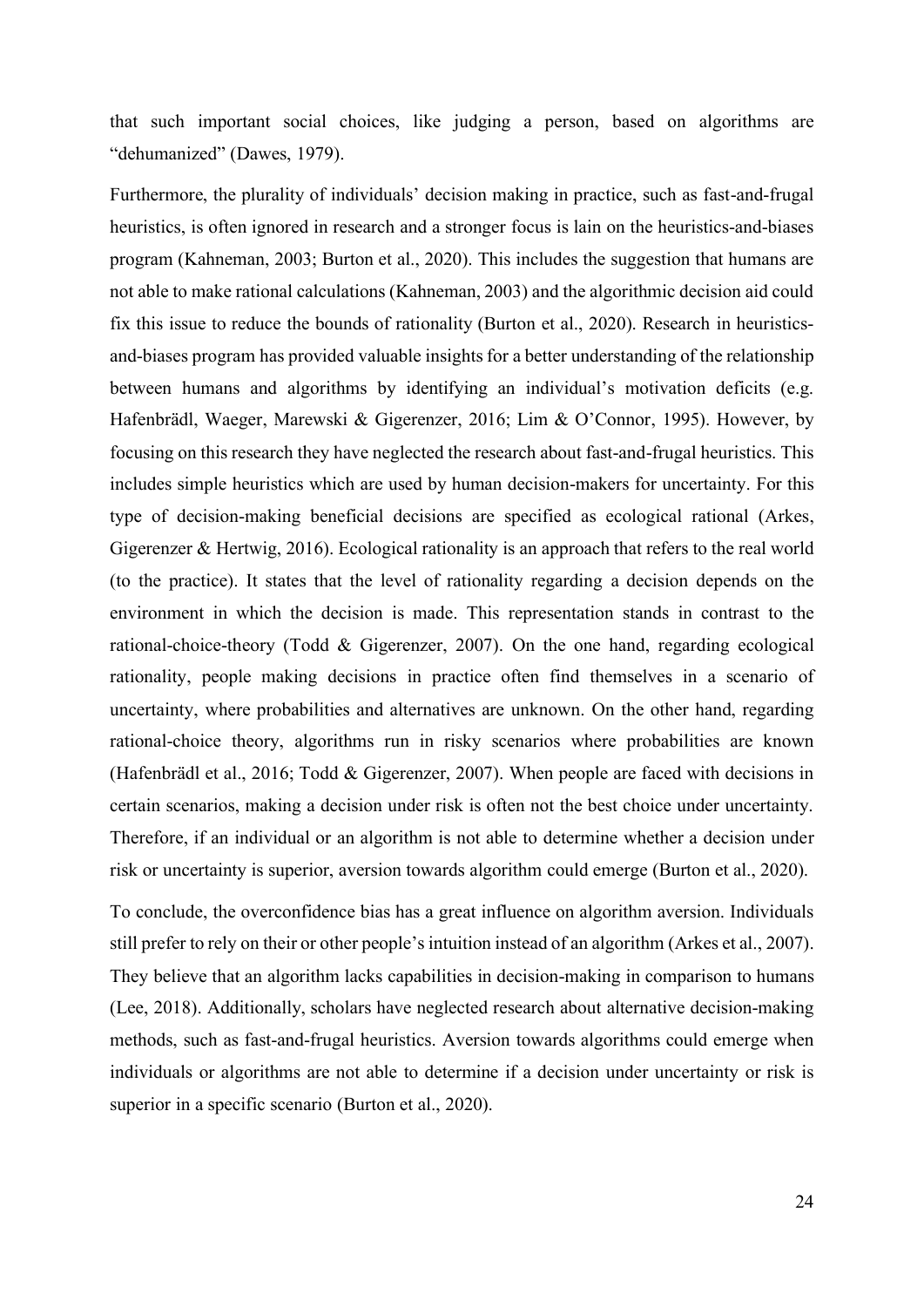#### <span id="page-32-0"></span>**4.1.3 The Domain of Judgment**

The third approach that influences the skepticism of individuals towards algorithms, even though algorithms are often superior to humans (Dawes, 1979), is the domain of judgment (Logg et al., 2019). To describe this cause, it is important to include the area of the relationship between humans and between humans and algorithms. Research papers investigating this cause are illustrated in table 7.

| Alexander et al. (2018); Armstrong (1980); Castelo et al.<br>Domain of Judgment<br>12                                                                                                                                | Cause | Sources |  |
|----------------------------------------------------------------------------------------------------------------------------------------------------------------------------------------------------------------------|-------|---------|--|
| (2019); Dawes (1979); Efendić et al. (2020); Logg et al.<br>(2019); Madhavan & Wiegmann (2007b); Nass & Lee<br>(2001); Nass et al. (1996); Prahl & Van Swol (2017);<br>Shaffer et al. (2013); Yeomans et al. (2019); |       |         |  |

<span id="page-32-1"></span>**Table 7:** The Domain of Judgment

One reason why individuals react differently to advice from humans or algorithms is the people's habit to seek a social relationship with the medium of judgment (Alexander et al., 2018; Prahl & Van Swol, 2017). People are convinced that they have more in common with human-based recommendations in comparison to algorithmic-based recommendations (Prahl & Van Swol, 2017). Moreover, social proof has a high impact on the usage of algorithmic models. If people know that others have already successfully used the algorithm, they are more likely to use it too (Alexander et al., 2008).

In daily situations where people are obliged to make decisions, e.g. when deciding which book to read, which restaurant to eat at, they look for recommendations from people close to them. Therefore, when making decisions about personal taste, people tend to rely on recommendations from people close to them, such as friends and family, rather than relying on an algorithmic model (Yeomans et al., 2019). When individuals think that the advice comes from humans, they can make sense of why someone gave such a recommendation. However, when individuals think that the advice comes from an algorithm, they perceive it as opaque (Yeomans et al., 2019). Additionally, in contrast to most algorithmic models, human advisors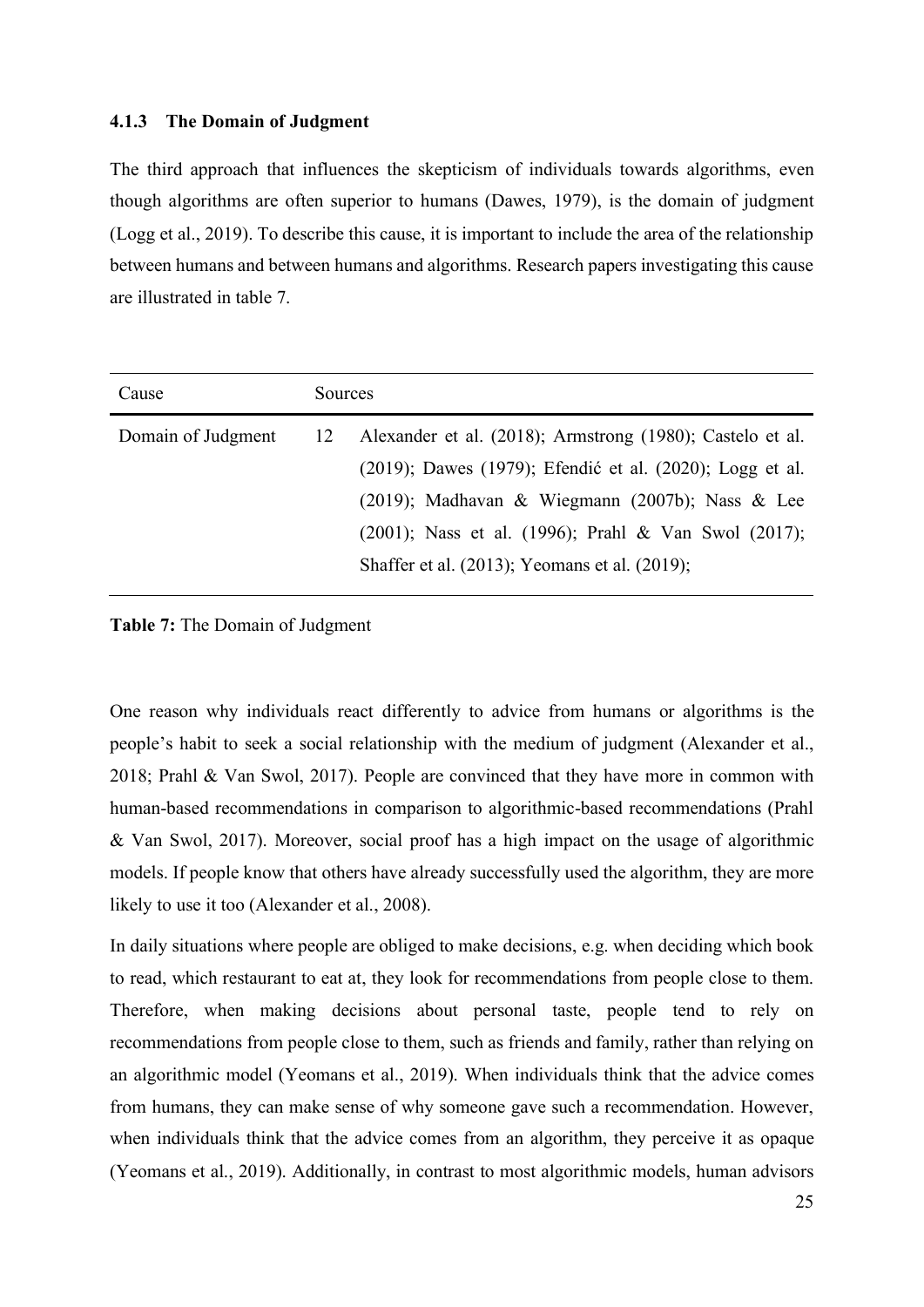are able to explain their recommendations (Armstrong, 1980; Castelo et al., 2019) and it is easier for individuals to blame other humans for mistakes than algorithmic models (Shaffer, Probst, Merkle, Arkes & Medow, 2013). As a result, individuals believe to have a better understanding of human advice than of algorithmic advice. Therefore, individuals are more likely to rely on recommendations when they are able to understand how they work (Yeomans et al., 2019).

Humans have similar relationships with algorithmic decision aids as with other humans (Nass, Fogg & Moon, 1996). Therefore, algorithms are often developed to act like humans, for example, algorithms can imitate human language (Madhavan & Wiegmann, 2007b). Additionally, individuals apply polite standards and stereotypes like gender, when they interact with a computer and feel "attracted" to it when their personalities go in line with the "personalities" of the computer (Nass & Lee, 2001). Nevertheless, people still, in many cases, distrust the advice of algorithms, which might also depend on the response time of algorithms (Efendić, Van de Calseyde & Evans, 2020). According to Efendić et al. (2020), people find slow performed, algorithm-based forecasts less accurate and consequently of poorer quality. Therefore, they are less likely to rely on them. The opposite applies to human forecasts. Individuals perceive slow performed human forecasts as more accurate and consequently of higher quality and are therefore willing to use them more often. People assume that a longer response time indicates the effort invested, for both algorithmic- and human-based predictions. However, individuals judge these two forecast methods differently, concerning effort and quality. Human-based forecasts are perceived as complex and difficult to make. Therefore, response time (effort) correlates positively with quality. In contrast, humans perceive algorithmic forecasts as easy and therefore, the length of the response time (effort) does not correlate with quality (Efendić et al., 2020).

To sum up, people seek a social relationship with the medium of judgment (Alexander et al., 2018; Prahl & Van Swol, 2017). They believe that they have more in common with humanbased recommendations (Prahl & Van Swol, 2017) because it is easier to understand why a human suggests such a recommendation in comparison to algorithms (Yeomans et al., 2019). Therefore, algorithms are more and more programmed to act like humans (Madhavan & Wiegmann, 2007b).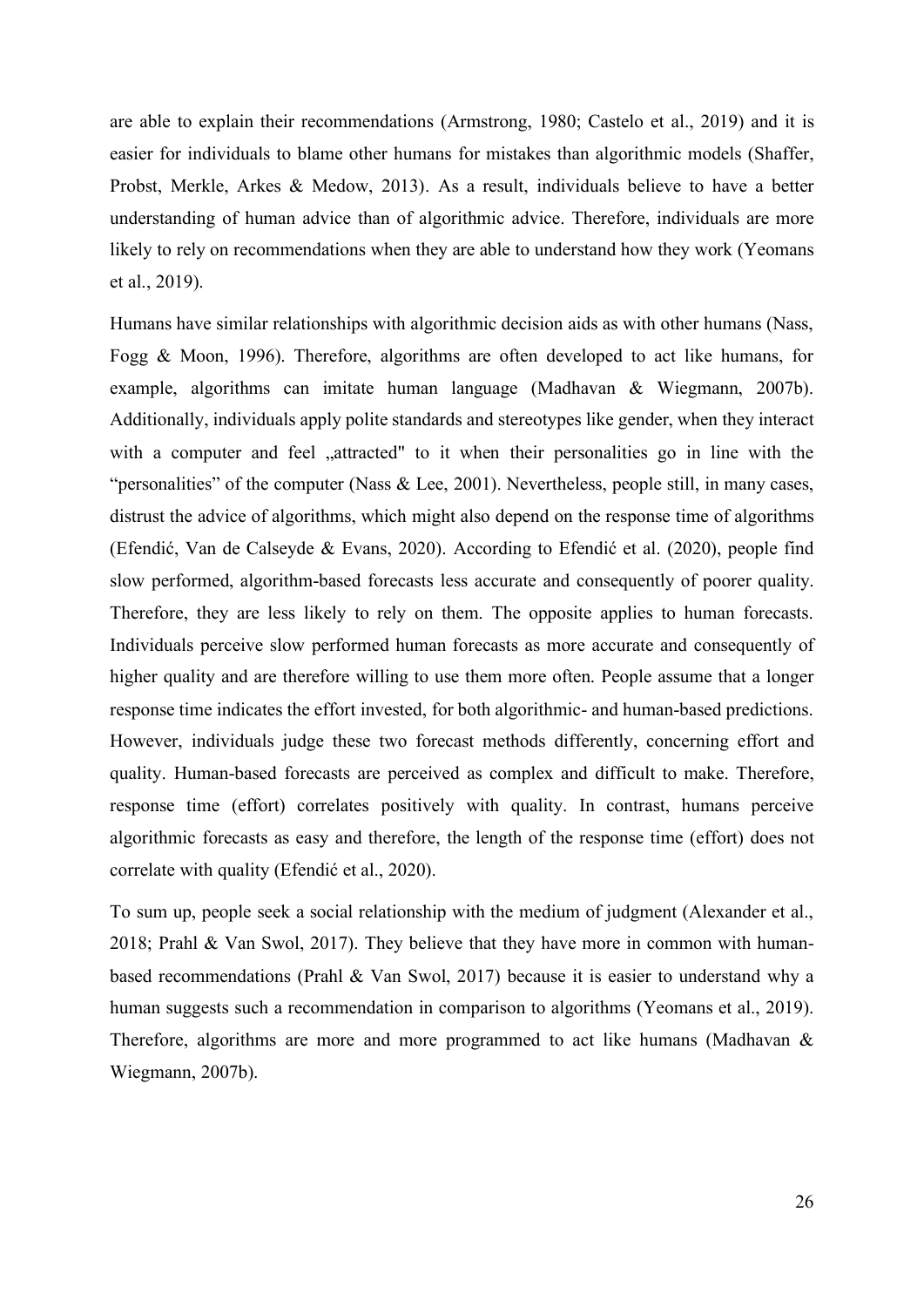#### <span id="page-34-0"></span>**4.1.4 Disuse of Algorithms**

Finally, the last approach to mention regarding this subchapter is the erroneous disuse (underutilization) of algorithms. Disuse of algorithms is described as the resulting failures which take place when people mistakenly do not rely on algorithms (Parasuraman & Riley, 1997). People tend to disuse algorithms more than human decision aids (Dzindolet et al., 2002). To explain this approach, it is important to include the role of underutilization of decision aids and the reasons, like prior expectation and experience with algorithms, the experts fear towards algorithms, and the lack of training in using algorithms, which affect it. Scholarly sources describing this cause are illustrated in table 8.

| Cause                | Sources |                                                                 |  |  |
|----------------------|---------|-----------------------------------------------------------------|--|--|
| Disuse of Algorithms | 19      | Arkes et al. (1986); Burton et al. (2020); Commerford et al.    |  |  |
|                      |         | $(2019)$ ; Corey & Merenstein (1987); Dietvorst et al. (2015);  |  |  |
|                      |         | Dzindolet et al. $(2001)$ ; Dzindolet et al. $(2002)$ ; Green & |  |  |
|                      |         | Hughes (1986); Kaplan (2000); Lee & Moray (1992); Lee &         |  |  |
|                      |         | See (2004); Logg et al. (2019); Luong et al. (2020); Luo et     |  |  |
|                      |         | al. (2019); Montazemi (1991); Parasuraman & Riley (1997);       |  |  |
|                      |         | Promberger & Baron $(2006)$ ; Whitecotton<br>(1996);            |  |  |
|                      |         | Workman (2005);                                                 |  |  |

<span id="page-34-1"></span>**Table 8:** Disuse of Algorithms

People often reject the possibilities of algorithms in decision making and this leads to the erroneous underutilization of algorithmic models which are perceived as unnecessary (Arkes et al., 1986). For example, Corey & Merenstein (1987) tested an algorithmic prediction aid for heart disease diagnosis. The algorithmic model was able to decrease the false-positive prediction rate from 71% to 0%. Despite this positive effect, this result was not really accepted by doctors. Doctors underutilized the decision aid because of the low recognized usefulness of it, only 2.8% of them utilized the prognostic aid (Corey & Merenstein, 1987).

The underutilization of decision aids has different reasons. Firstly, trust plays a crucial role in the disuse of algorithms, especially when people's trust does not match with the algorithm's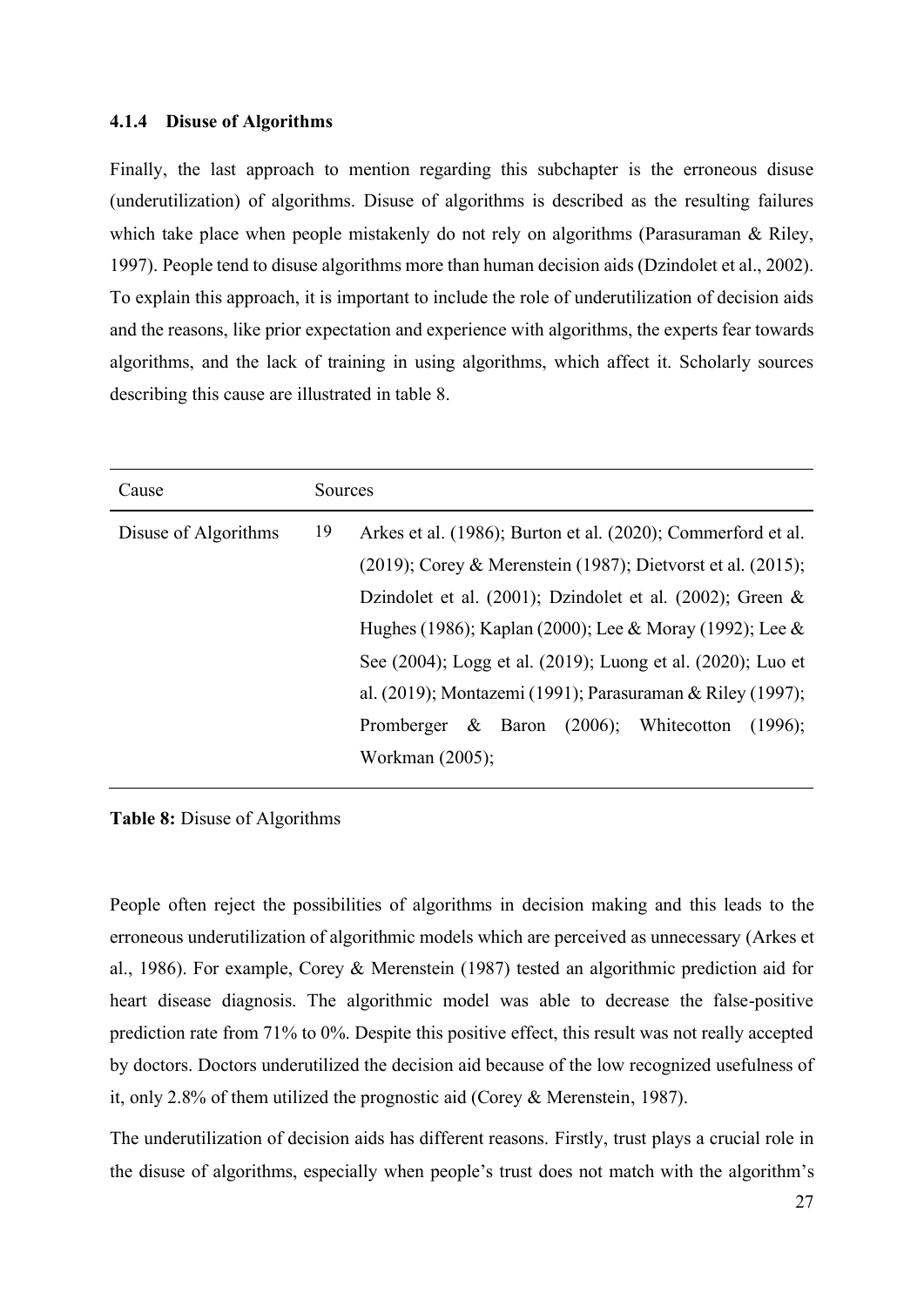real capabilities. If people's trust lags behind the algorithm's real capabilities, distrust emerges and leads to underutilization of the algorithmic advice (Lee & See, 2004). Additionally, people weight up the perceived reliability of human and algorithm-based predictions to determine on which advice they should rely (Dzindolet, Beck, Pierce, & Dawe, 2001). Consequently, people's disuse towards decision aids arises, when the perceived reliability of the algorithmic decision aid is low and therefore, the perceived capabilities of the algorithm are underestimated (Dzindolet et al., 2001; Dzindolet et al., 2002). This behavior arises because of people's urge for self-reliance and control (Dzindolet et al., 2002).

Secondly, the decision-makers' prior expectations with regards to algorithms influence this behavior. Most people do not face a decision aid with a blank state. Decision-makers have prior expectations when it comes to the capabilities of an algorithm and its interaction with a decision aid. Beforehand, they are wondering about how the algorithm might perform, how it should perform, and how it works. These expectations might result from experiences gained from previous interactions with algorithms or simply from absorbed knowledge these individuals acquired through the interaction with close people such as friends or family, or even from different types of media (Burton et al., 2020). For example, the expectations and opinions of work colleagues or managers affect the viewpoint of other employees towards decision aids (Workman, 2005). These pre-generated expectations might cause people to react differently to human and algorithmic predictions, although the advice of both predictions is identical (Burton et al., 2020). Not uncommonly, individuals expect algorithms to be perfect (Dzindolet et al., 2002). Therefore, disuse emerges when individuals notice that the algorithm is imperfect and capable of making errors (Dzindolet et al., 2002). In addition, faults with environmental situations and algorithms lead to poor algorithm performance, resulting in a decrease in trust and to disuse of decision aids (Lee & Moray, 1992; Lee & See 2004). Consequently, the previously generated expectations might influence the way in which people use algorithms (Burton et al., 2020).

Thirdly, people's previous experience with algorithmic decision aids has an impact on their utilization (Dietvorst et al., 2015). Experience is positively related and domain expertise is negatively related to the use of decision aids (Montazemi, 1991; Whitecotton, 1996). For example, two people with different backgrounds are given the task to predict the performance of a specified market. One of them is an experienced forecaster who has a broad knowledge on how to use algorithm decision aids at his/her command. The other person is an experienced economist who has extensive knowledge on the subject at his/her disposal but is not familiar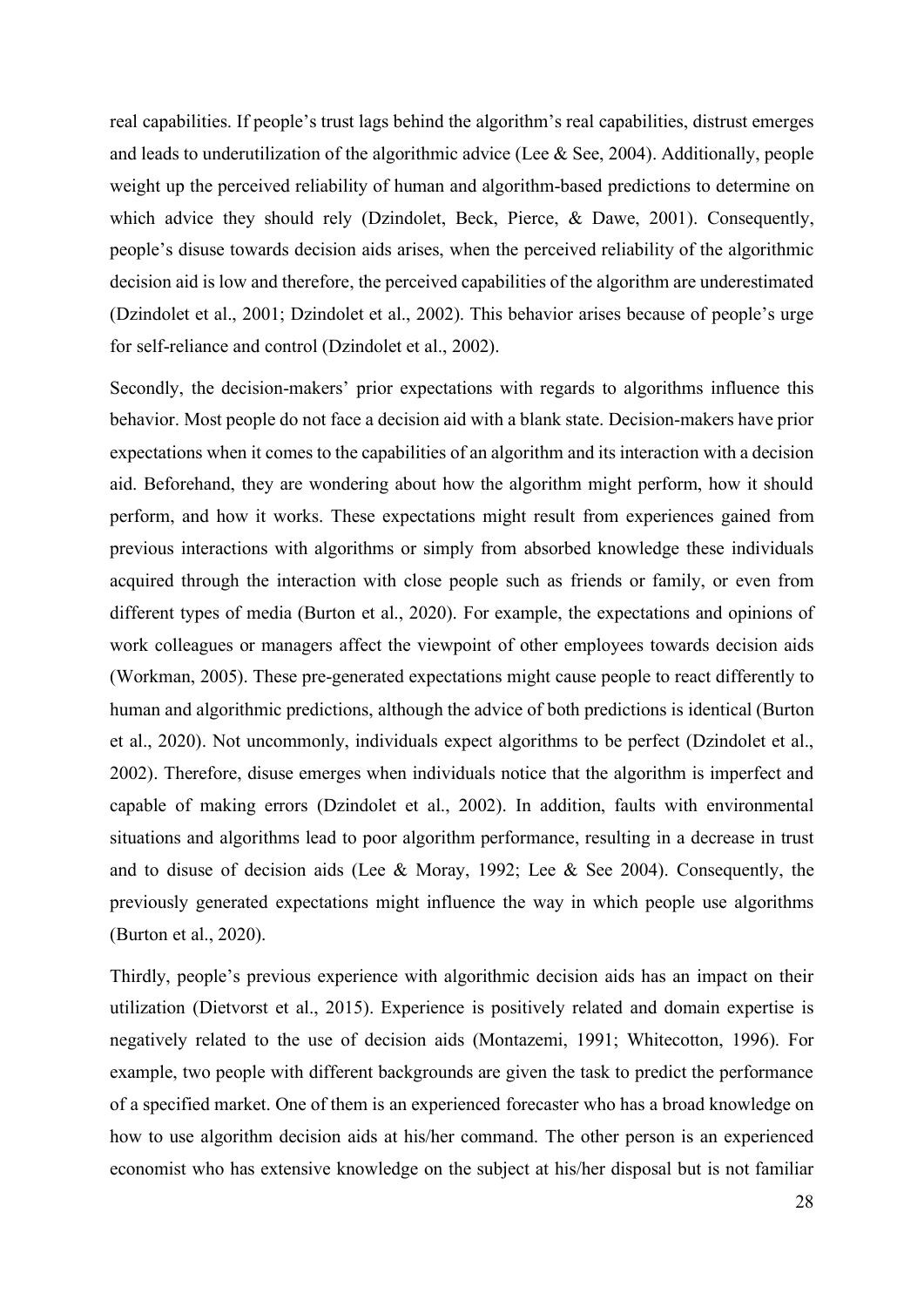with algorithms at all. The forecaster probably feels insecure about interpreting the market intuitively and would use the algorithm as decision support. For the economist, it might exactly be the other way around. S/he has a lot of knowledge about the market and therefore feels more confident to make the forecast intuitively and without the help of an algorithm. Here, the algorithmic decision aid would be perceived as unnecessary by the economist (Burton et al., 2020). Research indicates that people increasingly rely on algorithmic-based decision aids if they gain more experience with this technology (Commerford, Dennis, Joe & Wang, 2019; Luo, Tong, Fang & Qu, 2019). However, academic literature on this matter also shows the opposite. People are more likely to use a decision aid when they have no prior experience with algorithms (Dietvorst et al., 2015; Logg et al., 2019; Luong, Kumar & Lang, 2020). As a result, according to Dietvorst et al. (2015) people are willing to disuse decision aids to a larger extent if they already have prior experience with them, because they might already notice them making an error.

Fourthly, the reason for experts' aversion towards and thus underutilization of data-based decision aids could be the fear that the use of decision aids could reduce their professional attitude in the perception of individuals (Kaplan, 2000). The fear of experts is quite justified (Promberger & Baron, 2006). Patients perceive doctors who use an algorithmic decision tool as less competent than doctors who make decisions without such a tool (Arkes et al., 2007; Promberger & Baron, 2006).

Finally, training managers in the correct use of decision aids influences the effectiveness and the use of algorithms. Consequently, managers who are not provided with a well-suited training are more likely to disuse the algorithmic decision aid and to rely on human advice (Green & Hughes, 1986).

In conclusion, the disuse and therefore underutilization of algorithms has many reasons. People's trust in the capabilities of algorithms, prior expectations and experiences have a great impact on people's use of decision aids. Managers could have the fear that the decision aid decreases their professionalism (Kaplan, 2000) or are not well-trained to use decision aids in the right way (Green & Hughes, 1986).

All in all one can say that after reviewing the main causes of algorithm aversion which are algorithm error, divergent rationalities, the domain of judgment, and the disuse of algorithms, the causes lie in various approaches. As individual differences also play a role in how people react to an algorithm, the following subchapter reviews the existing scholarly sources about this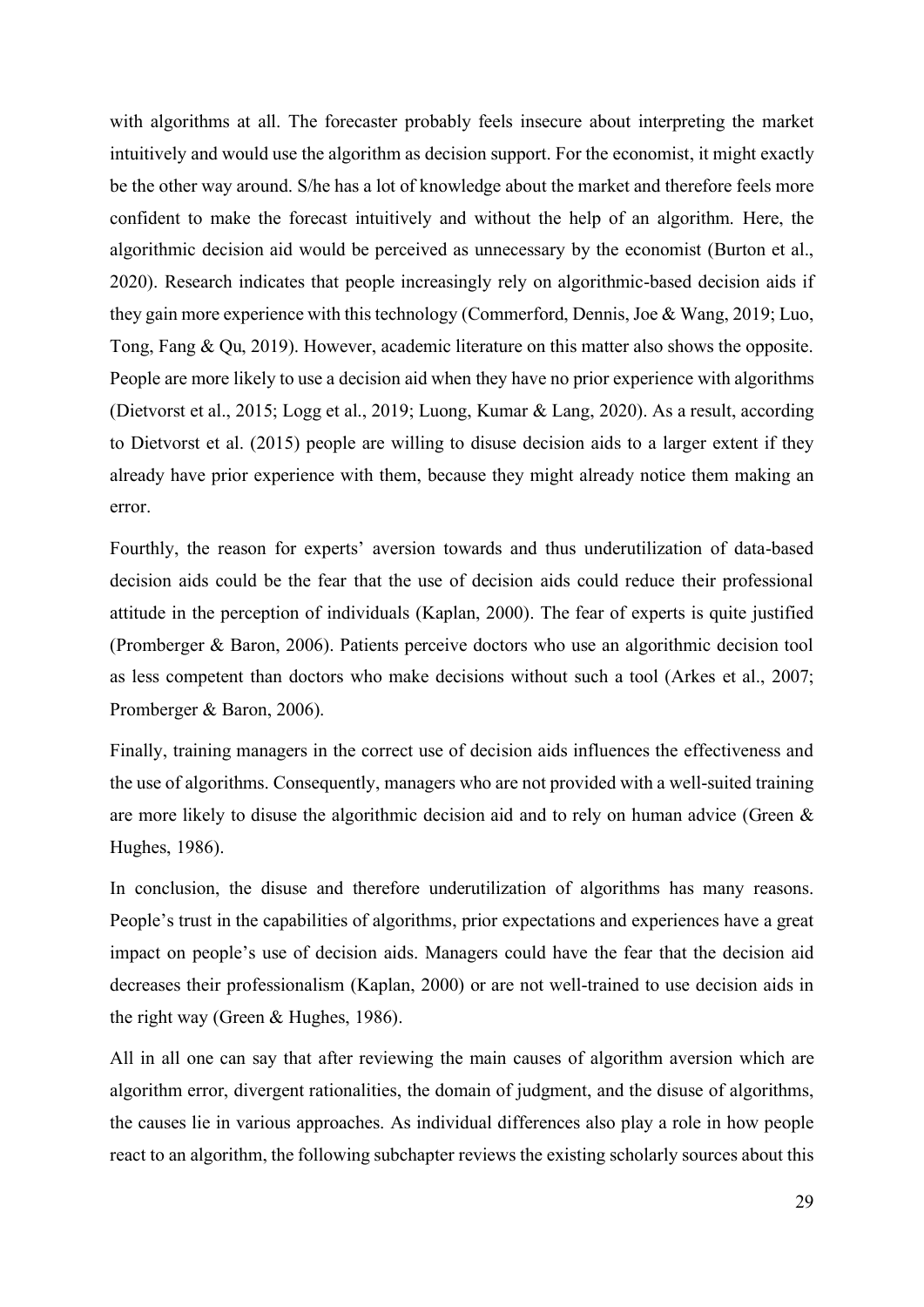topic to analyze the differences in individual characteristics. Due to lack of academic literature covering the topic of individual differences, they are not divided into algorithm aversion and algorithm evaluation in the following subchapter.

# **4.2 Individual Differences**

One area that influences people's trust in automation are individual differences. Research has shown that there are significant differences in individual characteristics of how people trust algorithm-based decision aids (e.g. Hoff & Bashir, 2015; Thurman et al., 2019). Despite the effect of individual differences on the human-algorithm relationship is still unclear, in this subchapter, the variables of culture, age, gender, and personality are reviewed. The individual characteristics such as culture, personality, culture, unlike gender, develop over time. Nevertheless, these variables stay stable when it comes to a specific interaction (Hoff & Bashir, 2015). As illustrated in table 9, excluding duplicates, 27 papers are consulted to review the influence of individual differences regarding trust in the human-algorithm relationship. The variables culture, age, and personality do not differ that much regarding the number of papers used. While for the variable gender with only 5 sources, the fewest papers were found.

| <b>Results of Search</b>    | Number of Articles |
|-----------------------------|--------------------|
| Culture                     | 5                  |
| Age                         | 9                  |
| Gender                      | 11                 |
| Personality                 | 9                  |
| <b>Sum</b>                  | 34                 |
| <b>Excluding Duplicates</b> | 7                  |
| <b>Total Articles</b>       | 27                 |

**Table 9:** Individual Differences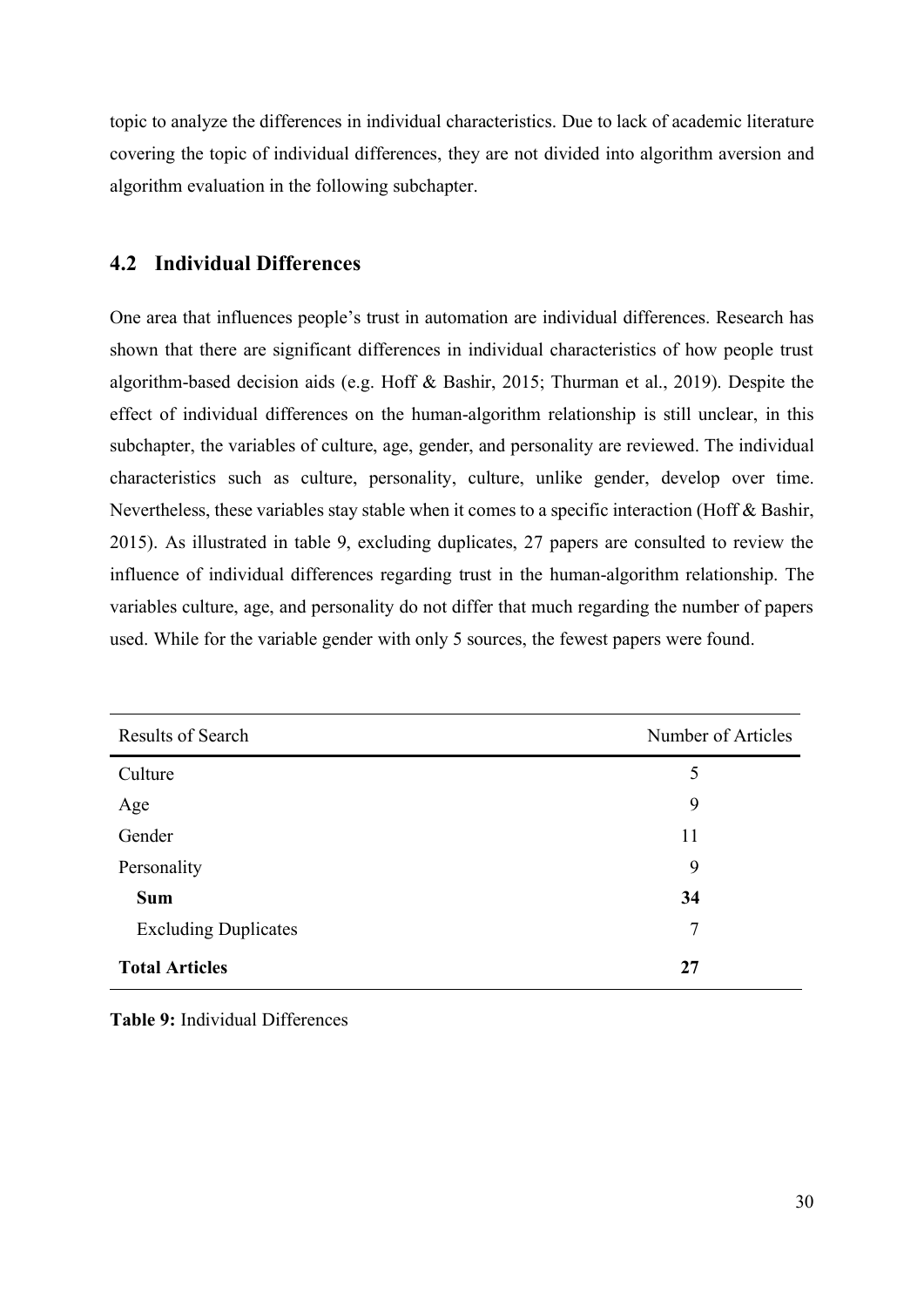#### **4.2.1 Culture**

The first individual characteristic that might influence the relationship between humans and algorithms is culture. It is important to include this variable as almost everyone identifies himor herself with a certain type of culture (Hoff & Bashir, 2015). In this context, humans' trust differs across generations, religious affiliation, places (e.g. countries, cities), as well as races (e.g. Naef, Fehr, Fischbacher, Schupp & Wagner, 2008). Research papers used to review this individual difference are illustrated in table 10.

| Individual Difference | <b>Sources</b> |                                                                                                         |
|-----------------------|----------------|---------------------------------------------------------------------------------------------------------|
| Culture               | $\mathcal{D}$  | Hoff & Bashir (2015); Huerta et al. (2012); Li et al. (2010);<br>Naef et al. (2008); Rau et al. (2009); |

**Table 10:** Culture

Although the assumption that culture has an impact on the relationship between human and algorithm exists, there is only a little amount of scholarly research that proves this. According to Huerta, Glando & Petrides (2012), the impact algorithm-based systems have on humans is different across countries. The reason for this might lay in the people's perception of algorithmbased decision aids. For example, in contrast to Americans, Mexicans are willing to rely on an algorithmic-based decision aid to a greater extent and do not want to rely on a manual decision aid. Americans, however, tend to rely less on algorithmic-decision aids and tend to rely more heavily on manual decision systems (Huerta et al., 2012). Additionally, taking the area of human-robot interaction into consideration, one can say that individuals from different cultures might perceive social robots differently (Li, Rau, & Li, 2010). For example, there might be differences in how people from different countries react to the communication of robots. According to Rau, Li & Li (2009), Germans perceive robots as less likable and less trustworthy compared to Chinese. Therefore, Germans are willing to rely on implied pieces of advice from robots to a smaller extent than Chinese. Chinese, as a result, feel more attracted to an implicit communication method than Germans (Rau et al., 2009).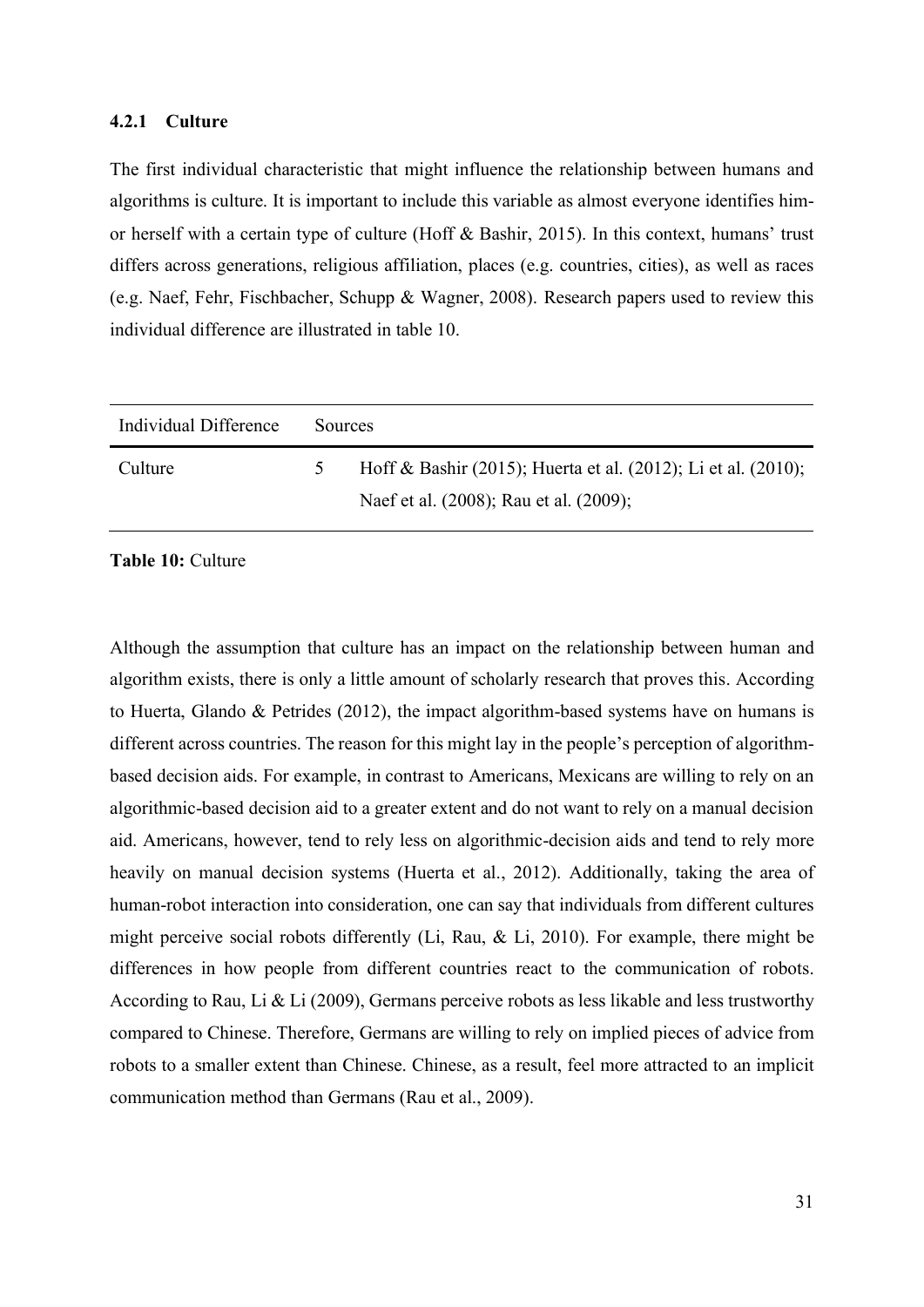To conclude one can claim that the two mentioned examples suggest the impact of culture on trust in the human-algorithm relationship. In order to explain the individual differences in this context in more detail, more research needs to be consulted (Hoff & Bashir, 2015).

## **4.2.2 Age**

The second individual difference which is going to be explained as an important factor is the variable age. Hoff & Bashir (2015) suggest that diverse age groups use different approaches when it comes to their judgment of the trustworthiness of an algorithmic decision aid. Nevertheless, people's behavior is not that clear, because their way of judging, and therefore the impact of the variable age, depends on the context (Hoff & Bashir, 2015). Scholarly sources investigating the variable age in the context of algorithms is illustrated in table 11.

| Individual Difference | Sources |                                                                |
|-----------------------|---------|----------------------------------------------------------------|
| Age                   | 9       | Araujo et al. (2020); Ho et al. (2005); Hoff & Bashir (2015);  |
|                       |         | Logg et al. (2019); Lourenço et al. (2020); Pak et al. (2012); |
|                       |         | Sanchez et al. (2004); Thurman et al. (2019); Thurman $\&$     |
|                       |         | Fletcher $(2019)$ ;                                            |

**Table 11:** Age

Scholars carried out several investigations to analyze the variable age and came to different results. On the one hand, Logg et al. (2019) did not discover any connections between the variable age and the tendency to rely on an algorithmic decision aid. On the other hand, however, research found differences between age groups as described in the following in more detail. As mentioned above, the effect of the variable age depends on the context (Hoff & Bashir, 2015). One stream of research suggests that people at a higher age are more likely to trust and use an algorithm than people at a lower age. People at higher age are superior in calibrating their level of trust to the inconsistent reliability of an algorithm than people at lower age (Sanchez, Fisk & Rogers, 2004). Interestingly, there are no differences in how individuals calibrate their level of trust in decision aids when the algorithm makes an error (Ho, Wheatley & Scialfa, 2005). As a contrast, the other stream of research suggests that older people are less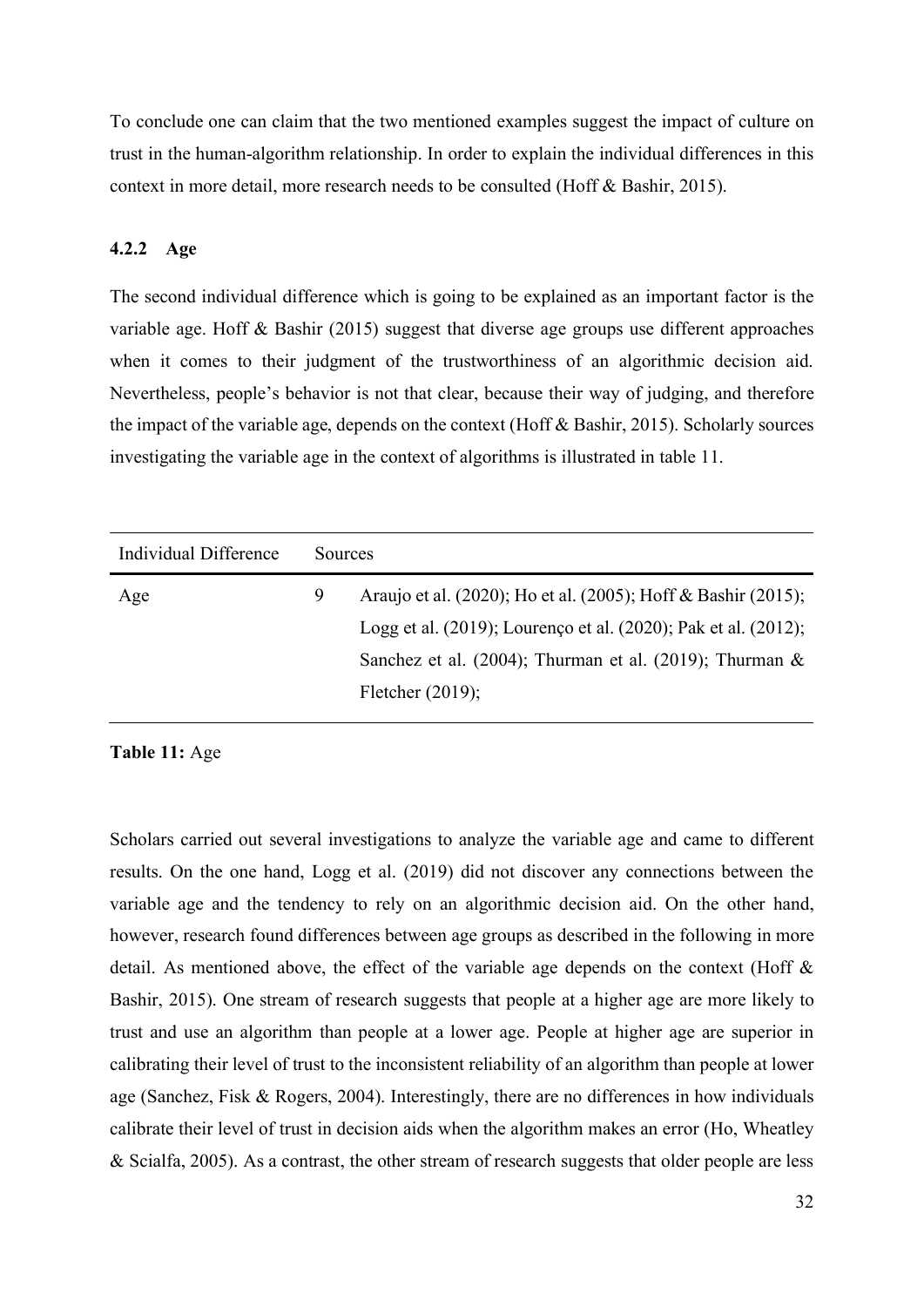likely to rely on an algorithmic decision aid than younger people. According to Araujo, Helberger, Kruikemeier & De Vreese (2020), the individual factor age is negatively associated with the perceived usefulness of automated decision-making. For example, in the domain of online financial support systems, older people are less satisfied and have less trust in the algorithmic interaction than younger people (Lourenço, Dellaert & Donkers, 2020). Moreover, in the domain of choosing the source of news, people at a higher age want to receive news from an editor rather than from an algorithm-based personalization (Thurman et al., 2019). The examples described in this stream might have different reasons. According to the study of Lourenco et al. (2020), the expertise with online services might play a role. For older people it is more challenging to use an online service tool because they have less expertise with technology (Lourenço et al., 2020). Additionally, older people's rejection of algorithmic news personalization could be because this age category is the main group of consuming traditional types of media (Thurman & Fletcher, 2019). In addition to these two different streams, younger people's trust in the algorithmic decision aid increases when a photo of an expert adorns the interface of a decision aid, compared to older people (Pak, Fink, Price, Bass & Sturre, 2012).

In conclusion, the existing academic literature examining the variable age in the context of trust in the human-algorithm relationship is still conflicting. More research needs to be consulted to ensure a better understanding of this variable (Hoff & Bashir, 2015).

## **4.2.3 Gender**

An additional variable that might influence the relationship between humans and algorithms could be gender. The variable gender might have an impact on human interaction with technology (Hoff & Bashir, 2015). Research papers used to review the individual characteristic gender are illustrated in table 12.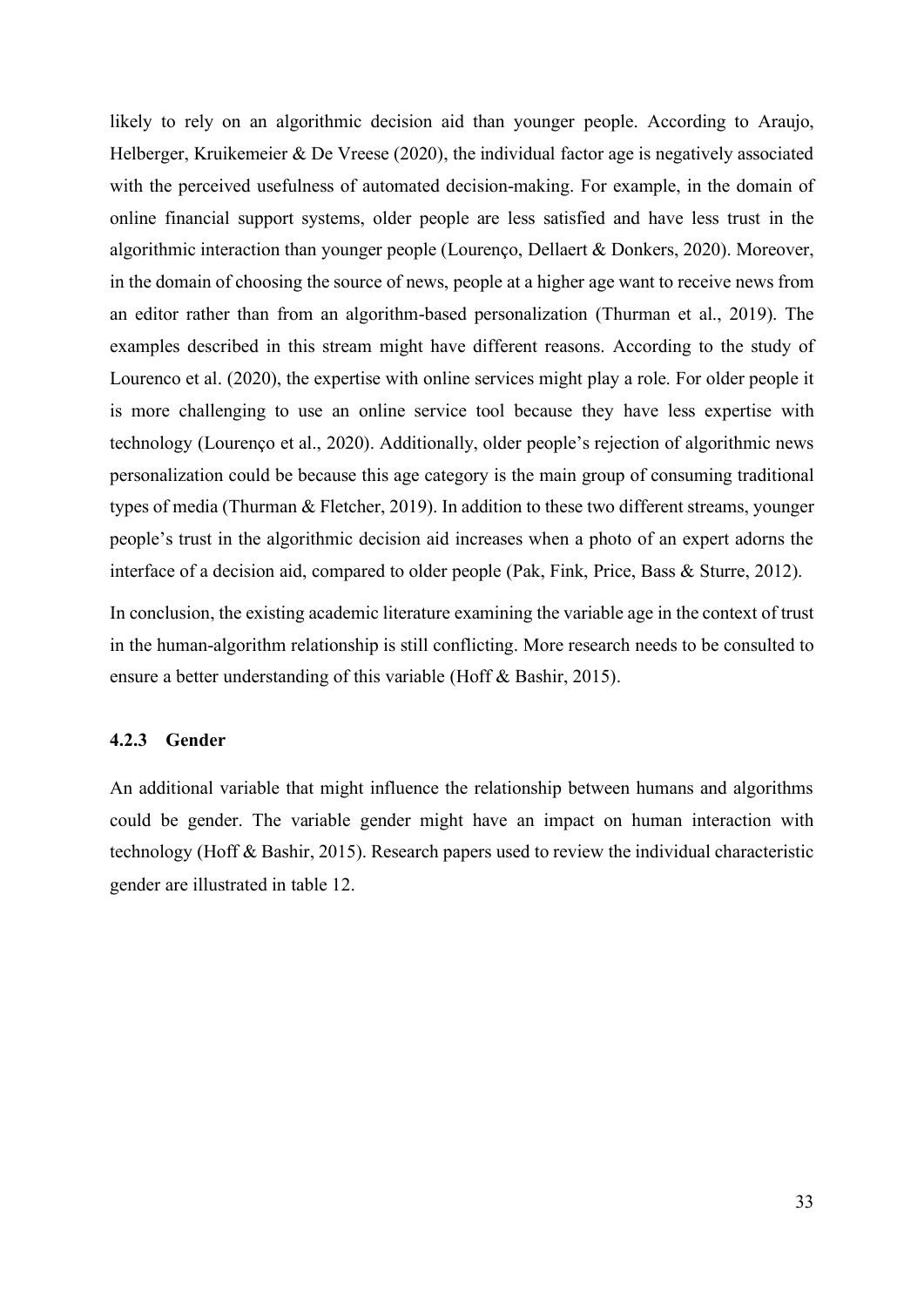| Individual Difference | <b>Sources</b> |                                                            |
|-----------------------|----------------|------------------------------------------------------------|
| Gender                | $\perp$        | Araujo et al. (2020); Bhattacharya et al. (2012); Hoff &   |
|                       |                | Bashir (2015); Lee (2008); Logg et al. (2019); Lourenço et |
|                       |                | al. (2020); Lundeberg et al. (1994); Nomura et al. (2008); |
|                       |                | Prince (1993); Thurman et al. (2019); Tung (2011);         |
|                       |                |                                                            |

**Table 12:** Gender

Despite the suggestion that gender could have an impact on trust in the human-algorithm relationship (Hoff & Bashir, 2015), a part of research has shown that that the variable gender does not influence people's reliance on algorithmic decision aids (e.g. Logg et al., 2019; Thurman et al., 2019). However, some investigations point out that there are differences in how males and females interact and respond to different sorts of technology. For example, in financial matters, the individual characteristic gender might play a role in advice taking (Bhattacharya, Hackethal, Kaesler, Loos & Meyer, 2012). Research has shown that females are less confident about their skills when it comes to making appropriate financial decisions in comparison to males (e.g. Lundeberg, Fox & Punccohar, 1994; Prince, 1993). Therefore, females might be more likely to consider advice (Lourenço et al., 2020). In the area of people's reactions towards computers, individuals react differently to flattery used by computers. Women are inclined to react positively to it while it has a negative effect on men (Lee, 2008). Additionally, gender plays a role in the perceived usefulness of automated decision making. Females perceive automated decision making as significantly less useful in comparison to males (Araujo et al., 2020). These examples and further investigations in the field of human-robot relationships (e.g. Nomura, Kanda, Suzuki & Kato, 2008; Tung, 2011) indicate that there may be differences regarding the variable gender with regard to how individuals respond to algorithmic decision aids. Differences especially emerge in two areas: the appearance of algorithms and their interaction with individuals (Hoff & Bashir, 2015).

Summing up one can state that the way in which gender influences human-algorithm interaction is still disputed. It is suggested that although significant gender-specific differences in humanalgorithm interaction have not yet been discovered, they should be taken into account when developing certain algorithmic systems (Hoff & Bashir, 2015).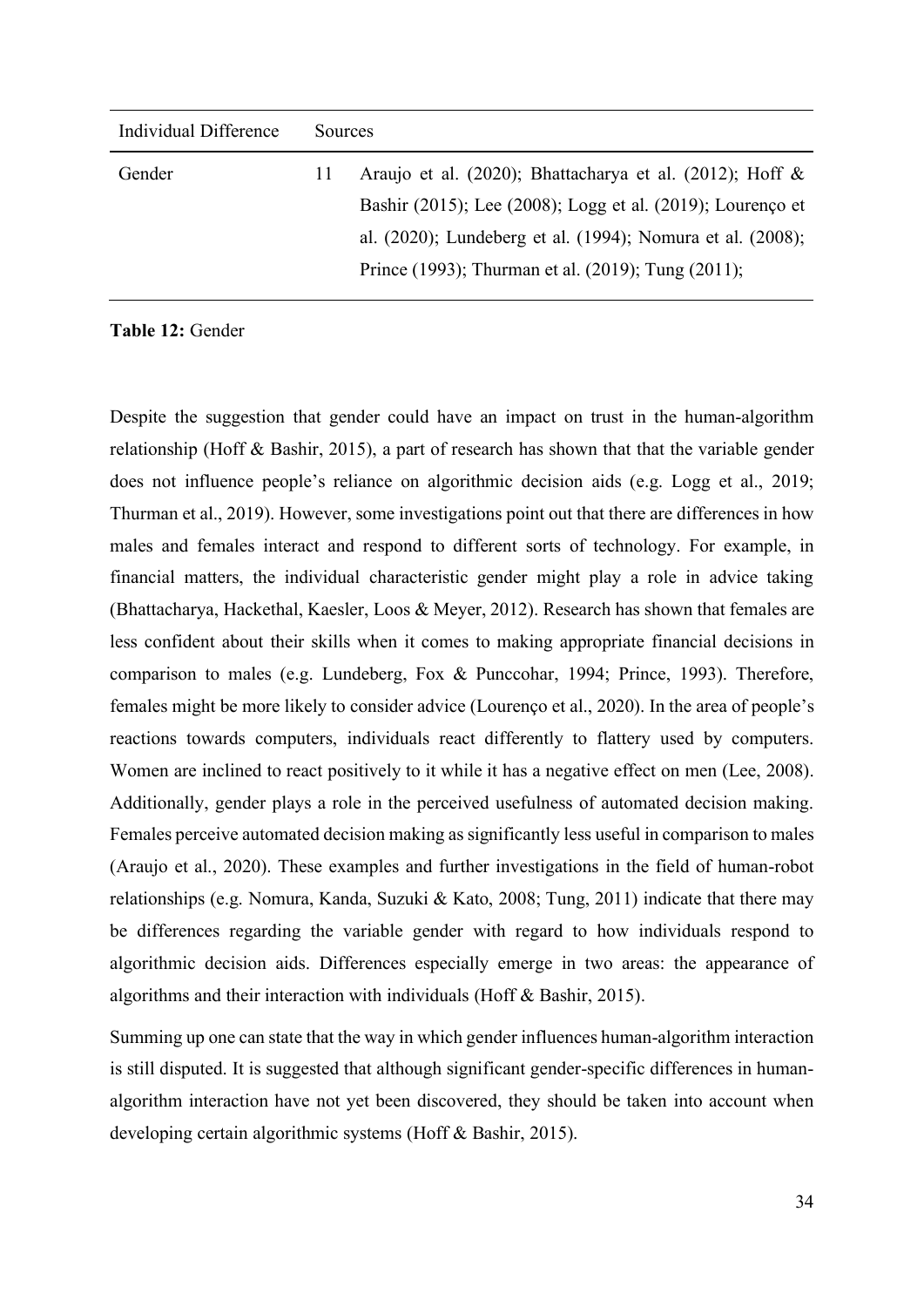#### **4.2.4 Personality**

Finally, the last individual characteristic found in scholarly sources regarding trust in humanalgorithm interactions is personality. Research has shown, based on the similarity-attraction hypothesis, that individuals feel attracted to each other when they are characterized by similar personalities (e.g. Blankenship, Hnat, Hess & Brown, 1984; Byrne & Griffitt, 1969; Duck, 1973). The effect of matching does not only work for human-human relationships, but might also work when it comes to human-machine relationships. Individuals are more prone to rely on algorithms when the algorithm displays similar personality characteristics to those of the user (Nass & Lee, 2001; Nass, Moon, Fogg, Reeves & Dryer, 1995). Dominant users feel more attracted to dominant language and submissive users to submissive language when interacting with a computer (Nass & Lee, 2001). Phrases like "You should definitely do this" (p.172) can be used to attract dominant users and phrases like "Perhaps you should do this" (p.172) tend to appeal to submissive users (Nass & Lee, 2001). Scholarly sources used to review this variable are illustrated in table 13.

| Individual Difference | <b>Sources</b> |                                                                 |
|-----------------------|----------------|-----------------------------------------------------------------|
| Personality           | 9              | Blankenship et al. (1984); Byrne & Griffitt (1969); Duck        |
|                       |                | $(1973)$ ; Hoff & Bashir (2015); McBride et al. (2012); Merritt |
|                       |                | & Ilgen (2008); Nass & Lee (2001); Nass et al. (1995);          |
|                       |                | Szalma & Taylor $(2011)$ ;                                      |
|                       |                |                                                                 |

**Table 13:** Personality

The individual characteristic personality influences people's willingness to use algorithmic decision aids in different ways. For example, in the area of medical prognoses, nurses characterized by a more intuitive personality are inclined to rely more heavily on algorithmicbased diagnosis aids than nurses characterized by a more sensing personality (McBride, Carter & Ntuen, 2012). In the context of personality, it is also important to include more specific personality traits (Hoff & Bashir, 2015). Research suggests that the five personality traits openness, conscientiousness, extraversion, agreeableness, and neuroticism might have an impact on the reaction towards algorithms as shown in the following. For example, the domain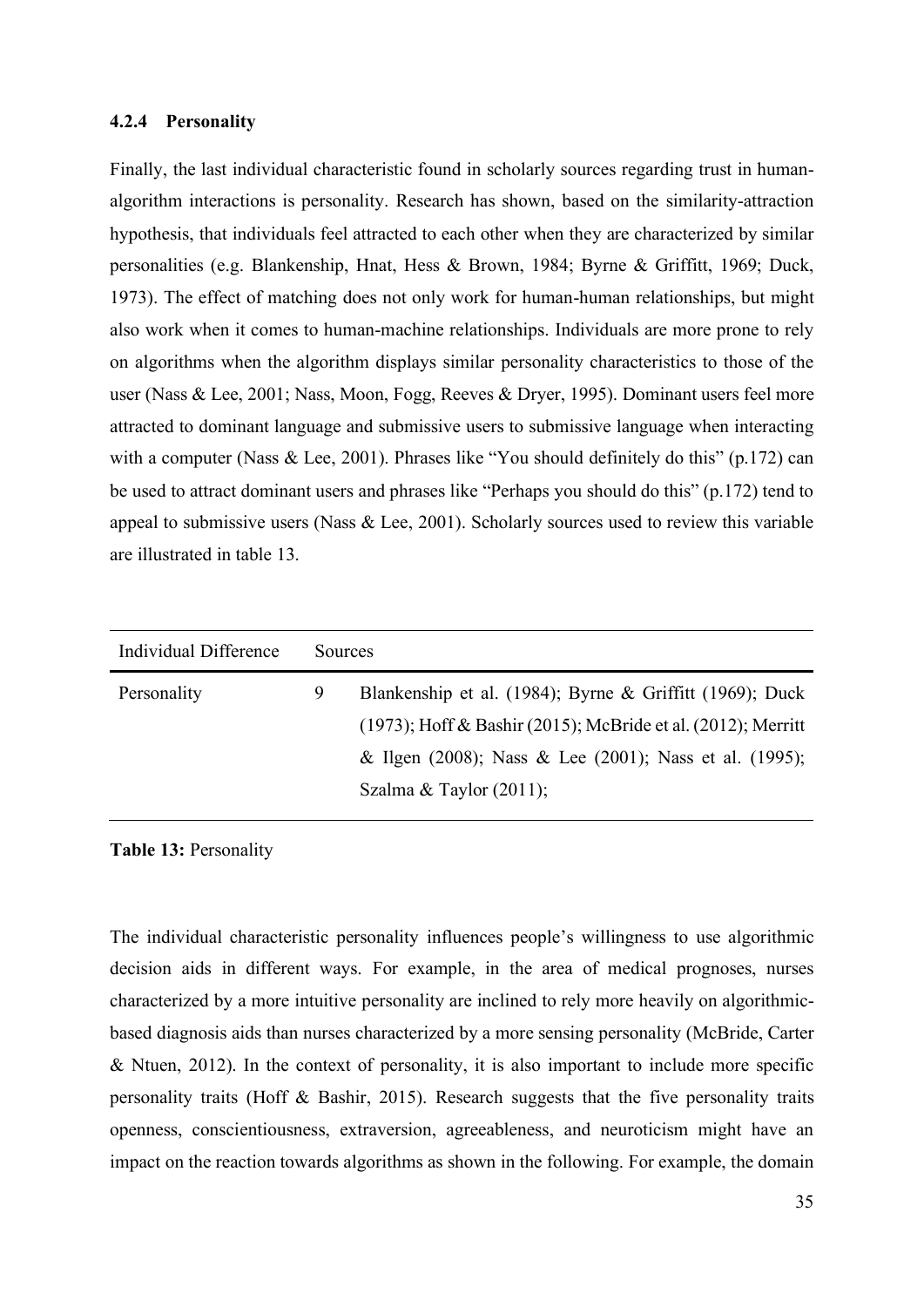of automation agreement is normally not related to personality. But neuroticism isthe exception and shows a negative correlation to it (Szalma & Taylor, 2011). Also the personality trait extraversion plays a role in people's trust in algorithms. Individuals with a more extroverted personality are more likely to trust machines than people with a more introverted personality. Moreover, people with a rather extraverted personality tend to have high initial trust when interacting with machines (Merritt & Ilgen, 2008).

In conclusion, these mentioned examples suggest that individuals tend to rely more heavily on algorithmic-based decision aids when they have a more intuitive, emotionally stable, and extraverted characterized personality (Hoff & Bashir, 2015).

All in all it can be stated that even through one still notices a lack of findings regarding individual differences, this subchapter shows that there exist some significant differences in individual characteristics which influence the human-algorithm relationship. However, a more extensive research would be necessary to get a better understanding of this relationship. As shown in Table 9 at the beginning of this subchapter, the variable gender is the most investigated individual characteristic compared to the other three variables but is still conflicting and not clear. After reviewing the causes of algorithm aversion and the individual differences influencing the human-algorithm interactions, the next subchapter shows the different areas in which people do not rely on algorithms.

## **4.3 Areas in which Algorithms are rejected**

After reviewing all the causes and variables influencing people's reactions towards algorithmic decision-aids, this subchapter shows when people do not rely on algorithms. As previously mentioned, the issue of algorithm aversion is that people are inclined to rely more heavily on human than on algorithmic advice, even though algorithms are more accurate than humans (Dietvorst et al., 2015). Therefore, it is important to include the areas in which individuals react negatively towards algorithm-based decision aids. Beforehand, the context of perceived subjectivity and objectivity should be considered. In most cases, people tend to rely on human judgments to a greater extent than on algorithm judgments (Dietvorst et al., 2015). But according to Castelo et al. (2019), individuals have the tendency to rely on advice from algorithms more heavily when the task is perceived as objective and more in human judgment when the task is perceived as subjective.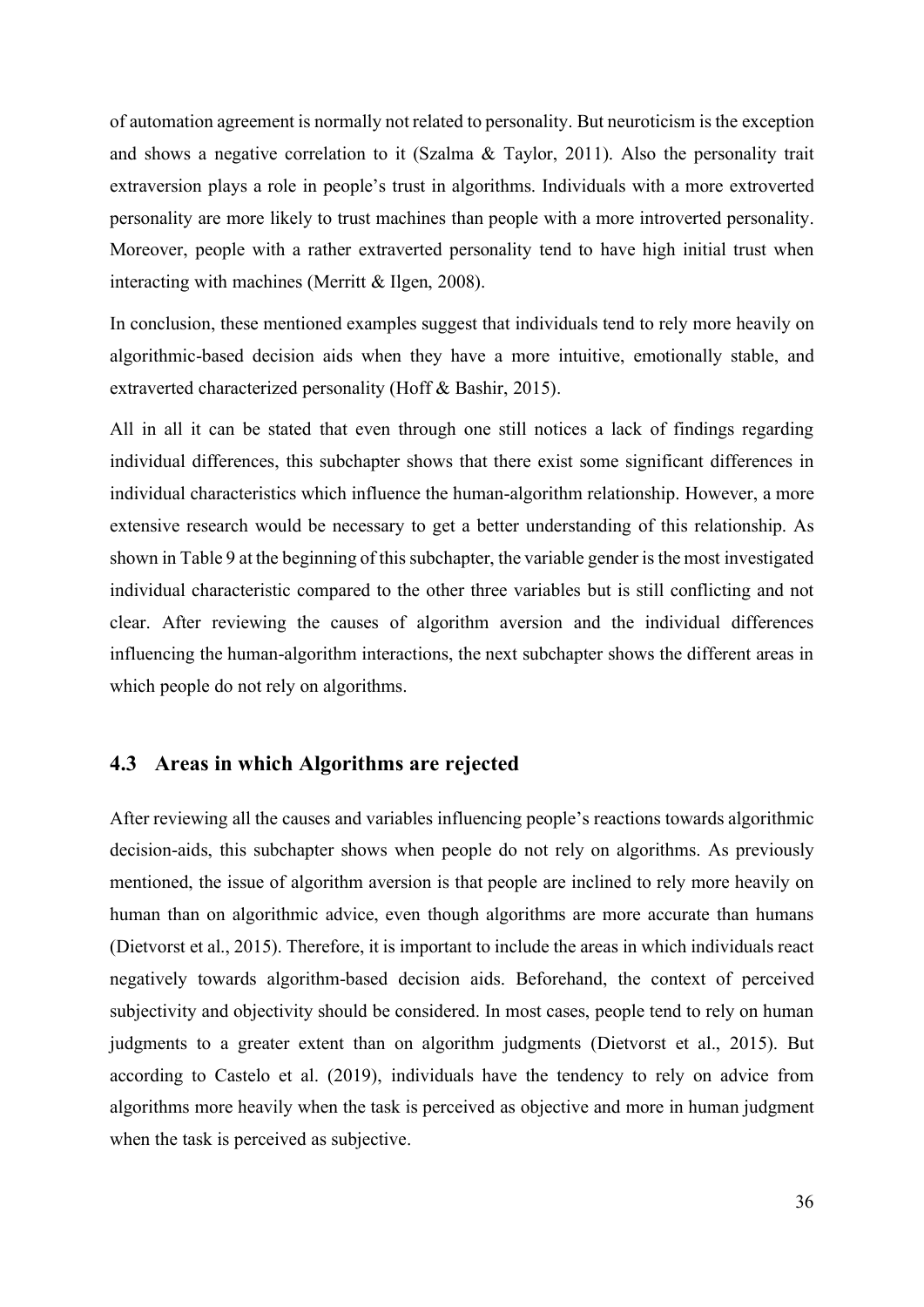To ensure a better understanding of algorithm aversion, this subchapter reviews the areas of medical, economic and business, legal, military, and driving decision-making as well as the area of subjective recommendations, where algorithms are rejected and, in contrast to that, human judgment is relied on. As illustrated in table 14, excluding duplicates, 41 papers are used to describe the areas in which algorithms are rejected. The amount of papers available for the various areas differs quite a bit. Most papers which are taken into account for this review describe the areas of medical, economic and business decision-making, whereas, in comparison, only a few academic sources describe legal, military, diving decision-making, and the area of subjective recommendations.

| Results of Search                        | Number of Articles |
|------------------------------------------|--------------------|
| Medical decision-making                  | 18                 |
| Economic & Business decision-making      | 18                 |
| Legal, Military, Driving decision-making | 3                  |
| <b>Subjective Recommendations</b>        | 6                  |
| <b>Sum</b>                               | 45                 |
| <b>Excluding Duplicates</b>              | $\overline{4}$     |
| <b>Total Articles</b>                    | 41                 |

**Table 14:** Areas in which Algorithms are rejected

#### **4.3.1 Medical decision-making**

The first area in which algorithm forecasts are often rejected is in the context of medical decisions. This was the first field of research where aversion towards algorithm was detected (Meehl, 1954). In the following paragraph the aversion of physicians and patients towards algorithms is explained. Research papers investigating medical decision-making regarding algorithm aversion are illustrated in table 15.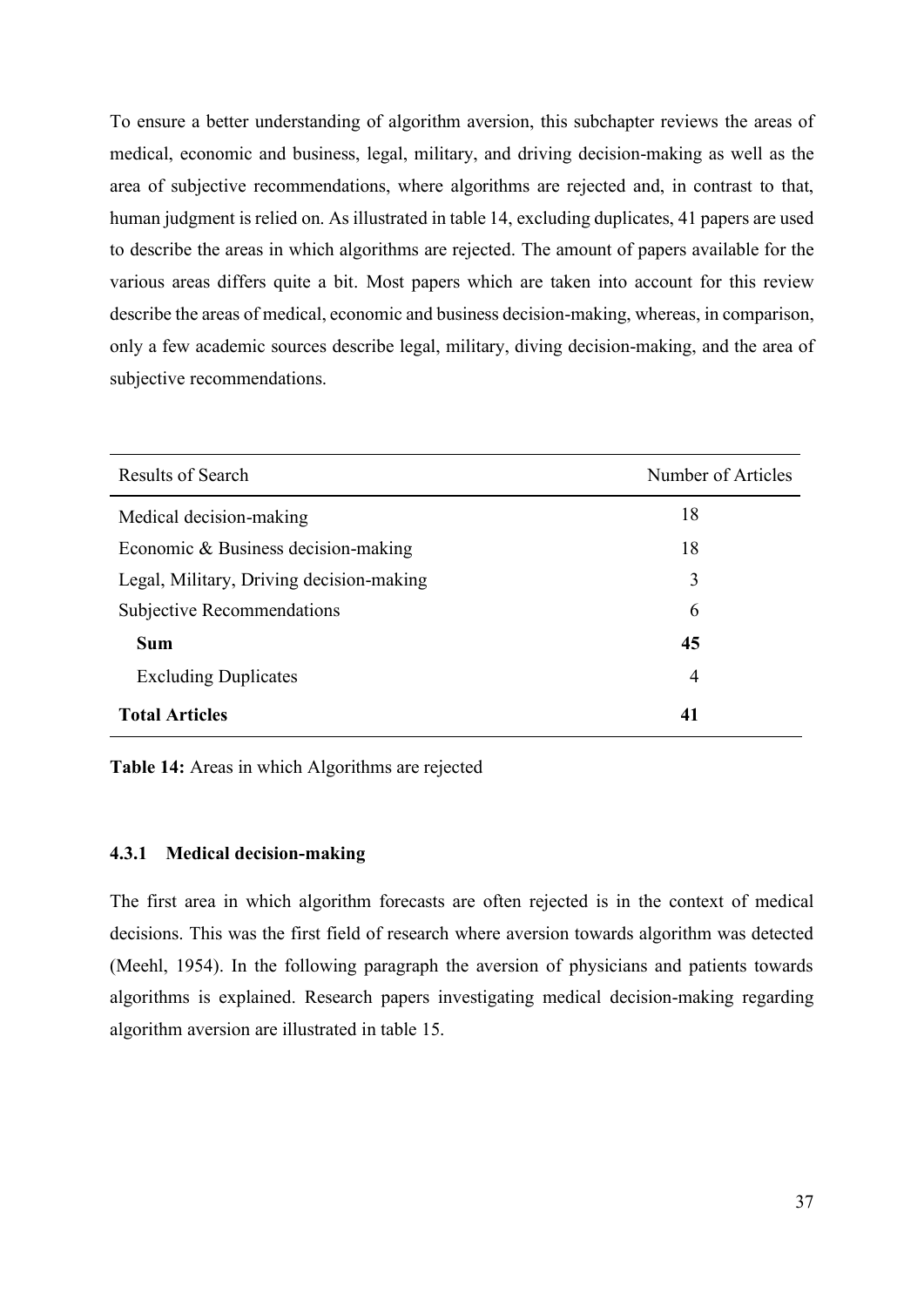| Rejected Area     | <b>Sources</b> |                                                             |
|-------------------|----------------|-------------------------------------------------------------|
| Medical decision- | 18             | Arkes et al. (2007); Bennett & Hauser (2013); Bigman &      |
| making            |                | Gray (2018); Dawes (1979); Dawes et al. (1989); Eastwood    |
|                   |                | et al. (2012); Gough (1962); Grove & Meehl (1996); Grove    |
|                   |                | et al. (2000); Kleinmuntz (1990); Komaroff (1982);          |
|                   |                | Longoni et al. (2019); Marchese (1992); Meehl (1954); Patel |
|                   |                | et al. (2009); Promberger & Baron (2006); Sawyer (1966);    |
|                   |                | Shaffer et al. $(2013)$ ;                                   |

**Table 15:** Medical decision-making

The first pioneer research on algorithm aversion was conducted, as previously mentioned, by Meehl (1954). The investigation was about the topic of clinical (human) versus actuarial (algorithm) forecasts. The main finding was that a statistical model outperforms skilled people relying on their intuition in prediction-making (Meehl, 1954). Substantial research about clinical versus statistical prognoses was able to endorse this suggestion (e.g. Dawes et al., 1989; Gough, 1962; Grove & Meehl, 1996; Grove et al., 2000; Marchese, 1992; Sawyer, 1966). In the conceptual work of Dawes et al. (1989), almost 100 papers were reviewed according to the dilemma of clinical versus actuarial decision-making. This investigation concluded that in each of the reviewed studies the statistical prognosis was equal or superior to the human prognosis (Dawes et al., 1989). Since the technology has developed in the last decades, AI systems can reduce errors and improve efficiency in the hospital (Bennett & Hauser, 2013; Patel et al., 2009). Despite the findings which suggest that algorithmic forecasts equal or outperform human forecasts in the context of medical prognosis, people still prefer to rely on a prognosis made by a human than on one made by an algorithmic decision aid (e.g. Eastwood, Snook & Luther, 2012; Longoni et al., 2019; Promberger & Baron, 2006). On the one hand, doctors reject the use of algorithmic decision aids. They rely on clinical methods, although actuarial decision aids would be available for them to use (Kleinmuntz, 1990) because of the belief that actuarial methods are dehumanizing, unfair in nature, and the fear that with the use of algorithms the "art" of human judgment will be lost (Dawes et al., 1989; Dawes, 1979; Komaroff, 1982). On the other hand, this rejecting behavior can also be found with patients. Patients rather rely on doctors' prognosis than on algorithmic prognosis because it decreases the patients feeling of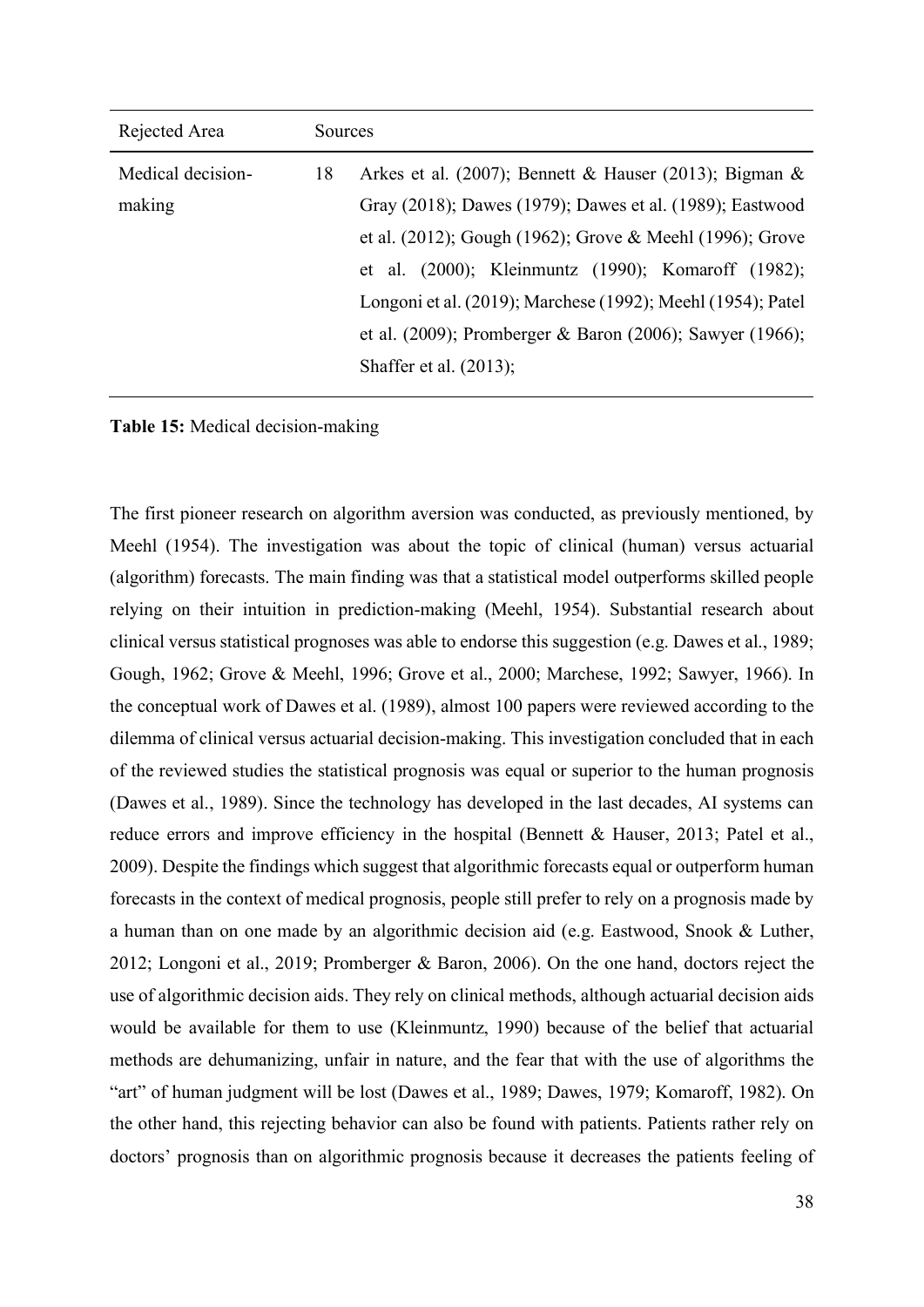responsibility (Promberger & Baron, 2006) and patients suspect that algorithmic decision aids will not consider their unique individual characteristics in the same way as doctors (Longoni et al., 2019). Patients feel more confident trusting physicians when they do not include algorithmic decision aids in their prognosis (Eastwood et al., 2012; Shaffer et al., 2013). They perceive doctors using an algorithmic decision aid as less professional, less thorough, and consider them having a lower level of ability when it comes to making a diagnosis compared to doctors who make an aid free prediction (Arkes et al., 2007). Additionally, people have the tendency to show aversion towards algorithms in moral decisions. For example, when deciding whether a surgery with a small probability of dying should be performed or not. Individuals have the tendency to rate the algorithmic-based system as less permissible and less acceptable compared to the human decision if they find themselves in a situation in which they can choose between a doctor or an algorithmic-based system (Bigman & Gray, 2018).

In conclusion, algorithm aversion in the domain of medical decisions has been researched for decades and until now not much has changed. People are still averse towards algorithmic decision aids.

## **4.3.2 Economic and Business decision-making**

The second area in which algorithmic decision aids are often rejected is in economic and business decision-making. In the following paragraphs aversion towards algorithms for economic and business decision-making is explained, including the areas of marketing and sales, finance, and personal selection. Scholarly sources investigating aversion towards algorithms in this context are illustrated in table 16.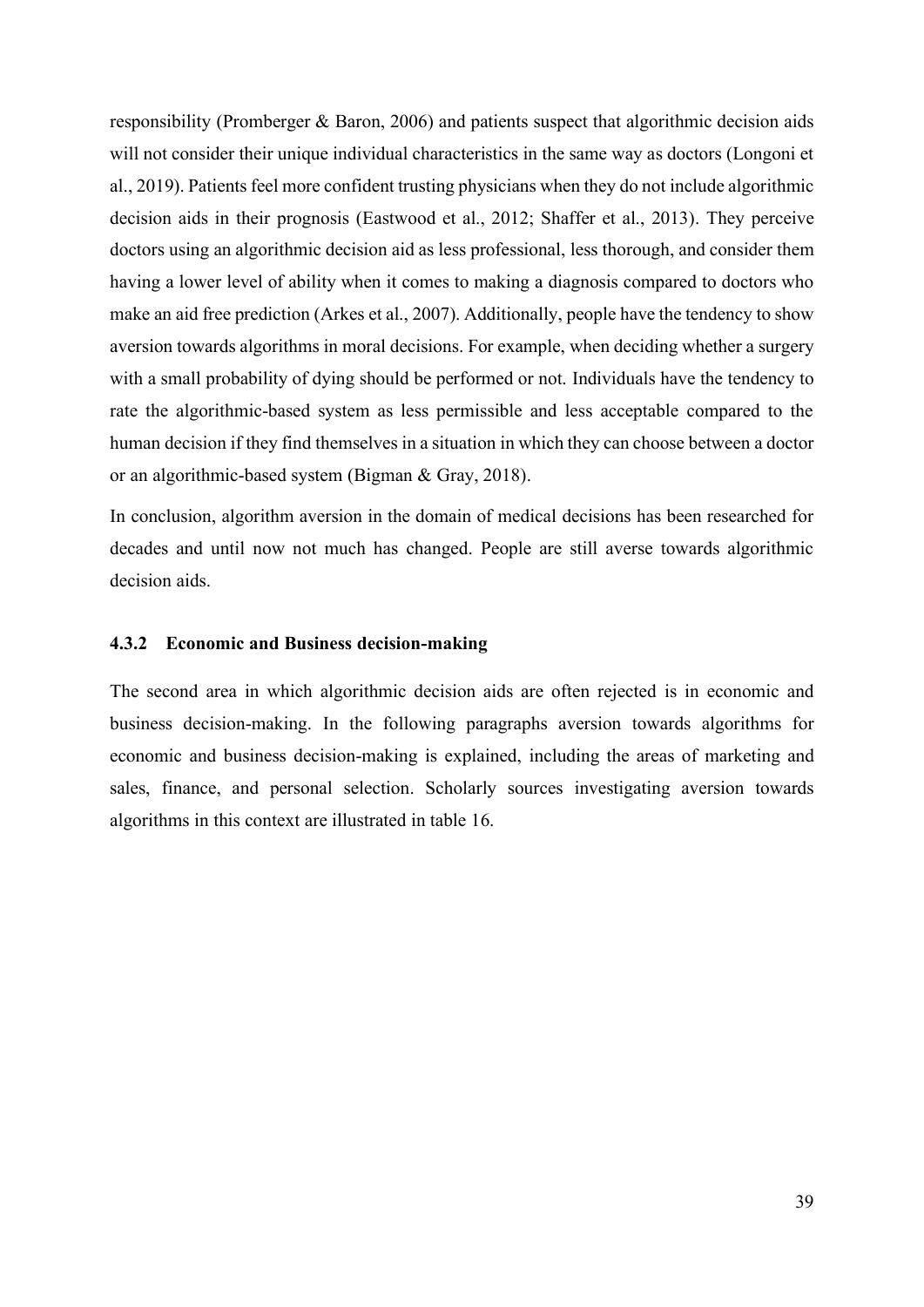| Rejected Area      | <b>Sources</b> |                                                               |
|--------------------|----------------|---------------------------------------------------------------|
| Economic $&$       | 18             | Buckley et al. (2000); Bucklin et al. (1998); Cortina et al.  |
| Business decision- |                | (2000); Dawes (1979); Diab et al. (2011); Dietvorst et al.    |
| making             |                | $(2015)$ ; Fildes & Goodwin $(2007)$ ; Highhouse $(2008)$ ;   |
|                    |                | Kuncel et al. (2013); Lee (2018); Lievens et al. (2005);      |
|                    |                | Lodato et al. (2011); Luo et al. (2019); Önkal et al. (2009); |
|                    |                | Rynes et al. (2002); Sanders & Manrodt (2003a); Sanders &     |
|                    |                | Manrodt (2003b); Schmidt & Hunter (1998);                     |
|                    |                |                                                               |

**Table 16:** Economic & Business decision-making

In the field of managerial decision-making, people assume that some tasks require either mechanic skills or human skills. When it comes to mechanical perceived tasks, individuals perceive human and algorithmic-based decisions as equally acceptable in terms of trustworthiness and fairness. Regarding tasks requiring human skills, people perceive both decision types differently. Algorithms are perceived as less fair and less trustworthy. People feel more doubtful towards algorithmic decisions than towards human decisions (Lee, 2018). Regarding forecasts in organizations, decision-makers often rely too excessively on unstructured forecasting methods and tend to reject erroneously statistical methods even though statistical forecast models can outperform human judgment (Fildes & Goodwin, 2007; Sanders & Manrodt, 2003b). Managers often dilute predictions with their decisions (Fildes & Goodwin, 2007).

In the area of marketing, algorithms could help to support various processes up to complete automation (Bucklin et al., 1998). In marketing and sales, according to Sanders & Manrodt (2003a), the major part of decision-makers uses spreadsheets e.g. Microsoft Excel or Lotus, followed by intern developed prediction systems, commercial offered systems, and the non-use of prediction methods for forecasting tasks. Only a small percentage of decision-makers use prediction systems, developed by external vendors. Decision-makers stated that they are often dissatisfied with their forecast system. This was mainly the case with the use of spreadsheets and less the case with the use of commercial prediction methods. Therefore, decision-makers in marketing and sales reported that they often do not necessarily rely on algorithmic prediction systems and do not resort to adding subjective adjustments to the prediction. Even though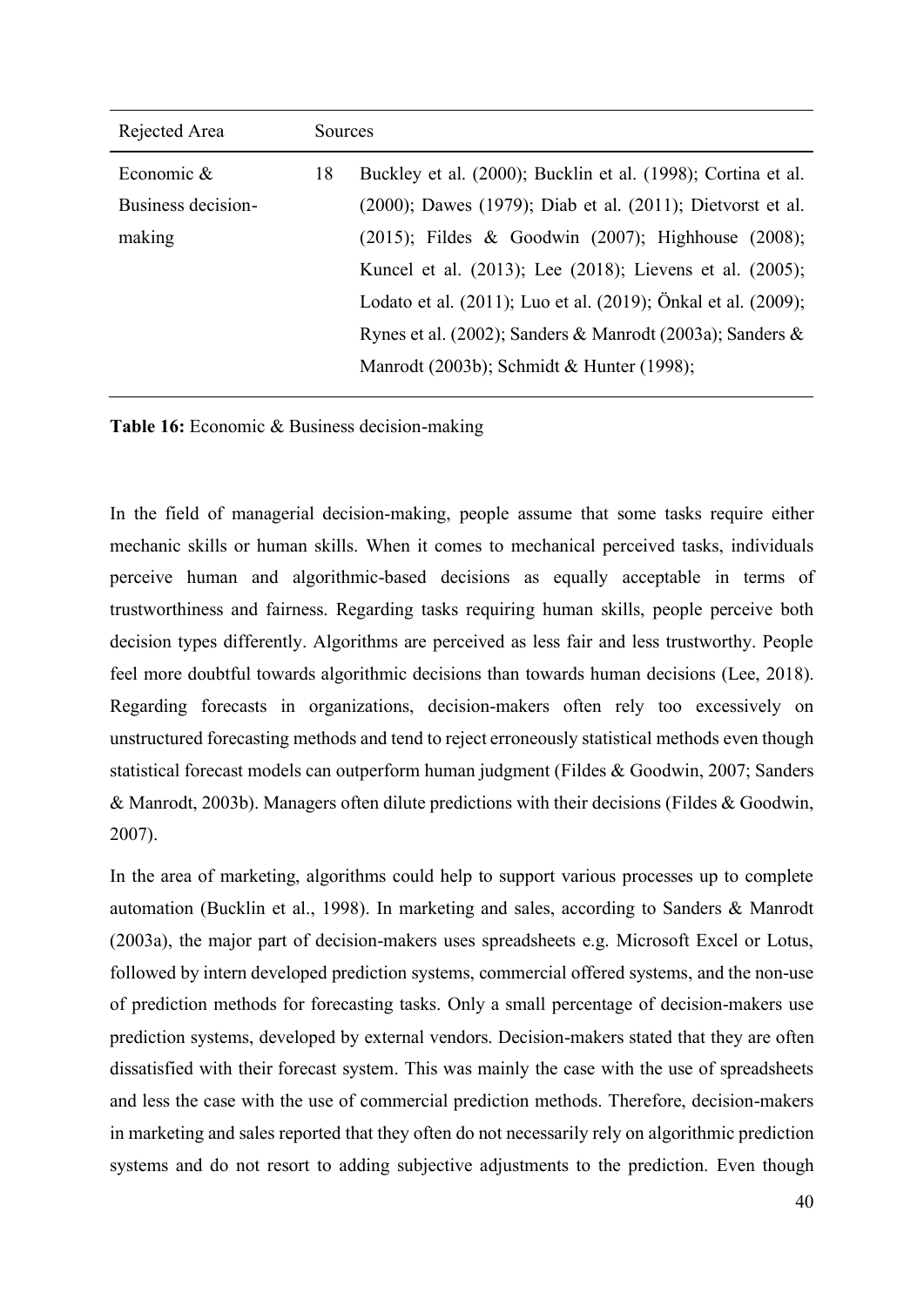decision-makers using commercial forecast software made more accurate forecasts, the major part still prefers to rely on other forms of forecast methods, such as spreadsheets or human judgment (Sanders & Manrodt, 2003a). In addition, the reaction of people towards chatbots should be mentioned in this context, as chatbots can be used in marketing and sales for various purposes, such as for advertising or product sales. According to Luo et al. (2019), unrevealed chatbots (individuals do not notice that it is an AI-based chatbot) are equally successful as experienced employees and four times more successful than inexperienced employees in generating product sales through calls. However, when potential customers interact with chatbots and the true "identity" of the chatbots is revealed and the customer realizes that they are AI-based and not real humans, the purchasing rate of the potential customer decreases. They even tend to end the interaction early because chatbots are perceived as less empathetic and knowledgeable (Luo et al., 2019).

In the field of financial decision-making, algorithm aversion can also be detected. When individuals are offered with identical advice in stock price forecasts, either from a human or from an algorithm, they respond differently to it. Individuals are inclined to dismiss the algorithmic prediction more often than the human prediction, even though both forecasts were beneficial (Önkal et al., 2009).

In the field of employee selection, although there exist cost-efficiency algorithmic-based methods, people still prefer to rely on the traditional way of conducting interviews (Buckley, Norris & Wiese, 2000; Connelly & Ones, 2013; Diab et al., 2011; Kuncel, Klieger, Rynes, Colbert & Brown, 2002). The issue of this behavior is that more standardized methods are perceived as being superior as opposed to less standardized methods in selection procedures (Schmidt & Hunter, 1998). Less standardized methods, such as interviews, give little insight into the future performance of the potential employee (Cortina, Goldstein, Payne, Davison & Gilliland, 2000). The rejection of algorithmic-based decision aids can be found on both sides: employers and potential employees. The existing research indicates that employers erroneously prefer to rely on intuition-based decision-making instead of including decision aids in their selection process (Highhouse, 2008; Kuncel et al., 2013; Lievens, Highhouse & DeCorte, 2005; Lodato, Highhouse & Brooks, 2011). The reason for this behavior might be the overconfidence bias, which is previously explained in more detail, in the cause of algorithm aversion "Divergent Rationalities". For example, retail managers pay much more attention to the abilities of potential employees found from unstructured interviews than from the results of tests conducted (Lievens et al., 2005) because they have more trust in their own intuition (Highhouse, 2008).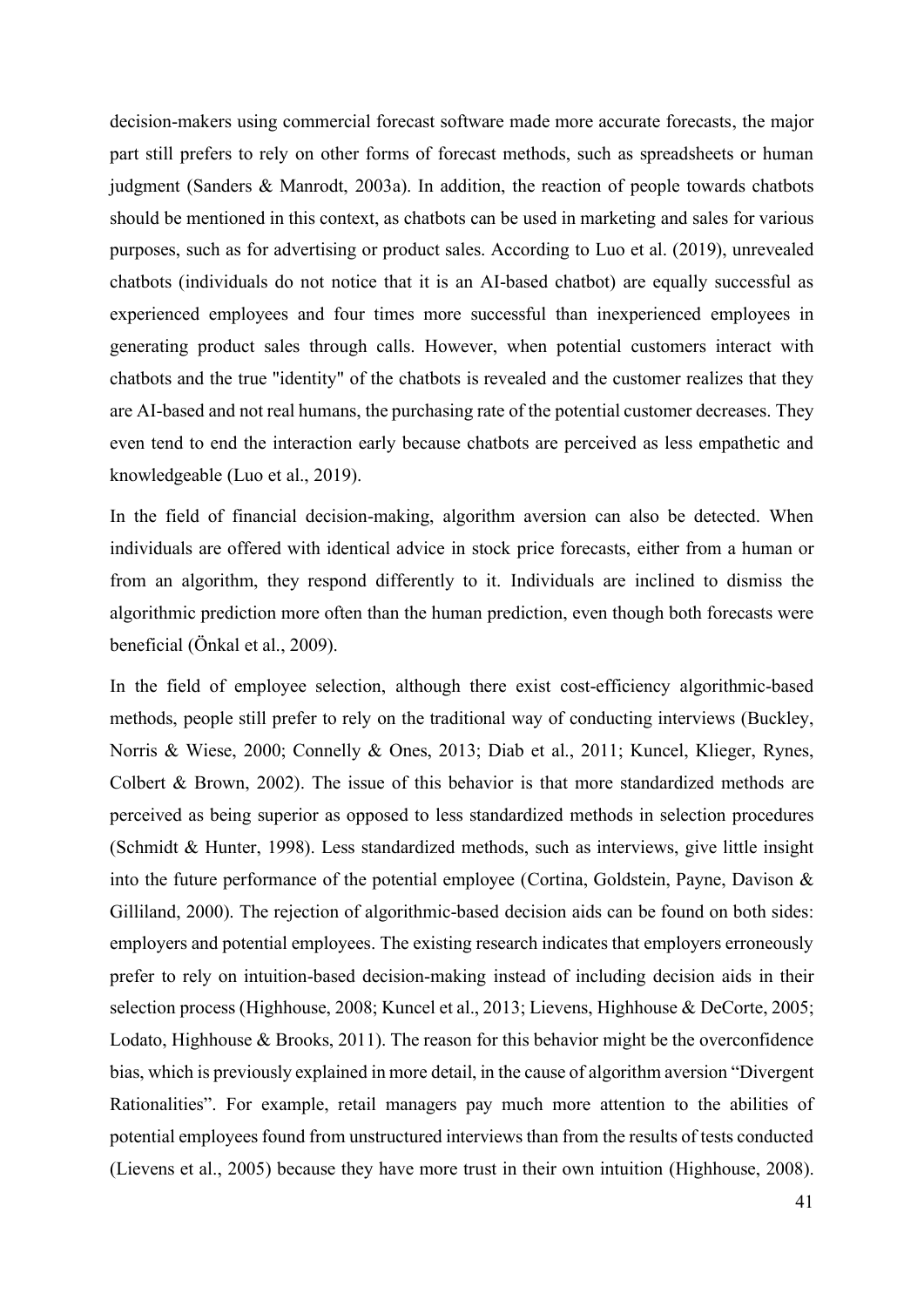Potential employees react quite similarly in this domain and feel more doubtful towards algorithmic decision aids than towards human judgment. They perceive standardized decision aids as less trustworthy and less fair (Dawes, 1979; Lee, 2018) and perceive traditional methods such as interviews as more professional, flexible, personal, sufficient, and precise (Diab et al., 2011). Potential employees find that important decisions like the selection of an employee should be made on the basis of a personal face to face interview, as all other methods are evaluated as being dehumanizing (Dawes, 1979). This phenomenon, however, is described in more detail above, in the subchapter "Causes of Algorithm Aversion - Divergent Rationalities". The same effect of employee selection can be found in student selection. In the study of Dietvorst et al. (2015) participants were assessed to rate the performance of MBA applicants through a human or an algorithmic method. Before the selection of the method, they got to see a human and an algorithm prediction. Participants' tendency to rely on algorithmic forecast decreased after noticing that it made an error, but humans' tendency to rely on people forecasts did not decrease if a human made a mistake. People punish algorithm errors more than human errors (Dietvorst et al., 2015). Also, the algorithmic error is described in more detail above, in the subchapter "Causes of Algorithm Aversion - Algorithm Error".

To sum up, one can state that people often reject the use of algorithms in the fields of marketing, sales, and finance. Additionally, employers and potential employees show this behavior in personal selection. Individuals tend to rely on their intuition more and are often biased in their decision making.

#### **4.3.3 Legal, Military, and Driving decision-making**

The next area in which algorithmic decision aids are often rejected is in legal, military and driving (self-driving vehicles) decisions. In the following paragraphs, the aversion towards algorithms of these fields is reviewed. Research papers used to describe these are illustrated in table 17.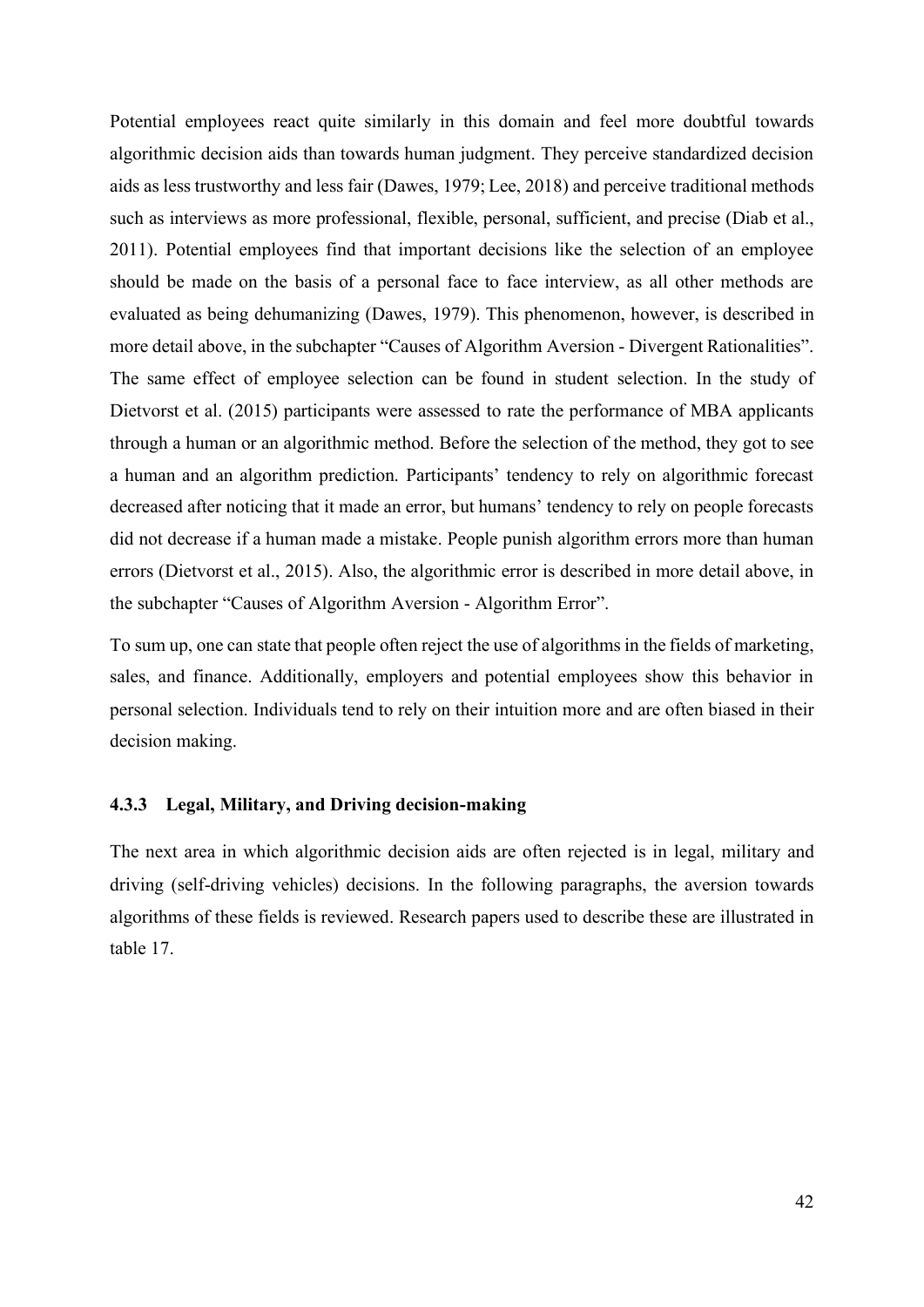| Rejected Area    | Sources |                                                          |
|------------------|---------|----------------------------------------------------------|
| Legal, Military, |         | Bigman & Gray (2018); Eastwood et al. (2012); Liu et al. |
| Driving          |         | (2019);                                                  |

**Table 17:** Legal, Military, and Driving decision-making

In legal decision making, individuals react differently to decision-making strategies including a human decision-maker or an algorithm decision aid (Bigman & Gray, 2018; Eastwood et al., 2012). For instance, when it comes to deciding whether an offender will be granted bail or not, individuals feel more skeptical and less comfortable towards a decision from an algorithmicbased system, compared to a human decision (Eastwood et al., 2012). Furthermore, the question of whether to grant a lawbreaker parole or not can be made by a human being or even an algorithm. But people have the tendency to show aversion towards algorithms for moral decisions. Therefore, for this case, individuals perceive it as less permissible to rely on an algorithmic-based system and prefer to leave the decision to a human committee (Bigman & Gray, 2018).

In military decision-making people's aversion towards algorithm can also be detected. For example, in the case of a drone attack towards a terrorist, where the drone could kill the offender but also harm civilians. Individuals can either choose if the decision for the drone's attack is made by an algorithm or by a human officer. They react differently to both scenarios. Individuals are less permissible toward the algorithm-based decision than to the human decision and are apt to reject algorithms in decision-making for moral topics (Bigman & Gray, 2018).

In the area of self-driving vehicles, individual's perception towards human-driven and selfdriving cars differ (e.g. Bigman & Gray, 2018; Liu et al., 2019). Driving cars are characterized as risky and prone to causing accidents. People perceive traffic accidents involving autonomous driving vehicles as more dramatic than traffic accidents involving human-driven vehicles, even if the self-driving car does not cause the accident (Liu et al., 2019). During accidents, people in the car and pedestrians are often affected by the risk of dying. Individuals react differently if the algorithm of the autonomous driving vehicle or the human driver of the car is responsible for life or death in accidents. For this moral decision, people show aversion towards the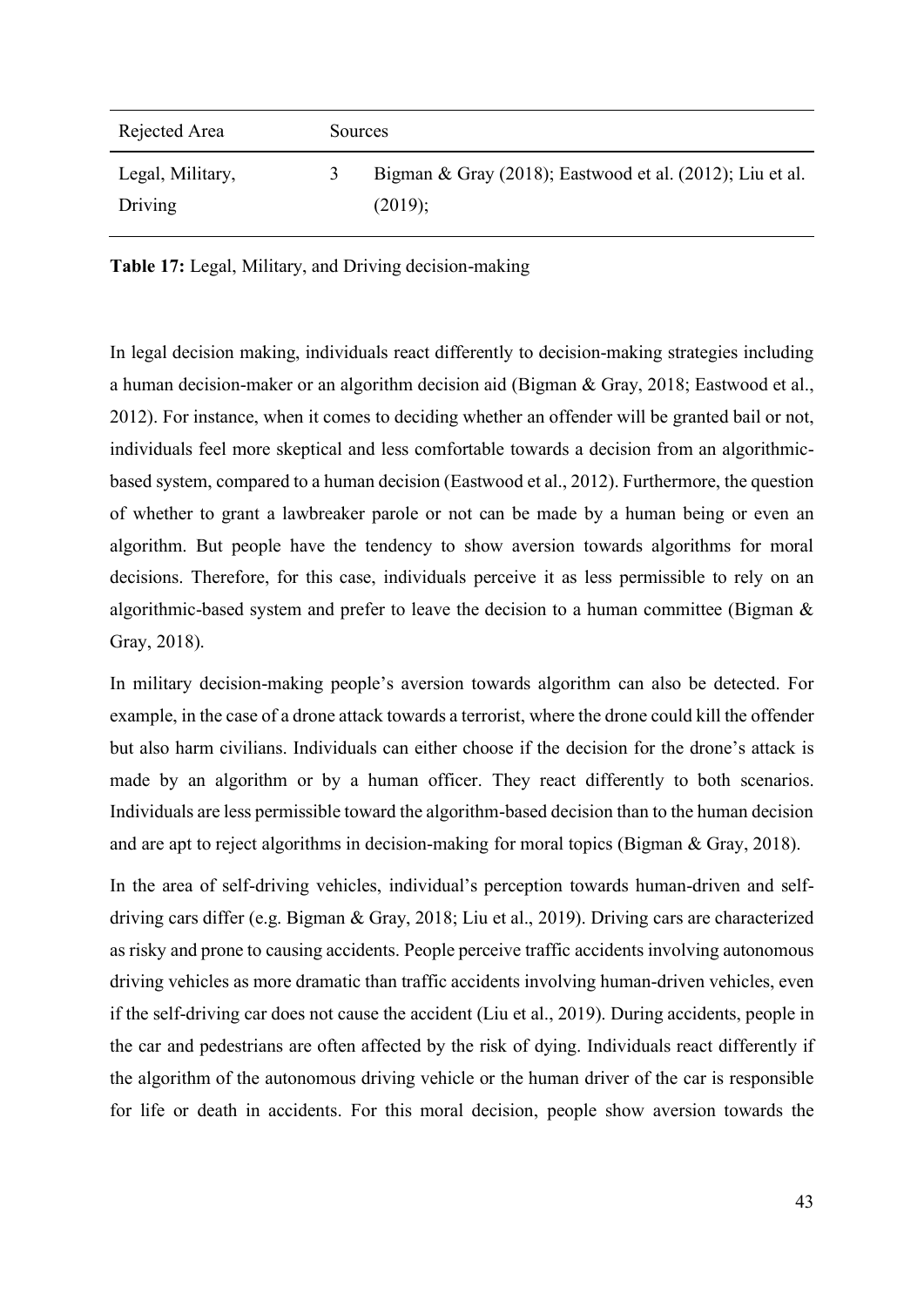algorithm and evaluate the decision of an algorithm as less permissible as opposed to human decisions (Bigman & Gray, 2018).

To conclude, people show aversion in legal, military and driving decisions. This is especially the case because people show more aversion towards algorithms in moral decisions.

### **4.3.4 Subjective Recommendations**

The last area in which people do not want to rely on algorithms are subjectively perceived recommendations. In the following paragraphs, the aversion towards algorithmic-based recommendations is described, which includes recommendations of jokes, movies, dating partners, and books. Scholarly sources used to review this area are illustrated in table 18.

| Rejected Area   | <b>Sources</b> |                                                                 |
|-----------------|----------------|-----------------------------------------------------------------|
| Subjective      | 6              | Castelo et al. (2019); Dietvorst et al. (2015); Fitzsimons $\&$ |
| Recommendations |                | Lehmann (2004); Jakesch et al. (2019); Sinha & Swearingen       |
|                 |                | $(2001)$ ; Yeomans et al. $(2019)$ ;                            |

**Table 18:** Subjective Recommendations

Aversion towards algorithms occurs in many different contexts. Especially tasks that involve subjective judgment, e.g. recommendations of jokes, are presumably a large factor (Castelo et al., 2019; Yeomans et al., 2019). This behavior is caused by the people's conviction that algorithms are not capable of performing subjective tasks (Castelo et al., 2019), even though algorithmic recommendations can outperform human recommendations in this context (Yeomans et al., 2019). In addition, individuals are sometimes confronted with product recommendations that contradict their first impression of choice. In this case, they tend to show reactance towards the algorithm-based recommender system and start to avoid consulting further recommendations (Fitzsimons & Lehmann, 2004). This can lead to algorithm aversion (Dietvorst et al., 2015). According to Castelo et al. (2019), individuals perceive algorithmic advice for subjective tasks as useless and are less comfortable relying on them in comparison to human advice. The study of Sinha & Swearingen (2001) shows a contradiction: even though participants relied on human recommendation for movies and books more than on recommender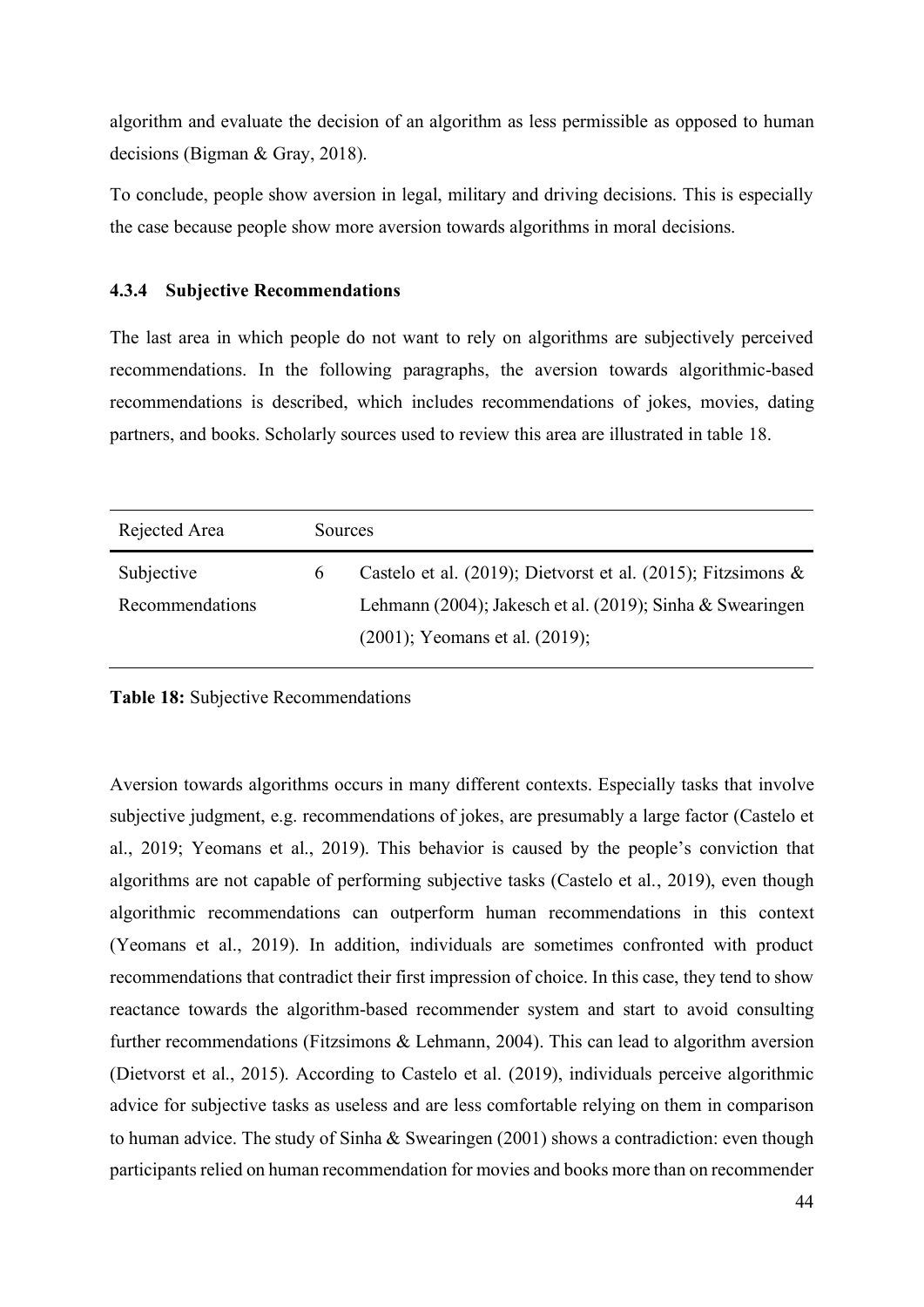systems, they were still satisfied with the recommender system and found it useful (Sinha & Swearingen, 2001).

Algorithmic recommendation systems are able to outperform human recommendations in predicting jokes that people find funny, even though recommendations such as jokes are perceived as subjective and as a uniquely human domain. Nevertheless, individuals are inclined to reject the algorithm system and prefer to rely on human advice, from family, friends, or strangers for recommending a joke (Yeomans et al., 2019). Recommendations regarding movies, books, or about finding a romantic partner (dating) are also perceived as subjective and show similar effects as joke recommendations. Regarding these domains, individuals trust in the human recommendations more than in algorithmic recommendations (Castelo et al., 2019; Sinha & Swearingen, 2001). Furthermore, individuals are more likely to interact with an ad for subjective tasks, such as dating, if it shows that it comes from a human rather than from an algorithm (Castelo et al., 2019). In addition, in the area of profile descriptions, people react differently when the descriptions are written by a human or by AI. Individuals tend to reject e.g. Airbnb hosts when they believe that the description was written by an AI-system rather than by a human-being (Jakesch, French, Ma, Hancock & Naaman, 2019).

In conclusion, people are apt to reject subjective recommendations or also profile descriptions generated by algorithmic-based systems. Tasks that are from a subjective nature are presumably large factors that create aversion towards algorithms (Castelo et al., 2019).

Summing up, aversion towards algorithms can be detected in various areas. The most common areas in which a rejection of algorithm can be detected are medical, economic and business, legal, military, and driving decisions as well as subjective recommendations. As mentioned before, the issue of algorithm aversion is that people tend to erroneously reject algorithmic decision aids, even though they often outperform human judgments. This phenomenon is costly for companies (Dietvorst et al., 2015). Therefore, it is important to look at strategies to overcome this issue. The next subchapter deals with this question.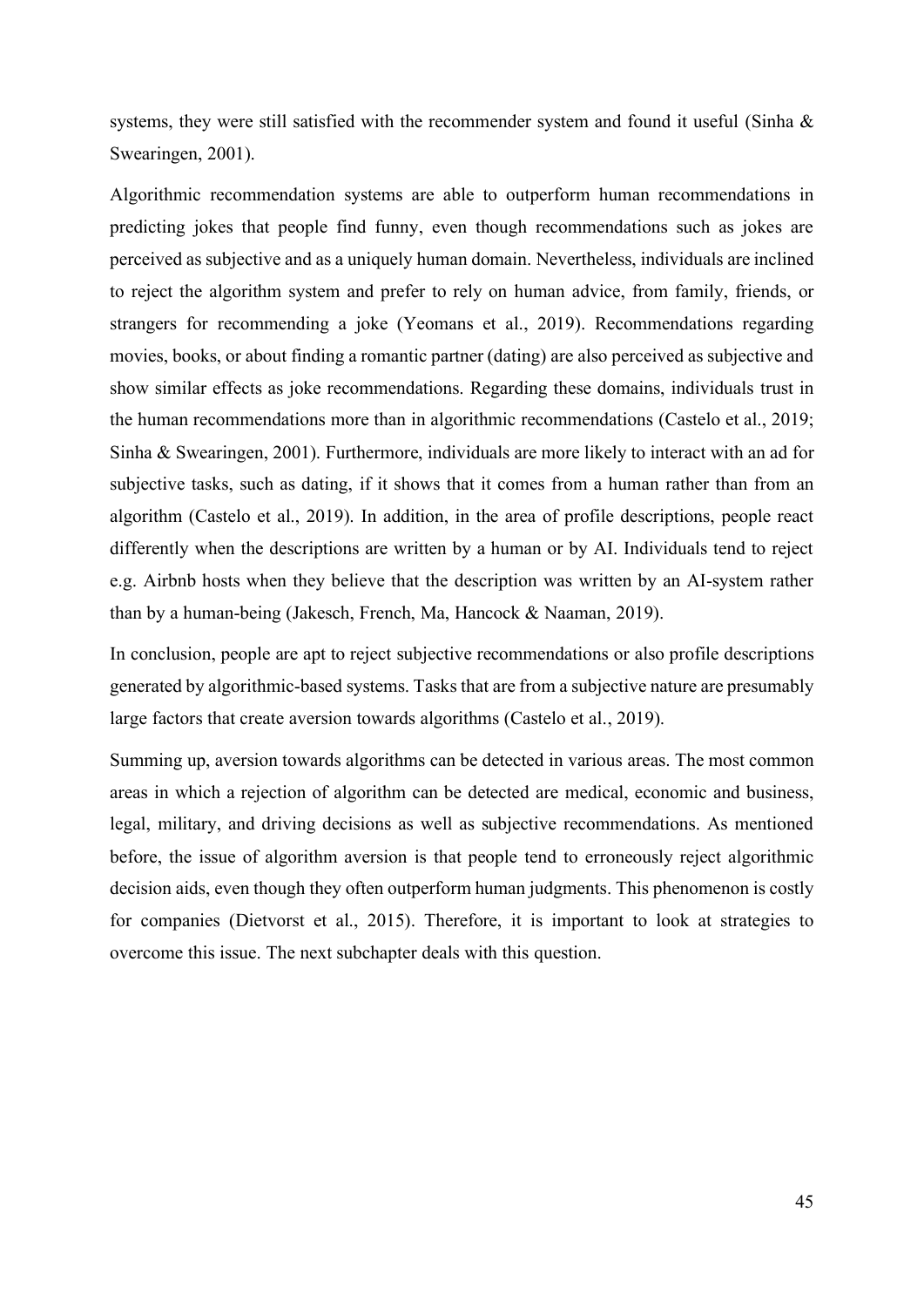# **4.4 Overcoming Algorithm Aversion**

Finally, the last subchapter to review algorithm aversion deals with strategies on how to overcome this phenomenon. This approach is important for companies, which suffer from a lack of trust towards algorithms. Organizations, such as the government of Finland have already recognized the consequences of this issue and have developed a free online course to learn about the technical and philosophical aspects of AI. The goal of this course is to educate 1% of all EU citizens about the basic characteristics of AI by 2021 ("Elements of AI," n.d.).

In this subchapter, however, strategies found in the academic literature concerning overcoming algorithm aversion are reviewed. This includes the approaches of human in the loop strategy, ecological rationality, human-like algorithm as well as training and motivation. As illustrated in table 19, excluding duplicates, 31 papers are used to describe the strategies to overcome aversion towards algorithms. As becomes apparent in the table 19, in order to review the strategy training and motivation, the largest amount of papers was consulted, namely a sum of 14 papers. In order to give an overview of the human in the loop strategy, however, only four papers were used.

| Results of Search             | Number of Articles |
|-------------------------------|--------------------|
| Human in the Loop Strategy    | 4                  |
| <b>Ecological Rationality</b> | 8                  |
| Human-like Algorithm          | 9                  |
| Training and Motivation       | 14                 |
| <b>Sum</b>                    | 35                 |
| <b>Excluding Duplicates</b>   | 4                  |
| <b>Total Articles</b>         | 31                 |

**Table 19:** Overcoming Algorithm Aversion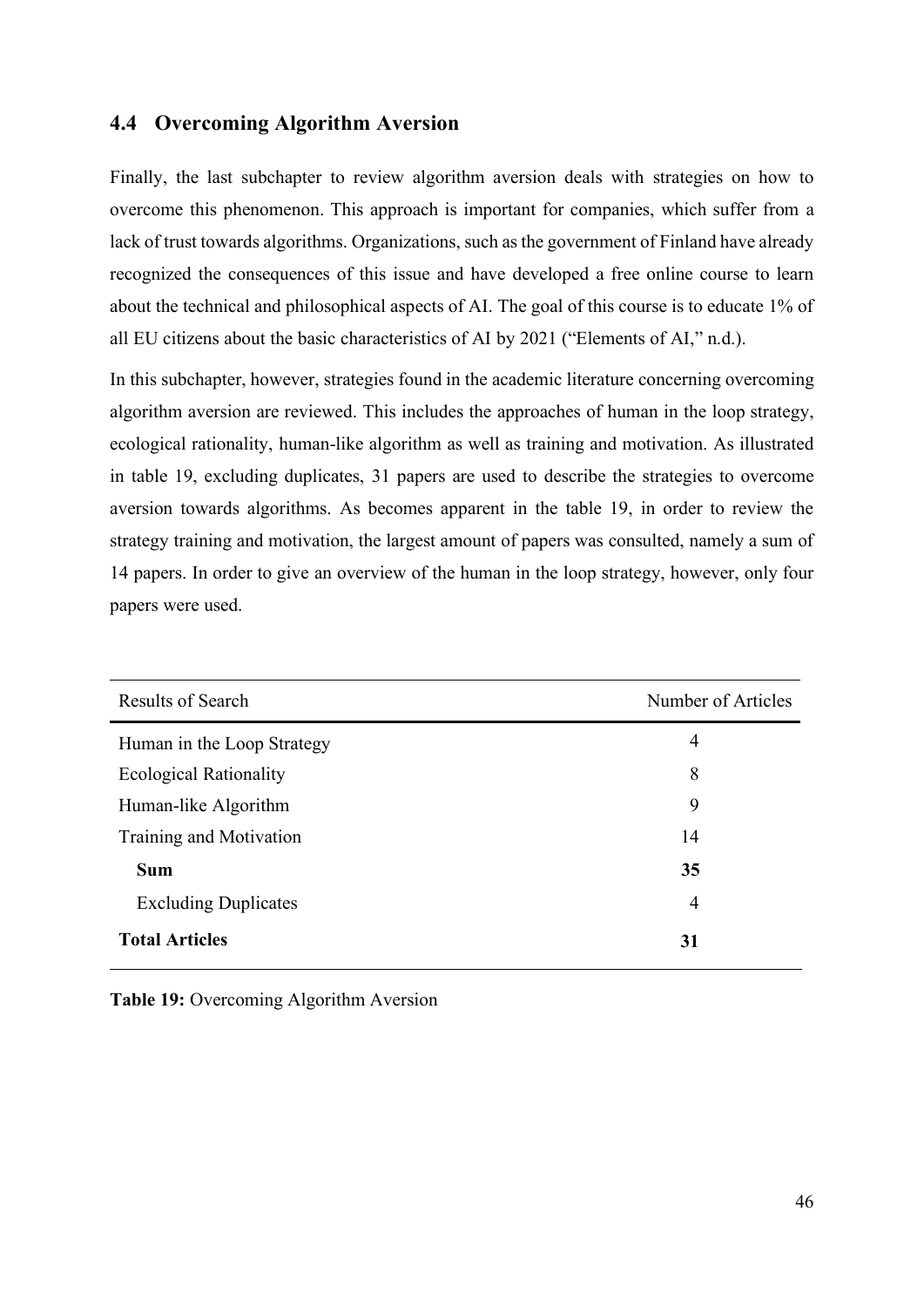#### **4.4.1 Human in the Loop**

Decision-makers might need a feeling of confidence when interacting with algorithmic-based decision making (Burton et al., 2020). The lack of confidence is partly influenced by people's perception that errors can be made by algorithms. Individuals are inclined to rely on human judgment more often after seeing how the algorithm performs and notice that the algorithm is imperfect and capable of making errors. This rejection towards imperfect algorithmic-based decision aids can be due to an intolerance for unavoidable errors. Therefore, individuals are more likely to rely on imperfect decision aids when they have the possibility to correct or minimize such errors (Dietvorst et al., 2015). The strategy to implement this suggestion is called human in the loop decision-making, which is described in the following paragraph in more detail. Research papers used to describe the strategy of human in the loop decision making are illustrated in table 20.

| Strategy          | Sources |                                                               |
|-------------------|---------|---------------------------------------------------------------|
| Human in the Loop | 4       | Burton et al. (2020); Carbone et al. (1983); Dietvorst et al. |
|                   |         | $(2018)$ ; Lim & O'Connor (1995);                             |

**Table 20:** Human in the Loop

Human in the loop decision-making is not a new strategy, but Dietvorst, Simmons & Massey (2018) suggest applying it as a strategy to overcome the aversion towards algorithm. The idea is to increase the use of algorithms by letting individuals make some adjustments in the process of using decision aids. It has a positive impact on the use of algorithmic systems when people are given such a possibility. This strategy leads, on the one hand, to higher satisfaction of individuals with the forecast task and, on the other hand, it leads to higher confidence in, and perception of the algorithmic system in relation to themselves. Consequently, the use of algorithmic decision aids by individuals also increases in the future. Additionally, whether or not people have the possibility to adjust an imperfect algorithm to a higher or lower amount does not affect their level of satisfaction with the decision aid. In this aspect, individuals are relatively insensitive (Dietvorst et al., 2018). This indicates that even a programmed illusion about the possible adjustments of the algorithm could reinforce the tendency to rely on decision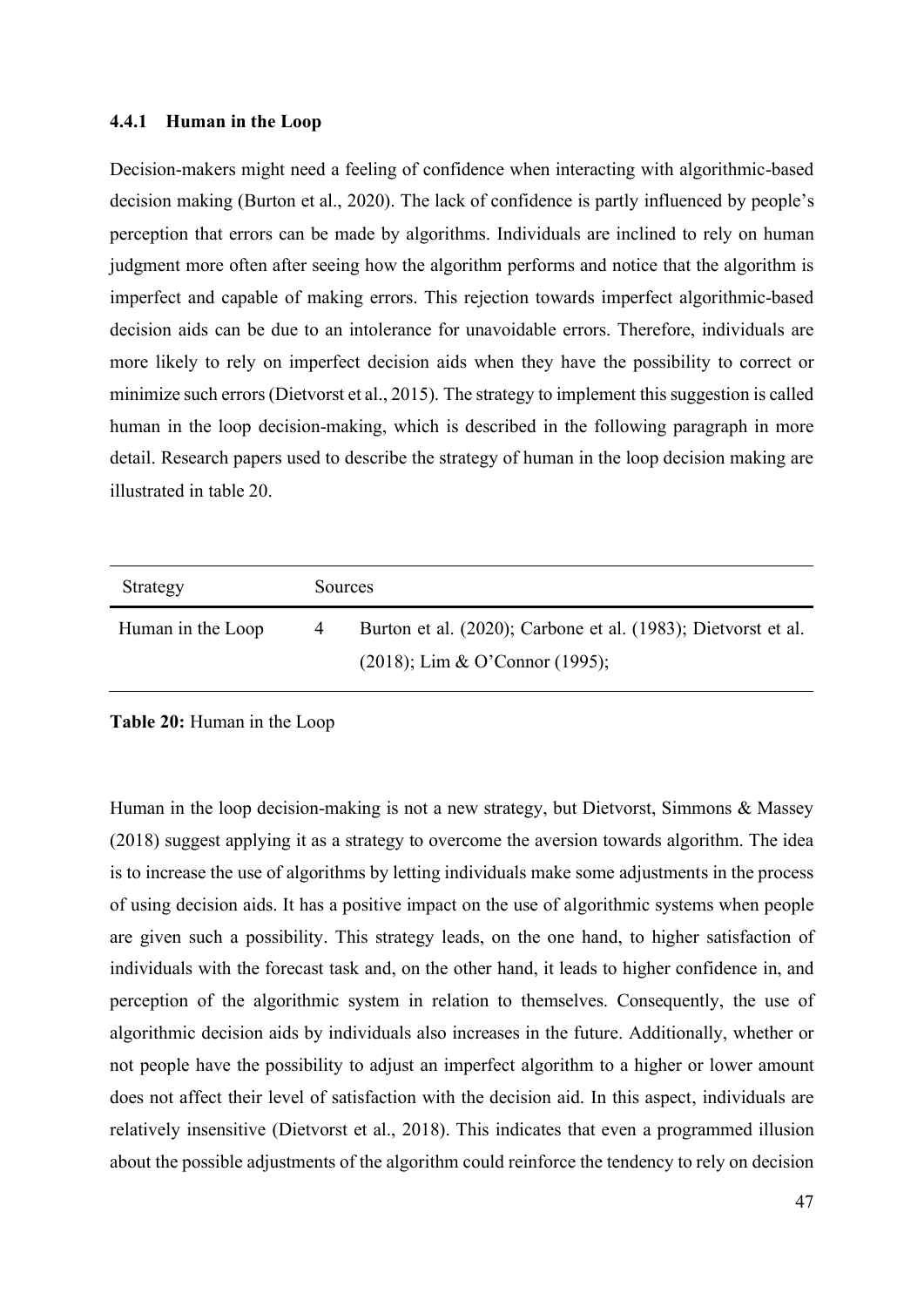aids (Burton et al., 2020). Furthermore, some research has shown that individuals' effort to modify algorithmic-based predictions results often in worse outcomes (e.g. Carbone, Andersen, Corriveau & Corson, 1983; Lim & O'Connor, 1995). According to Dietvorst et al. (2018), however, the limitation of possible adjustments to the algorithmic process prevents individuals from making influential changes to the algorithmic decision model. Therefore, it still enhances forecasting performance.

To conclude, individuals will increase their use of algorithmic decision aids when they get the possibility to slightly modify the algorithm. As a result, they have the feeling to be able to decrease errors resulting from imperfect algorithms (Dietvorst et al., 2018). However, the possibility to adjust the algorithmic aid comes with the issue that more time is required for the entire process. Increased time results in increased costs. Therefore, one could claim that this potential strategy to overcome aversion towards algorithms is limited to areas where decisionmakers have sufficient time to deal with such decision aids (Burton et al., 2020).

#### **4.4.2 Ecological Rationality**

As explained in more detail in the subchapter "Causes of Algorithm Aversion - Divergent Rationalities", humans are biased in decision-making. People prefer to rely on their own intuition or on that of others rather than on the decision making of algorithms (Arkes et al., 2007). Individuals think that algorithms lack capabilities in decision-making in comparison to humans (Lee, 2018). Additionally, the plurality of individuals' decision making in practice, such as fast-and-frugal heuristics, is often ignored and more focus is lain on the heuristics-andbiases program (Kahneman, 2003). For fast-and-frugal heuristics, aversion towards algorithms might emerge when individuals or algorithms are not able to determine if in a specific scenario a decision under uncertainty or risk should be taken into consideration (Burton et al., 2020). Therefore, the next strategy is to reduce overconfidence bias and to create ecological rationality. The term of ecological rationality is also explained in more detail above in the subchapter "Causes of Algorithm Aversion - Divergent Rationalities". Scholarly sources used to describe these strategies are illustrated in table 21.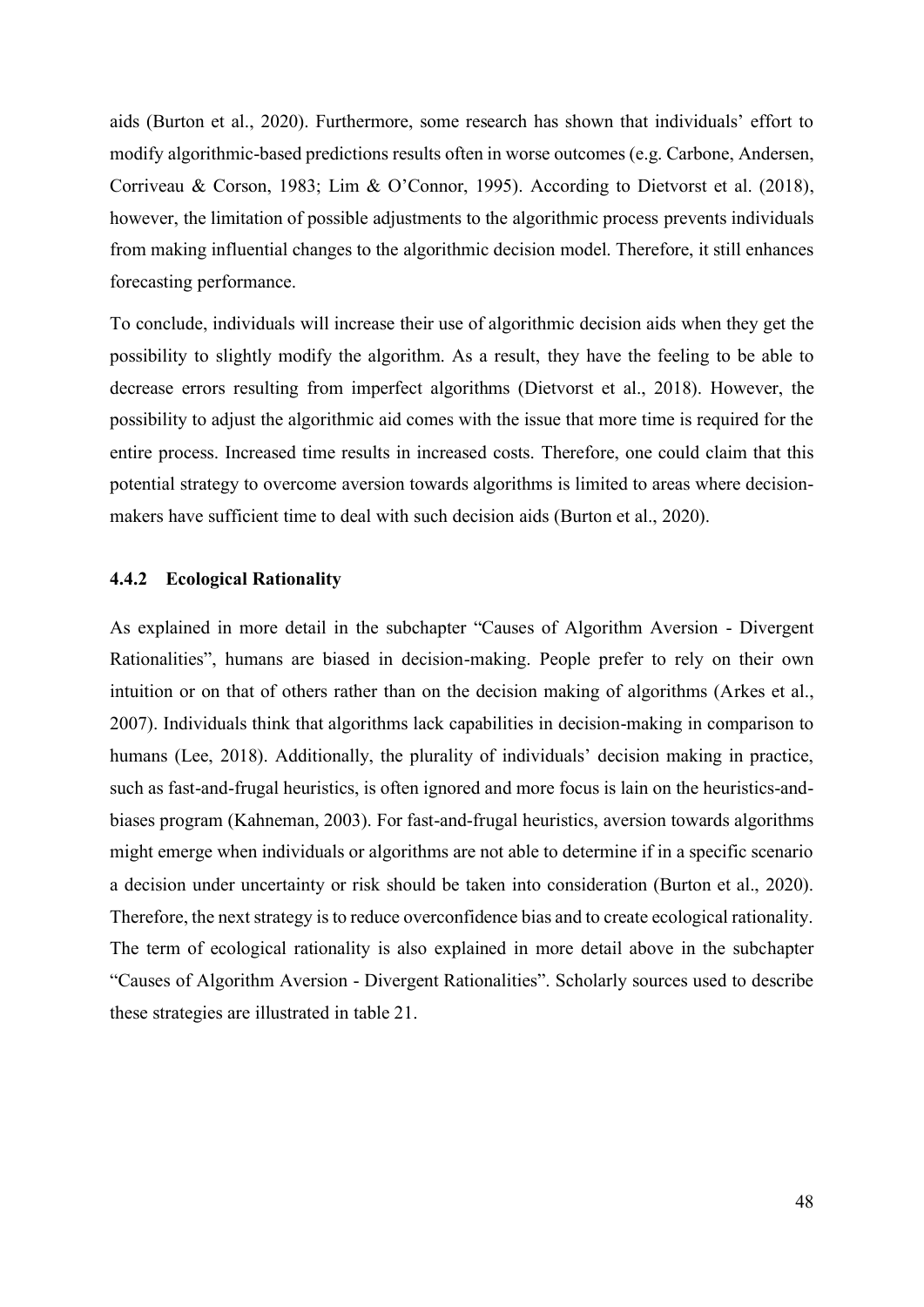| Strategy    | <b>Sources</b> |                                                                |
|-------------|----------------|----------------------------------------------------------------|
| Ecological  | 8              | Arkes et al. (2007); Burton et al. (2020); Hafenbrädl et al.   |
| Rationality |                | $(2016)$ ; Kahneman $(2003)$ ; Lee $(2018)$ ; Mullins & Rogers |
|             |                | $(2008)$ ; Patterson $(2017)$ ; Westin et al. $(2015)$ ;       |

#### **Table 21**: Ecological Rationality

The approach of overcoming overconfidence bias and intuition-based decision making is based on the idea of bridging the relationship between intuition and rationality (Burton et al., 2020). It is difficult to demand from people to learn a new process of making decisions out of nowhere. It is easier to find themselves in their process of decision making and to make improvements to their actual process (Hafenbrädl et al., 2016). In order to achieve this, it is necessary to study the human subconscious processes that affects intuitive decisions to detect the criterion responsible for collecting and evaluating data of individuals (Mullins & Rogers, 2008). Through this procedure, individuals' decision-making process can be subdivided into a number of different steps. The potential for using decision aids increases with each step. This procedure enhances the possibility for a greater extent of interaction, trust, and confidence by adding more transparency on both sides in the human-algorithm relationship (Burton et al., 2020).

This paragraph deals with the approach of how to overcome the aversion towards algorithms when individuals or algorithms are not able to determine if either a decision under uncertainty or risk should be taken into consideration (Burton et al., 2020). Research has mainly focused on the heuristics-and-biases program although other approaches such as the fast-and-frugal heuristics could also be valuable for practice (Burton et al., 2020; Hafenbrädl et al., 2016). When different factors such as cost, time, and access of decision making are considered in practice, an alternative way of decision-making is offered. Algorithmic decision aids could be developed with the goal of focusing on ecological rationality instead of probabilistic rationality. This could be a chance to combine human and algorithmic decision making for problem-solving and thus could lead to improved decisions (Burton et al., 2020). According to Patterson (2017), intuitive cognition is still the dominant force influencing people's decision making. There might be the possibility to develop algorithmic decision aids within the framework of rationality that works in accordance with people and their intuition and not the other way around (Burton et al., 2020; Westin, Borst & Hilburn, 2015). According to Burton et al. (2020), the plurality of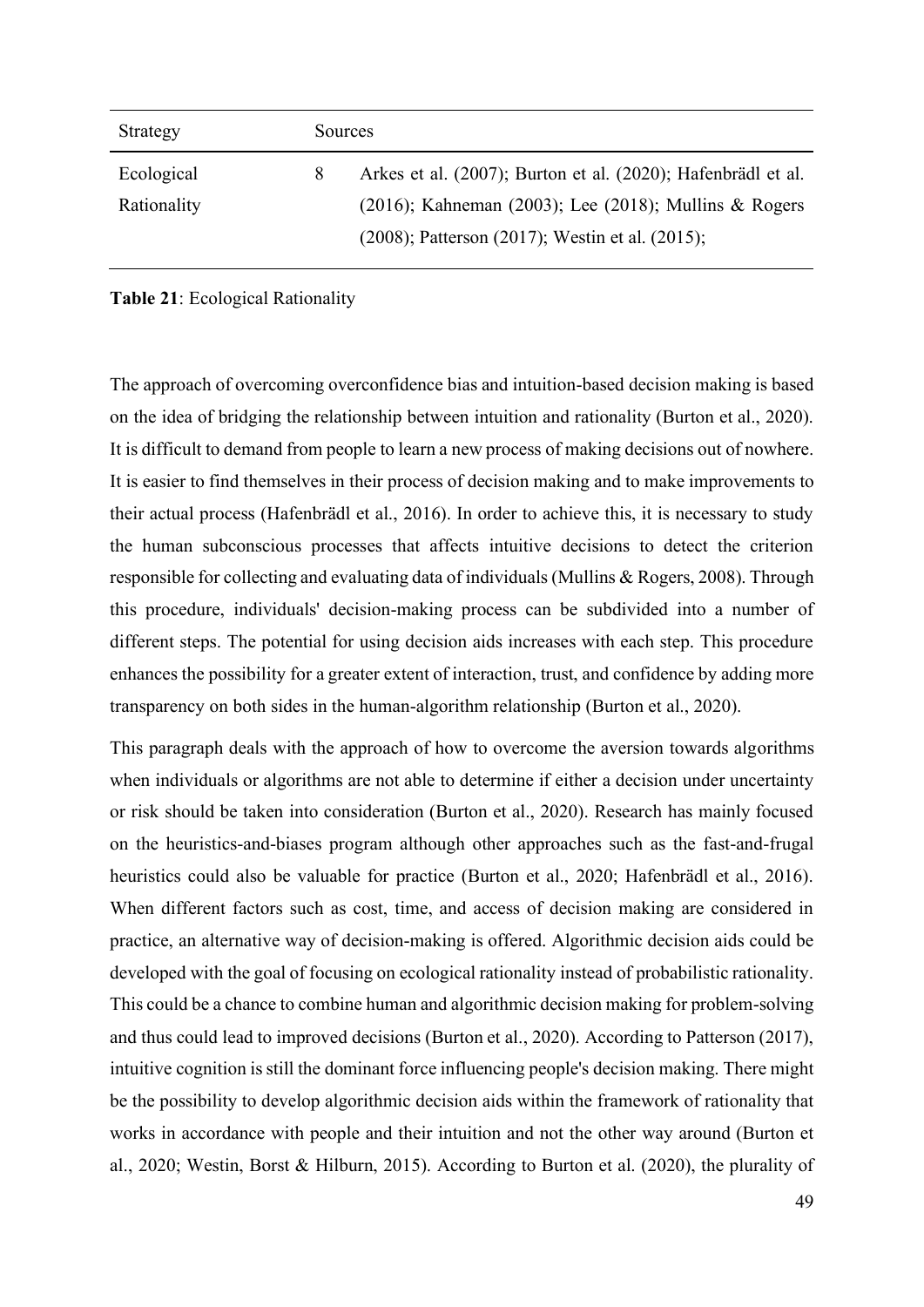decision-making in practice should be accepted. Through alternative decision theories like fastand-frugal heuristics, new decision-making systems could emerge which may cause less aversion towards algorithms.

In conclusion, to overcome algorithm aversion, bridging the relationship between human and algorithms could help. As a result, higher transparency could be developed which leads to higher interaction with the algorithm. However, higher transparency of algorithms could conflict with performance. Additionally, the acceptance of the plurality of how people make decisions could reduce aversion. Consequently, additional algorithmic decision aids could be developed that are very similar to people's intuitive decision making, which tends to decrease aversion towards algorithms (Burton et al., 2020).

## **4.4.3 Human-like Algorithms**

People seek a social relationship with the medium of judgment which is explained above in more detail in the subchapter "Causes of Algorithm Aversion - The Domain of Judgment" (Alexander et al., 2018; Prahl & Van Swol, 2017). As previously mentioned in the subchapter "Individual Differences - Personality", individuals are more prone to rely on algorithms when the algorithm displays similar personality characteristics to those of the user (Nass & Lee, 2001; Nass et al., 1995). Therefore, this strategy suggests developing algorithms that are more humanlike to overcome algorithm aversion. Papers used to describe this strategy are illustrated in table 22.

| Strategy          | Sources |                                                                        |
|-------------------|---------|------------------------------------------------------------------------|
| Human-like        | 9       | Alexander et al. (2018); Castelo et al. (2019); Liu et al.             |
| <b>Algorithms</b> |         | $(2019)$ ; Martini et al. $(2015)$ ; Nass & Lee $(2001)$ ; Nass et al. |
|                   |         | (1995); Prahl & Van Swol (2017); Wiese et al. (2012);                  |
|                   |         | Wiese et al. $(2017)$ ;                                                |

**Table 22:** Human-like Algorithms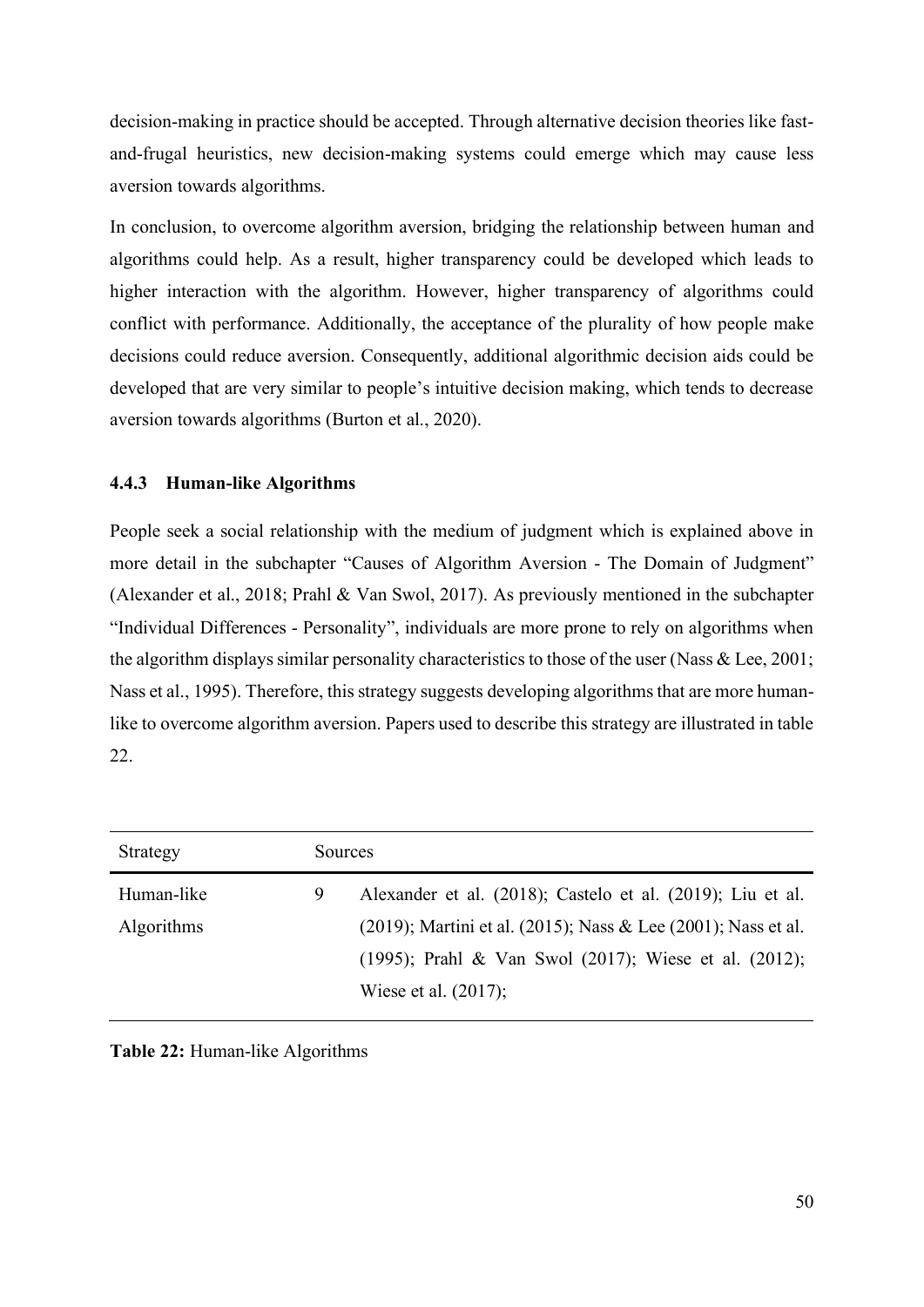People believe that they have more in common with human- than with algorithm-based recommendations (Prahl & Van Swol, 2017). When individuals recognize their own way of thinking in another human or algorithm, it has a positive effect on their relationship. It leads to an increased level of trust and social connection which consequently improves the performance (Martini, Buzzell & Wiese, 2015; Wiese, Shaw, Lofaro & Baldwin, 2017; Wiese, Wykowska, Zwickel & Müller, 2012). Therefore, when algorithms which show more characteristics of humans are developed, the use of these decision aids could be increased. When individuals are shown real examples of algorithms operating similar to a human, such as the ability to understand emotions or creating art and music, it can increase peoples' perceived effectiveness of the algorithm (Castelo et al., 2019). Algorithms are already increasingly adjusted on human attitudes (e.g. Nass & Lee, 2001; Wiese et al., 2017). For example, self-driving cars are more and more becoming personal companions where the communication style and other characteristics can be adapted according to the drivers' wishes (Liu et al., 2019; Wiese et al., 2017). Self-driving cars are increasingly designed to behave more like a human being to enable humanized driving (Liu et al., 2019; Newcomb, 2014).

Summing up, individuals' use of decision aids could increase through the design of more human-like algorithms (Castelo et al. 2019). This could lead to higher trust and social connection in the human-algorithm relationship (e.g. Wiese et al., 2012).

## **4.4.4 Training and Motivation**

As previously mentioned in the subchapter "Causes of Algorithm Aversion - Disuse of Algorithms", decision-makers often have prior expectations towards the algorithmic decision aid, which have a high impact on how they interact with and perceive algorithmic decision aids. False expectations towards algorithms could lead to aversion (Burton et al., 2020). Additionally, individuals prefer to rely on a human expert rather than on a cold algorithm (Önkal et al., 2009). Algorithmic decision-making is characterized by several calculations. Therefore, this kind of decision-making might require additional motivation for the implementation (Brown, 2015; Burton et al., 2020). To overcome aversion towards algorithms in these contexts, in the following paragraphs, the strategies of training and motivation are reviewed. Scholarly sources used to describe these strategies are illustrated in table 23.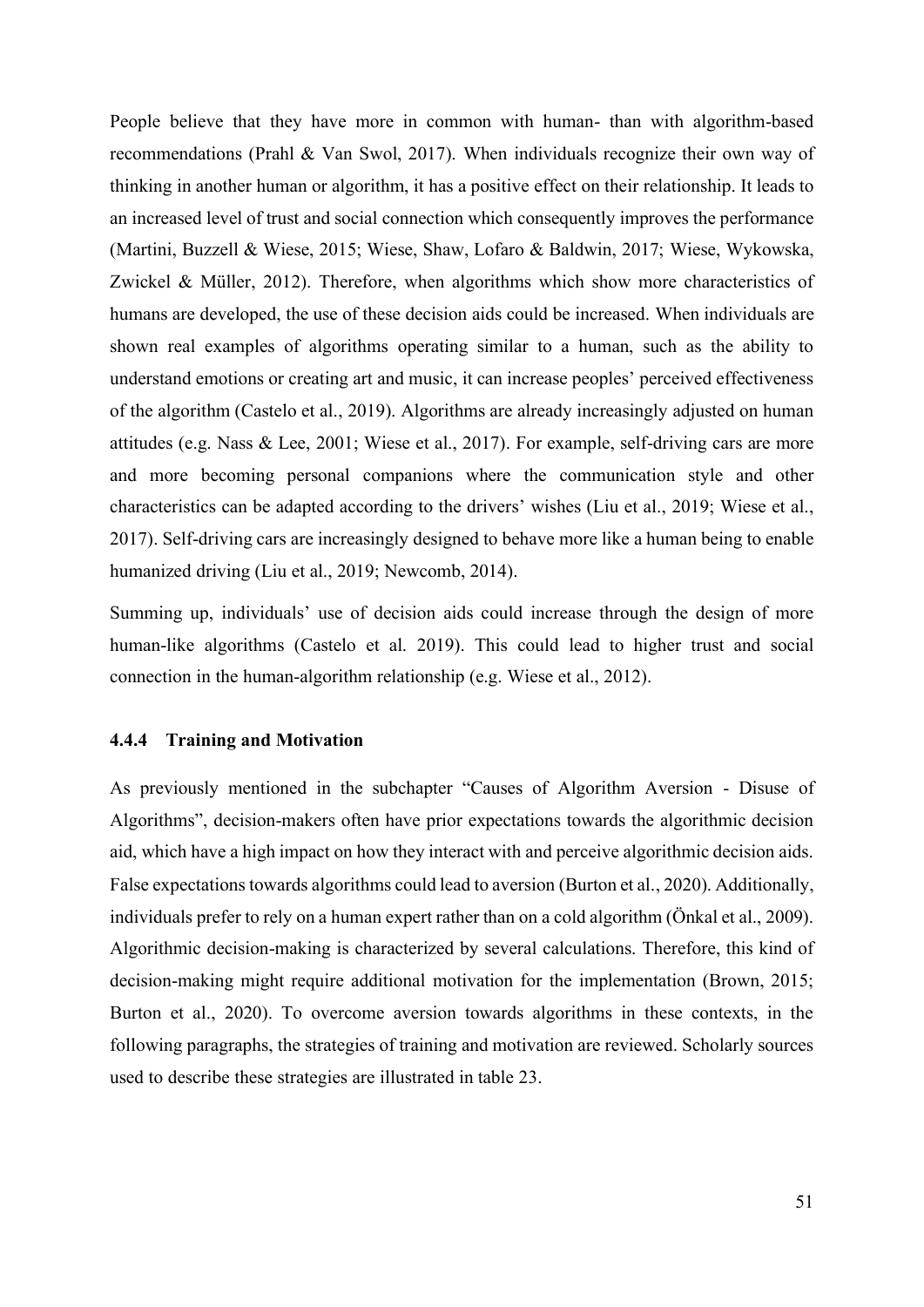| Strategy     | Sources |                                                             |
|--------------|---------|-------------------------------------------------------------|
| Training and | 14      | Alexander et al. (2018); Arkes et al. (1986); Brown (2015); |
| Motivation   |         | Burton et al. (2020); Diab et al. (2011); Dietvorst et al.  |
|              |         | (2015); Goodwin et al. (2013); Green & Hughes (1986);       |
|              |         | Hagmann et al. (2019); Kuncel (2008); Lodato et al. (2011); |
|              |         | Önkal et al. (2009); Prahl & Van Swol (2007); Yeomans et    |
|              |         | al. $(2019)$ ;                                              |

**Table 23:** Training and Motivation

An approach which can be taken into consideration in order to overcome this cause of algorithm aversion is the advancement of human know-how about algorithm decision aids. To achieve this goal, decision-makers could be trained in various areas (Burton et al., 2020; Diab et al., 2011). They need to learn the importance of such decision aids and how to properly interact with algorithms (Kuncel, 2008; Lodato et al., 2011). Additionally, decision-makers have to be brought as far as to understand statistical concepts and to analyze and interpret statistical results in the right way (Arkes et al., 1986; Burton et al., 2020). It seems that providing individuals with a well-suited training decreases the disuse of algorithms and increases the effectiveness of algorithmic-based decision aids (Green & Hughes, 1986). Furthermore, when individuals get offered an explanation on how an algorithm works, their aversion is likely to be decreased (Yeomans et al., 2019) and their trust to be increased (Goodwin, Gönül & Önkal, 2013). If the decision-maker is able to learn about such approaches, it might help to overcome algorithm aversion (Burton et al., 2020).

The other approach which can be useful to overcome algorithm aversion is increasing people's motivation for using such decision aids. One the one hand, this aimed motivation could be created through economic incentives. A high number of scholarly sources shows that algorithmic decision aids outperform human judgments (e.g. Dietvorst et al., 2015; Yeomans et al., 2019). This creates the expectation that individuals are interested in using decision aids to increase their forecast performance, especially when they earn economic incentives, such as bonuses (Burton et al., 2020). There exists research, however, which is contradictory when it comes to this suggestion. According to Arkes et al. (1986), such incentives cause individuals to decrease their use of algorithmic-based decision aids. However, Prahl & Van Swol (2007)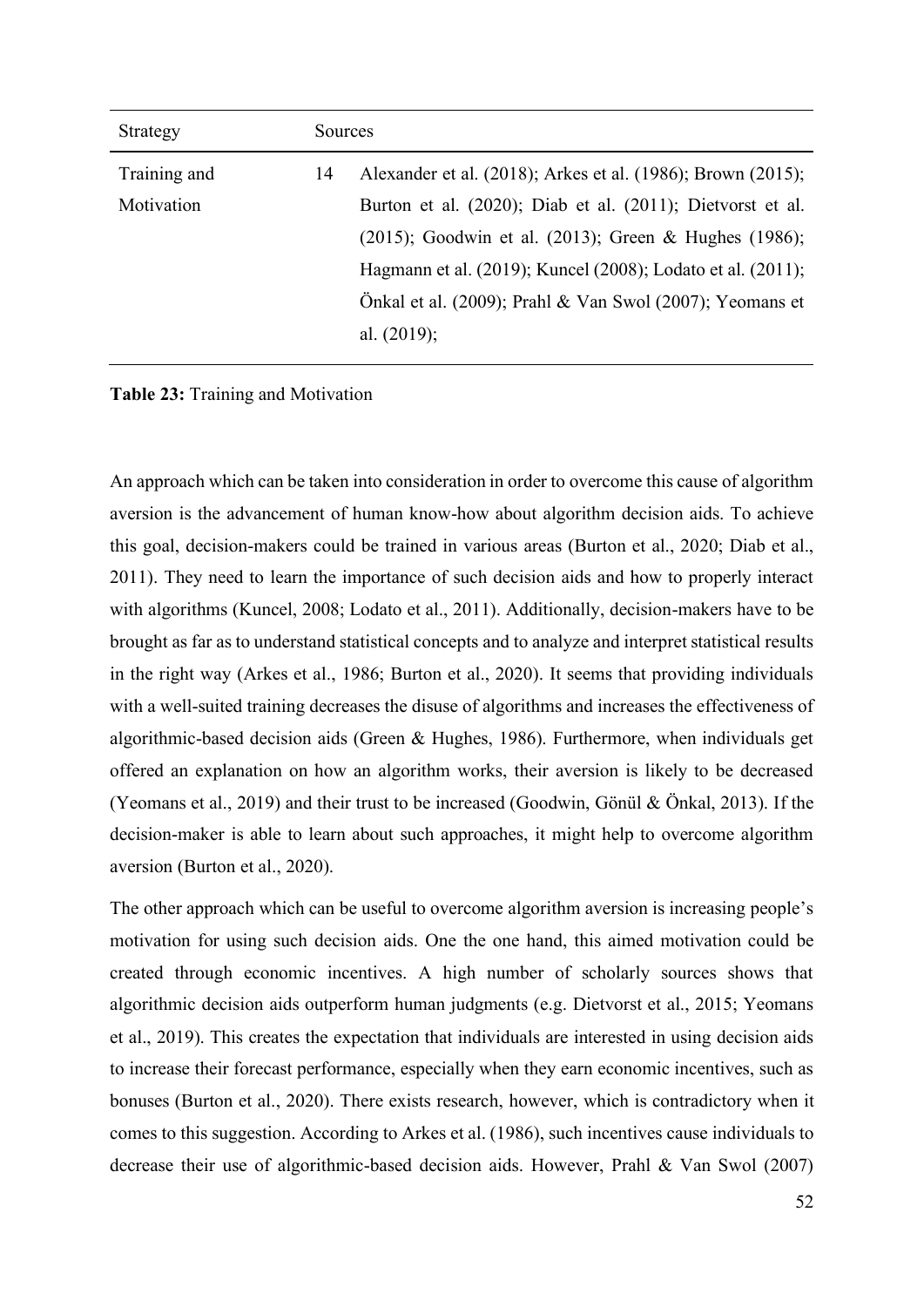showed that economic incentives do not cause rejection towards algorithms. On the other hand, motivation could be created through social incentives. Individuals' decision-making is might linked to their social environment (Burton et al., 2020). Therefore, information of other people that already used a specific algorithm-based decision aid have a larger positive effect on people's adoption of such decision aids than specific information about the decision aid itself. Information delivered by others is useful to reduce the insecurity of a decision-maker towards a specific algorithm. This helps them to assess the reliability of the decision aid (Alexander et al., 2018). It is still not clear what influence economic and social incentives have on people's behavior towards algorithms. More research would be necessary in order to be capable of evaluating this effect. Nevertheless, it can be suggested that a change in people's behavior is needed to overcome routines and social norms (Burton et al., 2020). To increase people's motivation, similar methods as in behavior economics, e.g. steering people for financial habits, could be taken into account. This suggests developing a program with transparent nudges and boosts to reduce the aversion towards algorithms. In doing so, deficiencies in decision-makers' motivation could be solved without negatively affecting their autonomy (Burton et al., 2020).

In conclusion it can be claimed that, firstly, human training to gain a deeper knowledge of algorithms could reduce the aversion towards algorithms. Secondly, social and economic incentives could help to increase people's motivation for increased use of algorithm aversion. Nevertheless, the effects of incentives are still conflicting and for a better understanding of this strategy more research shall be done. Additionally, a program with transparent nudges and boosts could be introduced. But this might be not sustainable (Burton et al., 2020). Nudges are criticized because they lead to detractions of more sustainable solutions (Hagmann, Ho & Loewenstein, 2019). Therefore, it is important to avoid strategies that detract more costly but more effective strategies that are sustainable over time (Burton et al., 2020).

To sum up, despite the little existing academic literature regarding strategies to overcome algorithm aversion, four different strategies could be identified. This includes the human in the loop strategy, ecological rationality, human-like algorithms as well as training and motivation. These strategies lie in various approaches that could cover some of the main points of the causes of algorithm aversion.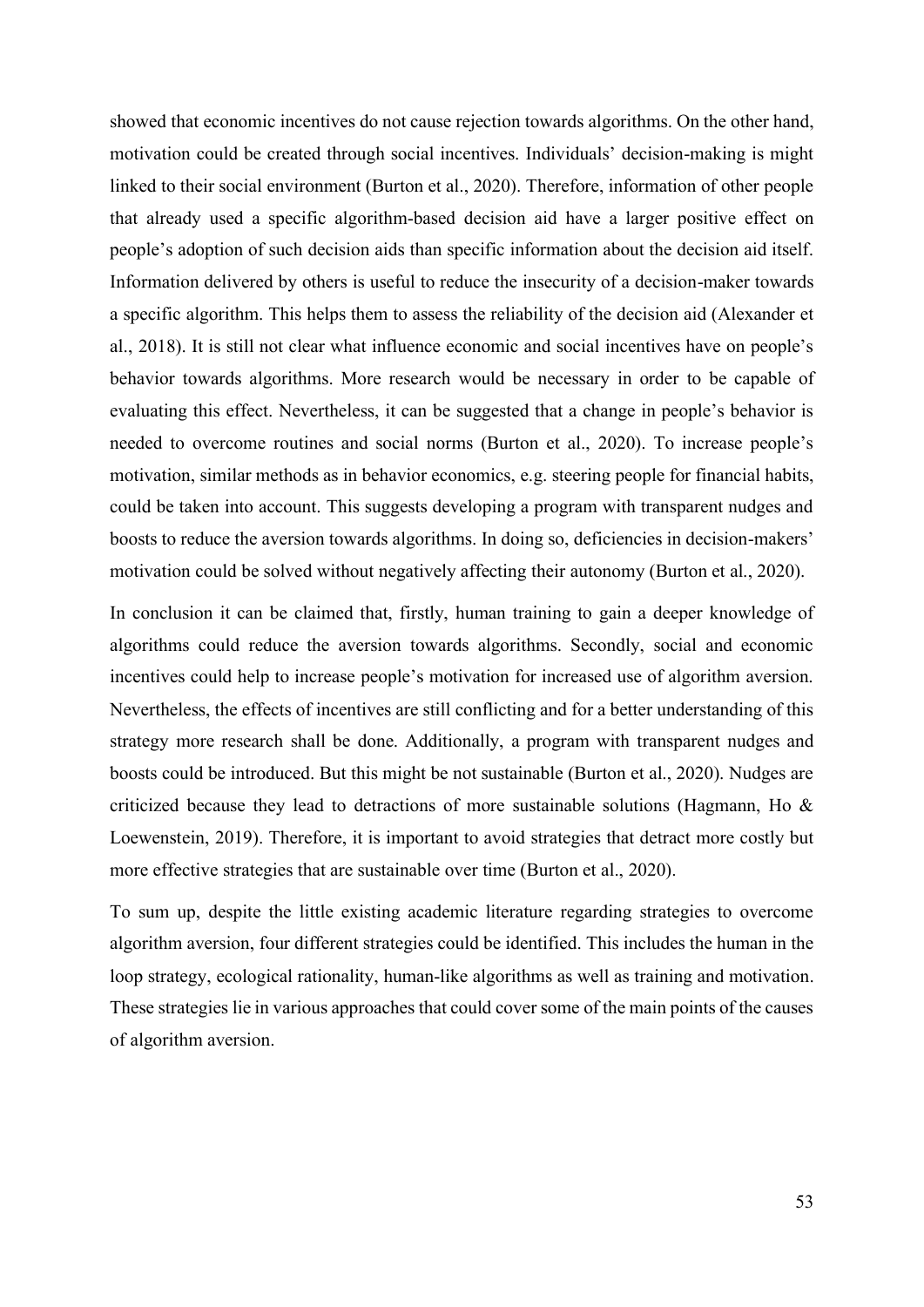Overall, this chapter reviews the causes of algorithm aversion, the individual differences regarding aversion and appreciation of algorithms, the areas in which algorithms are rejected, and finally, strategies to overcome the aversion towards algorithms. Despite the lack of research, many approaches could be identified and put together to create a comprehensive overview of algorithm aversion. Even though, as previously shown, the major part of research shows the rejection of algorithms, there exists some research that identifies algorithm appreciation. The next chapter deals with this topic.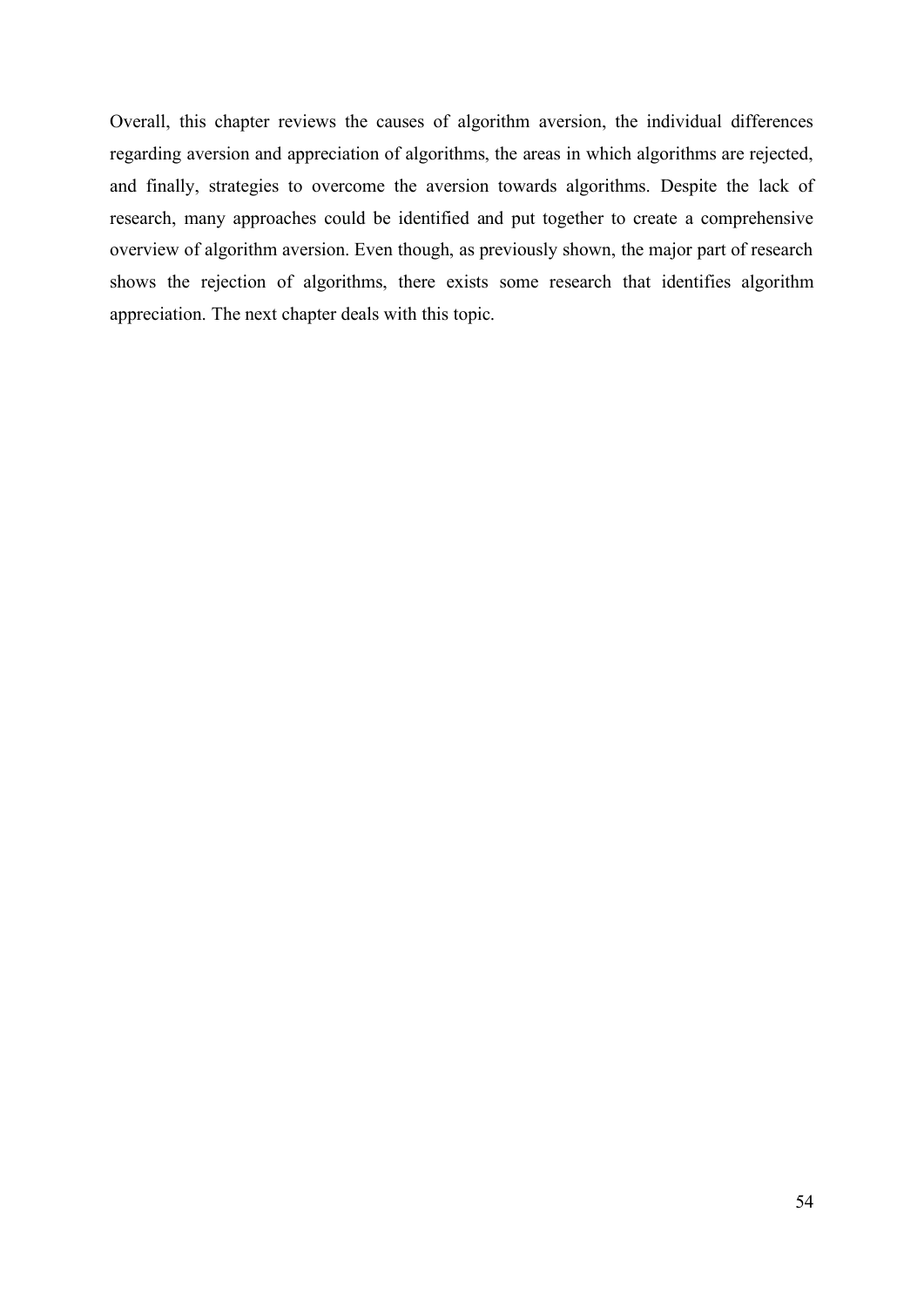# **5. Algorithm Appreciation**

The major part of research supports the popular assumption that individuals are averse towards algorithmic decision aids, even though algorithms often outperform human forecasts (e.g. Dietvorst et al., 2015; Yeomans et al., 2019). Consequently, many decision-makers refuse to use algorithm systems in practice. However, recent research has shown that individuals are not always averse to algorithm (e.g. Logg et al., 2019; Thurman et al., 2019). The term algorithm appreciation refers to the phenomenon when people rely on equivalent forecasts made by an algorithm more heavily than on one made by a human (Logg et al., 2019). Research regarding algorithm appreciation is emerging (Araujo et al., 2020) but until today, only a few scholarly sources support this phenomenon (e.g. Dietvorst et al., 2018; Logg et al., 2019; Prahl & Van Swol, 2017; Thurman et al., 2019). Logg et al. (2019) showed that the phenomenon of algorithm appreciation occurs if individuals can choose either between algorithm-only or human-only advice (separately) and also when they can choose between algorithmic or human advice at the same time (jointly). However, appreciation towards algorithms decreases when individuals can choose between their own forecast and the forecast of an algorithm. In certain scenarios, algorithms are even more appreciated compared to a human forecast when individuals are provided with advice from a "black box" algorithm which means that they have no information about how the algorithm works (Logg et al., 2019) In contrast to Logg et al. (2019), Yeomans et al. (2019) propose that individuals' aversion towards algorithm is likely to be decreased when they are confronted with an explanation on how an algorithm works. Furthermore, academic literature showed that individuals are quite willing to rely on an algorithmic decision aid before they notice that the algorithmic is imperfect and capable of making errors (Dietvorst et al., 2015; Prahl & Van Swol, 2017). However, why and when individuals prefer algorithms is an opaque area that is also characterized by contradictory results (Logg et al., 2019).

To provide a comprehensive overview of algorithm appreciation, this chapter reviews, firstly, the causes of algorithm appreciation and, as a second step, it shows the areas in which people rely on algorithms. Also individual differences, such as the variables culture, age, gender, and personality influence algorithm appreciation. These variables regarding this topic, however, have already been described in the subchapter "Individual Differences" of algorithm aversion as they concern both topics, algorithm aversion and algorithm appreciation.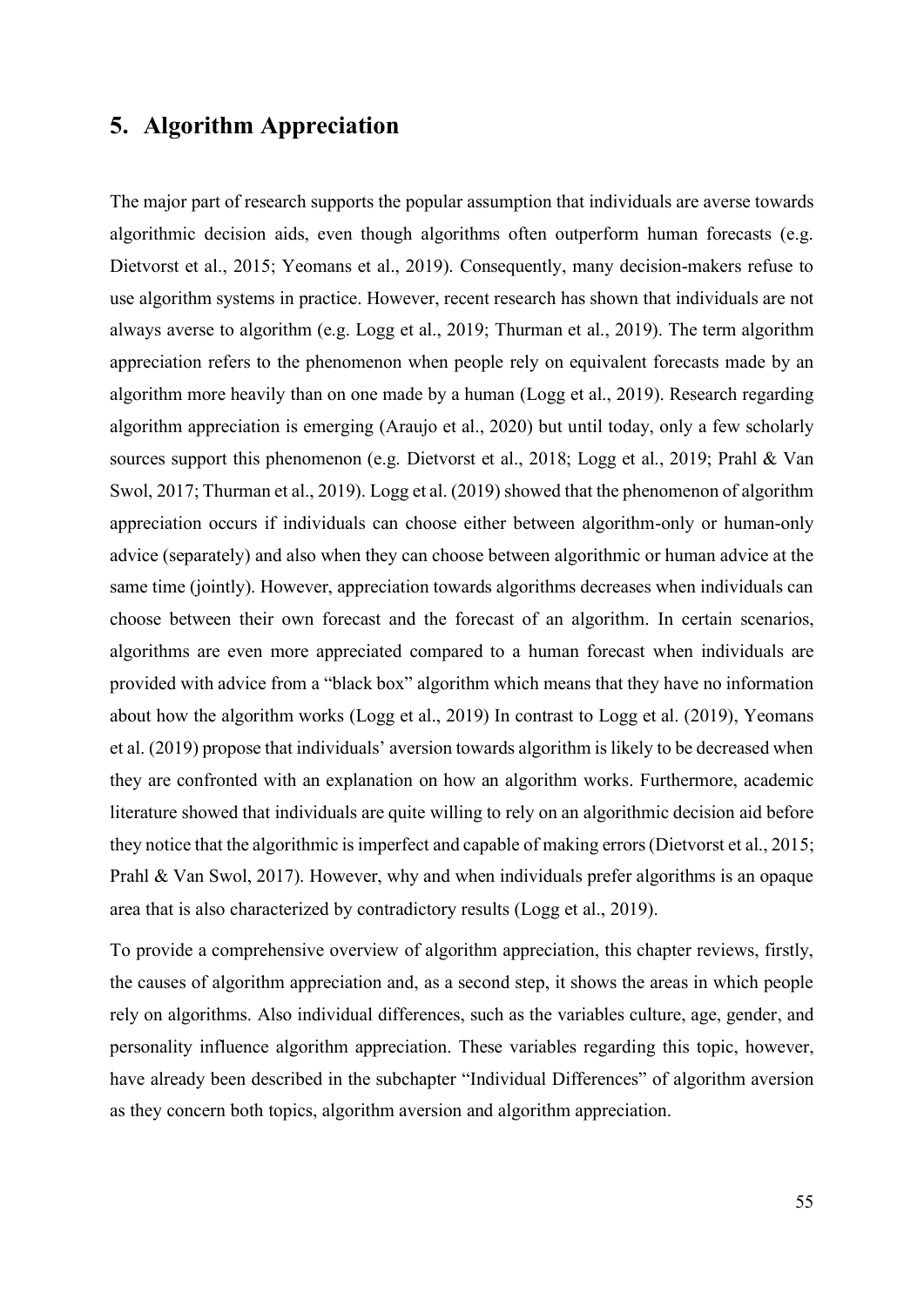Table 24 gives a broad overview of the distribution of the sources found in academic literature, across the two subchapters. All in all, excluding duplicates, 22 articles are used to review this chapter. As illustrated, most papers found are useful to review the subchapter "Causes of Algorithm Appreciation" with 19 sources. Whereas for the subchapter "Areas in which Algorithms are rejected" with a rather low number of only 5 papers, less scholarly sources were found. After a short introduction which aims at providing a better understanding of this topic, a more detailed explanation is going to follow in the next subchapters. The following subchapter deals with the question of what causes influence appreciation towards algorithms.

| Topic                                        | Sources        |                                                                                                                                                                                                                                                                                                                                                                                                                                                             |
|----------------------------------------------|----------------|-------------------------------------------------------------------------------------------------------------------------------------------------------------------------------------------------------------------------------------------------------------------------------------------------------------------------------------------------------------------------------------------------------------------------------------------------------------|
| Causes of<br>Algorithm<br>Appreciation       | 19             | Alexander et al. (2018); Diab et al. (2011); Dietvorst et al. (2015); Dietvorst et al.<br>(2018); Dijkstra et al. (1998); Dijkstra (1999); Dzindolet et al. (2001); Garg et al.<br>(2005); Kerr & Bruun (1983); Layton et al. (1994); Lee & See (2004); Mosier &<br>Skitka (1996); Mosier et al. (1998); Parasuraman & Manzey (2010); Parasuraman<br>& Riley (1997); Prahl & Van Swol (2017); Robinette et al. (2016); (2017);<br>Yeomans et al. $(2019)$ ; |
| Areas in which<br>Algorithms are<br>rejected | $\overline{5}$ | Castelo et al. (2019); Logg et al. (2019); Thurman et al. (2019); Robinette et al.<br>(2016), (2017);                                                                                                                                                                                                                                                                                                                                                       |
| Sum                                          | 24             |                                                                                                                                                                                                                                                                                                                                                                                                                                                             |
| Excluding<br>Duplicates                      | $\overline{2}$ |                                                                                                                                                                                                                                                                                                                                                                                                                                                             |
| <b>Total Articles</b>                        | 22             |                                                                                                                                                                                                                                                                                                                                                                                                                                                             |

**Table 24:** Sources of Algorithm Appreciation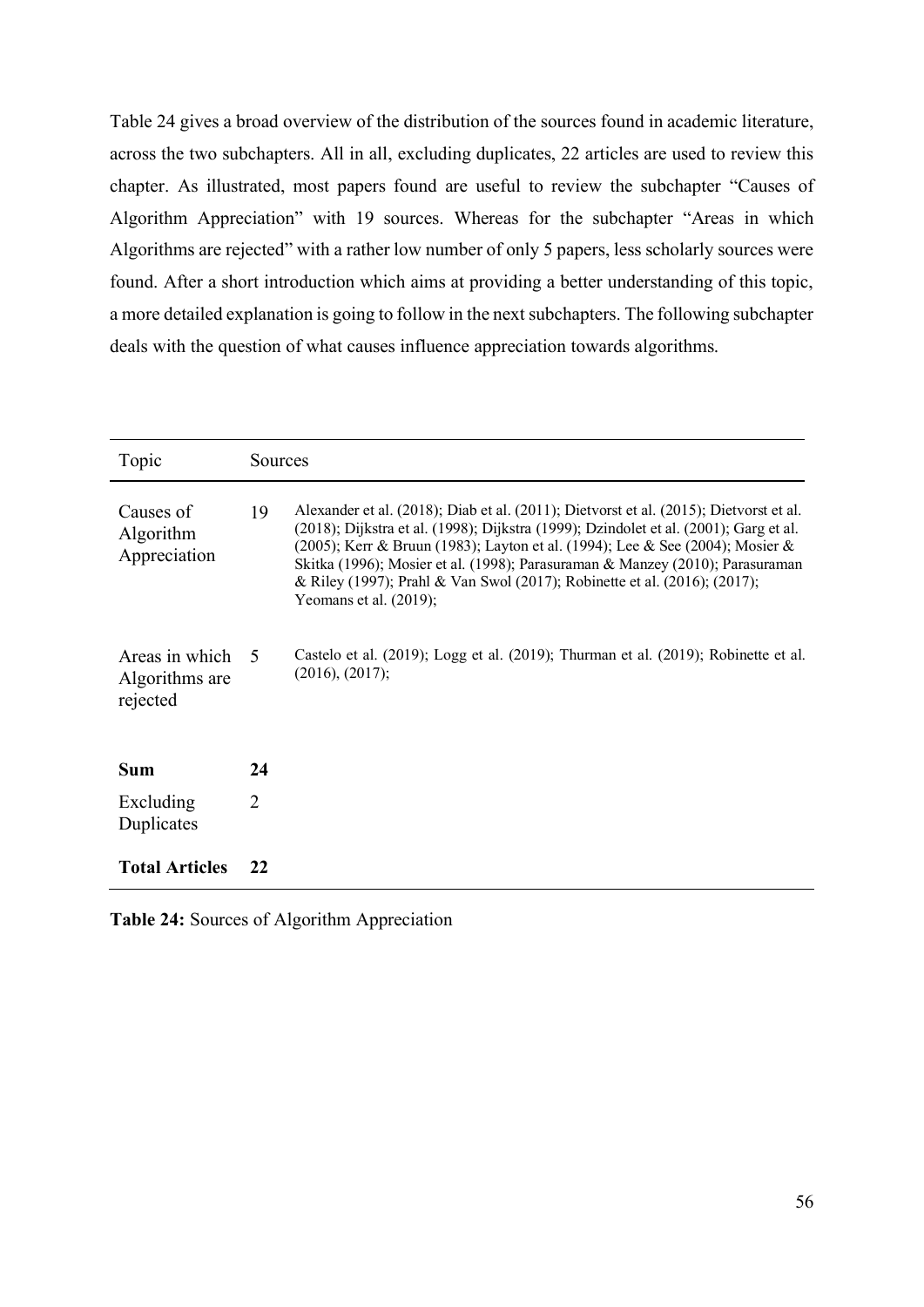# **5.1 Causes of Algorithm Appreciation**

In this subchapter, the causes of algorithm appreciation found in the academic literature are reviewed. When looking at scholarly sources on algorithm appreciation, different causes can be identified: objectivity, rationality, environmental influences, transparency, additional information, the possibility of modifying the algorithmic process as well as the misuse of algorithms.

As illustrated in table 25, 19 papers are used to describe the causes of algorithm appreciation. The amount of papers available for the various areas differs quite a bit. In order to review the misuse of algorithms, the largest amount of papers was consulted, namely a sum of 12 papers whereas for the other causes less papers were used.

| Results of Search                                                            | Number of Articles |
|------------------------------------------------------------------------------|--------------------|
| Objectivity, Rationality, and Environmental Influences                       | 4                  |
| Transparency, additional Information, and the Possibility of<br>Modification | 3                  |
| Misuse of Algorithms                                                         | 12                 |
| <b>Sum</b>                                                                   | 19                 |
| <b>Excluding Duplicates</b>                                                  | $\theta$           |
| <b>Total Articles</b>                                                        | 19                 |

**Table 25:** Causes of Algorithm Appreciation

#### **5.1.1 Objectivity, Rationality, and Environmental Influences**

Algorithm Appreciation is caused by different factors. A factor that impacts algorithm appreciation is that individuals think that an algorithmic system is characterized by more objectivity and rationality than a human-being (Dijkstra et al., 1998; Dijkstra, 1999). Furthermore, environmental influences affect whether people rely on human or algorithmic advice to a greater extent. Individuals who find themselves in time-critical situations tend to rely more heavily on the advice of a robot than on that of a human (Robinette, Howard &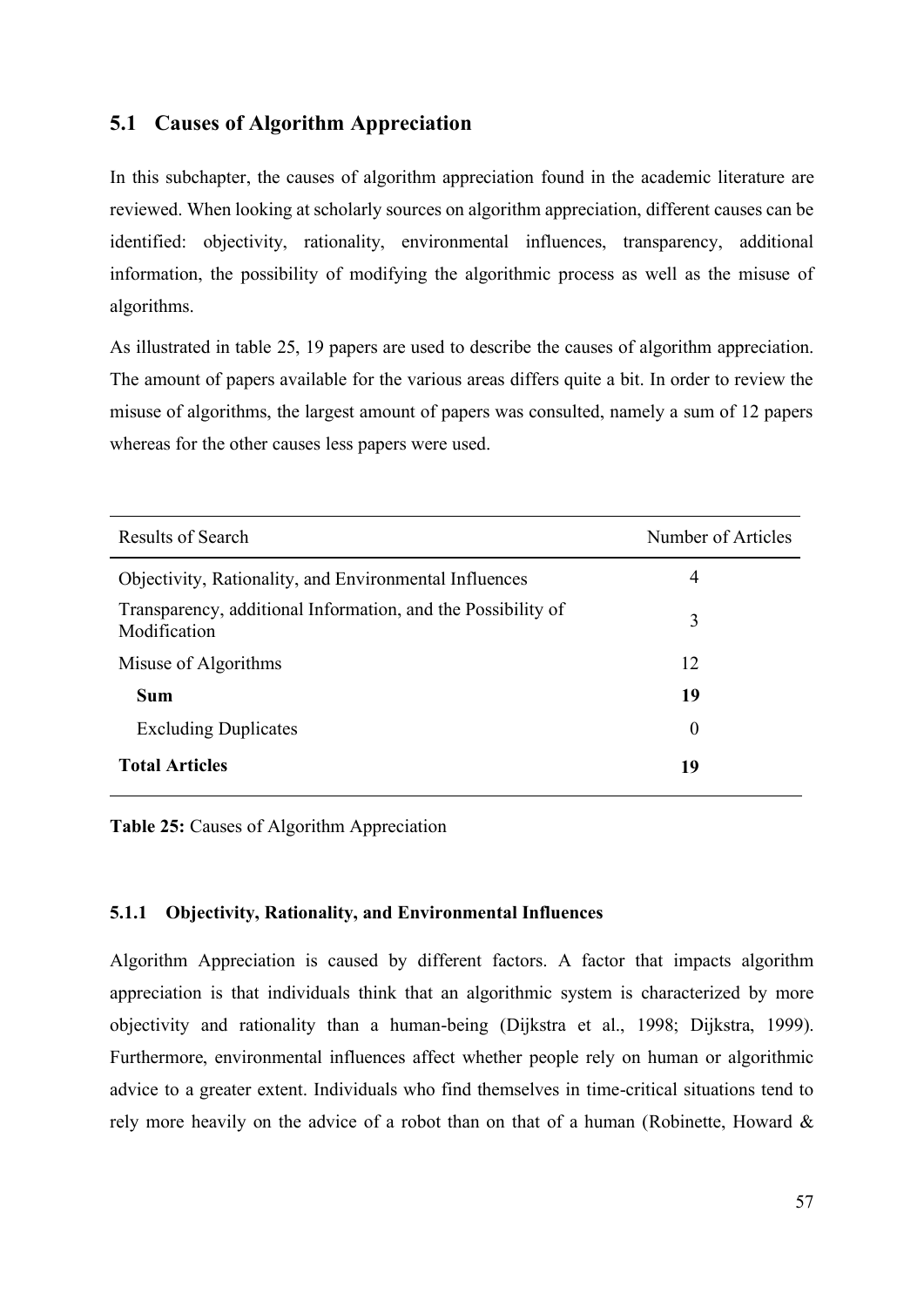Wagner, 2017; Robinette, Li, Allen, Howard & Wagner, 2016). Papers used to describe these causes are illustrated in table 26.

| Causes                    | <b>Sources</b>                                              |  |  |
|---------------------------|-------------------------------------------------------------|--|--|
| Objectivity, Rationality, | 4 Dijkstra et al. (1998); Dijkstra (1999); Robinette et al. |  |  |
| Environmental Influences  | (2016); (2017);                                             |  |  |

**Table 26:** Objectivity, Rationality, and Environmental Influences

## **5.1.2 Transparency, additional Information, and the Possibility of Modification**

Other causes of algorithm appreciation stand in connection with transparency of the algorithm, additional information about the algorithm from other people, and the possibility of individuals to modify the algorithmic process. Individuals are more likely to rely on an algorithmic decision aid when the algorithm is transparent and they are able to understand how it works (Yeomans et al., 2019). Additionally, information of other individuals that already used a specific algorithm-based decision aid has a positive effect on people's adoption of algorithms. This helps them to reduce their insecurity towards algorithms and to assess the reliability of the decision aid (Alexander et al., 2018). Furthermore, individuals will increase their use of algorithmic decision aids when they get the possibility to slightly modify the algorithm. Consequently, they have the feeling to decrease errors resulting from imperfect algorithms (Dietvorst et al., 2018). This approach is previously explained in more detail in the "Human in the Loop Strategy" in the subchapter "Overcoming Algorithm Aversion". Scholarly sources used to review these causes are illustrated in table 27.

| Causes                      | <b>Sources</b> |                                                   |  |
|-----------------------------|----------------|---------------------------------------------------|--|
| Transparency,               | 3.             | Alexander et al. (2018); Dietvorst et al. (2018); |  |
| additional Information,     |                | Yeomans et al. $(2019)$ ;                         |  |
| Possibility of Modification |                |                                                   |  |

**Table 27:** Transparency, additional Information, and the Possibility of Modification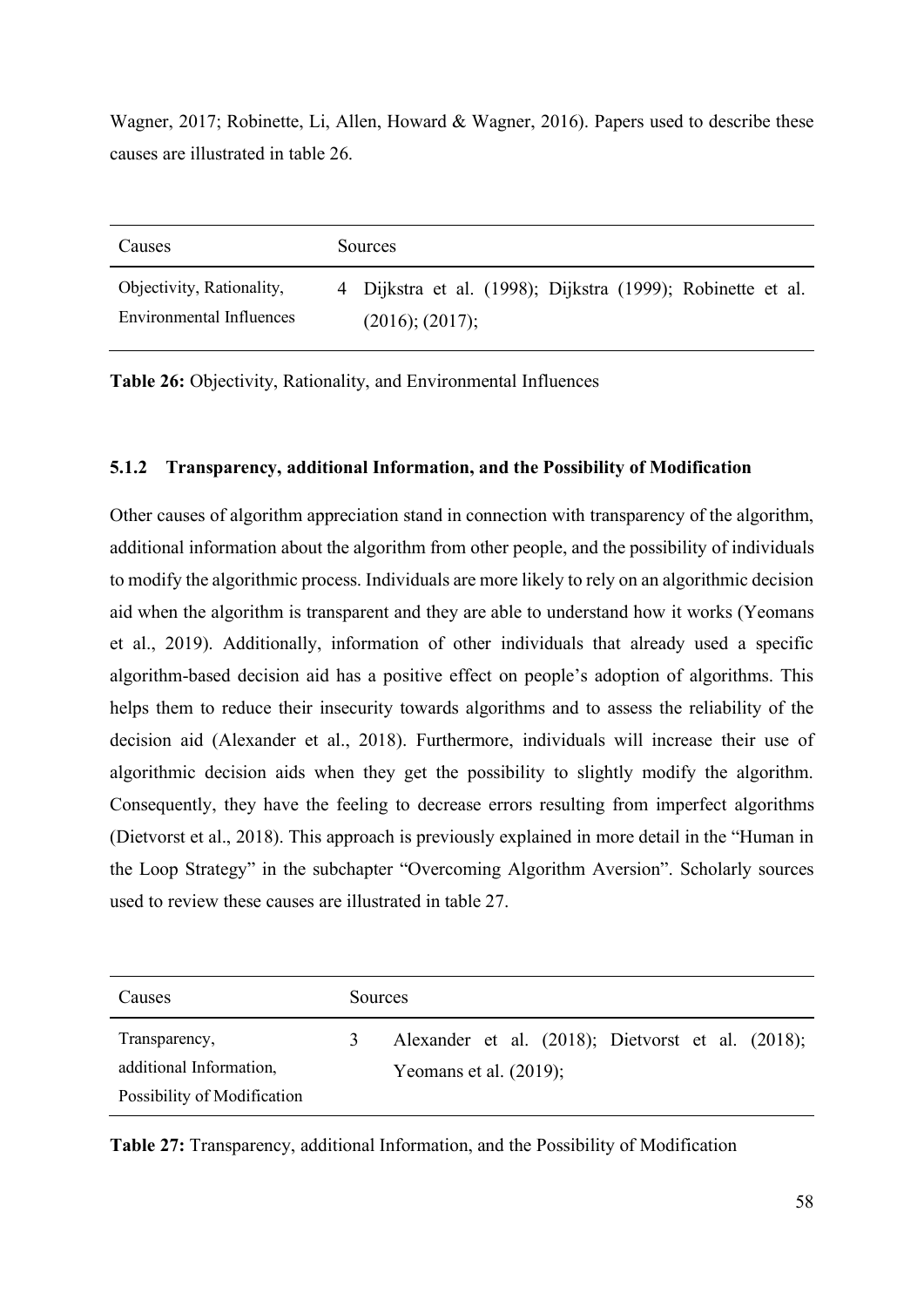#### **5.1.3 Misuse of Algorithms**

Finally, the last approach to mention in this context is the misuse of algorithms. Misuse of algorithms is described as the resulting failures which take place when individuals erroneously rely on algorithms (Parasuraman & Riley, 1997). If people's trust surpasses the algorithm's real capabilities, overtrust emerges and leads to the overdependence on the algorithmic advice (Lee & See, 2004). Individuals sometimes tend to rely on decision aids too heavily because they are biased towards algorithms (Mosier & Skitka, 1996). To review the misuse of algorithms it is important to include the role of automation bias. To understand the causes of algorithm appreciation, the factors influencing automation bias are especially important. Scholarly sources describing this approach are illustrated in table 28.

| Cause                | Sources |                                                                  |
|----------------------|---------|------------------------------------------------------------------|
| Misuse of Algorithms |         | 12 Diab et al. (2011); Dietvorst et al. (2015); Dzindolet et al. |
|                      |         | (2001); Garg et al. (2005); Kerr & Bruun (1983); Layton et       |
|                      |         | al. (1994); Lee & See (2004); Mosier & Skitka (1996);            |
|                      |         | Mosier et al. (1998); Parasuraman & Manzey (2010);               |
|                      |         | Parasuraman & Riley (1997); Prahl & Van Swol (2017);             |

**Table 28:** Misuse of Algorithms

Automation is, as previously mentioned, used to assist in various tasks. When an algorithmic decision aid works, it helps to increase the performance of a forecast task (Garg et al., 2005) and, in addition, is able to outperform human advice (e.g. Diab et al., 2011; Dietvorst et al., 2015). However, next to advantages that come with automation, also the issues which emerge need to be mentioned. One of these issues is that individuals become overreliant on the algorithmic-decision aid which, in academic literature, is referred to as automation bias (Mosier & Skitka, 1996). The effect of the automation bias emerges when individuals rely on advice from automation-based decision aids as a heuristic replacement for searching and proceeding various kinds of information. Consequently, people are inclined to rely on automation to a greater extent than on human advice (Mosier & Skitka, 1996). Automation bias can result in positive and negative outcomes. When the automation-based decision aid makes a correct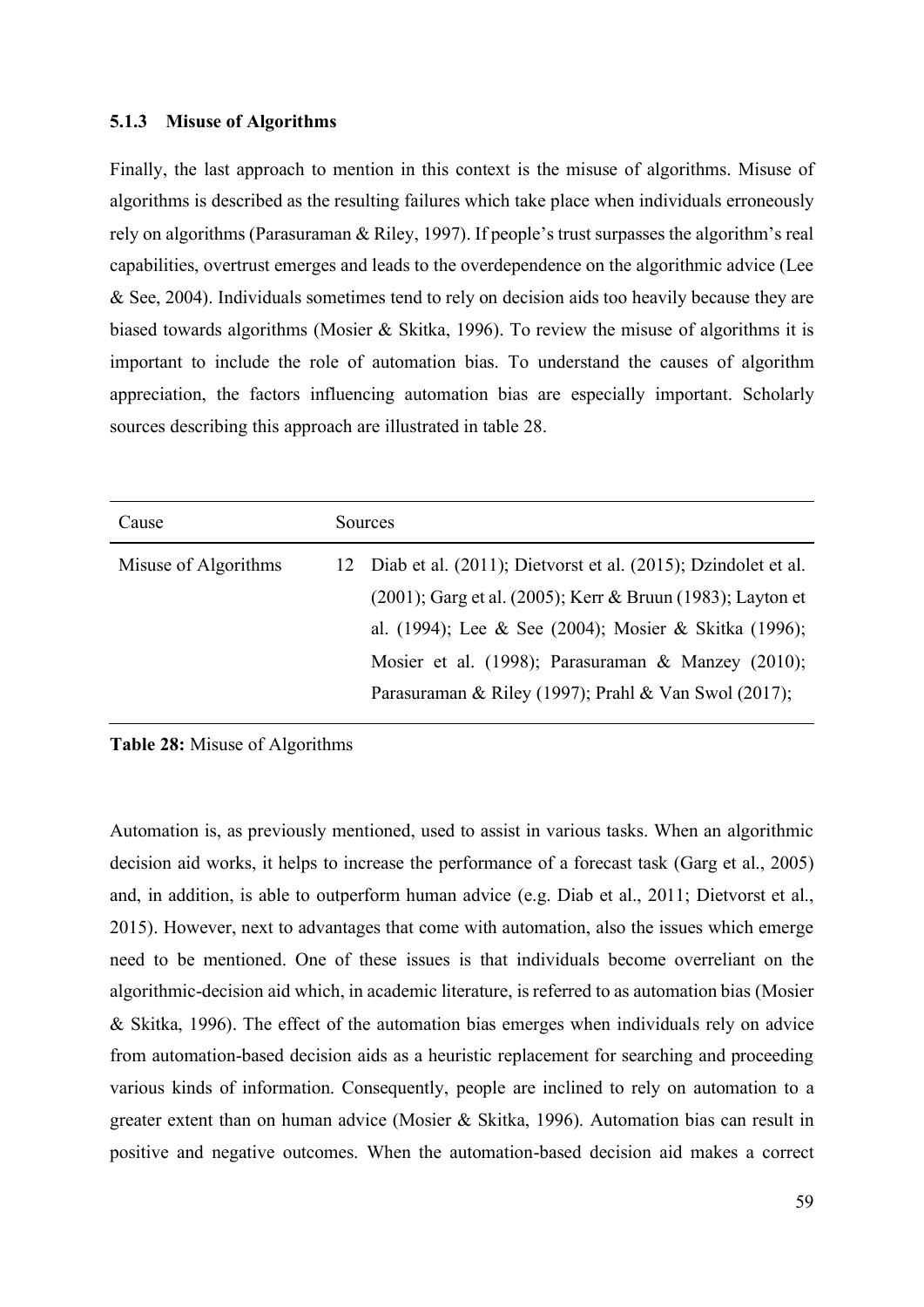forecast, it leads to a beneficial outcome (Parasuraman & Manzey, 2010). However, automation bias also has negative consequences which are resulting in omission and commission errors. Omission errors, on the one hand, occur when decision-makers fail to react to upcoming events because the automation-based decision aid erroneously did not provide certain information. Commission errors, on the other hand, occur when the automation-based decision aids provide wrong information about an upcoming event and the decision-maker erroneously relies on it (Mosier & Skitka, 1996; Mosier, Skitka, Heers & Burdick, 1998). After reviewing the consequences of automation bias, the next paragraphs show factors that influence automation bias. These factors help to get an additional understanding of causes regarding algorithm appreciation in certain scenarios.

In academic literature, three factors are mentioned which influence automation bias: authority, cognitive miser as well as diffusion of responsibility (Dzindolet et al., 2001; Mosier & Skitka, 1996). The first factor is authority, which describes that people perceive automation-based decision aids as superior experts when they compare their own abilities with the capabilities of the decision aid (Dzindolet et al., 2001). Individuals are more prone to using automation-based decision aids because they perceive the capabilities of such systems as superior to human advice and therefore as more reliable and trustworthy (Mosier & Skitka, 1996). For example, individuals are quite willing to rely on an automation-based decision aid, but only until they notice that the capabilities of the decision aid are not that good as expected and capable of making errors. After noticing the decision aid making an error and therefore being imperfect, confidence towards it decreases (Dietvorst et al., 2015; Prahl & Van Swol, 2017).

Cognitive miser, the second factor influencing automation bias, describes people's tendency to choose the easiest way. Decision aids provide decision-makers with advice. This advice can lead to heuristic behavior from the decision-maker. This means that individuals prefer to rely on the advice of the decision aid to save effort and time, instead of absorbing and analyzing the provided information by themselves (Mosier & Skitka, 1996). This behavior takes place in different degrees. In the extreme case, decision-makers accept the advice without further hesitation, whereas in less extreme cases the advice from the decision aid has a large impact on the decision (Dzindolet et al., 2001). For example, pilots show different behavior depending on whether they are provided with an automation advice or not. Pilots who are provided with a route plan generated by an automation-based decision aid spend less time evaluating timeefficient route alternatives than pilots who do not receive advice (Layton, Smith & McCoy, 1994).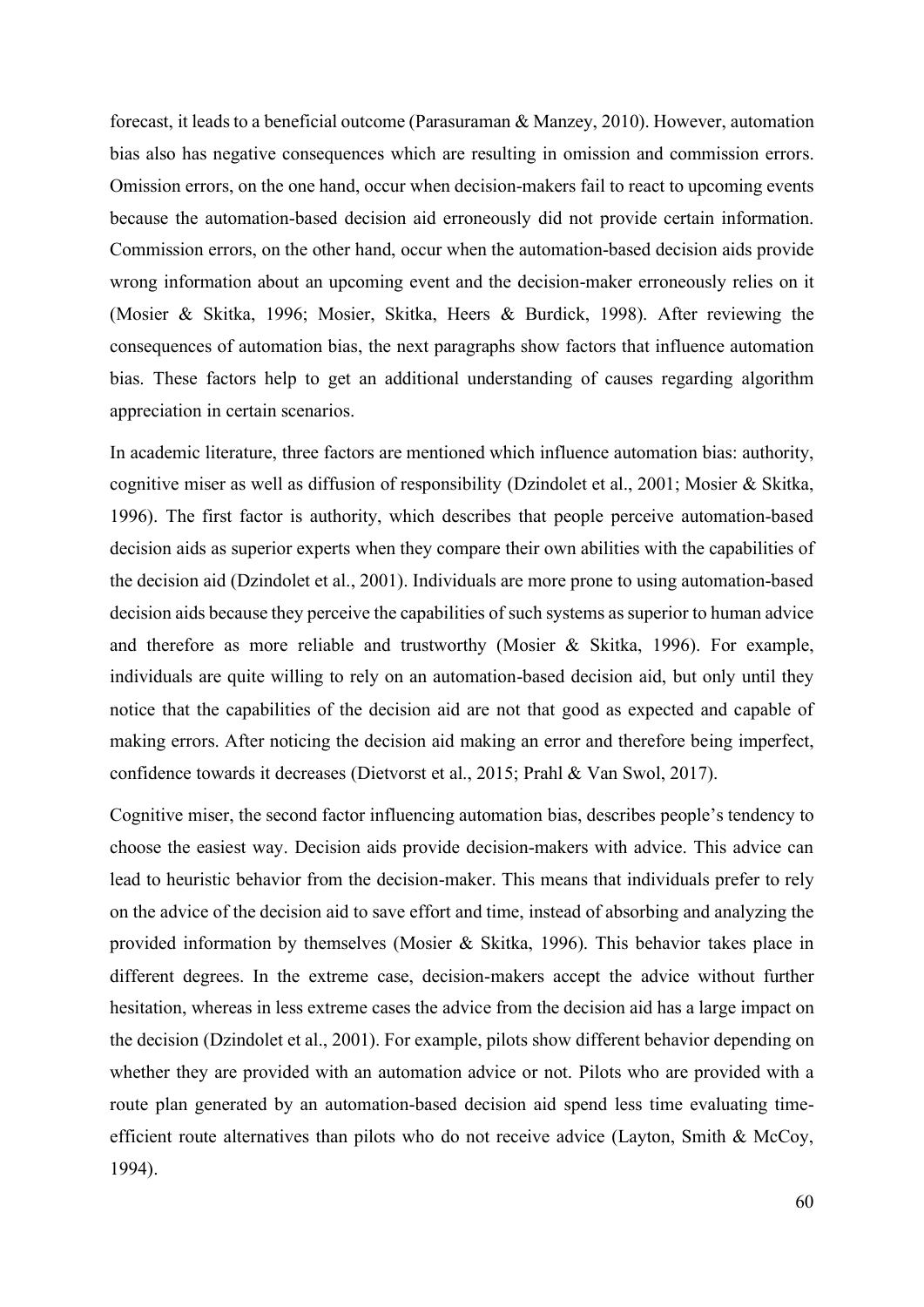The last of the three factors influencing automation bias is the diffusion of responsibility. This factor explains the perceived responsibility of individuals in group tasks. Human beings are inclined to show less effort in group projects than in situations in which they work alone. The reason for this behavior is that the responsibility for the projects' outcome is divided among the individual project members (Mosier & Skitka, 1996). This behavior comes from the area of social psychology and is also known as "free-riding" (Kerr & Bruun, 1983). When this behavior is applied to the relationship between humans and decision aids, individuals who have the possibility to get advice from automation often rely on it because they put less effort into the task as when they would work alone. Individuals feel less responsible for the outcome when they get advice from a decision aid and tend to rely on it (Dzindolet et al., 2001).

Summing up, individuals show the behavior of overreliance (misuse) on algorithmic decision aids which can be named as automation bias (Mosier & Skitka, 1996). This behavior emerges if people's trust surpasses the algorithm's real capabilities (Lee  $\&$  See, 2004). On the one hand, automation bias can result in positive outcomes when the decision aid provides the right advice (Parasuraman & Manzey, 2010). On the other hand, automation bias can result in negative outcomes when omission or commission errors occur (Mosier & Skitka, 1996). Three main factors which influence the automation bias and therefore show when algorithm appreciation occurs, are found in scholarly sources: authority, cognitive miser as well as diffusion of responsibility (Dzindolet et al., 2001; Mosier & Skitka, 1996). After reviewing the causes of algorithm appreciation, the next subchapter shows the different areas in which people rely on algorithms.

## **5.2 Areas in which Algorithms are appreciated**

After reviewing the causes influencing an individual's appreciation towards algorithms, this subchapter shows the areas in which people tend to rely on algorithmic advice. Before doing this, however, individuals' perceived subjectivity and objectivity should be considered. In most cases, people tend to rely on human advice to a greater extent rather than on algorithm advice (e.g. Dietvorst et al., 2015; Yeomans et al., 2019). However, individuals have the tendency to rely more heavily on advice from algorithms when the task is perceived as objective. If the task is perceived as subjective, however, they tend to trust human judgment to a greater extent (Castelo et al., 2019). Under which circumstances individuals prefer algorithms is still debated (Logg et al., 2019). In academic literature several examples are shown in which people rely on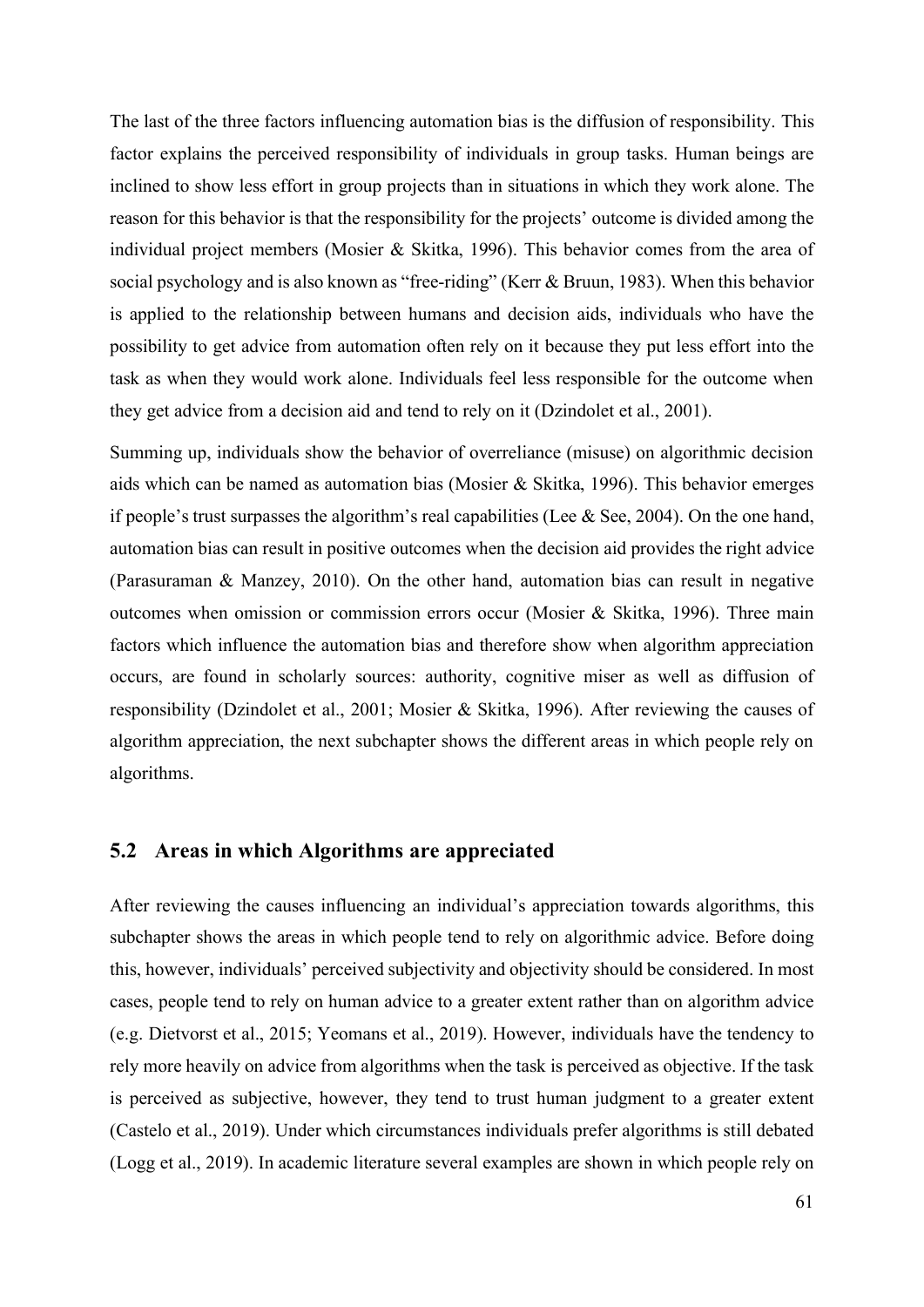algorithmic decision aids. Because it is still opaque when this behavior is shown, the following mentioned areas refer to the recent research regarding the topic of algorithm appreciation.

This subchapter reviews the areas of visual estimation, song foresting, and person perception tasks, as well as the area of news selection where human advice is discounted and, in contrast to that, algorithm advice is relied on. As illustrated in table 29 and 30, excluding duplicates, 5 papers are used to describe the areas in which algorithms are appreciated, whereas 4 papers are used to describe the certain areas.

| <b>Results of Search</b>    | Number of Articles |
|-----------------------------|--------------------|
| Visual estimation Task      |                    |
| Song forecasting task       |                    |
| Person-perception Task      | 1                  |
| News Selection              | 1                  |
| Human-Robot Interaction     | 2                  |
| <b>Sum</b>                  | 6                  |
| <b>Excluding Duplicates</b> | 2                  |
| <b>Total Articles</b>       | $\boldsymbol{4}$   |

**Table 29:** Areas in which Algorithms are appreciated

|           | Sources |                                                                                                                |
|-----------|---------|----------------------------------------------------------------------------------------------------------------|
| All Areas |         | Castelo et al. (2019); Logg et al. (2019); Thurman et al.<br>$(2019)$ ; Robinette et al. $(2016)$ , $(2017)$ ; |

**Table 30:** Sources of Areas in which Algorithms are appreciated

As Castelo et al. (2019) point out, individuals tend to rely more heavily on advice from algorithms when the task is perceived as objective. However, the phenomenon of algorithm appreciation is shown in different tasks, also in more subjective ones. Especially, if a closer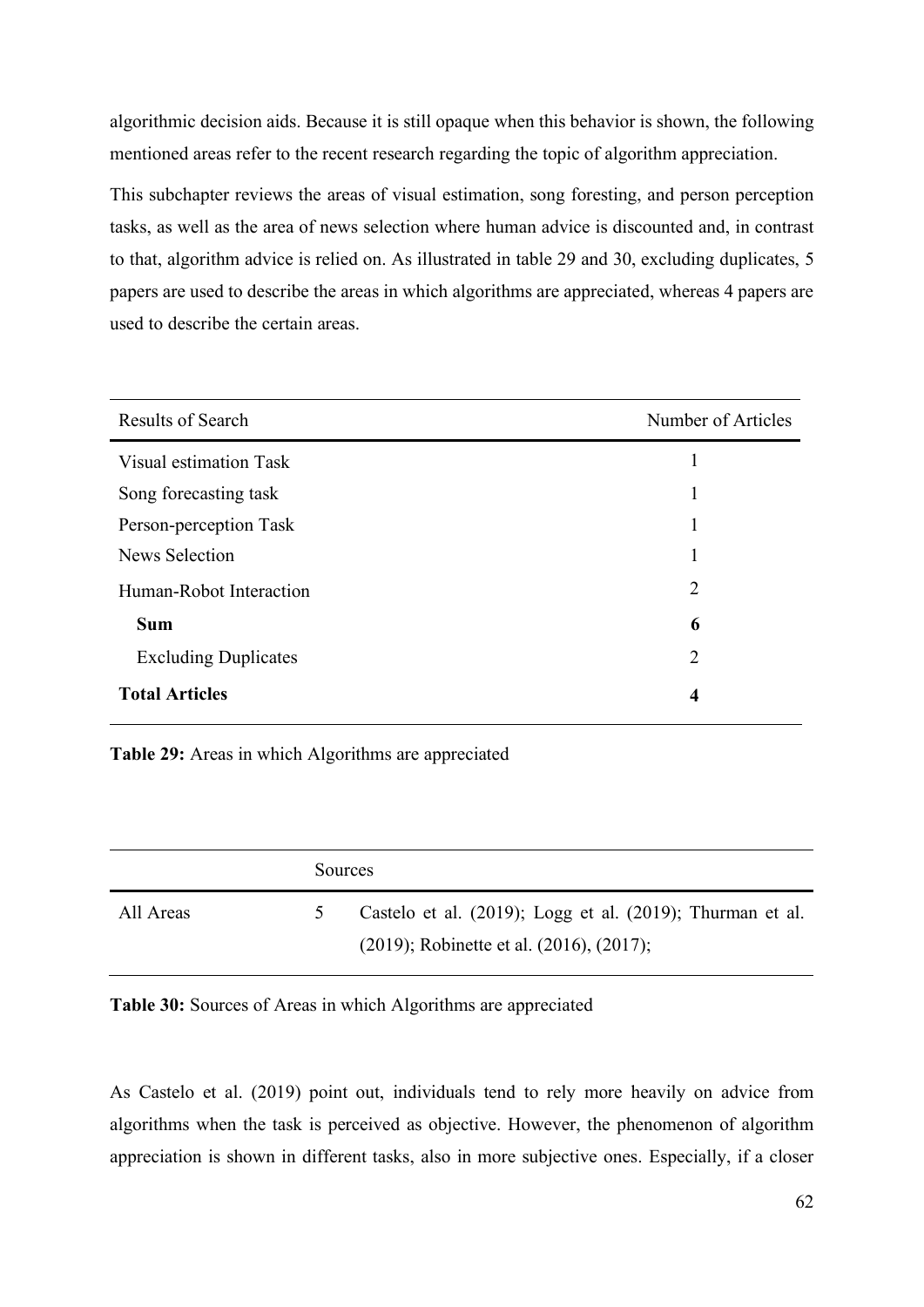look at the study of Logg et al. (2019) is taken. The first area in which this phenomenon is shown are in visual estimation tasks. When people have to estimate the weight of a person on a picture and receive equal advice either from an algorithm or from a person, they react differently to it. In this scenario, individuals show algorithm appreciation and therefore rely more heavily on algorithmic than on human advice, even though only few information is provided about how the algorithm works (Logg et al., 2019).

The second scenario in which algorithm appreciation occurs is in a more subjective task, namely a song forecasting task. Individuals react differently to human and algorithmic advice when they have to forecast the popularity of music songs for a top list of this genre which will soon be published. Regarding the same advice provided either by an algorithm or a human-being, individuals are inclined to rely on algorithmic advice more heavily than on human advice (Logg et al., 2019).

The third task where this phenomenon is shown is in a highly subjective task, namely in personperception. When individuals read a description of a person, are shown a picture of another person afterwards and have to evaluate if these two people match together, they prefer to rely on the provided algorithmic than on human advice (Logg et al., 2019).

In the area of news selection, Thurman et al. (2019) found support for algorithm appreciation. Individuals prefer personalized news recommendations, which are connected to their previous news behavior, more from an algorithmic system than from a human editor. It seems that individuals who have a lower level of trust in journalism are more likely to rely on an algorithmic aid because they are suspicious of human editors. They might think that an algorithmic recommendation aid is kind of immune from contaminated or untrustworthy media (Thurman et al., 2019).

In the area of robot-algorithm interaction, algorithm appreciation is shown under certain environmental influences. For example, in fire evacuation scenarios individuals rely on the advice of robot assistance to show themselves the way out of the building, even if they know that the robot performed worse in previous events. In this scenario, however, it should be noted that individuals acted under specific time-critical conditions (Robinette et al., 2016; 2017).

To conclude, despite the lack of research concerning appreciation towards algorithms, some areas could be detected. However, for a better and more comprehensive understanding of this effect regarding different areas, more research should be undertaken.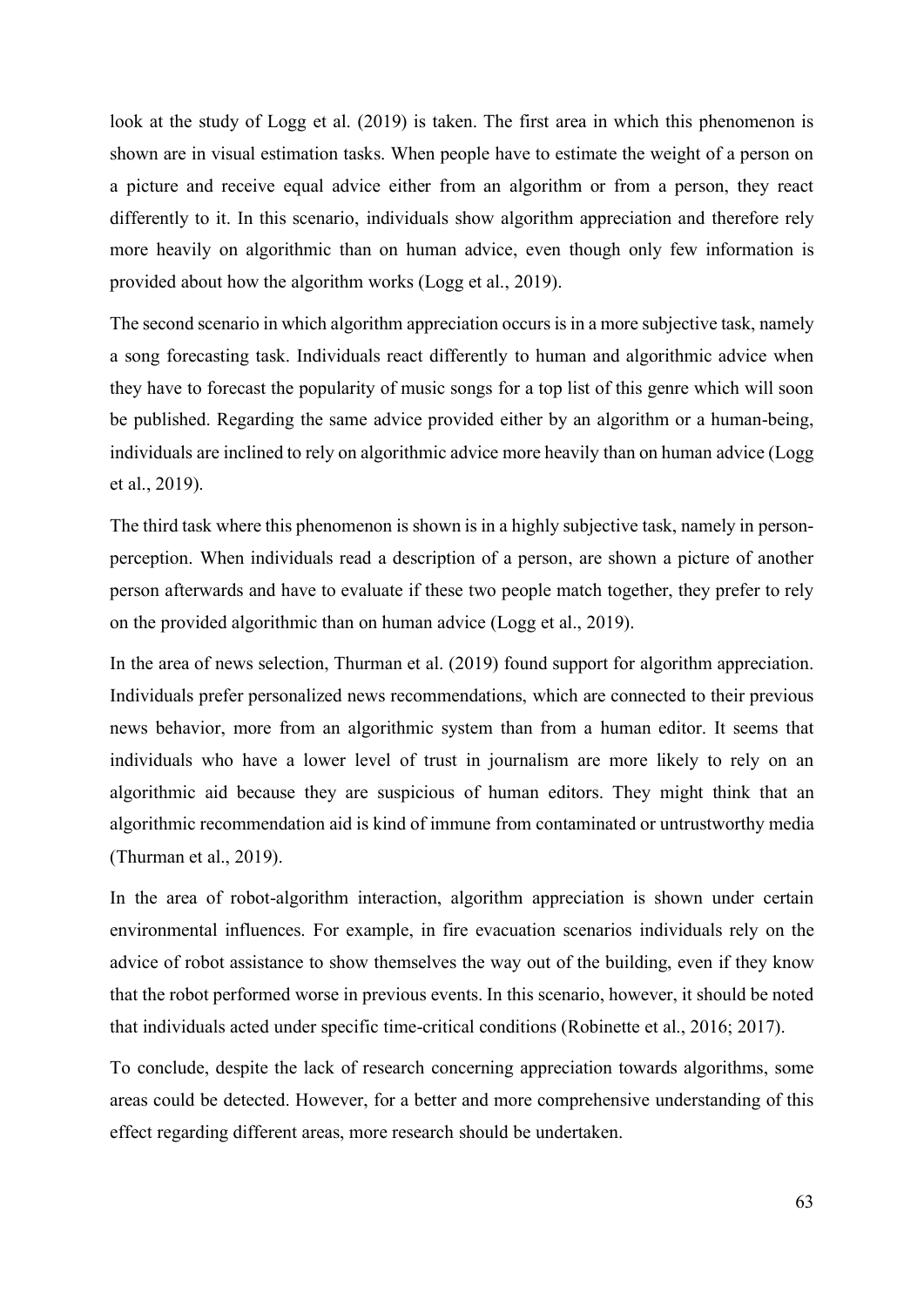Overall, algorithm appreciation is a new phenomenon that needs more attention to get a better understanding of this topic. Despite the lack of existing academic literature, after reviewing the causes and the areas in which this phenomenon occurs and not to forget the individual differences, which are described in the topic "Algorithm Aversion" but refer to both topics, this chapter offers an insightful overview of the causes of this phenomena and in which areas appreciation towards algorithm occurs.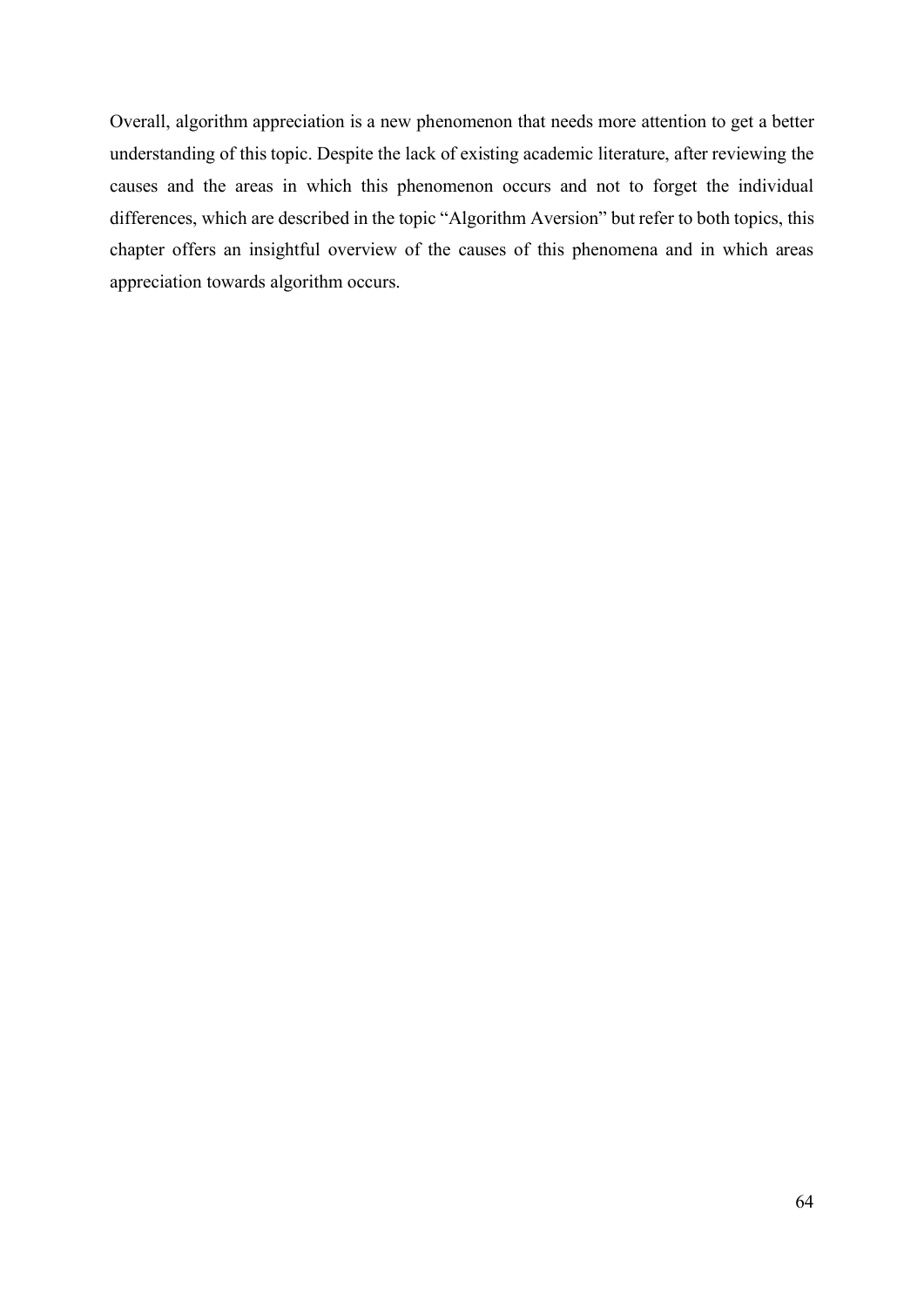## **6. General Discussion**

The aim of this systematic literature review was to identify the existing state of research that deals with humans' reactions towards algorithmic decision aids (statistical models, automation, AI, machines). The literature which emerged from the literature search process was analyzed based on larger research streams of algorithmic aversion and algorithmic appreciation. A total of 128 peer-reviewed research articles were taken into consideration. The algorithm aversion research stream indicates that people and algorithmic decision making are still difficult to merge, although this technology is growing rapidly, and shows the tendency of improved decision-making (e.g. Dietvorst et al., 2015; Yeomans et al., 2019). Through the increased development and implementation of such technologies it is likely that algorithmic decision aids become highly relevant in the future. Nonetheless, recent literature on algorithm appreciation has also shown that people are not always reluctant in relying on algorithmic decision aids and that the positive response towards algorithms is increasing (Araujo et al., 2020). By consulting academic literature dealing with the two major research streams of algorithm aversion and algorithm appreciation, different minor research streams related to these phenomena could be identified through a close analysis. This includes causes, individual differences, different areas in which algorithms are rejected or appreciated, as well as approaches to reduce algorithm aversion. However, many findings detected are contradictory and therefore a meaningful connection is difficult to render. It is important to note that identified approaches often overlap and it is difficult to distinguish between different points. In the following paragraphs the findings of this literature review are connected, compared, and discussed. Each of the reviewed topics identified is taken into consideration to highlight conflicting and overlapping factors. Furthermore, some findings are linked to some relevant theories that have not been addressed in the review. This section starts with the discussion of the causes of algorithm aversion and algorithm appreciation and what strategies could be taken into account to overcome aversion towards algorithms. More specifically, individual differences, causes of aversion and appreciation as well as potential strategies to overcome algorithm aversion are connected and discussed. Secondly, the areas in which algorithms are rejected or appreciated are discussed. Afterward, a section regarding theoretical and management implications is provided. Finally, limitations of this review are reported as well as implications for future research are suggested.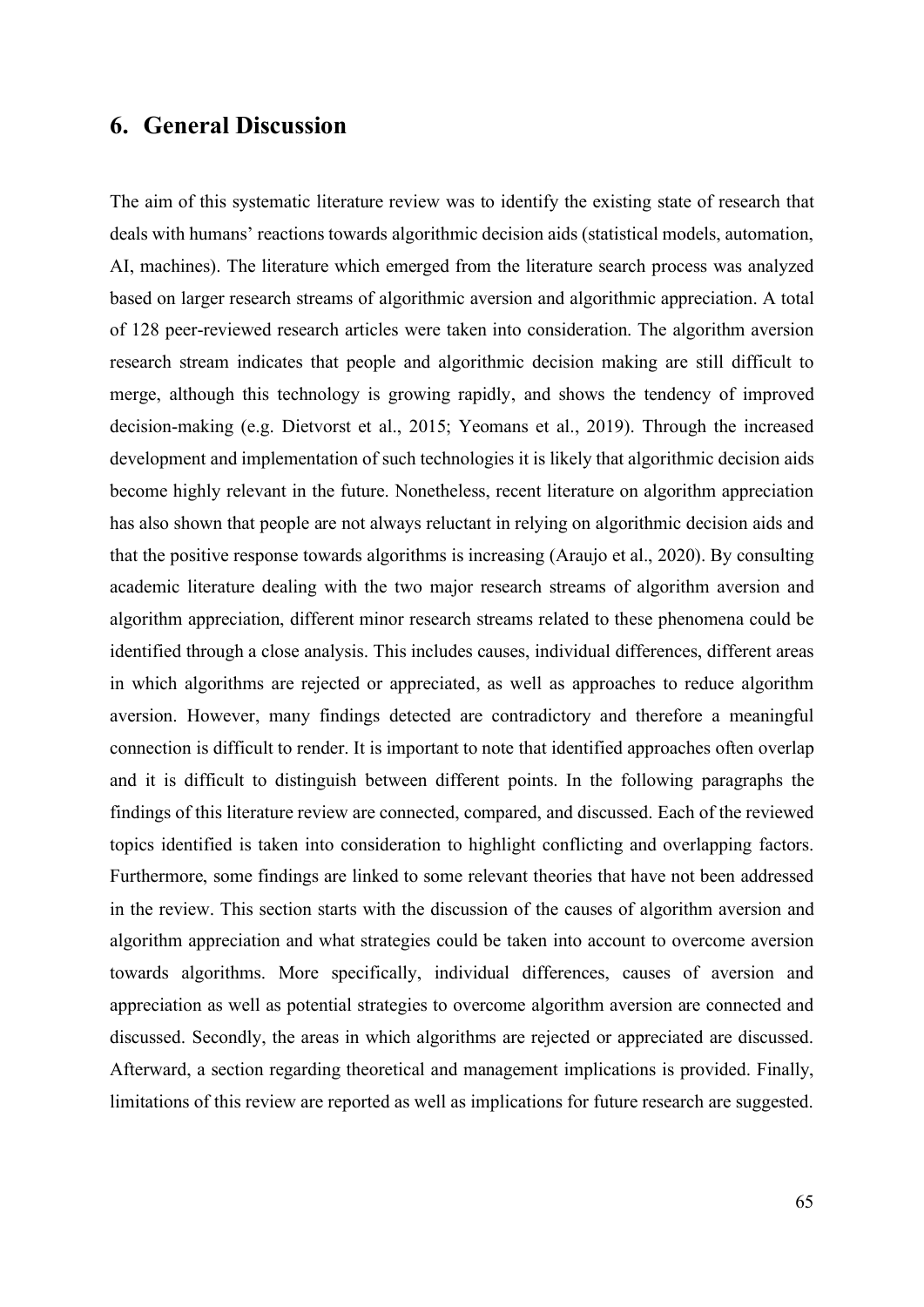As mentioned, this section starts in the following paragraphs with the discussion of the causes of algorithm aversion and algorithm aversion as well the strategies which could be taken into account to overcome the aversion towards algorithms. First of all, individual differences such as culture, age, gender, personality can be considered for every cause of algorithm aversion and algorithm appreciation. But for a connection of the findings, they fit most in the paragraph below where the cause of algorithm aversion "The Domain of Judgment" as well as the strategy of "Human-like Algorithms" to overcome algorithm aversion is combined and discussed.

The first cause mentioned in this review which influences people's aversion towards algorithms is the algorithm error. Individuals react negatively towards algorithms after they notice that a decision aid does not operate as perfect as expected. When they notice an algorithm making an error and therefore being imperfect, it decreases their use and their level of trust towards algorithmic decision aids (Dietvorst et al., 2015; Dzindolet et al., 2002). However, the tendency to rely on human advice does not decrease if a human makes a mistake (Dietvorst et al., 2015). People are more sensitive to algorithm errors compared to mistakes made by a human being (Dzindolet et al., 2002; Madhavan & Wiegmann, 2007a). The reason for this might be people's prior experiences and expectations towards algorithms which also influences the disuse of algorithms. Furthermore, the cause of algorithm error is influenced by different factors, such as peoples' desire for perfect predictions, the error rate of algorithms, the error timing, the difficulty of the task, the role of confidence, as well as peoples' belief that algorithms are dehumanizing. A cause of algorithm appreciation could be the provided possibility offered to humans to modify the algorithmic process. Individuals are more likely to rely on algorithmic decision aids when they get the possibility to modify the algorithmic process. As a result, they have the feeling to decrease the imperfection of algorithms and thus, the potential errors (Dietvorst et al., 2018). A strategy to overcome peoples' fear of algorithmic errors, which goes in line with the mentioned cause of algorithm appreciation is the human in the loop strategy. Applied in the human-algorithm interaction, Dietvorst et al. (2018) showed in his study that humans will increase their use of algorithms as decision aid when they get the opportunity to modify the algorithm process. There also exist other types of decision-making regarding the distribution of autonomy. Early research on algorithm aversion shows support for alternative models regarding the distribution of autonomy in the human-algorithmic relationship (e.g. Einhorn, 1972; Meehl, 1954). According to Camerer (1981), people are quite good at collecting data and thus providing input for a model. However, they are rather weak at combining them effectively. For algorithms it is the other way around, they are rather bad at collecting data but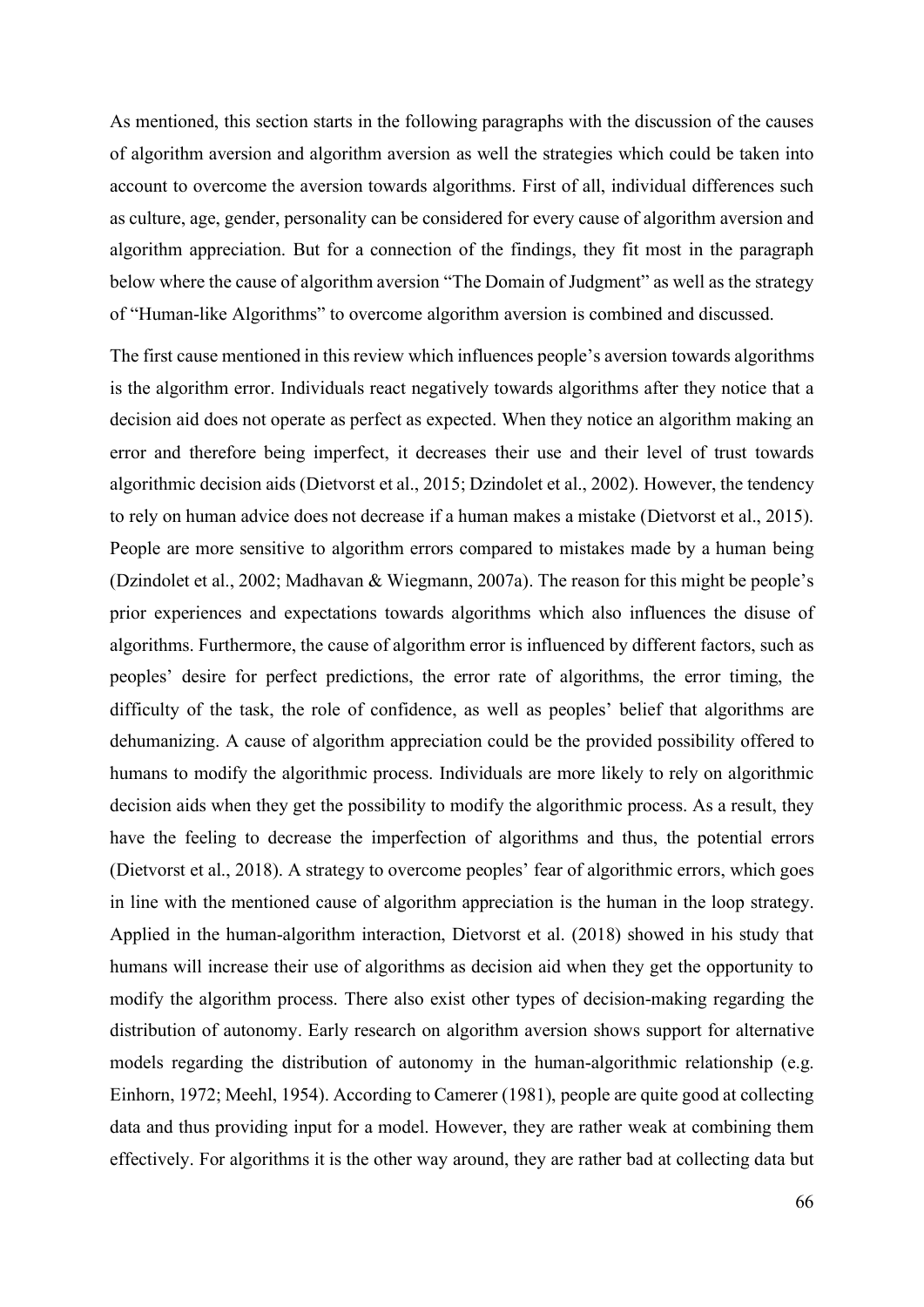good at combining data in such a model. In this context, bootstrapping models mobilize this insight. People could collect data intuitively for the model and, after that, an algorithm evaluates it (Burton et al., 2020; Camerer, 1981). Regarding the human in the loop strategy, peoples' tendency to increase their use of algorithms when they can adjust the process could be explained with the theory of peoples' need for control. Leotti, Iyengar & Ochsner (2010) suggest that for humans' well-being it is important to have the ability to control certain factors to achieve the desired outcome. If this theory is applied to the algorithm-human interaction, it could mean that humans who are skeptical about the performance of an algorithm have the desire to control the algorithmic process in order to avoid potential errors. However, scholarly sources have also demonstrated that humans' effort to modify an algorithmic process often results in weaker outcomes (e.g. Carbone et al., 1983; Lim & O'Connor, 1995). Nevertheless, Dietvorst et al. (2018) showed that people increase their use when they can even slightly adjust the algorithmic process. Therefore, limiting the possible modification of individuals to less impactful parts of the process prevents users from making influential changes to the outcome.

The second factor that influences algorithm aversion are divergent rationalities. In this relation the heuristic and bias program should be taken into consideration. Regarding the heuristic and bias program, people are often biased in decision-making. When people are biased by overconfidence judgment, it influences the rationality of decision-making and often results in irrational decisions (Croskerry & Norman, 2008). This makes decision-makers think that that they do not need any algorithmic advice at all (Arkes et al., 1986). However, in contrast to the overconfidence bias, the automation bias shows a contrasting view. Humans sometimes tend to rely on algorithms too heavily because they are biased towards the real capabilities of decision aids (Mosier & Skitka, 1996). Furthermore, research shows that people consider experts who do not rely on algorithmic decision aids to be more professional. Consequently, they tend to rely on experts more heavily when they realize that the decision was made based on intuition rather than on a decision aid (Arkes et al., 2007; Önkal et al., 2009). However, factors that influence automation bias show a contradictory result. Individuals often perceive the judgement of decision aids as superior to the one made by humans when they compare their abilities with the capabilities of an algorithm (Dzindolet et al., 2001). Consequently, they often perceive the capabilities of such systems as superior to human abilities, and thus, as more reliable and trustworthy (Mosier & Skitka, 1996). Moreover, people also judge algorithmic decision aids as dehumanizing because they think that they do not consider their unique individual characteristics as a human expert would do (Longoni et al., 2019). However, research regarding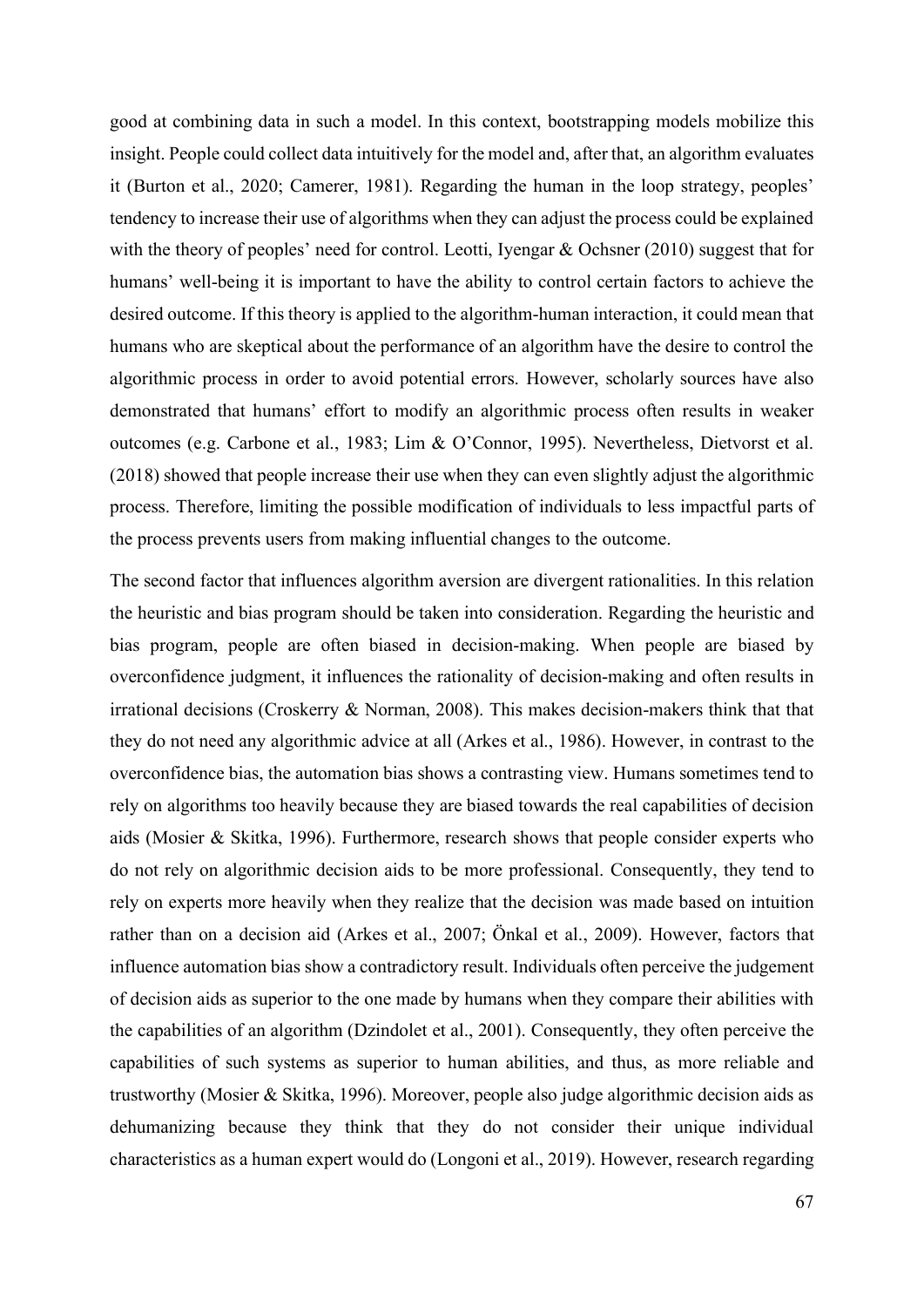algorithm appreciation has also shown that individuals rely on algorithmic advice to a larger extent because they perceive an algorithmic decision aid as more objective and rational than a human-being (Dijkstra et al., 1998; Dijkstra, 1999). In academic literature, by focusing more heavily on heuristics-and-biases research, the research about the plurality of making decisions in practice, such as fast-and-frugal heuristics, is neglected. For this type, beneficial decisions are described as ecological rational (Arkes et al., 2016). Ecological rationality relates to the practice and states that the rationality of decision-making depends on the environment (Todd & Gigerenzer, 2007). This includes simple heuristic, such as decisions under uncertainty, where probabilities and alternatives are unknown. As opposed to that, when it comes to rational-choice theory, algorithms operate in more risky scenarios where probabilities are known (Hafenbrädl et al., 2016; Todd & Gigerenzer, 2007). The cause of algorithm appreciation "Environmental Influences" states that when people find themselves in time-critical scenarios, they are inclined to rely more heavily on the advice of an algorithm than on that of a human, even if the algorithm performed worse in previous scenarios (Robinette et al., 2016; 2017). Nevertheless, if an individual or an algorithm is not able to determine whether a decision under risk or uncertainty is better, algorithm aversion could emerge (Burton et al., 2020). In response, to overcome the overconfidence bias and intuition-based decision making, a strategy could be bridging the relationship between intuition and rationality. This procedure offers the opportunity for a more intensive interaction by adding more transparency on both sides in the human-algorithm relationship (Burton et al., 2020). The cause of algorithm appreciation "Transparency" supports this approach. Individuals are more likely to rely on an algorithm when more transparency is provided and they are able to understand how the decision aid works (Yeomans et al., 2019). Additionally, decision aids could be developed to be more ecological rational instead of probabilistic rational. There might be the possibility to develop decision aids within the framework of rationality that operate in accordance with peoples' intuition (Burton et al., 2020; Westin et al., 2015). This could lead to alternative decision methods which may cause less aversion towards algorithms.

The domain of judgment is the next cause of algorithm aversion mentioned in this review. Individuals seek a social relationship with the medium which provides advice (Alexander et al., 2018; Prahl & Van Swol, 2017). They believe to have more in common with human- than with algorithm advice (Prahl & Van Swol, 2017). The reason for this behavior could be that it is easier for individuals to understand why a human provides such advice, while advice from an algorithm is perceived as opaque (Yeomans et al., 2019). To overcome this cause of algorithm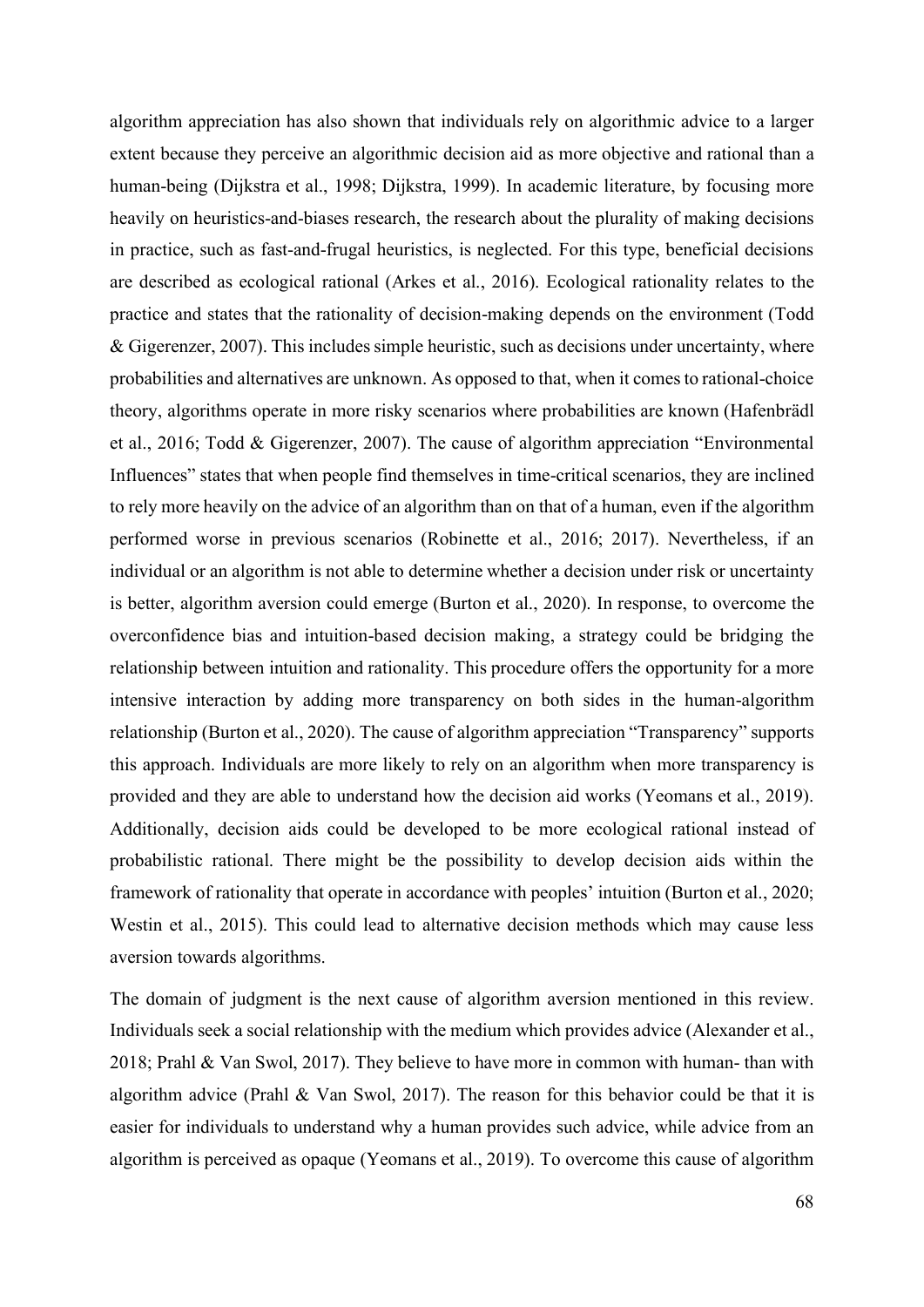aversion, more human-like algorithms could be developed. When humans perceive a mind in another medium, it shows a positive effect on their relationship which leads to a higher level of trust and social connection (Wiese et al., 2017). In this context the individual differences found in academic literature regarding algorithm aversion and algorithm appreciation could be discussed. The Individual difference "Personality" could be taken into consideration to support this strategy. Academic literature has shown, based on the similarity-attraction hypothesis, that humans feel attracted to each other when they show similar personality traits (e.g. Blankenship et al., 1984; Byrne & Griffitt, 1969; Duck, 1973). The effect of similar personalities could, beside in the human-human relationship, also be applied in the human-algorithm relationship. Humans are more likely to rely on decision aids when the algorithm displays personality traits which are similar to their own (Nass & Lee, 2001; Nass et al., 1995). For example, according to Nass & Lee (2001), individuals with a more dominant personality feel more attracted to dominant language whereas individuals with a more submissive personality to submissive language when interacting with an algorithm. Here, also the person-positivity bias might support this assumption. This bias suggests that attitude objects are assessed as more beneficial when they show similarities with humans (Sears, 1983). Consequently, when algorithmic decision aids would show more characteristics of humans, their use might be increased. In addition, also the variables of age, gender, and culture may impact the human-algorithm relationship. Even though that there are conflicting and often confusing findings, research suggests that there might be an influence. The influence of these variables may lie on the context. Regarding the variable age, more conflicting results were found compared to the variable personality. On the one hand, Logg et al. (2019) did not discover any connections between the variable age and the tendency to rely on an algorithmic decision aid. On the other hand, however, research found some differences between age groups, where the main part supports the assumption that older people are less likely to rely on an algorithmic decision aid than younger people (e.g. Araujo et al., 2020; Thurman et al., 2019). A reason for this behavior could be that for older people it is more challenging to work with a decision aid because they have less expertise with technology (Lourenço et al., 2020). With regard to the variable gender, research findings are also contradictory and still unclear. A part of research shows that there is no influence of gender in the human-algorithm relationship (e.g. Logg et al., 2019; Thurman et al., 2019), while other sources show the opposite. For example, women perceive decision aids as significantly less useful in comparison to men (Araujo et al., 2020). Females are inclined to react positively towards flattery used by an algorithm while it has a negative effect on men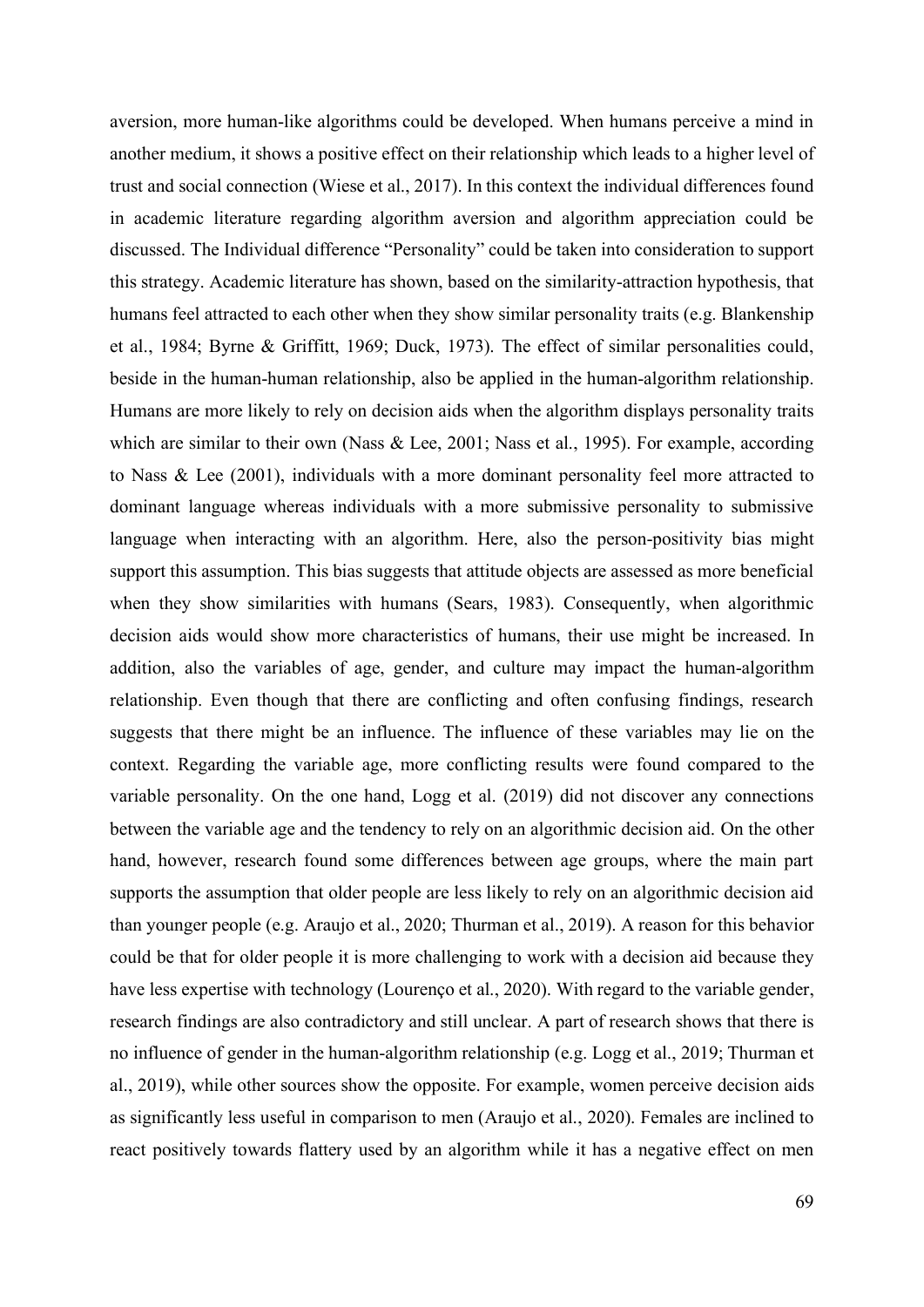(Lee, 2008). For the influence of the variable culture in the human-algorithm relationship, only a little amount of scholarly research that supports this assumption could be found. According to Huerta et al. (2012), the impact of algorithms on humans differs across countries. Additionally, individuals from different cultures perceive social robots differently (Li et al., 2010). The suggestions of the individual differences might play a role in developing humanlike algorithms. If all of these variables are considered, it would be possible to create algorithms which are quite similar to humans. There might be a possibility to provide algorithms that are adapted to the target group. Also Hoff & Bashir (2015) suggest that although gender-specific differences in human-algorithm interaction are still unclear, they should be taken into account when developing certain algorithmic systems.

The last approach mentioned concerning the causes of algorithm aversion is the disuse, or, in other words, underutilization of decision aids. The reaction towards decision aids might be influenced by prior expectations and experiences with algorithms (Burton et al., 2020). The cause of algorithm appreciation "additional Information" supports this assumption. According to Alexander et al. (2018), information provided by individuals who have already interacted with a certain decision aid has a positive effect on individuals' adoption of algorithms. This additional information helps people to reduce their insecurity and to determine the reliability of the algorithmic decision aid (Alexander et al., 2018). Also, prior experience with algorithms could be a factor. But in this point research shows contradicting results. On the one hand, academic literature indicates that people rely more heavily on algorithms if they have prior experience with this technology (Commerford et al., 2019; Luo et al., 2019). On the other hand, research shows the opposite (Dietvorst et al., 2015; Logg et al., 2019; Luong et al., 2020). For example, the study of Dietvorst et al. (2015) shows that people are more likely to reject a decision aid if they have prior experience at their disposal which they can refer back to. This might be because people initially think that an algorithm is perfect and after experiencing it perform, they notice that it is capable of making errors, which leads to disuse. However, some factors show contradicting findings regarding the disuse of algorithms, mentioned in the subchapter "Causes of Algorithm Appreciation – Misuse of algorithms". Cognitive miser would be such a factor, which shows that people often choose the easiest way. Instead of investing time and effort in absorbing and analyzing information by themselves, they might tend to rely on algorithmic advice (Mosier & Skitka, 1996). Furthermore, the diffusion of responsibility should be mentioned, which states that people put less effort into a project when they work in a group compared in scenarios when they work alone (Mosier & Skitka, 1996). This suggests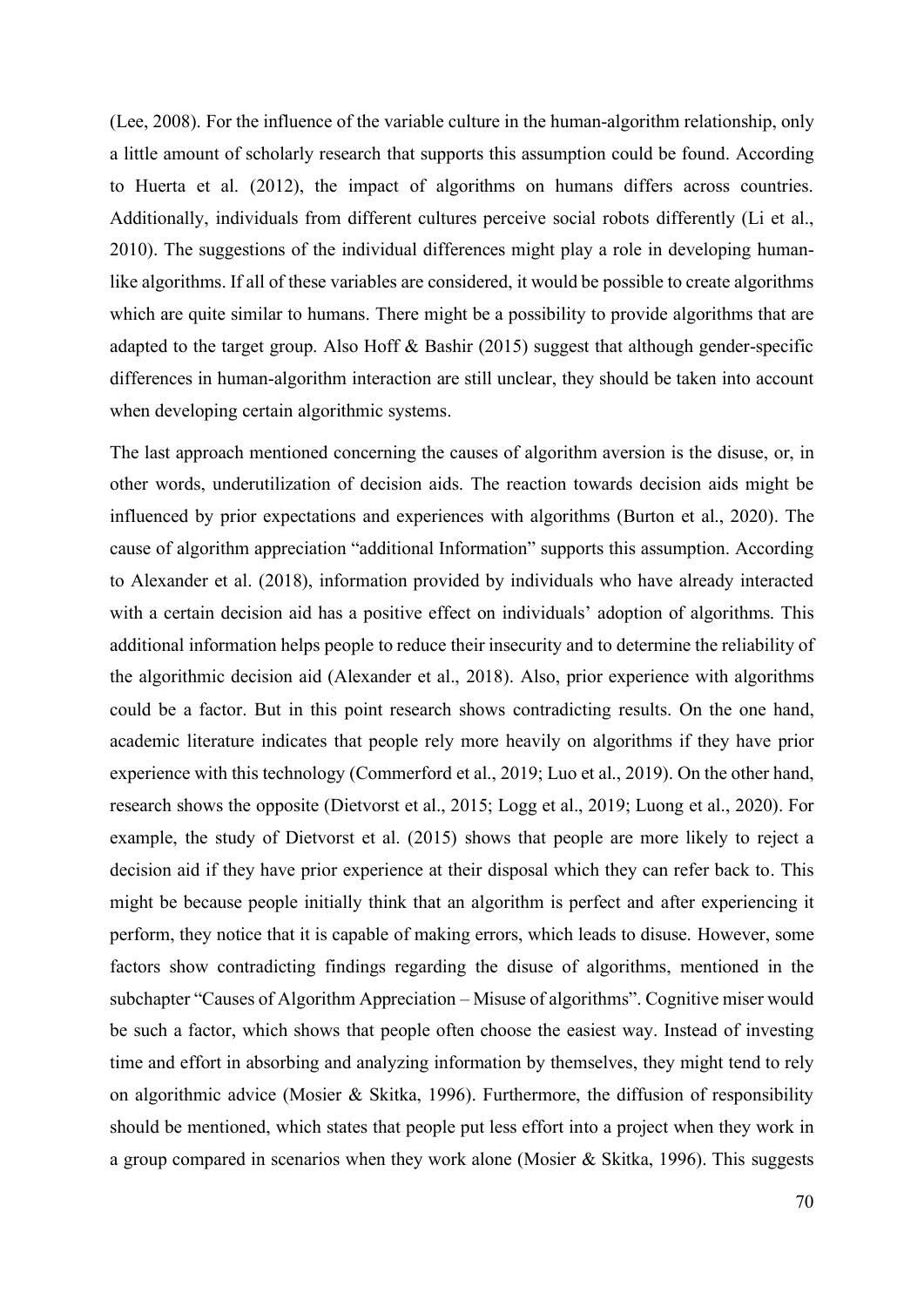that individuals who can get algorithm advice are inclined to rely on it because they commonly invest less effort in the task (Dzindolet et al., 2001). Regarding algorithm aversion, experts have the fear that they are perceived as less professional when using decision aids (Kaplan, 2000), which might be justified in some cases. Arkes et al., (2007) showed that individuals perceive decision-makers who take an algorithmic decision aid in consideration as less competent than decision-makers who make decisions without the aid of an algorithm. However, in this case the factor "authority" which has an impact on automation bias mentioned in the subchapter "Causes of Algorithm Appreciation – Misuse of algorithms", shows a contradictory finding. Individuals often perceive the capabilities of algorithms as better than their abilities and, consequently, as more reliable and trustworthy (Dzindolet et al., 2001; Mosier & Skitka, 1996). Additionally, also lack of training regarding the use of algorithms could lead to aversion towards algorithms. In response to these causes a strategy regarding training and motivation could help to decrease algorithm aversion. It seems that if decision-makers are provided with well-suited training to increase their knowledge about algorithms, it could reduce aversion towards algorithms and increase the effectiveness of decision aids (Green & Hughes, 1986). Regarding the approach of motivation, offering decision-makers economic or social incentives could increase their motivation to use algorithmic decision aids. But the effects of such incentives on decisionmakers and on the usage of algorithms are not clear (e.g. Arkes et al., 1986; Prahl & Van Swol, 2007). Additionally, a program with transparent nudges and boosts could be applied to increase people's motivation to use decision aids. However, nudges are criticized for detracting more sustainable solutions (Hagmann et al., 2019). Consequently, when implementing such a method, it is important not to detract more effective strategies that are more sustainable over time (Burton et al., 2020).

After connecting and discussing the causes of algorithm aversion and appreciation, individual differences, and strategies to overcome algorithm aversion, the next paragraphs are going to present areas in which the phenomena algorithm aversion and algorithm appreciation occur. However, in which specific situations individuals prefer to rely on or not rely on algorithms is an opaque area with contradictory results. This is why the areas are rather difficult to determine (Logg et al., 2019). The following areas in which these phenomena become apparent are taken out of studies regarding research papers used in this review.

The major part of research which supports the phenomena of algorithm aversion can be found in the area of medicine, which also includes the assumingly first investigation regarding algorithm aversion, where Meehl (1945) investigated clinical vs. statistical methods for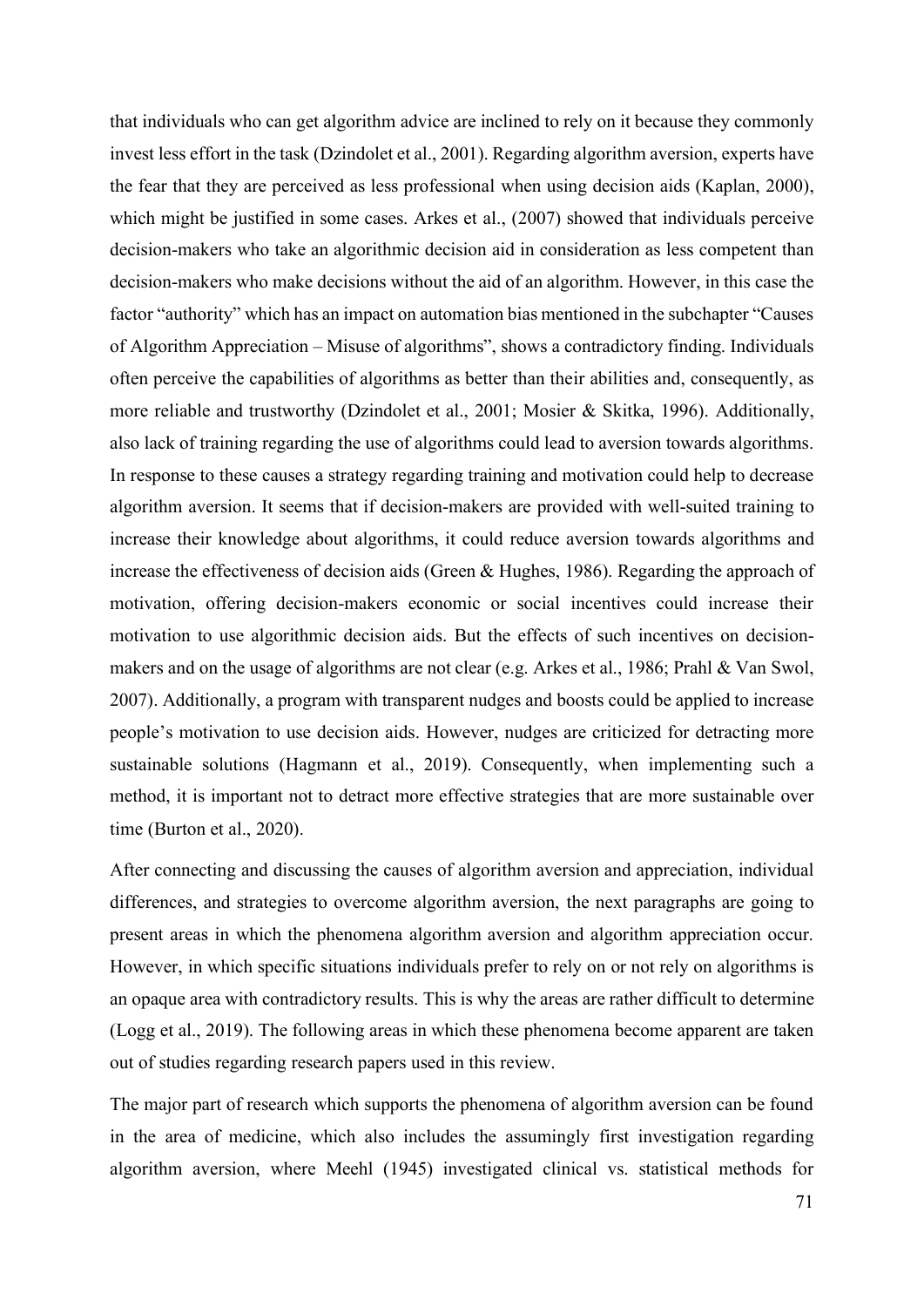forecasts. Regarding this research stream, Dawes et al. (1989) reviewed almost 100 papers and concluded that in all studies the statistical prognosis was equal or superior to the human prognosis. In the area of medicine, rejection of algorithms from patients as well as doctors can be detected (Dawes et al., 1989; Shaffer et al., 2013). In the area of business and management, rejection towards algorithm can be detected in the field of marketing and sales, where workers still prefer to use spreadsheets instead of commercial forecast systems (Sanders & Manrodt, 2003a) as well as towards chatbots, which are rejected when the user gets the information that s/he is interacting with an algorithm rather than with a human (Luo et al., 2019). In employee selection, employers, as well as employees often prefer to rely on unstandardized methods such as interviews instead of decision-aids (e.g. Highhouse, 2008; Dawes, 1979; Lee, 2018). Moreover, according to the experiments conducted by Bigman & Gray (2018), individuals are inclined to reject algorithms in moral decisions. This includes scenarios in the areas of legal, medical, military as well as driving decision making. In contrast to this, algorithm appreciation is shown according to a scenario in the human-robot interaction characterized by time-critical conditions (Robinette et al., 2016; 2017) as well as in news selection, where individuals prefer personalized news recommended from an algorithm than from a human editor (Thurman et al., 2019). According to Castelo et al. (2019), humans tend to rely more heavily on advice from algorithms when the task is perceived as objective (e.g. financial advice) and more on human advice when the task is perceived as subjective (e.g. joke recommendation) because they believe that algorithms are not capable of performing subjective tasks. Regarding subjectively perceived recommendations, people are apt to reject algorithms and prefer to rely on human recommendations. This includes recommendations for jokes, books, movies, or about finding a romantic partner (dating) (Castelo et al., 2019; Sinha & Swearingen, 2001; Yeomans et al., 2019). Furthermore, regarding profile descriptions, individuals are inclined to reject e.g. Airbnb hosts when they believe that the description was created by AI rather than by a human (Jakesch et al., 2019). However, contracting results are found by Logg et al. (2019). In more subjective tasks such as visual estimation tasks where people have to estimate the weight of a person, song forecasting task where individuals have to forecast the popularity of music songs, as well as person-perception where people have to evaluate whether people match together, algorithm appreciation is detected. In the more objective field of financial decision-making, people prefer to rely on human advice regarding stock price forecasts. It is difficult to determine the areas in which these phenomena occur because it is still opaque and characterized by conflicting results. Additionally, peoples' reactions to algorithms might not lie in a specific area, but more on the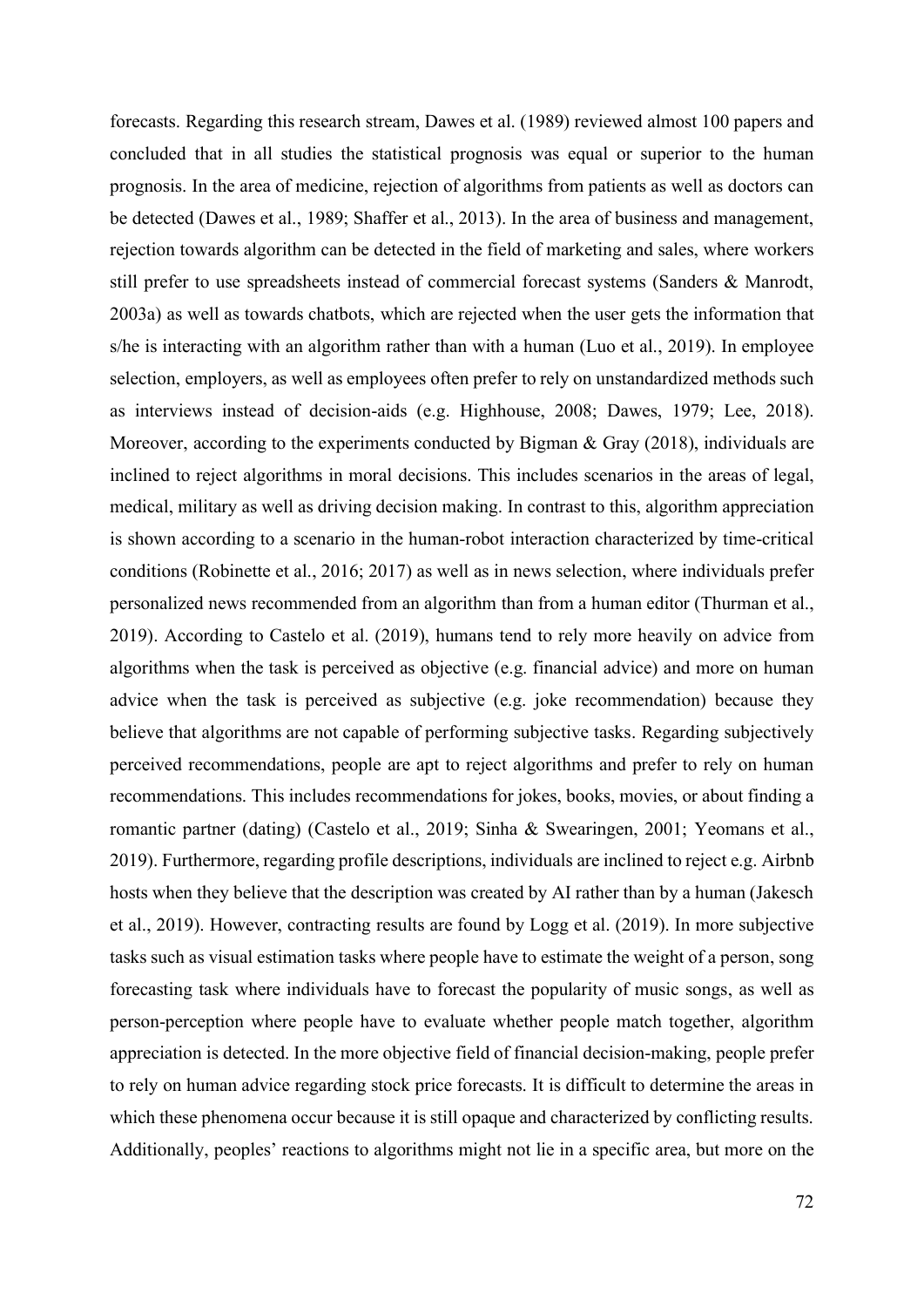context and environmental influences. The findings suggest that decision-makers as well as users are often apt to reject algorithms. However according to recent findings in algorithm appreciation, the positive response toward algorithms is increasing.

After discussing the different findings of this systematic literature review regarding algorithm aversion and algorithm appreciation, the next two subchapters will discuss theoretical as well as management implications. Finally, limitations of this review as well as further research will be provided.

#### **6.1 Theoretical Implications**

This systematic literature review contributes to the human vs. nonhuman research stream by reviewing people's reactions towards algorithms. However, the findings of algorithm aversion and algorithm appreciation from different contexts are often conflicting and leave many questions unanswered. After discussing the findings of these phenomena, several research gaps can be identified. Consequently, in the following paragraphs conflicting findings are highlighted to provide theoretical implications. Overall, for all areas regarding algorithm aversion and appreciation further research is needed to enhance a more accurate understanding. In the following paragraphs the more relevant research gaps are discussed.

Research has neglected the plurality of decision-making methods. A more detailed focus should be laid on alternative methods to make decisions. Consequently, it is suggested to investigate the influence of algorithm aversion and algorithm appreciation in other decision methods, such as in bootstrapping models (Burton et al., 2020). Furthermore, according to Dietvorst et al. (2018), people increase their use of decision aids if they get the opportunity to modify the algorithm process. The reason for this behavior could lie on people's desire for control (Leotti et al., 2010) and people's expectations regarding the way the algorithm performs (Dietvorst et al., 2018). Therefore, the effects of such a human in the loop strategy to reduce algorithm aversion could be further investigated. The role of the people's desire for control should be investigated for this strategy. Additionally, it would be worth investigating whether it is applicable for the average users to reduce their often negative prior expectations towards algorithm (Burton et al., 2020).

Research suggests that prior experiences influence algorithm aversion and algorithm appreciation. However, contrasting results were found regarding the influence of prior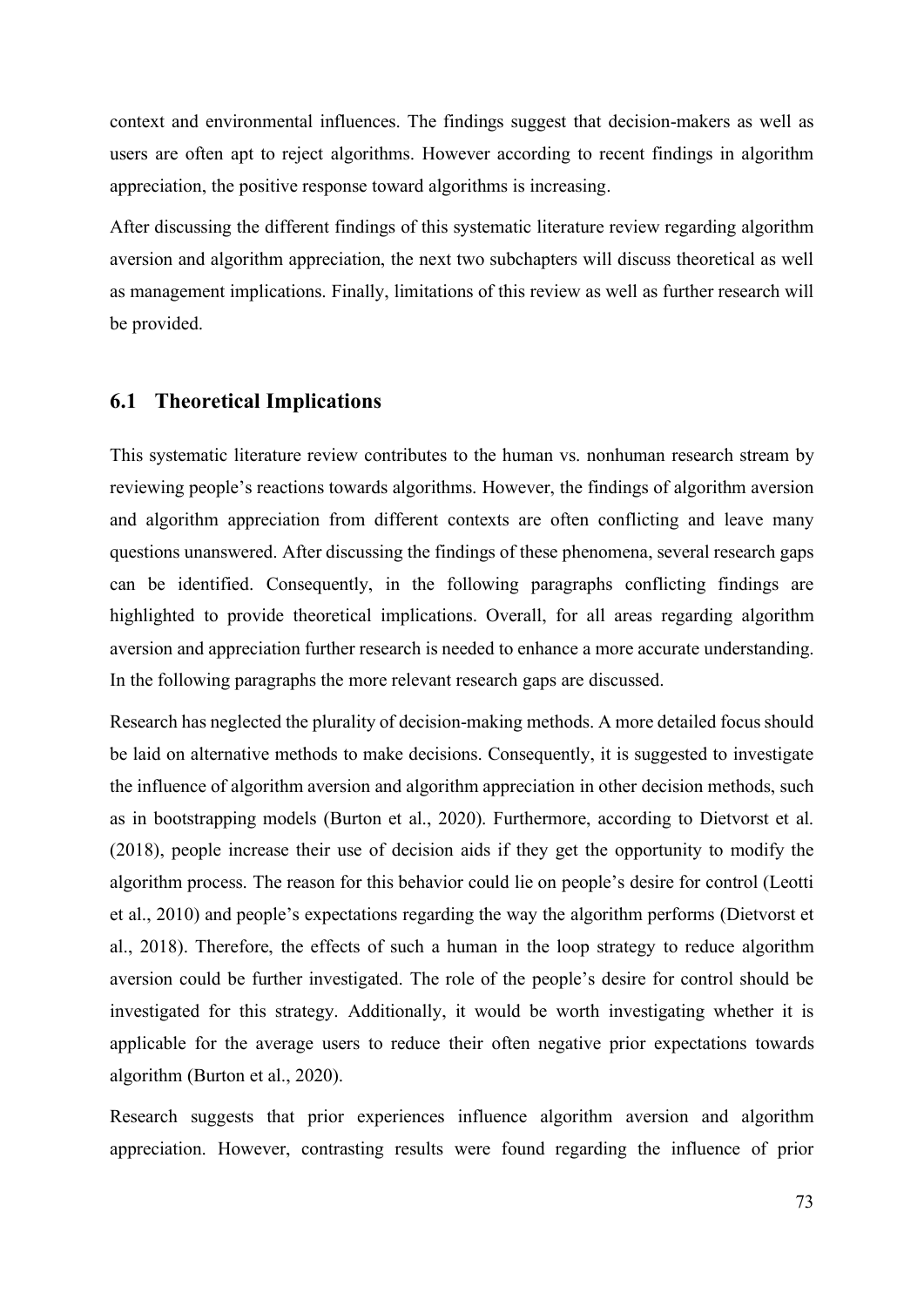experiences on the use of algorithms (e.g. Commerford et al., 2019; Dietvorst et al., 2015). Additionally, the motivating effect of economic or social incentives on the usage of algorithms is unclear (Arkes et al., 1986; Prahl & Van Swol, 2007). Therefore, it is suggested to investigate the effect of prior experiences with algorithms in the human-algorithm interaction as well as the effect of social and economic incentives on the motivation for using decision aids. Furthermore, regarding the misuse and disuse of algorithms, the overconfidence and automation bias were mentioned. It is not clear what impacts these behaviors in the human-algorithm relationship. Further research should be conducted to gain insights when people tend to be overconfident or overreliant towards algorithms.

Moreover, individual differences could be taken into account. Research suggests that the variables culture, age, gender, and personality influence the human-algorithm interaction (e.g. Hoff & Bashir, 2015; Thurman et al., 2019). However, due to lack of empirical findings, these effects cannot be shown appropriately. It might be crucial to understand the influences of people's characteristics on the interaction with and reaction towards algorithms. This could be especially important when considering the human-like algorithm strategy which suggests providing algorithmic-based decision aids that are more similar to the characteristics of the user. This might increase their attraction towards algorithms and therefore, also their utilization. Consequently, it is suggested to investigate the influence of these variables in the humanalgorithm interaction to enhance a better understanding of factors impacting this relationship.

This review provides an overview of findings showing in which areas people reject or appreciate algorithms. However, it is difficult to identify specific areas in which these phenomena occur. Additionally, peoples' reactions towards decision aids might not only occur in a specific area. It is rather dependent on the context and environmental characteristics. For example, according to Robinette et al., (2016; 2017), people appreciate algorithms when they find themselves in time-critical scenarios. Consequently, it is suggested to investigate environmental factors, such as time-critical situations, influencing the human-algorithm interaction. Additionally, the assumption that individuals rely on algorithms to a greater extent for objective tasks than when it comes to subjective tasks, should be considered (Castelo et al., 2019). Research has shown that individuals rely on human advice for subjective recommendations such as for jokes, books, movies, or about finding a romantic partner (dating) (Castelo et al., 2019; Sinha & Swearingen, 2001; Yeomans et al., 2019). But recent findings regarding algorithm appreciation revealed that also in more subjective tasks algorithm appreciation is detected (Logg et al., 2019). Furthermore, aversion towards algorithm aversion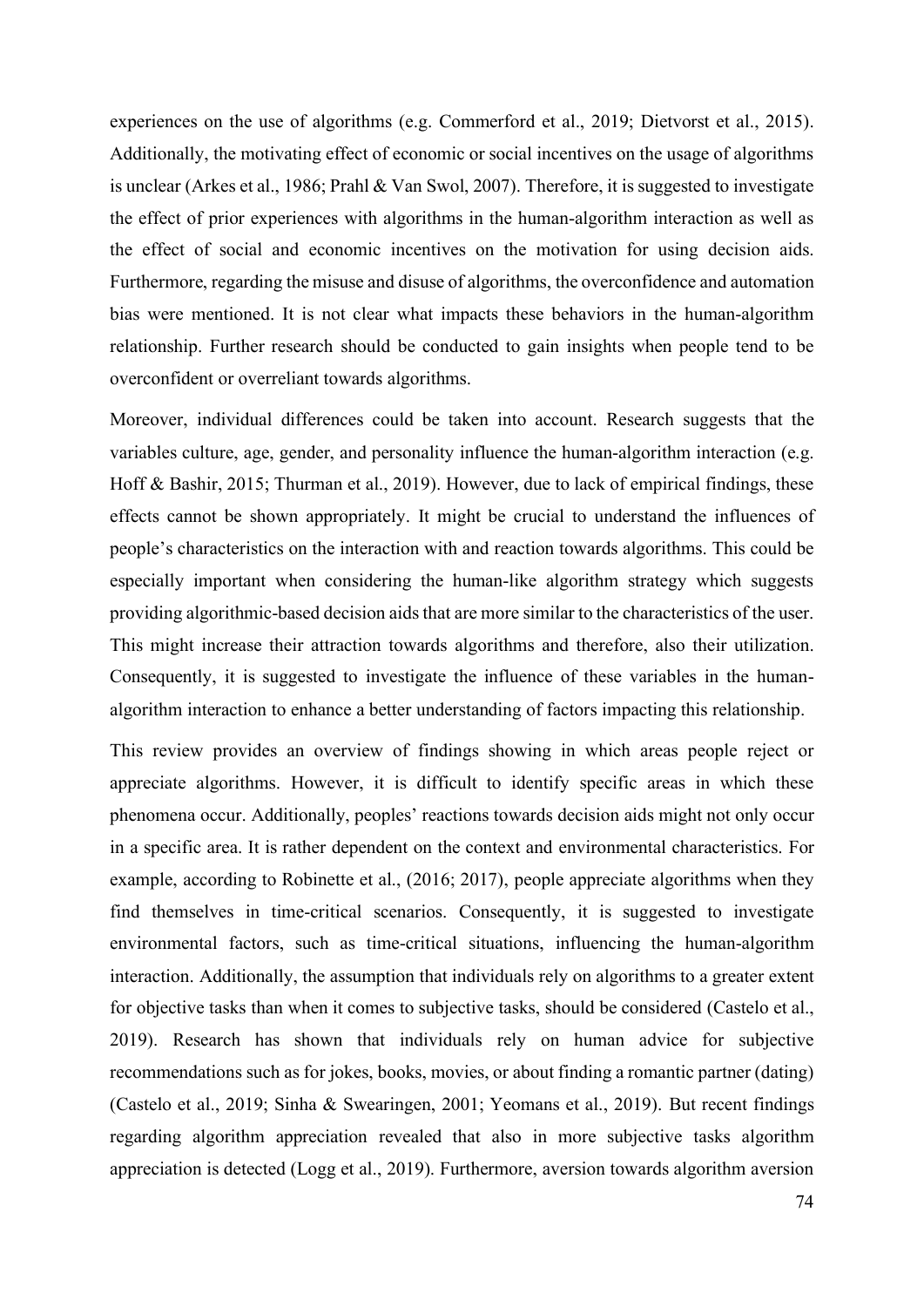was detected in the study of Bigman & Gray (2018) for moral decisions in the medical, legal, military, and driving decision-making. Consequently, it is suggested to investigate if there are differences in peoples' reactions towards objective or subjective perceived tasks as well as in people's reactions towards moral scenarios.

#### **6.2 Managerial Implications**

Companies are often worried that employees or customers do not rely on algorithms (Haak, 2017), even though algorithmic-based decision aids are capable of outperforming humans in various domains (e.g. Einhorn, 1986; Grove & Meehl, 1996; Grove et al., 2000; Yeomans et al., 2019). Aversion towards algorithms is costly and consequently crucial for companies to understand (Dietvorst et al., 2015). Therefore, the findings of the strategies on how to overcome algorithm aversion offer insightful implications, especially for managers, to increase the use of algorithms for employees as well as for customers. When algorithm aversion impacts a company's performance, market research could be conducted to find out which of the mentioned causes impacts such a behavior. In response to this, they could implement a strategy to overcome algorithm aversion.

It might be difficult to demand from people to rely on a new way of advice, such as algorithms, when they are not used to such decision aids. Forcing employees or customers to use and rely on algorithms might lead to dissatisfaction and a more decreased use. Therefore, when managers notice that employees lack knowledge regarding algorithms, they could develop a motivation and training program to reduce the skepticism towards algorithms. Research suggests that when customers and employees are shown the importance and how to correctly interact with algorithms, it has a positive effect on their use (Kuncel, 2008; Lodato et al., 2011). It could be beneficial for employees and customers to bring more transparency in the algorithmic forecast process so that users are able to understand how an algorithm works and to see their advantages (Yeomans et al., 2019). For employees it might be important to increase their knowledge of statistics regarding analyzing data (Arkes et al., 1986).

Especially in the field of marketing human like algorithms could increase the use of algorithms. Research has shown that people feel attracted to each other when they show similar personality characteristics (Nass & Lee, 2001; Nass et al., 1995). Applying this suggestion in the humanalgorithm relationship, marketers could develop algorithms that match more heavily to the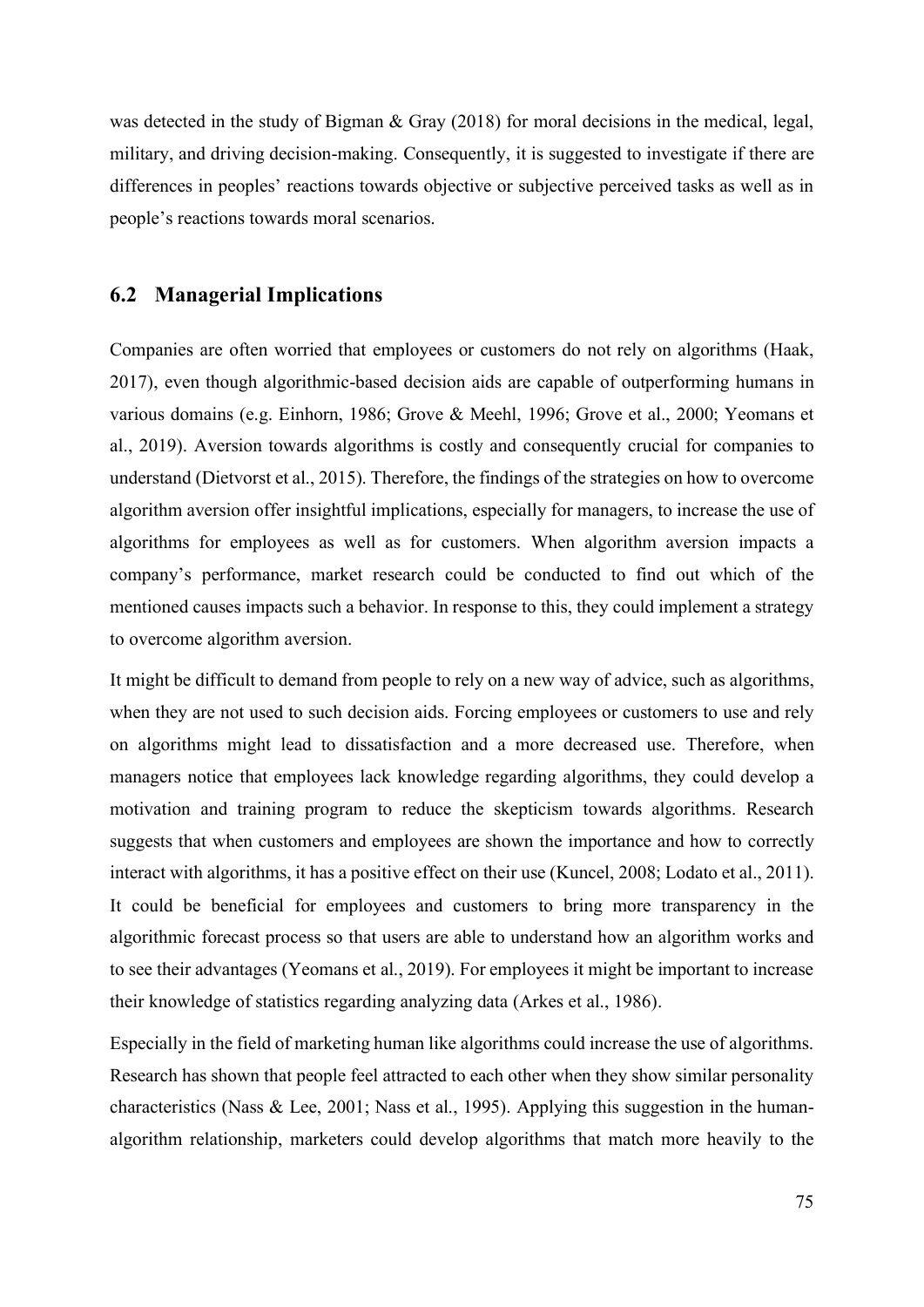characteristics of the target group. They could include individual differences, such as culture, age, gender, and personality, which are suggested to influence the human-algorithm relationship. These personal characteristics could be used to develop a target-group-like algorithm, which is personalized and adapted to the customer's characteristics. For example, according to Nass & Lee (2001), individuals with a more dominant personality feel more attracted to dominant language when interacting with algorithms.

Moreover, to only provide employees or customers with the choice to rely on an algorithm or human judgment seems counterproductive. Therefore, when individuals are skeptical about the imperfection of algorithms, the offered possibility to be part of the algorithmic process increases their use of it (Dietvorst et al., 2018). This could be applied to employees and customers. When individuals are offered to even slightly adjust the algorithm in the forecast procedure, they tend to rely on algorithm advice to a greater extent. Managers could offer the possibility to only modify small but not relevant factors of the algorithm forecast which do not impact the outcomes and therefore do not influence the forecast performance. As a result, the forecast performance in companies can increase because it is closer to the algorithmic-based forecast (Dietvorst et al., 2018).

Furthermore, it could be difficult to demand from employees or customers to learn a new process of decision-making. It might be easier to find themselves in their process of decisionmaking and to make improvements in their actual process (Hafenbrädl et al., 2016). There might be the possibility to develop decision aids within the framework of rationality that works in accordance with people and their intuition (Burton et al., 2020; Westin et al., 2015). Consequently, by considering alternative decision theories, new decision-making systems could emerge which may cause less aversion towards algorithms.

Summing up, companies could apply different strategies in order to overcome aversion towards algorithms. Strategies such as motivation and training could be easier to implement, whereas creating new types of decision aids that are in accordance with people's level of intuition could be more challenging to be implemented. For the field of marketing, the human-like algorithms might be the best strategy because individual characteristics of customers could be taken into consideration to develop a target-group-like algorithm.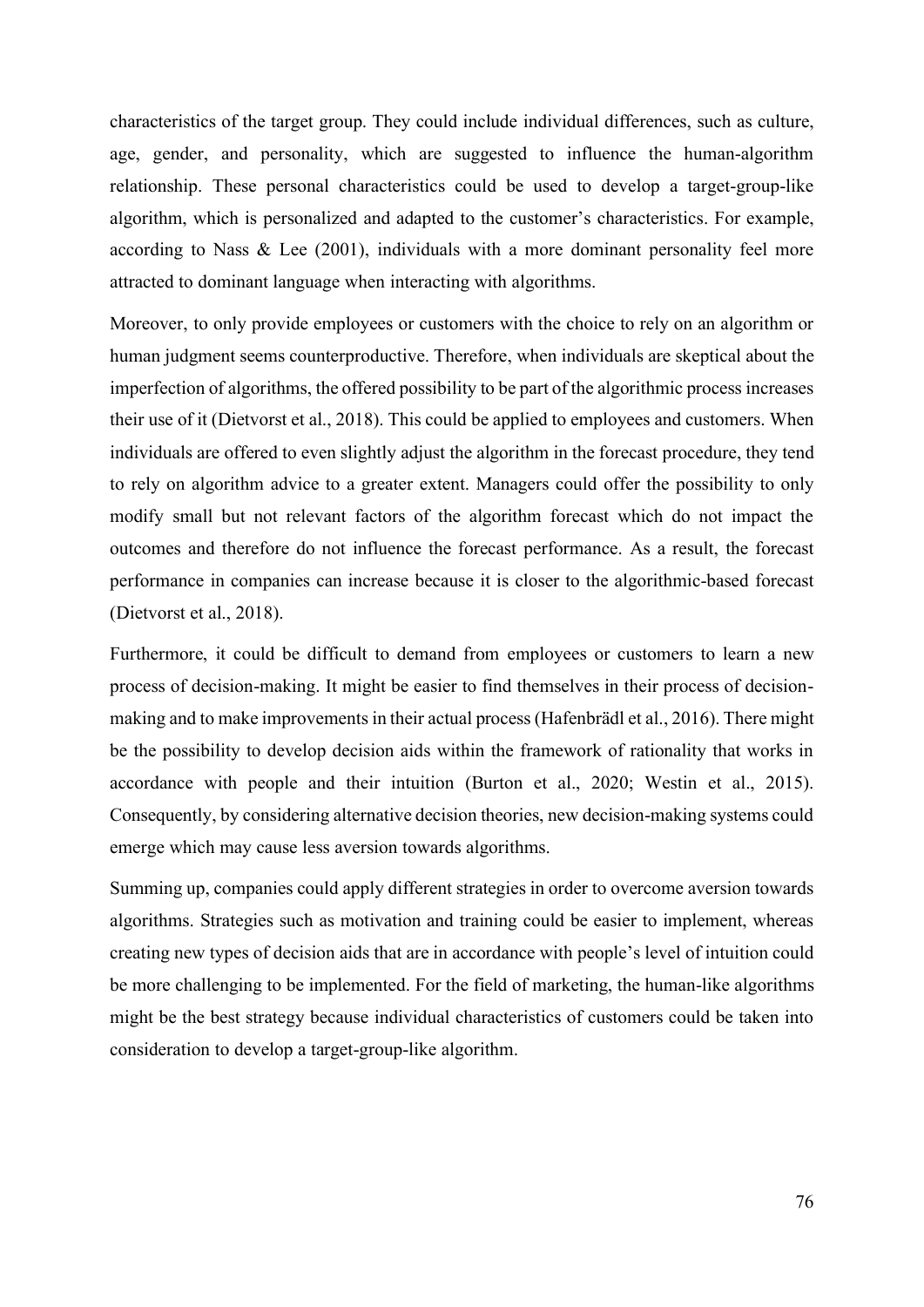#### **6.3 Limitations and Future Research**

This systematic literature review provides a comprehensive overview of how people react to algorithms. Therefore, valuable insights are reviewed and discussed which contribute to and serve as a basis for further research in the field of human vs. non-human research. Nevertheless, this review has limitations that must be considered, which offer directions for further investigations regarding this topic.

The literature search process was conducted using five different databases. For this process the keywords "algorithm aversion" and "algorithm appreciation" were taken into consideration because they specify these phenomena most accurately. The additional extensive forward and backward search, and the query of recommended articles from databases resulted in a satisfying number of articles. Despite the combination of search in databases and forward and backward searches, it might be possible that not all relevant articles addressing individuals' reactions towards algorithms have been detected. Dissertations, thesis, and working papers were excluded. From the resulting articles, the findings were categorized into different themes. However, other researchers might have categorized them differently.

As already mentioned, in this systematic literature analysis the search in databases was conducted restricted to two relevant keywords. This might have led to the fact that several research streams relevant to this topic have only partially been included in this review. The keyword trust was not used for the search in databases because it is a broad concept which is described in several non-relevant contexts for this topic. As a result, one important research stream which concerns algorithm aversion and algorithm appreciation, namely the trust and distrust in automation, was probably only partially included in this literature review. This also applies to other research streams, such as robot-human interactions, computer-generated content, as well as the research stream about ethics in algorithm decision-making. These mentioned research streams might have added some additional insights for reviewing these phenomena. Therefore, further literature reviews could also aim to include these research streams in the literature search process to give a broader and more accurate review of people's reactions towards algorithms.

A further limitation of this review is that the terms of "algorithm" or "decision aid" were used as umbrella terms for different types of technologies. Therefore, this literature analysis did not explicitly differentiate between automation, artificial intelligence, etc. Future research could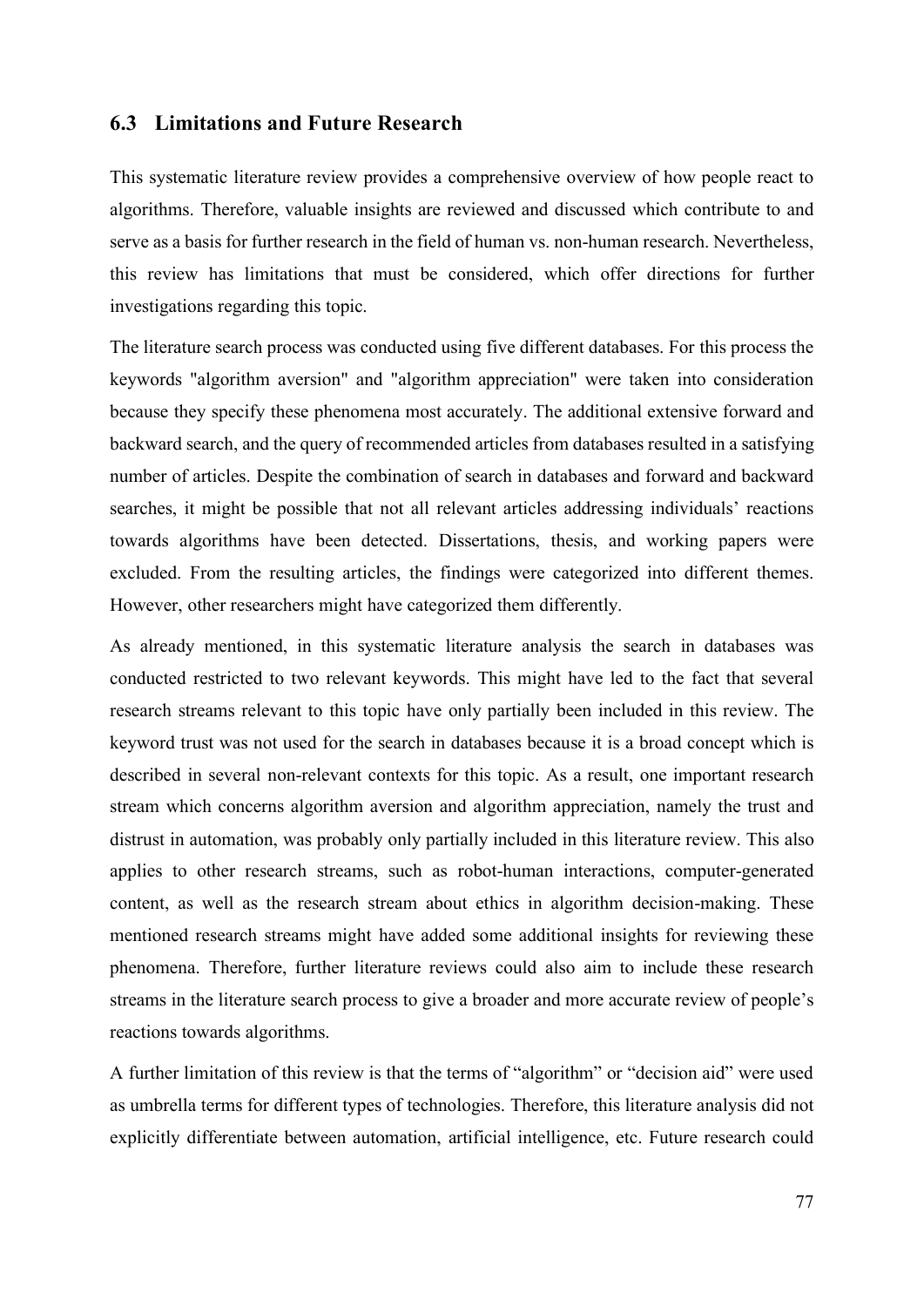overcome this limitation and could potentially show if there are differences or similarities of human reactions towards automation-based or AI-based decision aids.

As this analysis of literature has shown, the attention for this topic is increasing. Due to the rapid growth of technologies, the application possibilities of algorithms will grow. Together with this development, the reactions of people against algorithms will also develop. The literature covering algorithm appreciation shows that there is a tendency that people increasingly react positively towards algorithmic advice. Since this technology is developing rapidly, studies and literature analyses will be of great importance in the future to obtain and discuss important results concerning different areas.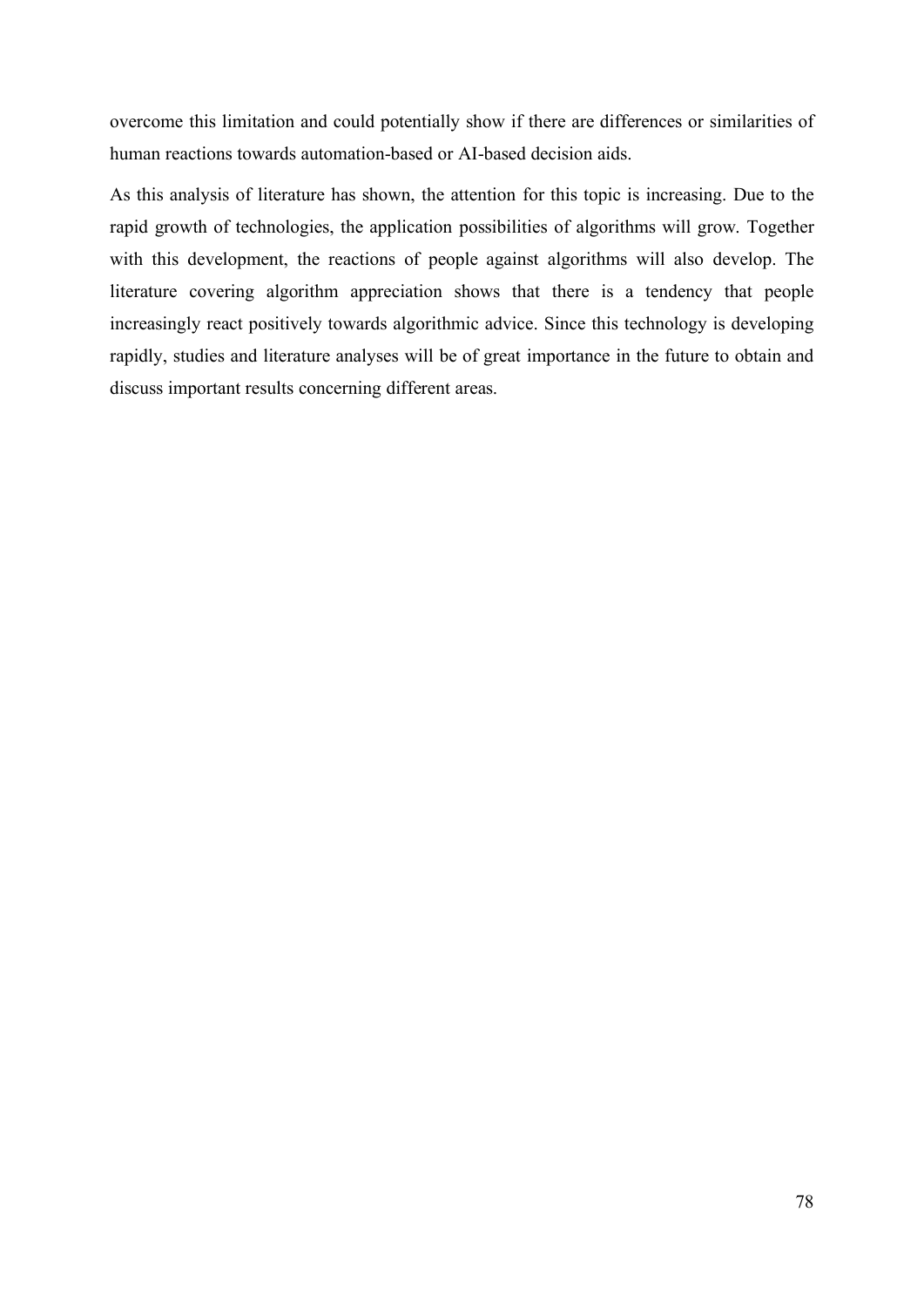### **7. Conclusion**

Research regarding reactions towards algorithms is still scarce, characterized by overlapping but also conflicting and often confusing findings. Therefore, a meaningful connection is difficult to render. However, the consulted academic literature in this literature review was categorized into four themes: causes of algorithm aversion and appreciation, individual differences, areas in which algorithms are rejected or appreciated, and strategies to overcome algorithm aversion. Regarding causes of these phenomena, one the one hand, algorithm error, divergent rationalities, the domain of judgment, and the approach of disuse were detected. These stand in connection to algorithm aversion. On the other hand, the causes of objectivity, rationality, environmental influences, transparency, additional information, the possibility to modify the algorithm, and the approach of misuse of algorithms were detected which were connected to algorithm appreciation. Also individual differences, such as culture, age, gender, personality are suggested to have an impact on both research streams, algorithm aversion and algorithm appreciation. But, only little and to some extent conflicting academic literature supports the influence of individual differences on people's reactions towards algorithms. In order to overcome the aversion towards algorithm, the strategies of human in the loop, ecological rationality, human-like algorithms as well as training and motivation, which address some of the main points of the causes of algorithm aversion, are provided. These strategies, however, rely on findings but also suggestions from literature. Therefore, a little amount of research supports the claims made about the effects of these strategies on people's reactions towards algorithms. Furthermore, both phenomena were shown to appear in different areas. Aversion towards algorithms was found in the medical, economic, and business decisionmaking, as well as for moral decisions in legal, military, and driving tasks. Subjective recommendations have also shown the effect of algorithm aversion, whereas, in other subjective tasks, such as in visual estimation, song forecasting, and person-perception, algorithms appreciation was found. Algorithm appreciation was also shown for news selection and in a time-critical scenario in human-robot interaction. However, it is difficult to determine in which areas these phenomena occur, because these phenomena might not depend on the area, but more on the context of the scenario.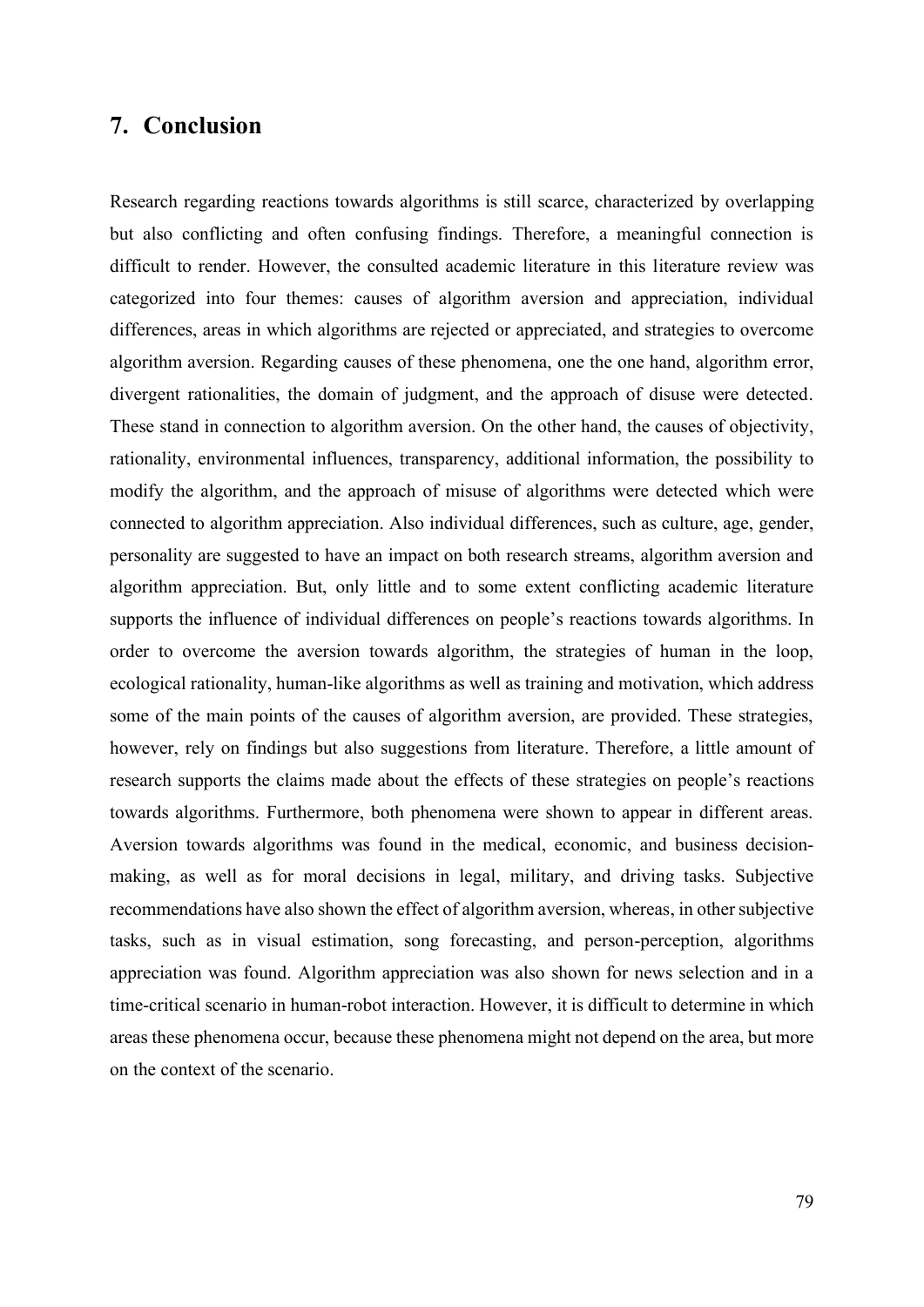## **References**

- Alexander, V., Blinder, C., & Zak, P. J. (2018). Why trust an algorithm? Performance, cognition, and neurophysiology. *Computers in Human Behavior*, 89, 279-288.
- Araujo, T., Helberger, N., Kruikemeier, S., & De Vreese, C. H. (2020). In AI we trust? Perceptions about automated decision-making by artificial intelligence. *AI & SOCIETY*, 1-13.
- Arkes, H. R., Dawes, R. M., & Christensen, C. (1986). Factors influencing the use of a decision rule in a probabilistic task. *Organizational Behavior and Human Decision Processes,* 37(1), 93–110.
- Arkes, H. R., Gigerenzer, G., & Hertwig, R. (2016). How bad is incoherence?. *Decision*, *3*(1), 20.
- Arkes, H. R., Shaffer, V. A., & Medow, M. A. (2007). Patients derogate physicians who use a computer-assisted diagnostic aid. *Medical Decision Making*, 27(2), 189-202.
- Armstrong, J. S. (1980). The seer-sucker theory: The value of experts in forecasting. *Technology Review*, 16-24.
- Banker, S., & Khetani, S. (2019). Algorithm overdependence: How the use of algorithmic recommendation systems can increase risks to consumer well-being. *Journal of Public Policy & Marketing*, 38(4), 500-515.
- Baron J. (2000). Thinking and Deciding. 3rd ed. New York: *Cambridge University Press*.
- Bennett, C. C., & Hauser, K. (2013). Artificial intelligence framework for simulating clinical decision-making: A Markov decision process approach. *Artificial intelligence in medicine*, 57(1), 9-19.
- Bhattacharya, U., Hackethal, A., Kaesler, S., Loos, B., & Meyer, S. (2012). Is unbiased financial advice to retail investors sufficient? Answers from a large field study. *The Review of Financial Studies*, 25(4), 975-1032.
- Bigman, Y. E., & Gray, K. (2018). People are averse to machines making moral decisions. *Cognition*, 181, 21-34.
- Blankenship, V., Hnat, S. M., Hess, T. G., & Brown, D. R. (1984). Reciprocal interaction and similarity of personality attributes. *Journal of Social and Personal Relationships*, 1(4), 415–432.
- Brown, R. V. (2015). Decision science as a by-product of decision-aiding: A practitioner's perspective. *Journal of Applied Research in Memory and Cognition*, 4(3), 212-220.
- Buckley, M. R., Norris, A. C., & Wiese, D. S. (2000). A brief history of the selection interview: May the next 100 years be more fruitful. *Journal of Management History*, 6 (3), 113- 126.
- Bucklin, Randolph E., Donald R. Lehmann, and John D.C. Little (1998). From decision support to decision automation: A 2020 vision. *Marketing Letters*, 9 (3), 235–46.
- Burton, J. W., Stein, M. K., & Jensen, T. B. (2020). A systematic review of algorithm aversion in augmented decision making. *Journal of Behavioral Decision Making*, 33(2), 220- 239.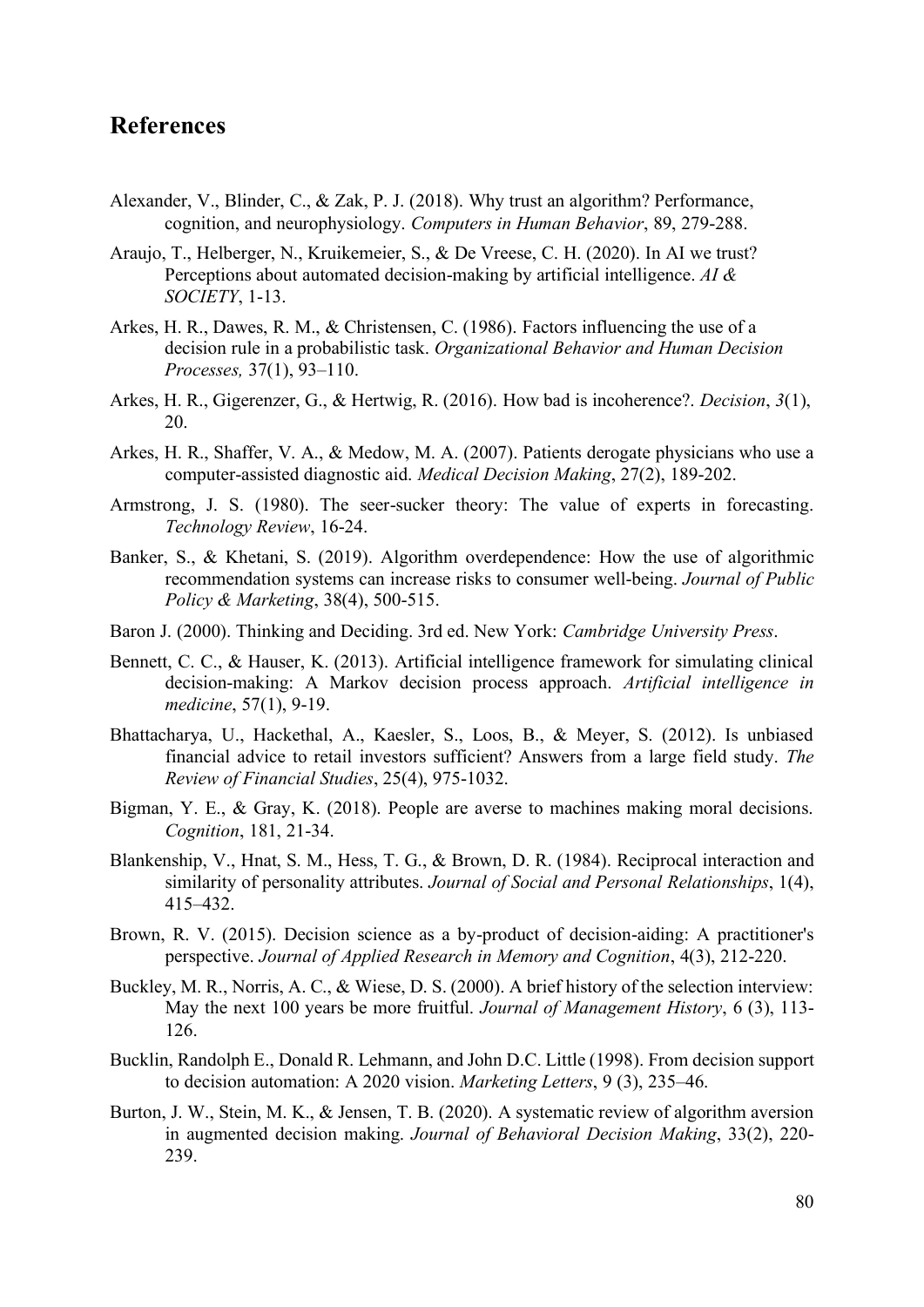- Byrne, D., & Griffitt, W. (1969). Similarity and awareness of similarity of personality characteristics as determinants of attraction. *Journal of Experimental Research in Personality*, 3(3), 179–186.
- Camerer, C. F., & Johnson, E. J. (1991). The process-performance paradox in expert judgment: How can experts know so much and predict so badly? In K. A. Ericsson & J. Smith (Eds.), Toward a general theory of expertise: Prospects and limits. *Cambridge University Press,* 195–217.
- Camerer, C. (1981). General conditions for the success of bootstrapping models. *Organizational Behavior and Human Performance*, 27(3), 411–422.
- Carbone, R., Andersen, A., Corriveau, Y., & Corson, P. P. (1983). Comparing for different time series methods the value of technical expertise individualized analysis, and judgmental adjustment. *Management Science*, 29(5), 559-566.
- Castelo, N., Bos, M. W., & Lehmann, D. R. (2019). Task-dependent algorithm aversion. *Journal of Marketing Research,* 56(5), 809-825.
- Commerford, B. P., Dennis, S. A., Joe, J. R., & Wang, J. (2019). Complex estimates and auditor reliance on artificial intelligence. *Available at SSRN 3422591*.
- Content-generator. (n.d.). Retrieved May 10, 2020, from https://zyro.com/ai/content-generator
- Corey, G. A., & Merenstein, J. H. (1987). Applying the acute ischemic heart disease predictive instrument. *The Journal of family practice*, 25(127), 33.
- Cortina, J. M., Goldstein, N. B., Payne, S. C., Davison, H. K., & Gilliland, S. W. (2000). The incremental validity of interview scores over and above cognitive ability and conscientiousness scores. *Personnel Psychology*, 53(2), 325-351.
- Croskerry, P., & Norman, G. (2008). Overconfidence in clinical decision making. *The American journal of medicine*, 121(5), 24-29.
- Dane, E., & Pratt, M. G. (2007). Exploring intuition and its role in managerial decision making. *Academy of management review*, 32(1), 33-54.
- Dane, E., Rockmann, K. W., & Pratt, M. G. (2012). When should I trust my gut? Linking domain expertise to intuitive decision-making effectiveness. *Organizational behavior and human decision processes*, 119(2), 187-194.
- Dawes, R. M., Faust, D., & Meehl, P. E. (1989). Clinical versus actuarial judgment. *Science*, 243(4899), 1668-1674.
- Dawes, R. M. (1979). The robust beauty of improper linear models in decision making. *American psychologist*, 34(7), 571.
- Denney, A. S., & Tewksbury, R. (2013). How to write a literature review. *Journal of criminal justice education*, 24(2), 218-234.
- Diab, D. L., Pui, S.-Y., Yankelevich, M., & Highhouse, S. (2011). Lay perceptions of selection decision aids in US and non-US samples*. International Journal of Selection and Assessment,* 19(2), 209–216.
- Dietvorst, B. J., Simmons, J. P., & Massey, C. (2015). Algorithm aversion: People erroneously avoid algorithms after seeing them err, *Journal of Experimental Psychology: General* 144(1), 114–126.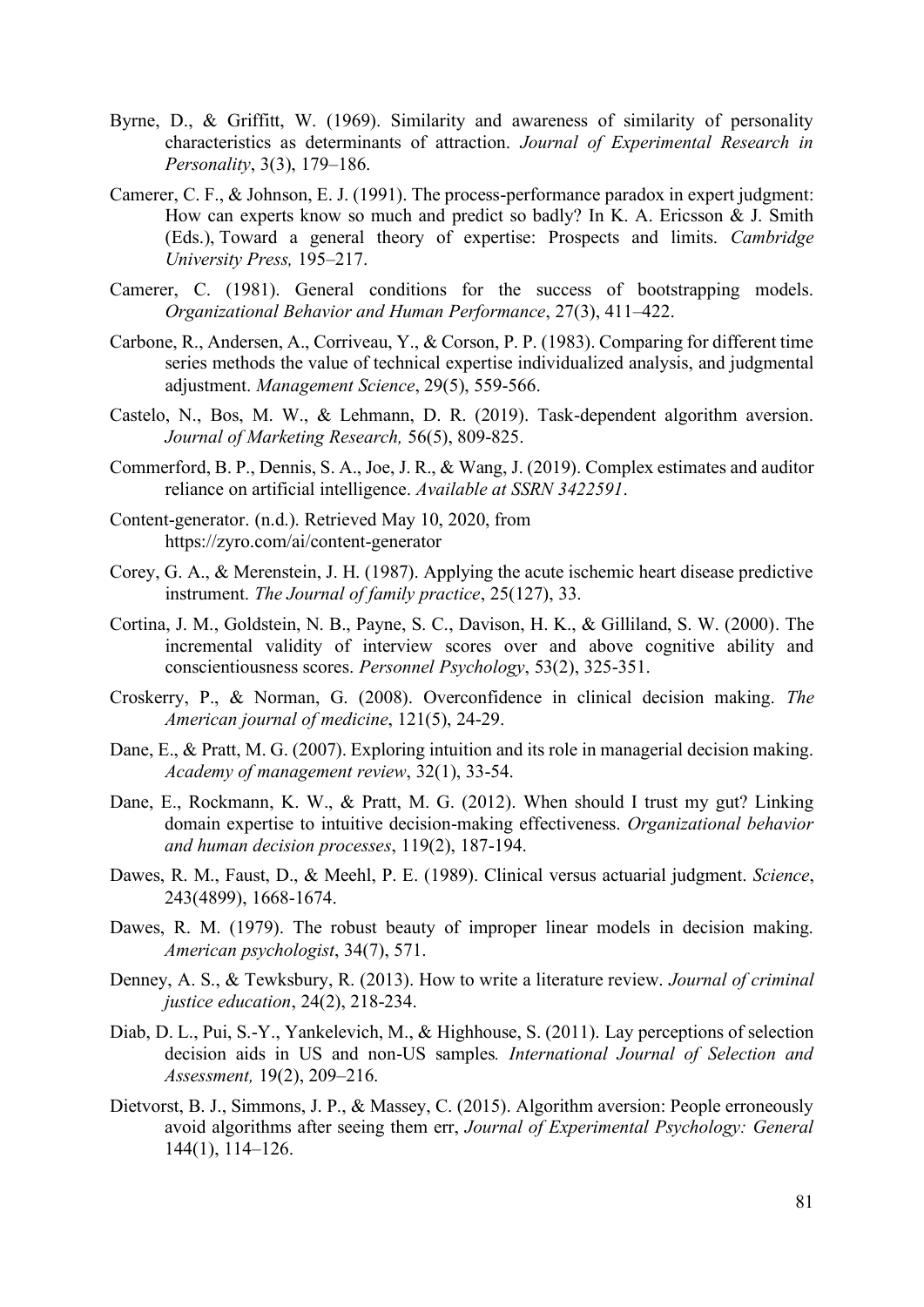- Dietvorst, B. J., Simmons, J. P., & Massey, C. (2018). Overcoming algorithm aversion: People will use imperfect algorithms if they can (even slightly) modify them. *Management Science*, 64(3), 1155-1170.
- Dijkstra, J. J., Liebrand, W. B., & Timminga, E. (1998). Persuasiveness of expert systems. *Behaviour & Information Technology*, 17(3), 155-163.
- Dijkstra, J. J. (1999). User agreement with incorrect expert system advice. *Behaviour & Information Technology*, 18(6), 399-411.
- Dresner H. (2019). Data science and machine learning market study. *Dresner Advisory Services, LLC*
- Duck, S. W. (1973). Personality similarity and friendship choice: Similarity of what, when?. *Journal of Personality,* 41(4), 543–558.
- Dzindolet, M. T., Beck, H. P., Pierce, L. G., & Dawe, L. A. (2001). A framework of automation use (No. ARL-TR-2412). Aberd*een Proving Ground, MD: Army Research Laboratory.*
- Dzindolet, M. T., Pierce, L. G., Beck, H. P., & Dawe, L. A. (2002). The perceived utility of human and automated aids in a visual detection task. *Human Factors*, 44(1), 79-94.
- Eastwood, J., Snook, B., & Luther, K. (2012). What people want from their professionals: Attitudes toward decision‐making strategies. *Journal of Behavioral Decision Making*, 25(5), 458-468.
- Efendić, E., Van de Calseyde, P. P., & Evans, A. M. (2020). Slow response times undermine trust in algorithmic (but not human) predictions. *Organizational Behavior and Human Decision Processes*, 157, 103-114.
- Einhorn, H. J. (1986). Accepting error to make less error. *Journal of personality assessment*, 50(3), 387-395.
- Elements of AI. (n.d.). Retrieved April 25, 2020, from https://www.elementsofai.com/eu2019fi
- Fildes, R., & Goodwin, P. (2007). Against your better judgment? How organizations can improve their use of management judgment in forecasting. *Interfaces*, 37(6), 570-576.
- Fitzsimons, G. J., & Lehmann, D. R. (2004). Reactance to recommendations: When unsolicited advice yields contrary responses. *Marketing Science*, 23(1), 82-94.
- Garg, A. X., Adhikari, N. K., McDonald, H., Rosas-Arellano, M. P., Devereaux, P. J., Beyene, J., Sam, J., & Haynes, R. B. (2005). Effects of computerized clinical decision support systems on practitioner performance and patient outcomes: a systematic review. *Jama*, 293(10), 1223-1238.
- Gomez-Uribe, C. A., & Hunt, N. (2015). The netflix recommender system: Algorithms, business value, and innovation. *ACM Transactions on Management Information Systems (TMIS)*, 6(4), 1-19.
- Goodwin, P., Gönül, M. S., & Önkal, D. (2013). Antecedents and effects of trust in forecasting advice. *International Journal of Forecasting*, 29(2), 354-366.
- Gough, H. G. (1962). Clinical versus statistical prediction in psychology. *Psychology in the making*. New York: Knopf, 962.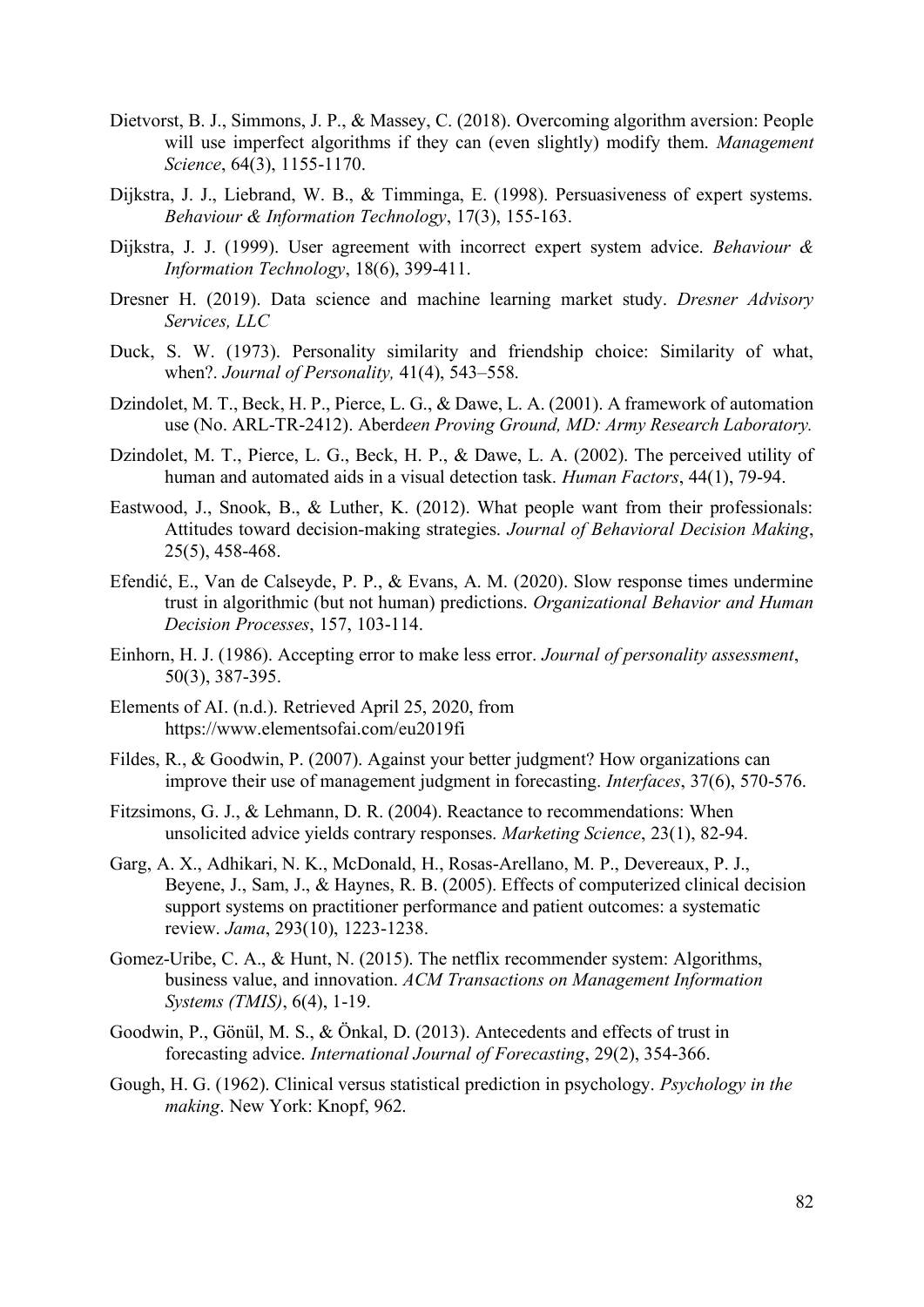- Green, G. I., & Hughes, C. T. (1986). Effects of decision support systems training and cognitive style on decision process attributes. *Journal of Management Information Systems*, 3(2), 83-93.
- Grove, W. M., & Meehl, P. E. (1996). Comparative efficiency of informal (subjective, impressionistic) and formal (mechanical, algorithmic) prediction procedures: The clinical–statistical controversy. *Psychology, public policy, and law*, 2(2), 293.
- Grove WM, Zald DH, Lebow BS, Snitz BE, Nelson C (2000). Clinical versus mechanical prediction: A meta-analysis. *Psych. Assessment*, 12(1),19–30.
- Haak, T. (2017). Algorithm aversion. *HR trends*. Retrieved February 01, 2020, from https://hrtrendinstitute.com/2017/02/13/algorithm-aversion-hr-trends-2017-5/
- Hafenbrädl, S., Waeger, D., Marewski, J. N., & Gigerenzer, G. (2016). Applied decision making with fast-and-frugal heuristics. *Journal of Applied Research in Memory and Cognition*, 5(2), 215-231.
- Hagmann, D., Ho, E. H., & Loewenstein, G. (2019). Nudging out support for a carbon tax. *Nature Climate Change*, 9(6), 484-489.
- Highhouse, S. (2008). Stubborn reliance on intuition and subjectivity in employee selection. *Industrial and Organizational Psychology*, 1(3), 333-342.
- Hoff, K. A., & Bashir, M. (2015). Trust in automation: Integrating empirical evidence on factors that influence trust. *Human factors*, 57(3), 407-434.
- Ho, G., Wheatley, D., & Scialfa, C. T. (2005). Age differences in trust and reliance of a medication management system. *Interacting with Computers*, 17(6), 690-710.
- Jakesch, M., French, M., Ma, X., Hancock, J. T., & Naaman, M. (2019). AI-Mediated Communication: How the Perception that Profile Text was Written by AI Affects Trustworthiness. *In Proceedings of the 2019 CHI Conference on Human Factors in Computing Systems*, 5, 1-13.
- Kahneman, D. (2003). A perspective on judgment and choice: mapping bounded rationality. *American psychologist*, 58(9), 697.
- Kaplan, A., & Haenlein, M. (2019). Siri, Siri, in my hand: Who's the fairest in the land? On the interpretations, illustrations, and implications of artificial intelligence. *Business Horizons*, 62(1), 15-25.
- Kaplan, B. (2000). Culture counts: how institutional values affect computer use. *MD computing: computers in medical practice*, 17(1), 23-26.
- Kerr, N. L., & Bruun, S. E. (1983). Dispensability of member effort and group motivation losses: Free-rider effects. *Journal of Personality and social Psychology*, 44(1), 78.
- Kleinmuntz, B. (1990). Why we still use our heads instead of formulas: Toward an integrative approach. *Psychological bulletin*, 107(3), 296.
- Komaroff, A. L. (1982). Algorithms and the "art' of medicine. *American Journal of Public Health*, 72(1), 10-12.
- Kumar, V., Rajan, B., Venkatesan, R., & Lecinski, J. (2019). Understanding the role of artificial intelligence in personalized engagement marketing. *California Management Review*, 61(4), 135-155.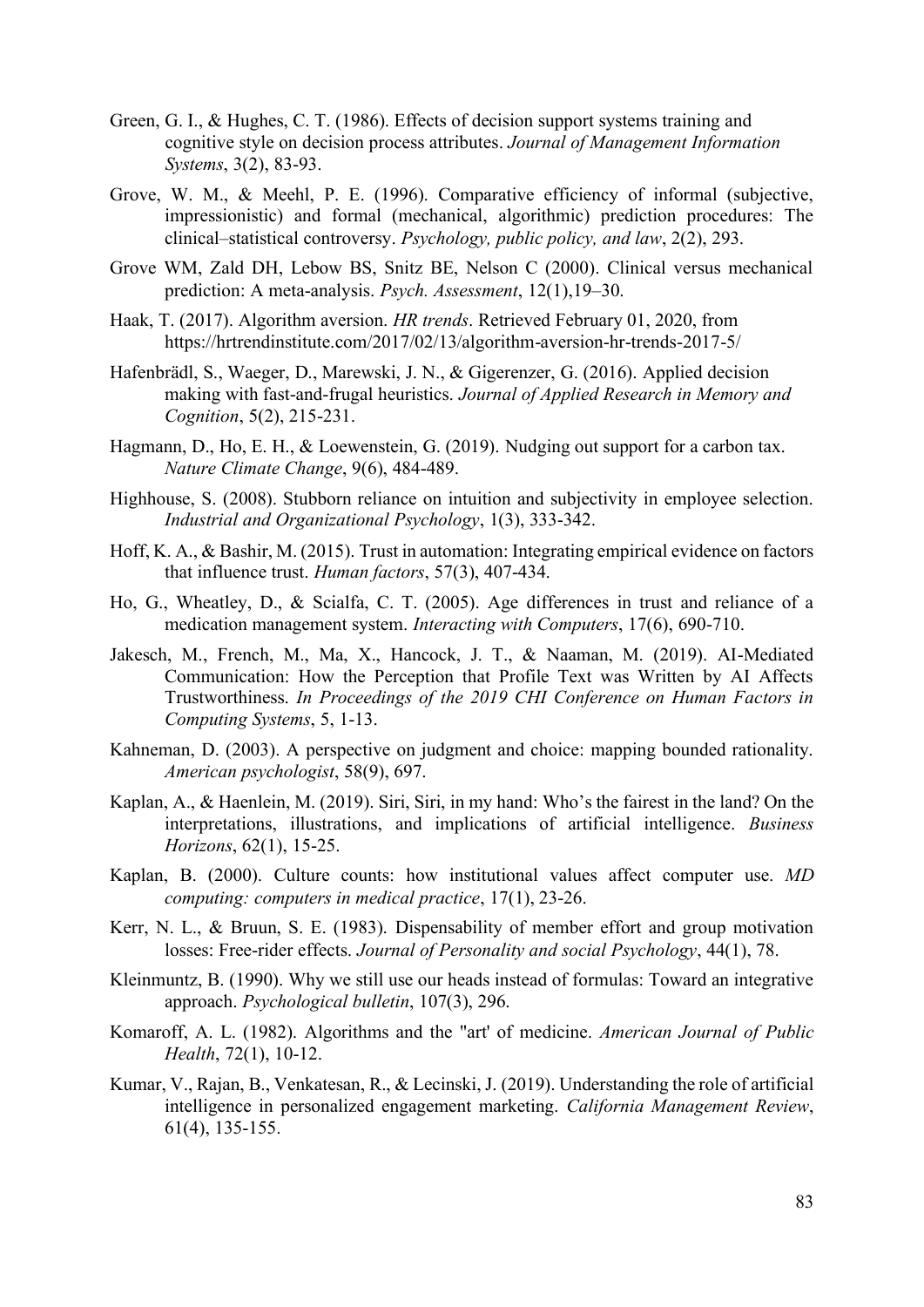- Kuncel, N. R., Klieger, D. M., Connelly, B. S., & Ones, D. S. (2013). Mechanical versus clinical data combination in selection and admissions decisions: A meta-analysis. *Journal of Applied Psychology*, 98(6), 1060.
- Kuncel, N. R. (2008). Some new (and old) suggestions for improving personnel selection. *Industrial and Organizational Psychology*, 1(3), 343-346.
- Layton, C., Smith, P. J., & McCoy, C. E. (1994). Design of a cooperative problem-solving system for en-route flight planning: An empirical evaluation. *Human Factors*, 36(1), 94-119.
- Lee, E. J. (2008). Flattery may get computers somewhere, sometimes: The moderating role of output modality, computer gender, and user gender. *International Journal of Human-Computer Studies*, 66(11), 789-800.
- Lee, J., & Moray, N. (1992). Trust, control strategies and allocation of function in humanmachine systems. *Ergonomics*, 35(10), 1243-1270.
- Lee, J. D., & See, K. A. (2004). Trust in automation: Designing for appropriate reliance. *Human factors*, 46(1), 50-80.
- Lee, M. K. (2018). Understanding perception of algorithmic decisions: Fairness, trust, and emotion in response to algorithmic management. *Big Data & Society*, 5(1).
- Leotti, L. A., Iyengar, S. S., & Ochsner, K. N. (2010). Born to choose: The origins and value of the need for control. *Trends in cognitive sciences*, 14(10), 457-463.
- Li, D., Rau, P. P., & Li, Y. (2010). A cross-cultural study: Effect of robot appearance and task. *International Journal of Social Robotics*, 2(2), 175-186.
- Lievens, F., Highhouse, S., & De Corte, W. (2005). The importance of traits and abilities in supervisors' hirability decisions as a function of method of assessment. *Journal of Occupational and Organizational Psychology*, 78(3), 453-470.
- Lim, J. S., & O'Connor, M. (1995). Judgemental adjustment of initial forecasts: Its effectiveness and biases. *Journal of Behavioral Decision Making*, 8(3), 149-168.
- Liu, P., Du, Y., & Xu, Z. (2019). Machines versus humans: People's biased responses to traffic accidents involving self-driving vehicles. *Accident Analysis and Prevention*, 125, 232– 240.
- Liu, S. Q., & Mattila, A. S. (2017). Airbnb: Online targeted advertising, sense of power, and consumer decisions. *International Journal of Hospitality Management*, 60, 33-41.
- Lodato, M.A., Highhouse, S. and Brooks, M.E. (2011). Predicting professional preferences for intuition‐based hiring. *Journal of Managerial Psychology*, 26(5), 352-365.
- Logg, J. M., Minson, J. A., & Moore, D. A. (2019). Algorithm appreciation: People prefer algorithmic to human judgment. *Organizational Behavior and Human Decision Processes*, 151, 90–103.
- Longoni, C., Bonezzi, A., & Morewedge, C. K. (2019). Resistance to medical artificial intelligence. *Journal of Consumer Research*, 46(4), 629-650.
- Lourenço, C. J., Dellaert, B. G., & Donkers, B. (2020). Whose algorithm says so: The relationships between type of firm, perceptions of trust and expertise, and the acceptance of financial robo-advice. *Journal of Interactive Marketing*, 49, 107-124.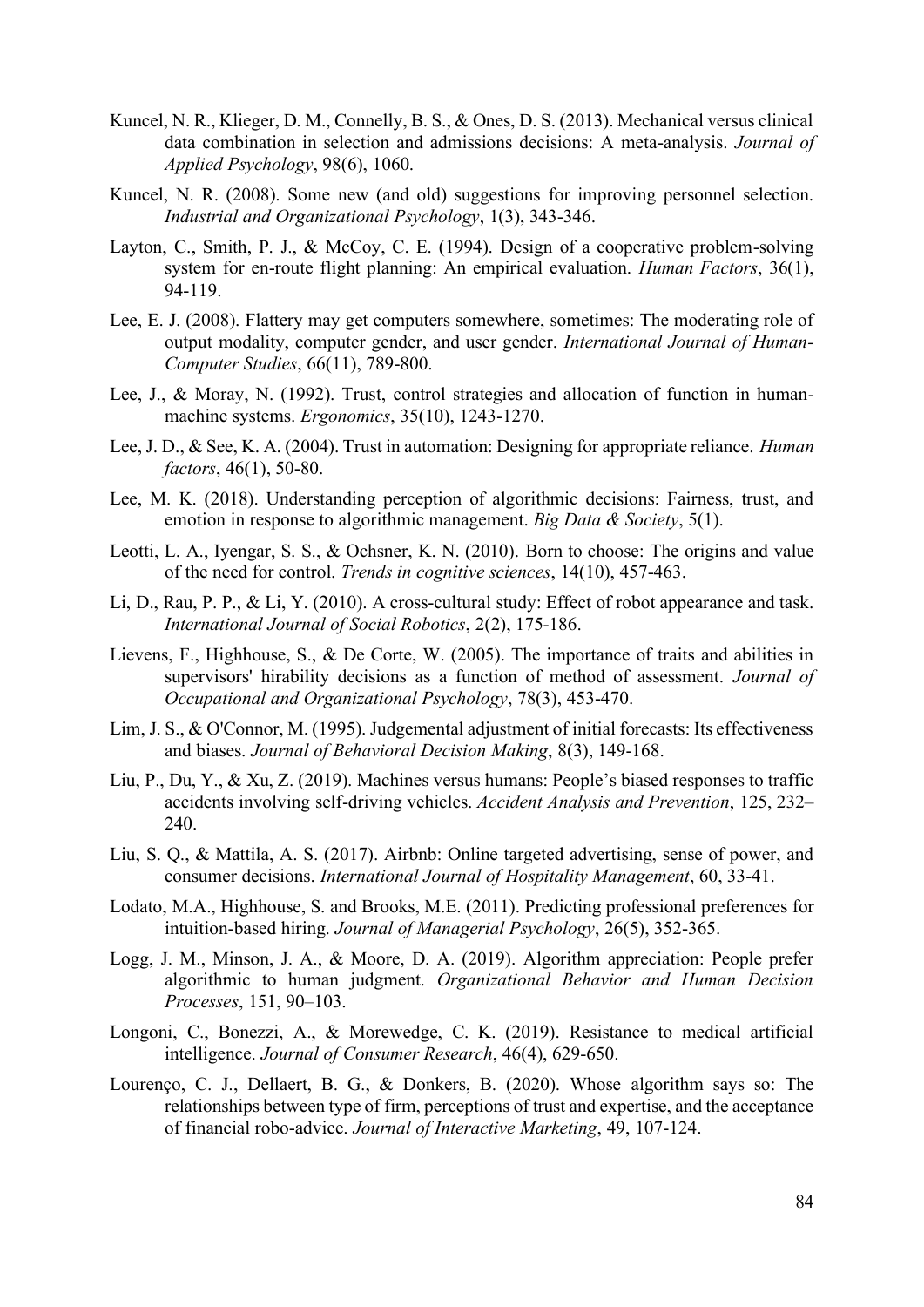- Lundeberg, M. A., Fox, P. W., & Punćcohaŕ, J. (1994). Highly confident but wrong: Gender differences and similarities in confidence judgments. *Journal of educational psychology*, 86(1), 114.
- Luo, X., Tong, S., Fang, Z., & Qu, Z. (2019). Frontiers: Machines vs. humans: The impact of artificial intelligence chatbot disclosure on customer purchases. *Marketing Science*, 38(6), 937-947.
- Luong, A., Kumar, N., & Lang, K. R. (2020). Algorithmic decision-making: examining the interplay of people, technology, and organizational practices through an economic experiment. *Technology, and organizational practices through an economic experiment*.
- Madhavan, P., Wiegmann, D. A., & Lacson, F. C. (2006). Automation failures on tasks easily performed by operators undermine trust in automated aids. *Human factors*, 48(2), 241- 256.
- Madhavan, P., & Wiegmann, D. A. (2007a). Effects of information source, pedigree, and reliability on operator interaction with decision support systems. *Human Factors*, 49(5), 773-785.
- Madhavan, P., & Wiegmann, D. A. (2007b). Similarities and differences between humanhuman and human-automation trust: An integrative review. *Theoretical Issues in Ergonomics Science, 8*(4), 277–301.
- Manzey, D., Reichenbach, J., & Onnasch, L. (2012). Human performance consequences of automated decision aids: The impact of degree of automation and system experience. *Journal of Cognitive Engineering and Decision Making*, 6(1), 57-87.
- Marchese, M. C. (1992). Clinical versus actuarial prediction: A review of the literature. *Perceptual and Motor Skills*, 75, 583–594.
- Martini, M. C., Buzzell, G. A., & Wiese, E. (2015). Agent appearance modulates mind attribution and social attention in human-robot interaction, *Proceedings of International Conference on Social Robotics* (pp. 431-439). Springer International Publishing.
- McAfee, A., & Brynjolfsson, E. (2017). Machine, platform, crowd: Harnessing our digital future. *WW Norton & Company*.
- McBride, M., Carter, L., & Ntuen, C. (2012). The impact of personality on nurses' bias towards automated decision aid acceptance. *International Journal of Information Systems and Change Management,* 6(2), 132-146.
- Meehl, P. E. (1954). Clinical versus statistical prediction: A theoretical analysis and a review of the evidence. *Minneapolis, MN: University of Minnesota Press*.
- Meehl, P. E. (1986). Causes and effects of my disturbing little book. *Journal of personality assessment*, 50(3), 370-375.
- Merritt, S. M., & Ilgen, D. R. (2008). Not all trust is created equal: Dispositional and historybased trust in human-automation interactions. *Human Factors*, 50(2), 194-210.
- Mohammad, S. A., Rahim, A., & Abughazaleh, Z. M. (2018). Big Data in Marketing Arena: Big Opportunity/Benefit, Big Challenge, and Research Trends: An Integrated View. *International Journal of Economics & Management Sciences*, 7(4).
- Montazemi, A. R. (1991). The impact of experience on the design of user interface. *International journal of man-machine studies*, 34(5), 731-749.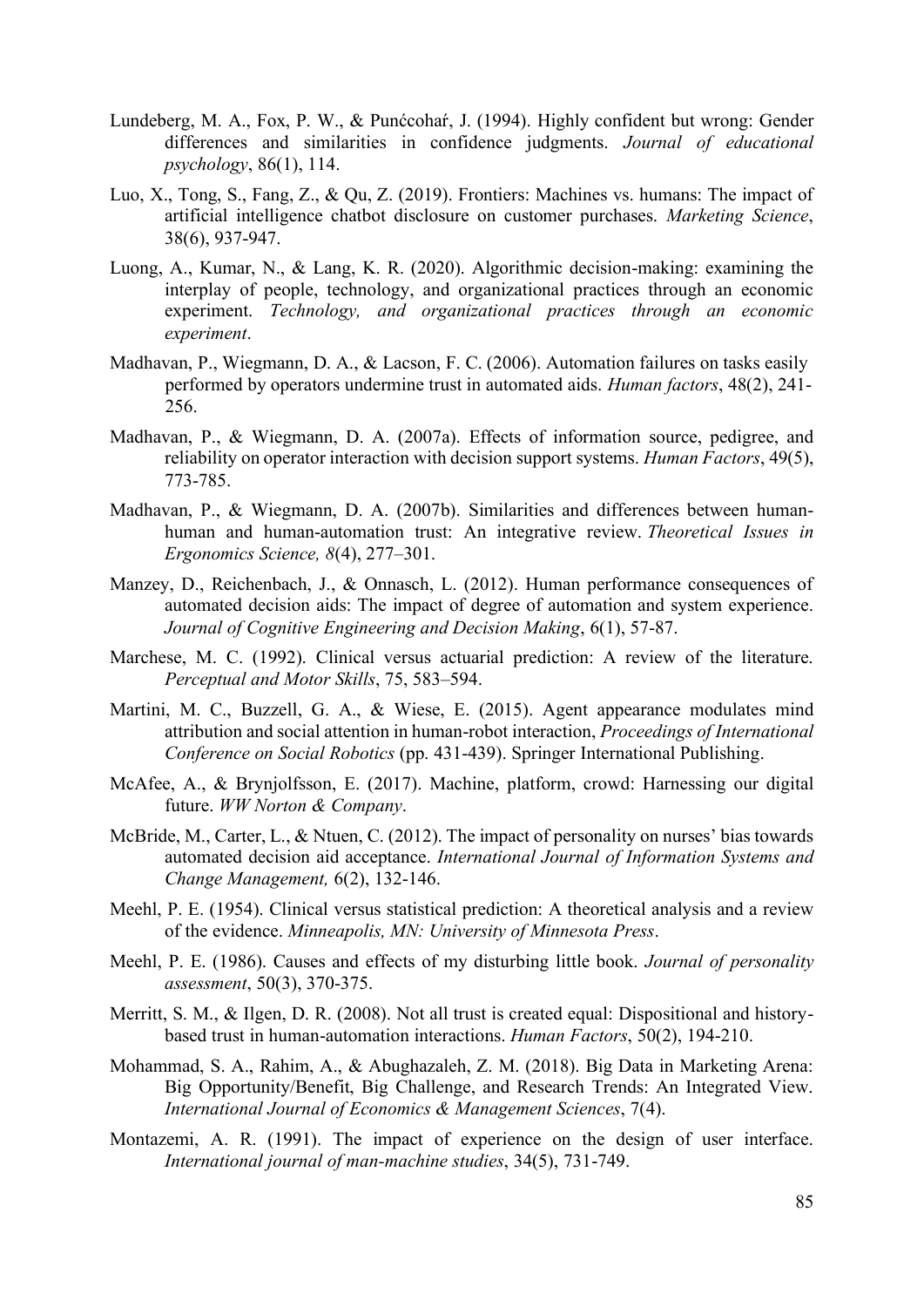- Moore, D. A., & Healy, P. J. (2008). The trouble with overconfidence. *Psychological Review*, 115(2), 502–517*.*
- Mosier, K. L., Skitka, L. J., Heers, S., & Burdick, M. (1998). Automation bias: Decision making and performance in high-tech cockpits. *The International journal of aviation psychology*, 8(1), 47-63.
- Mosier, K.L., & Skitka, L.J. (1996). Human decision makers and automated decision aids: Made for each other? In R. Parasuraman, & M. Mouloua (Eds.), *Automation and human performance: Theory and applications.* NJ: Erlbaum, 201-220.
- Mullins, M. E., & Rogers, C. (2008). Reliance on intuition and faculty hiring. *Industrial and Organizational Psychology*, 1(3), 370-371.
- Naef, M., Fehr, E., Fischbacher, U., Schupp, J., & Wagner, G. (2008). Decomposing trust: Explaining national trust differences. *International Journal of Psychology*, 43(3-4).
- Nass, C., Fogg, B. J., & Moon, Y. (1996). Can computers be teammates?. *International Journal of Human-Computer Studies*, 45(6), 669-678.
- Nass, C., & Lee, K. M. (2001). Does computer-synthesized speech manifest personality? Experimental tests of recognition, similarity-attraction, and consistency-attraction. *Journal of experimental psychology: applied*, 7(3), 171.
- Nass, C., Moon, Y., Fogg, B. J., Reeves, B., & Dryer, C. (1995). Can computer personalities be human personalities?. *In Conference companion on Human factors in computing systems*, 5, 228-229.
- Newcomb, D. (2014). Making robot cars more human. Retrieved April 05, 2020, from https://uk.pcmag.com/cars-products/38039/opinion/making-robot-cars-more-human
- Nomura, T., Kanda, T., Suzuki, T., & Kato, K. (2008). Prediction of human behavior in human- -robot interaction using psychological scales for anxiety and negative attitudes toward robots. *IEEE transactions on robotics*, 24(2), 442-451.
- Önkal, D., P. Goodwin, M. Thomson, S. Gönül, and A. Pollock (2009). The Relative Influence of Advice from Human Experts and Statistical Methods on Forecast Adjustments. *Journal of Behavioral Decision Making*, 22 (4), 390–409.
- Oxford Dictionaries. (n.d.). Retrieved May 20, 2020, from http://www.oxforddictionaries.com/
- Pak, R., Fink, N., Price, M., Bass, B., & Sturre, L. (2012). Decision support aids with anthropomorphic characteristics influence trust and performance in younger and older adults. *Ergonomics*, 55(9), 1059-1072.
- Parasuraman, R., & Manzey, D. H. (2010). Complacency and bias in human use of automation: An attentional integration. *Human factors*, 52(3), 381-410.
- Parasuraman, R., & Riley, V. (1997). Humans and automation: Use, misuse, disuse, abuse. *Human factors*, 39(2), 230-253.
- Parasuraman, R., Sheridan, T. B., & Wickens, C. D. (2000). A model for types and levels of human interaction with automation. *IEEE Transactions on systems, man, and cybernetics-Part A: Systems and Humans*, 30(3), 286-297.
- Patel, V. L., Shortliffe, E. H., Stefanelli, M., Szolovits, P., Berthold, M. R., Bellazzi, R., & Abu-Hanna, A. (2009). The coming of age of artificial intelligence in medicine. *Artificial intelligence in medicine*, 46(1), 5-17.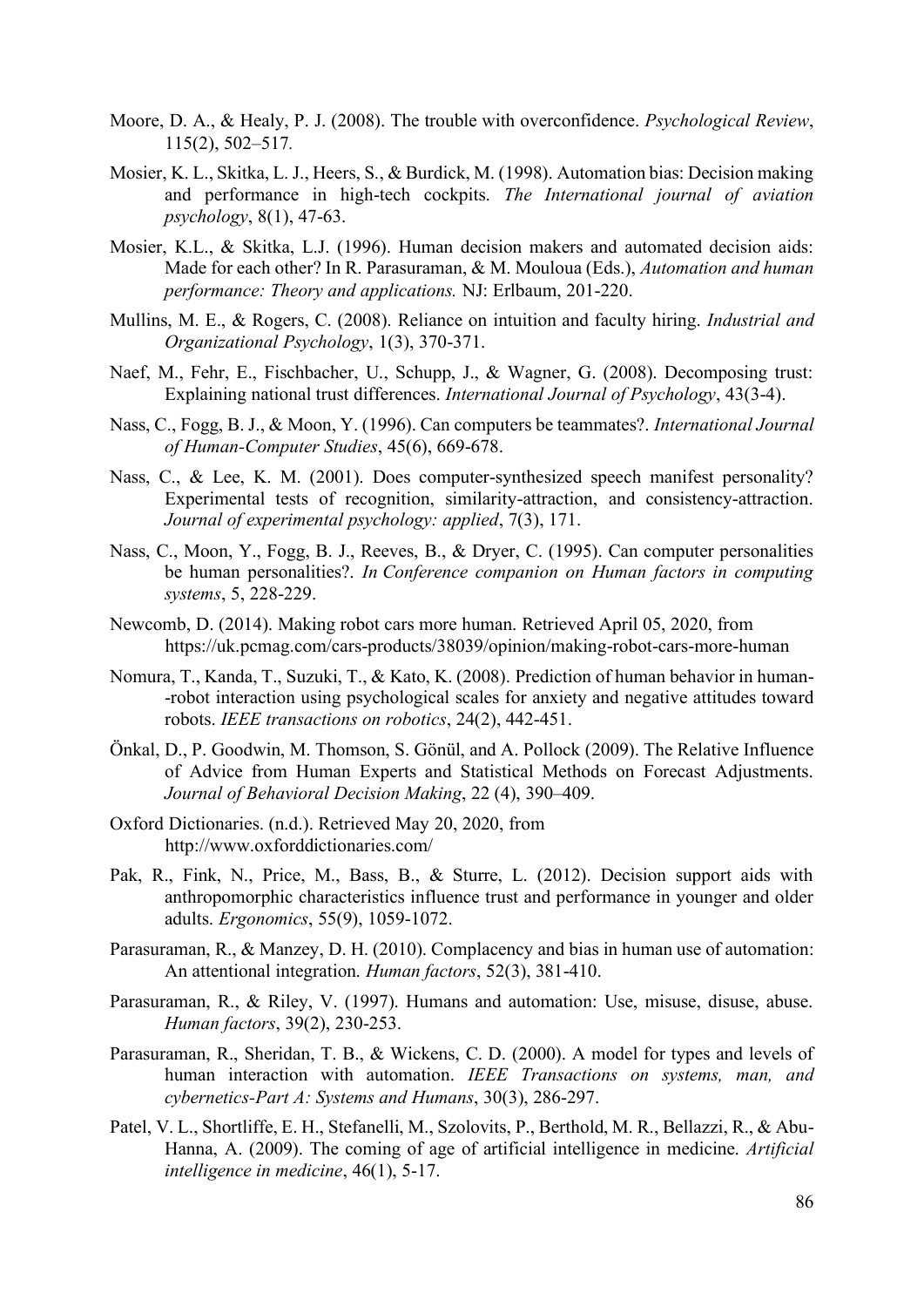- Patterson, R. E. (2017). Intuitive cognition and models of human–automation interaction. *Human factors*, 59(1), 101-115.
- Prahl, A., & Van Swol, L. (2017). Understanding algorithm aversion: When is advice from automation discounted?. *Journal of Forecasting*, 36(6), 691–702.
- Prince, M. (1993). Women, Men, and Money Styles. *Journal of Economic Psychology*, 14 (3), 175–182.
- Promberger, M., & Baron, J. (2006). Do patients trust computers?. *Journal of Behavioral Decision Making*, 19(5), 455-468.
- Rau, P. P., Li, Y., & Li, D. (2009). Effects of communication style and culture on ability to accept recommendations from robots. *Computers in Human Behavior*, 25(2), 587-595.
- Reinsel, D., Gantz, J., & Rydning, J. (2018). The digitization of the world from edge to core. *IDC White Paper*.
- Robinette, P., Li, W., Allen, R., Howard, A. M., & Wagner, A. R. (2016). Overtrust of robots in emergency evacuation scenarios. *11th ACM/IEEE International Conference on Human-Robot Interaction (HRI). IEEE*, (3), 101-108.
- Robinette, P., Howard, A. M., & Wagner, A. R. (2017). Effect of robot performance on human– robot trust in time-critical situations. *IEEE Transactions on Human-Machine Systems*, 47(4), 425-436.
- Rynes, S. L., Colbert, A. E., & Brown, K. G. (2002). HR professionals' beliefs about effective human resource practices: Correspondence between research and practice. *Human Resource Management: Published in Cooperation with the School of Business Administration, The University of Michigan and in alliance with the Society of Human Resources Management*, 41(2), 149-174.
- Sanchez, J., Fisk, A. D., & Rogers, W. A. (2004). Reliability and Age-Related Effects on Trust and Reliance of a Decision Support Aid. *Proceedings of the Human Factors and Ergonomics Society Annual Meeting*, 48(3), 586–589.
- Sanders, N. R., & Manrodt, K. B. (2003a). Forecasting software in practice: Use, satisfaction, and performance. *Interfaces*, 33(5), 90-93.
- Sanders, N. R., & Manrodt, K. B. (2003b). The efficacy of using judgmental versus quantitative forecasting methods in practice. *Omega*, 31(6), 511-522.
- Sawyer, J. (1966). Measurement and prediction, clinical and statistical. *Psychological bulletin*, 66(3), 178.
- Sears, D. O. (1983). The person-positivity bias. *Journal of Personality and Social Psychology*, 44(2), 233–250.
- Shaffer, V. A., Probst, C. A., Merkle, E. C., Arkes, H. R., & Medow, M. A. (2013). Why do patients derogate physicians who use a computer-based diagnostic support system?. *Medical Decision Making*, 33(1), 108-118.
- Sieck, W. R., & Arkes, H. R. (2005). The recalcitrance of overconfidence and its contribution to decision aid neglect. *Journal of Behavioral Decision Making*, 18(1), 29-53.
- Sinha, R. R., & Swearingen, K. (2001). Comparing recommendations made by online systems and friends. *In DELOS workshop: Personalisation and recommender systems in digital libraries*.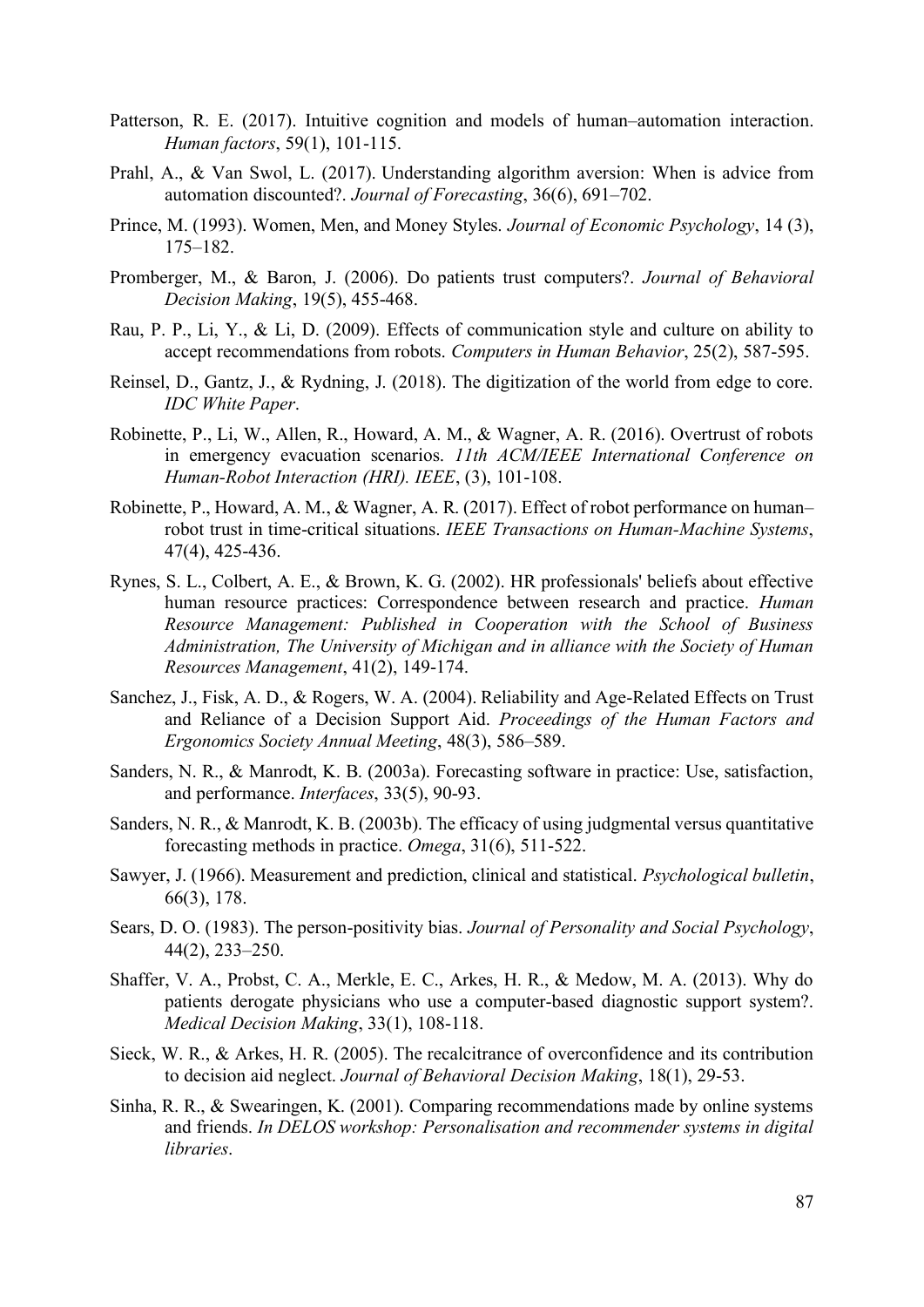- Schmidt, F. L., & Hunter, J. E. (1998). The validity and utility of selection methods in personnel psychology: Practical and theoretical implications of 85 years of research findings. *Psychological bulletin*, 124(2), 262.
- Szalma, J. L., & Taylor, G. S. (2011). Individual differences in response to automation: The five factor model of personality. *Journal of Experimental Psychology: Applied*, 17(2), 71.
- Thurman, N., & Fletcher, R. (2019). Has digital distribution rejuvenated readership? Revisiting the age demographics of newspaper consumption. *Journalism Studies*, 20(4), 542-562.
- Thurman, N., Moeller, J., Helberger, N., & Trilling, D. (2019). My friends, editors, algorithms, and I: Examining audience attitudes to news selection. *Digital Journalism*, 7(4), 447- 469.
- Todd, P. M., & Gigerenzer, G. (2007). Environments that make us smart: Ecological rationality. *Current directions in psychological science*, 16(3), 167-171.
- Tung, F. W. (2011). Influence of gender and age on the attitudes of children towards humanoid robots. *In International Conference on Human-Computer Interaction* (pp. 637-646). Springer, Berlin, Heidelberg.
- Webster, J., & Watson, R. (2002). Analyzing the Past to Prepare for the Future: Writing a Literature Review. *MIS Quarterly*, 26(2), Xiii-Xxiii.
- Wee, B. V., & Banister, D. (2016). How to write a literature review paper?. *Transport Reviews*, 36(2), 278-288.
- Westin, C., Borst, C., & Hilburn, B. (2015). Strategic conformance: Overcoming acceptance issues of decision aiding automation?. *IEEE Transactions on Human-Machine Systems*, 46(1), 41-52.
- Whitecotton, S. M. (1996). The effects of experience and confidence on decision aid reliance: A causal model. *Behavioral Research in Accounting*, 8, 194–216.
- Wiese, E., Shaw, T., Lofaro, D., & Baldwin, C. (2017). Designing artificial agents as social companions. *Proceedings of the Human Factors and Ergonomics Society Annual Meeting*, 61(1), 1604–1608.
- Wiese, E., Wykowska, A., Zwickel, J., & Müller, H. J. (2012). I see what you mean: how attentional selection is shaped by ascribing intentions to others. *PloS one*, 7(9).
- Workman, M. (2005). Expert decision support system use, disuse, and misuse: a study using the theory of planned behavior. *Computers in Human Behavior*, 21(2), 211-231.
- Yang, C. Y. D., Ozbay, K., & Xuegang, J. B. (2017). Developments in connected and automated vehicles. *Journal of Intelligent Transportation Systems*, 21(4), 251–254.
- Yeomans, M., Shah, A., Mullainathan, S., & Kleinberg, J. (2019). Making sense of recommendations. *Journal of Behavioral Decision Making*, 32(4), 403-414.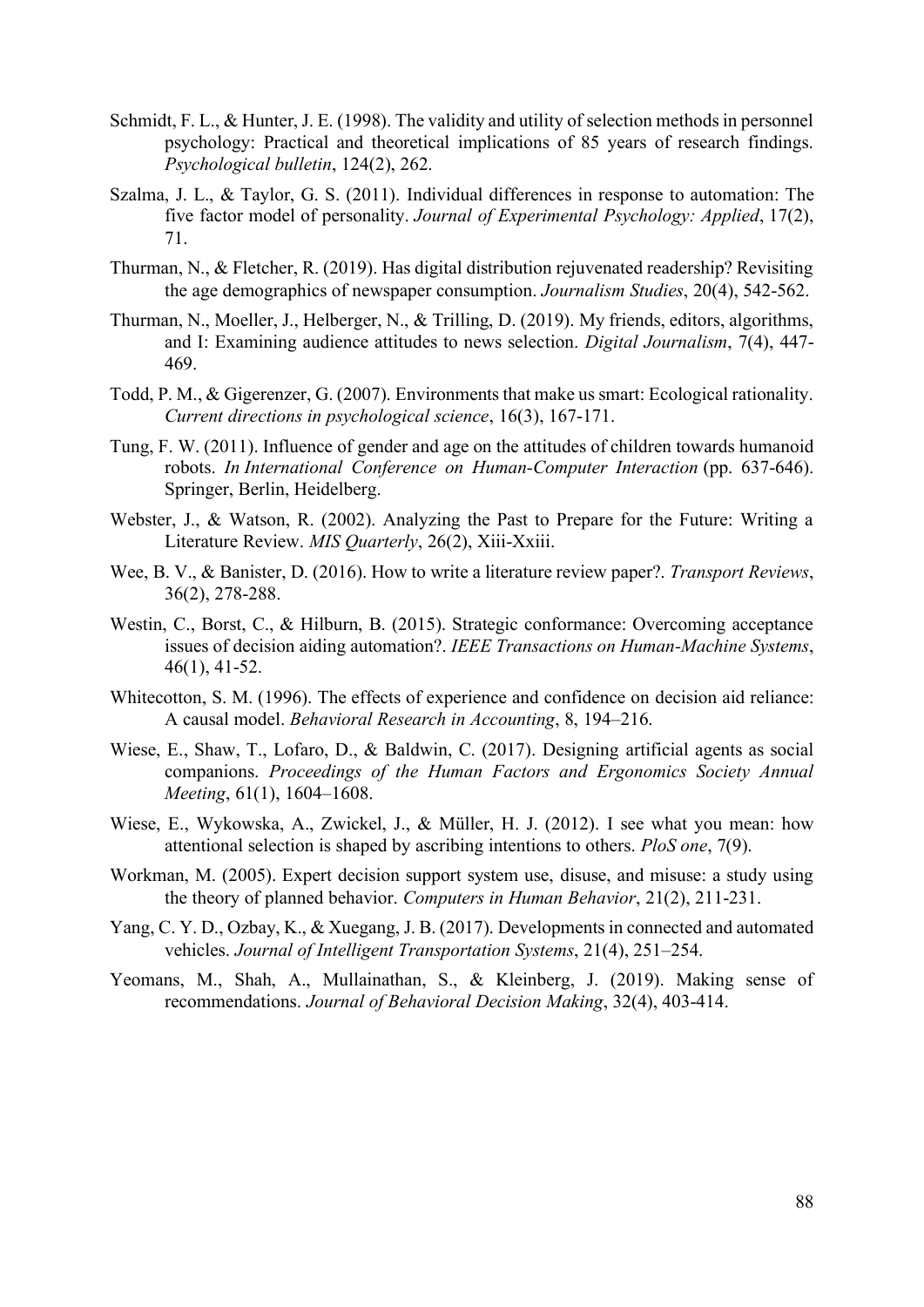# **Appendix**

|                         | <b>Reference</b>              | <b>Title</b>                                                                                                                            | Method <sup>a</sup> | Topic <sup>b</sup> | <b>Key Findings</b>                                                                                                                                                                                                                         |
|-------------------------|-------------------------------|-----------------------------------------------------------------------------------------------------------------------------------------|---------------------|--------------------|---------------------------------------------------------------------------------------------------------------------------------------------------------------------------------------------------------------------------------------------|
| $\mathbf{1}$            | Alexander et<br>al. (2018)    | Why trust an<br>algorithm?                                                                                                              | E                   | Av $\&$<br>Ap      | This article points out that social proof has a<br>positive influence on the utilization of<br>algorithmic models.                                                                                                                          |
| $\overline{2}$          | Araujo et al.<br>(2020)       | In AI we trust?<br>Perceptions about<br>automated decision-<br>making by artificial<br>intelligence                                     | E                   | Av $\&$<br>Ap      | This article shows that the variable gender plays<br>a role in the individuals' perceived usefulness of<br>automated decision making. Females perceive<br>automated decision making as significantly less<br>useful in comparison to males. |
| 3                       | Arkes et al.<br>(1986)        | Factors influencing<br>the use of a decision<br>rule in a probabilistic<br>task                                                         | E                   | Av                 | Individuals with higher knowledge of the subject<br>are inclined to use decision aids less than<br>knowledgeable ones. This behavior leads to the<br>erroneous underutilization of algorithmic models                                       |
| $\overline{\mathbf{4}}$ | Arkes et al.<br>(2007)        | Patients derogate<br>physicians who use a<br>computer-assisted<br>diagnostic aid                                                        | E                   | Av                 | Patients perceive physicians who use an<br>algorithmic decision tool as less competent than<br>doctors who make decisions without such a tool.                                                                                              |
| 5                       | Arkes et al.<br>(2016)        | How bad is<br>incoherence?                                                                                                              | $\mathcal{C}$       | An                 | Coherence is not a standard for rationality.<br>Beneficial decisions are specified as ecological<br>rational.                                                                                                                               |
| 6                       | Armstrong<br>(1980)           | The seer-sucker<br>theory: The value of<br>experts in forecasting                                                                       | $\mathcal{C}$       | Av                 | This article describes the role of experts in<br>forecasting. Hiring experts is really expensive<br>but there are indications that it is not worth<br>spending a lot of money for the search process.                                       |
| 7                       | Banker &<br>Khetani<br>(2019) | Algorithm<br>overdependence: how<br>the use of algorithmic<br>recommendation<br>systems can increase<br>risks to consumer<br>well-being | E                   | Av $&$<br>Ap       | This article shows both aspects. Firstly, people<br>often rely on their judgment instead of the<br>judgment of algorithm. Secondly, people tend to<br>overrely on algorithmic decision aids.                                                |
| 8                       | Baron<br>(2000)               | Thinking and<br>Deciding                                                                                                                | $\mathbf C$         | Av                 | This paper includes topics such as human<br>cognition and rationality and, therefore, also<br>overconfidence bias. Overconfidence Bias<br>appears when people show extreme confidence.                                                      |
| 9                       | Bennett &<br>Hauser<br>(2013) | Artificial intelligence<br>framework for<br>simulating clinical<br>decision-making: A<br>Markov decision<br>process approach            | S                   | Av                 | This article shows the effects of AI in hospitals.<br>Since the technology has developed in the last<br>decades, AI systems are able to reduce errors and<br>improve efficiency in the hospital.                                            |
| <b>10</b>               | Bhattacharya<br>et al. (2012) | Is unbiased financial<br>advice to retail<br>investors sufficient?<br>Answers from a large<br>field study                               | $\mathbf S$         | Av $\&$<br>Ap      | In financial decisions, the individual<br>characteristic gender might play a role in advice<br>taking.                                                                                                                                      |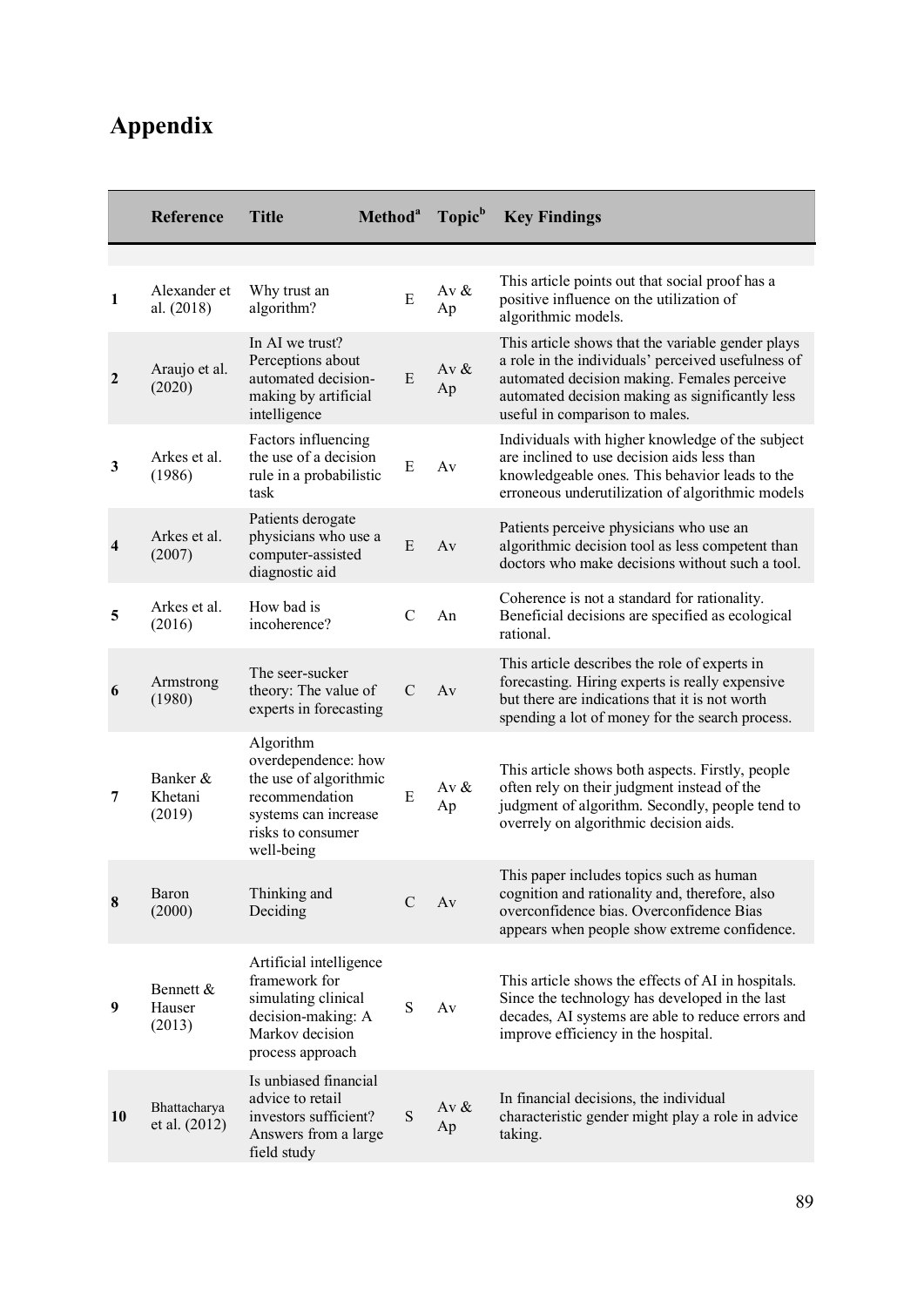| 11 | Bigman &<br>Gray (2018)         | People are averse to<br>machines making<br>moral decisions                                                                                           | E             | Av            | People are averse towards algorithmic-based<br>moral decisions in various areas, such as<br>medicine, military, and law.                                                                                     |
|----|---------------------------------|------------------------------------------------------------------------------------------------------------------------------------------------------|---------------|---------------|--------------------------------------------------------------------------------------------------------------------------------------------------------------------------------------------------------------|
| 12 | Blankenship<br>et al. (1984)    | Reciprocal Interaction<br>and Similarity of<br>Personality Attributes                                                                                | S             | Av $\&$<br>Ap | Individuals feel attracted to each other when<br>their personalities match (similarity-attraction<br>hypothesis).                                                                                            |
| 13 | <b>Brown</b><br>(2015)          | Decision science as a<br>by-product of<br>decision-aiding: A<br>practitioner's<br>perspective                                                        | $\mathcal{C}$ | Av            | Algorithmic-based decision making is<br>characterized by calculations. Consequently, this<br>type of decision making requires additional<br>motivation for the implementation.                               |
| 14 | Buckley et<br>al. (2000)        | A brief history of the<br>selection interview:<br>May the next 100<br>years be more fruitful                                                         | $\mathcal{C}$ | Av            | This paper, based on a review, shows that<br>employers prefer to use the traditional way of<br>making interviews as a selection method.                                                                      |
| 15 | Bucklin et<br>al. (1998)        | From decision<br>support to decision<br>automation                                                                                                   | $\mathcal{C}$ | Av            | This article discusses the potential future role of<br>marking regarding automation. They state that a<br>lot of tasks in marketing can not only be<br>supported by algorithms but may also be<br>automated. |
| 16 | Burton et al.<br>(2020)         | A systematic review<br>of algorithm aversion<br>in augmented<br>decision making                                                                      | $\mathcal{C}$ | Av            | This article provides a review of the topic<br>algorithm aversion. It includes causes and<br>strategies to overcome this phenomenon.                                                                         |
| 17 | Byrne $&$<br>Griffitt<br>(1969) | Similarity and<br>awareness of<br>similarity of<br>personality<br>characteristics as<br>determinants of<br>attraction                                | E             | Av $\&$<br>Ap | This article investigates the approach of<br>personality-similarities. Humans feel attracted to<br>each other when their personalities match.                                                                |
| 18 | Camerer &<br>Johnson<br>(1991)  | The process-<br>performance paradox<br>in expert judgment:<br>How can experts<br>know so much and<br>predict so badly?                               | C             | Av            | This article deals with experts. It shows that<br>regression models are capable of outperforming<br>experts.                                                                                                 |
| 19 | Carbone et<br>al. (1983)        | Comparing for<br>different time series<br>methods the value of<br>technical expertise<br>individualized<br>analysis, and<br>judgmental<br>adjustment | Ε             | Av            | This research paper shows that individuals'<br>efforts to modify algorithmic-based predictions<br>often results in worse outcomes.                                                                           |
| 20 | Castelo et al.<br>(2019)        | Task-Dependent<br>Algorithm Aversion                                                                                                                 | Ε             | Av $\&$<br>Ap | This article shows that humans do not really rely<br>on algorithms for tasks that seem subjective. If<br>people perceive an algorithm to be more<br>objective, it increases the use of it                    |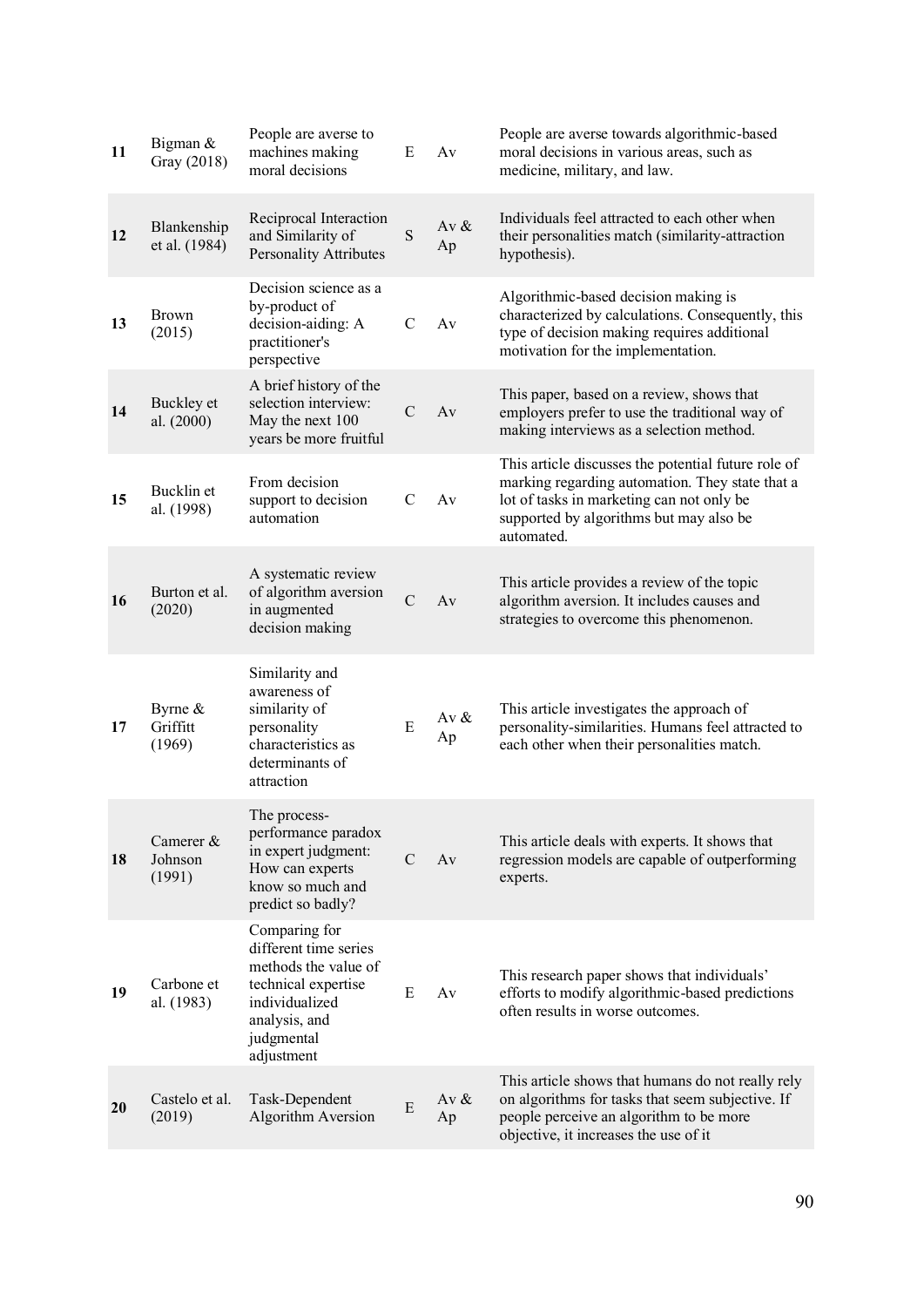| 21 | Commerford<br>et al. (2019)       | Complex estimates<br>and auditor reliance<br>on artificial<br>intelligence                                                 | ${\bf E}$     | Av            | This article indicates that algorithm aversion is<br>costly. Individuals could increasingly rely on<br>algorithmic based decision aids when they<br>increase their experience with this technology.                                                |
|----|-----------------------------------|----------------------------------------------------------------------------------------------------------------------------|---------------|---------------|----------------------------------------------------------------------------------------------------------------------------------------------------------------------------------------------------------------------------------------------------|
| 22 | Corey $&$<br>Merenstein<br>(1987) | Applying the acute<br>ischemic heart<br>disease predictive<br>instrument                                                   | S             | Av            | This research paper shows that doctors<br>erroneously underutilize algorithmic models.                                                                                                                                                             |
| 23 | Cortina et al.<br>(2000)          | The incremental<br>validity of interview<br>scores over and above<br>cognitive ability and<br>conscientiousness<br>scores  | $\mathcal{C}$ | Av            | This article indicates that less standardized<br>methods such as interviews provide little insight<br>into the future performance of an employee.                                                                                                  |
| 24 | Croskerry &<br>Norman<br>(2008)   | Overconfidence in<br>clinical decision<br>making                                                                           | C             | Av            | Individuals characterized with overconfidence<br>are inclined to make illogical and irrational<br>decisions.                                                                                                                                       |
| 25 | Dane &<br>Pratt (2007)            | <b>Exploring</b> intuition<br>and its role in<br>managerial decision<br>making                                             | $\mathcal{C}$ | Av            | This article provides a definition of intuition. It<br>is defined "as affectively charged judgments that<br>arise through rapid, nonconscious, and holistic<br>associations" (p.40).                                                               |
| 26 | Dane et al.<br>(2012)             | When should I trust<br>my gut? Linking<br>domain expertise to<br>intuitive decision-<br>making effectiveness               | E             | Av            | A large part of decisions is not based on the<br>collection and analysis of information, but rather<br>on the subconscious level of intuition. This paper<br>describes the crucial part of domain expertise in<br>intuition-based decision-making. |
| 27 | Dawes<br>(1979)                   | The robust beauty of<br>improper linear<br>models in decision<br>making                                                    | $\mathcal{C}$ | Av            | This article is a review regarding clinical versus<br>statistical prediction. Statistical models are<br>superior to clinical models.                                                                                                               |
| 28 | Dawes et al.<br>(1989)            | Clinical versus<br>actuarial judgment                                                                                      | C             | Av            | Individuals can consult either the clinical or the<br>actuarial method. Research shows that the<br>actuarial method outperforms the clinical<br>method.                                                                                            |
| 29 | Diab et al.<br>(2011)             | Lay perceptions of<br>selection decision<br>aids in US and non-<br>US samples                                              | E             | Av            | This article shows that algorithms make better<br>forecasts than humans. But, participants prefer to<br>rely on human-made interviews, because they<br>perceive it as more professional and fairer.                                                |
| 30 | Dietvorst et<br>al. (2015)        | Algorithm aversion:<br>People erroneously<br>avoid algorithms after<br>seeing them err                                     | E             | Av $&$<br>Ap  | This article points out that individuals are less<br>inclined to rely on an algorithm after noticing it<br>making an error. They punish an algorithm more<br>than a human regarding making mistakes.                                               |
| 31 | Dietvorst et<br>al. $(2018)$      | Overcoming<br>algorithm aversion:<br>People will use<br>imperfect algorithms<br>if they can (even<br>slightly) modify them | E             | Av $\&$<br>Ap | This research paper shows that if people get the<br>possibility to modify the algorithmic forecast<br>process, it increases their confidence and the<br>likelihood of using it.                                                                    |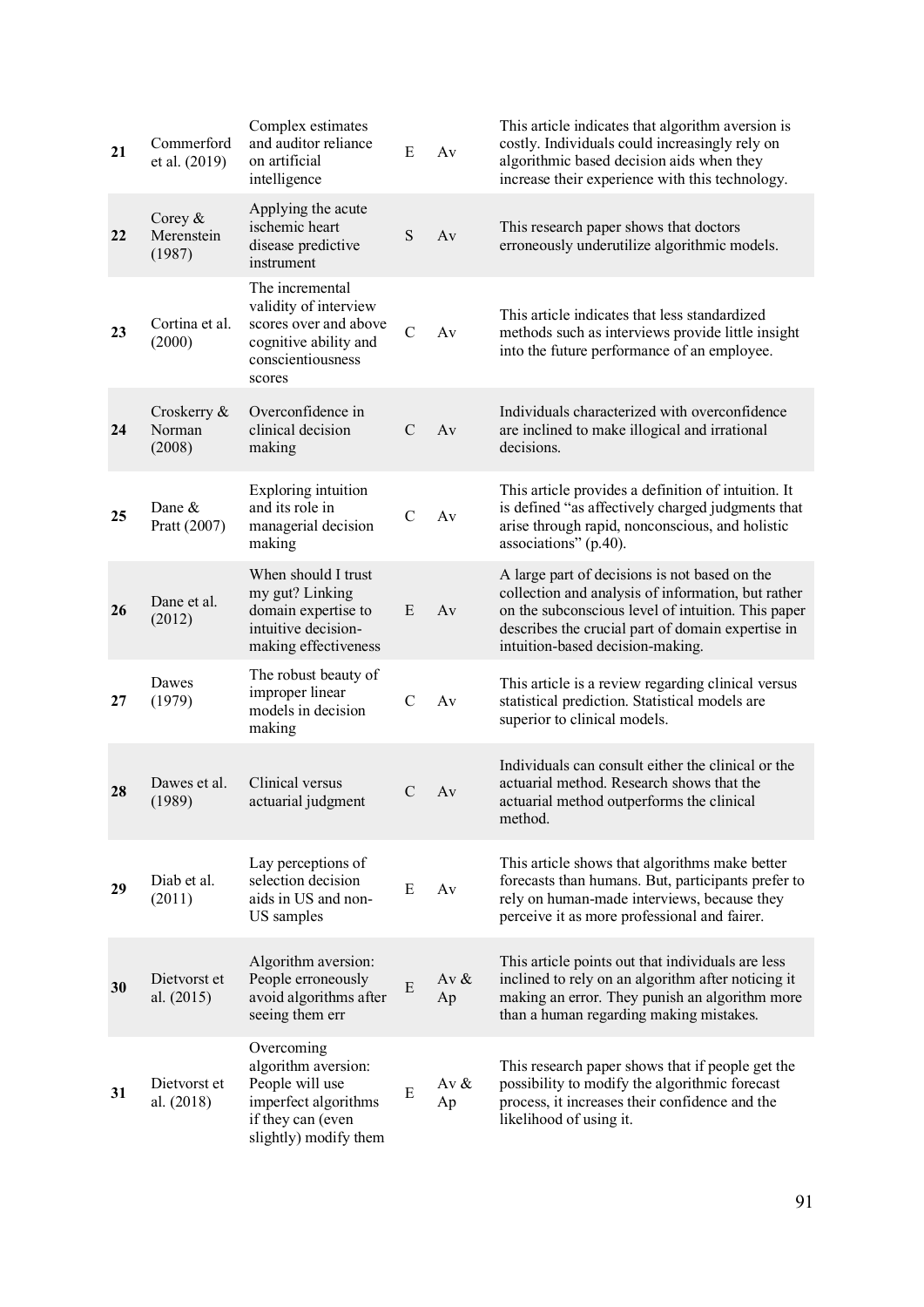| 32 | Dijkstra<br>(1999)                | User agreement with<br>incorrect expert<br>system advice                                                                      | E              | Ap            | People think that an algorithmic advice is<br>characterized with objectivity and rationality to a<br>greater extent than a human advice.                                                                                                                                                                          |
|----|-----------------------------------|-------------------------------------------------------------------------------------------------------------------------------|----------------|---------------|-------------------------------------------------------------------------------------------------------------------------------------------------------------------------------------------------------------------------------------------------------------------------------------------------------------------|
| 33 | Dijkstra et<br>al. (1998)         | Persuasiveness of<br>expert systems                                                                                           | E              | Ap            | This article indicates that people think that an<br>algorithmic system is characterized with more<br>objectivity and rationality than a human-being.                                                                                                                                                              |
| 34 | Duck (1973)                       | Personality similarity<br>and friendship choice:<br>Similarity of what,<br>when?                                              | $\overline{E}$ | Av $\&$<br>Ap | This research paper shows that people feel<br>attracted to each other when their personalities<br>match.                                                                                                                                                                                                          |
| 35 | Dzindolet et<br>al. (2001)        | A framework of<br>automation use                                                                                              | $\overline{C}$ | Av $&$<br>Ap  | This article shows that people weight up the<br>perceived reliability of human and algorithm-<br>based predictions to determine on which advice<br>they should rely. Additionally, factors<br>influencing automation bias are described:<br>authority, cognitive miser as well as diffusion of<br>responsibility. |
| 36 | Dzindolet et<br>al. (2002)        | The perceived utility<br>of human and<br>automated aids in a<br>visual detection task                                         | E              | Av            | Individuals are more sensitive towards algorithm<br>errors. Consequently, their level of trust<br>decreases after noticing that the algorithm is<br>capable of making errors.                                                                                                                                     |
| 37 | Eastwood et<br>al. (2012)         | What people want<br>from their<br>professionals:<br>Attitudes toward<br>decision-making<br>strategies                         | E              | Av            | Individuals rate the clinical method as being<br>better than the actuarial method. Patients feel<br>more positively towards physicians when they<br>do not include algorithmic decision aids in their<br>prognosis.                                                                                               |
| 38 | Efendić et<br>al. (2020)          | Slow response times<br>undermine trust in<br>algorithmic (but not<br>human) predictions                                       | E              | Av            | This research paper shows that individuals'<br>tendency to rely on an algorithm depends on the<br>response time.                                                                                                                                                                                                  |
| 39 | Einhorn<br>(1986)                 | Accepting error to<br>make less error                                                                                         | $\mathbf C$    | Av            | Aversion towards algorithms arises because<br>humans think that algorithms will make an error<br>and humans have the ability of perfection.                                                                                                                                                                       |
| 40 | Fildes $&$<br>Goodwin<br>(2007)   | Against your better<br>judgment? How<br>organizations can<br>improve their use of<br>management<br>judgment in<br>forecasting | S              | Av            | Decision-makers often rely too excessively on<br>unstructured forecasting methods and tend to<br>erroneously reject statistical methods. Managers<br>often dilute the predictions with their decisions.                                                                                                           |
| 41 | Fitzsimons<br>& Lehmann<br>(2004) | Reactance to<br>recommendations:<br>When unsolicited<br>advice yields contrary<br>responses                                   | E              | Av            | Individuals are confronted with product<br>recommendations that contradict their first<br>impression of choice. In this case, they tend to<br>show reactance towards the algorithm-based<br>recommender system and start to avoid and to<br>contradict further recommendations.                                   |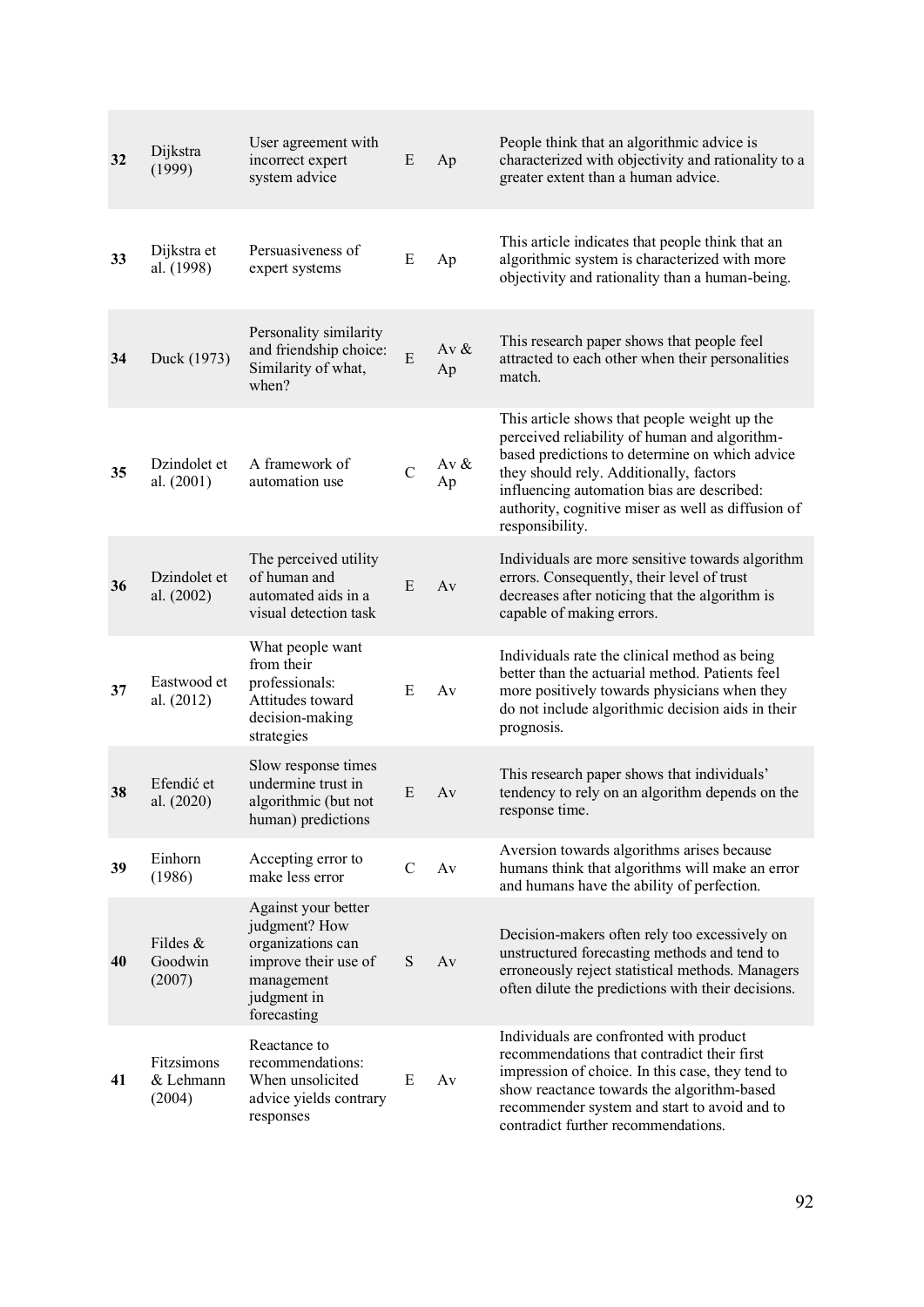| 42 | Garg et al.<br>(2005)         | Effects of<br>computerized clinical<br>decision support<br>systems on<br>practitioner<br>performance and<br>patient outcomes: a<br>systematic review                                         | $\mathbf C$   | Ap | This research paper shows that automation-based<br>decision aids help to increase the performance of<br>the forecast task.                                                                                                                                                                      |
|----|-------------------------------|----------------------------------------------------------------------------------------------------------------------------------------------------------------------------------------------|---------------|----|-------------------------------------------------------------------------------------------------------------------------------------------------------------------------------------------------------------------------------------------------------------------------------------------------|
| 43 | Goodwin et<br>al. (2013)      | Antecedents and<br>effects of trust in<br>forecasting advice                                                                                                                                 | E             | Av | This article shows that when individuals get<br>offered with an explanation on how an algorithm<br>works, it increases their stated trust in it.                                                                                                                                                |
| 44 | Gough<br>(1962)               | Clinical versus<br>statistical prediction<br>in psychology                                                                                                                                   | S             | Av | This research paper shows that the statistical<br>method is capable of outperforming the clinical<br>method.                                                                                                                                                                                    |
| 45 | Green &<br>Hughes<br>(1986)   | Effects of decision<br>support systems<br>training and cognitive<br>style on decision<br>process attributes                                                                                  | E             | Av | It seems that providing individuals with a well-<br>suited training decreases disuse of algorithms<br>and increases the effectiveness of algorithmic<br>based decision aids.                                                                                                                    |
| 46 | Grove $\&$<br>Meehl<br>(1996) | Comparative<br>efficiency of informal<br>(subjective,<br>impressionistic) and<br>formal (mechanical,<br>algorithmic)<br>prediction<br>procedures: The<br>clinical-statistical<br>controversy | $\mathcal{C}$ | Av | This article shows that the mechanical method of<br>diagnosis is more accurate than the clinical<br>method.                                                                                                                                                                                     |
| 47 | Grove et al.<br>(2000)        | Clinical versus<br>mechanical<br>prediction: A meta-<br>analysis                                                                                                                             | C             | Av | Statistical predictions are equal or superior to<br>clinical prediction.                                                                                                                                                                                                                        |
| 48 | Hafenbrädl<br>et al. (2016)   | Applied decision<br>making with fast-and-<br>frugal heuristics                                                                                                                               | $\mathcal{C}$ | Av | This research article states that it is difficult to<br>demand from individuals to learn a new process<br>of making decisions from nowhere. It is easier to<br>find out where they find themselves in their<br>decision-making process and how to make<br>improvements to their actual process. |
| 49 | Hagmann et<br>al. (2019)      | Nudging out support<br>for a carbon tax                                                                                                                                                      | E             | Av | Nudges often lead to detractions from more<br>sustainable solutions.                                                                                                                                                                                                                            |
| 50 | Highhouse<br>(2008)           | Stubborn Reliance on<br>Intuition and<br>Subjectivity in<br><b>Employee Selection</b>                                                                                                        | $\mathcal{C}$ | Av | This article shows that humans have a resistance<br>on statistical models because they have more<br>trust in their own intuition.                                                                                                                                                               |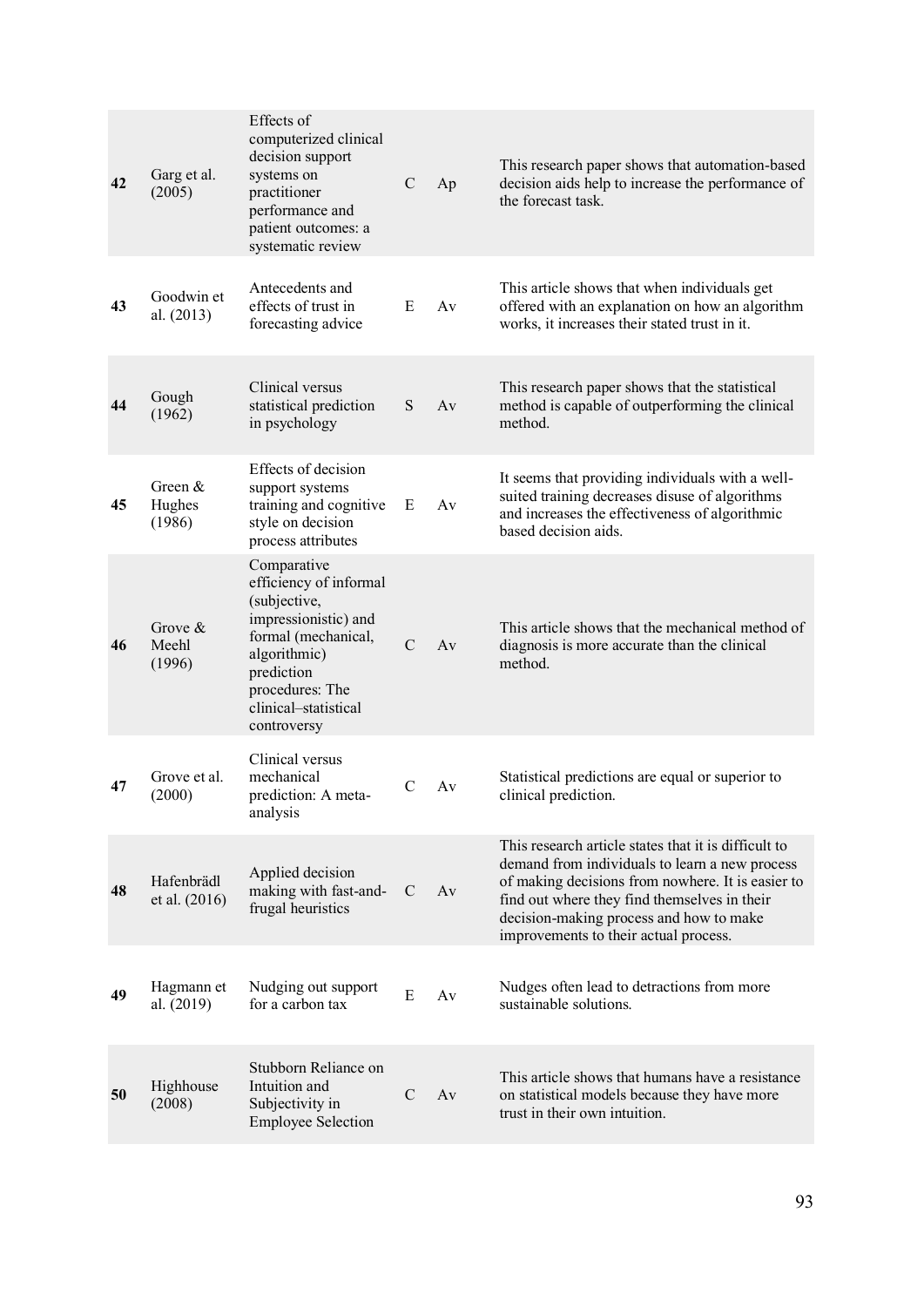| 51 | Ho et al.<br>(2005)              | Age differences in<br>trust and reliance of a<br>medication<br>management system                                         | $\overline{E}$ | Av $&$<br>Ap | This article shows that individuals at a higher<br>age are more likely to trust and use an algorithm<br>than people at a lower age.                                                                                                                              |
|----|----------------------------------|--------------------------------------------------------------------------------------------------------------------------|----------------|--------------|------------------------------------------------------------------------------------------------------------------------------------------------------------------------------------------------------------------------------------------------------------------|
| 52 | Hoff &<br>Bashir<br>(2015)       | Trust in automation:<br>Integrating empirical<br>evidence on factors<br>that influence trust                             | $\mathcal{C}$  | Av           | Review about factors which influence trust in<br>automation. The study found three levels of<br>variability: Situational, dispositional and learned<br>trust.                                                                                                    |
| 53 | Jakesch et<br>al. (2019)         | AI-Mediated<br>Communication: How<br>the Perception that<br>Profile Text was<br>Written by AI Affects<br>Trustworthiness | E              | Av           | Individuals are apt to reject Airbnb hosts when<br>they believe that the description was written by<br>an AI-system rather than by a human-being.                                                                                                                |
| 54 | Kahneman<br>(2003)               | A perspective on<br>judgment and choice:<br>mapping bounded<br>rationality                                               | E              | Av           | This research paper indicates that intuition-based<br>decision-making is correct in occasional<br>situations.                                                                                                                                                    |
| 55 | Kaplan<br>(2000)                 | Culture counts: how<br>institutional values<br>affect computer use                                                       | S              | Av           | This article is about aversion towards computers<br>in hospitals. A cause of aversion towards<br>algorithmic models could be the doctors fear,<br>that the use of decision aids could reduce their<br>professional attitude in the perception of<br>individuals. |
| 56 | Kerr &<br><b>Bruun</b><br>(1983) | Dispensability of<br>member effort and<br>group motivation<br>losses: Free-rider<br>effects                              | E              | Ap           | This article tests the free rider effect empirically.<br>Different factors influence people tendency to<br>show a free-riding behavior: characteristics of<br>the group, members as well as tasks (e.g. size of<br>the groups, ability of team members).         |
| 57 | Kleinmuntz<br>(1990)             | Why we still use our<br>heads instead of<br>formulas: Toward an<br>integrative approach                                  | $\mathcal{C}$  | Av           | Doctors rely on clinical methods to a greater<br>extent, although actuarial decision aids would be<br>available to use.                                                                                                                                          |
| 58 | Komaroff<br>(1982)               | Algorithms and the<br>"art" of medicine                                                                                  | C              | Av           | This article shows that individuals believe that<br>algorithm prognosis takes the "art" of human<br>judgment away.                                                                                                                                               |
| 59 | Kuncel<br>(2008)                 | Some new (and old)<br>suggestions for<br>improving personnel<br>selection                                                | C              | Av           | Decision-makers should learn the importance of<br>decision aids.                                                                                                                                                                                                 |
| 60 | Kuncel et al.<br>(2013)          | Mechanical versus<br>clinical data<br>combination in<br>selection and<br>admissions decisions:<br>A meta-analysis        | C              | Av           | This article shows that in the area of employee<br>selection, employers erroneously prefer to rely<br>on intuition-based decision-making instead of<br>including decision aids in their selection process.                                                       |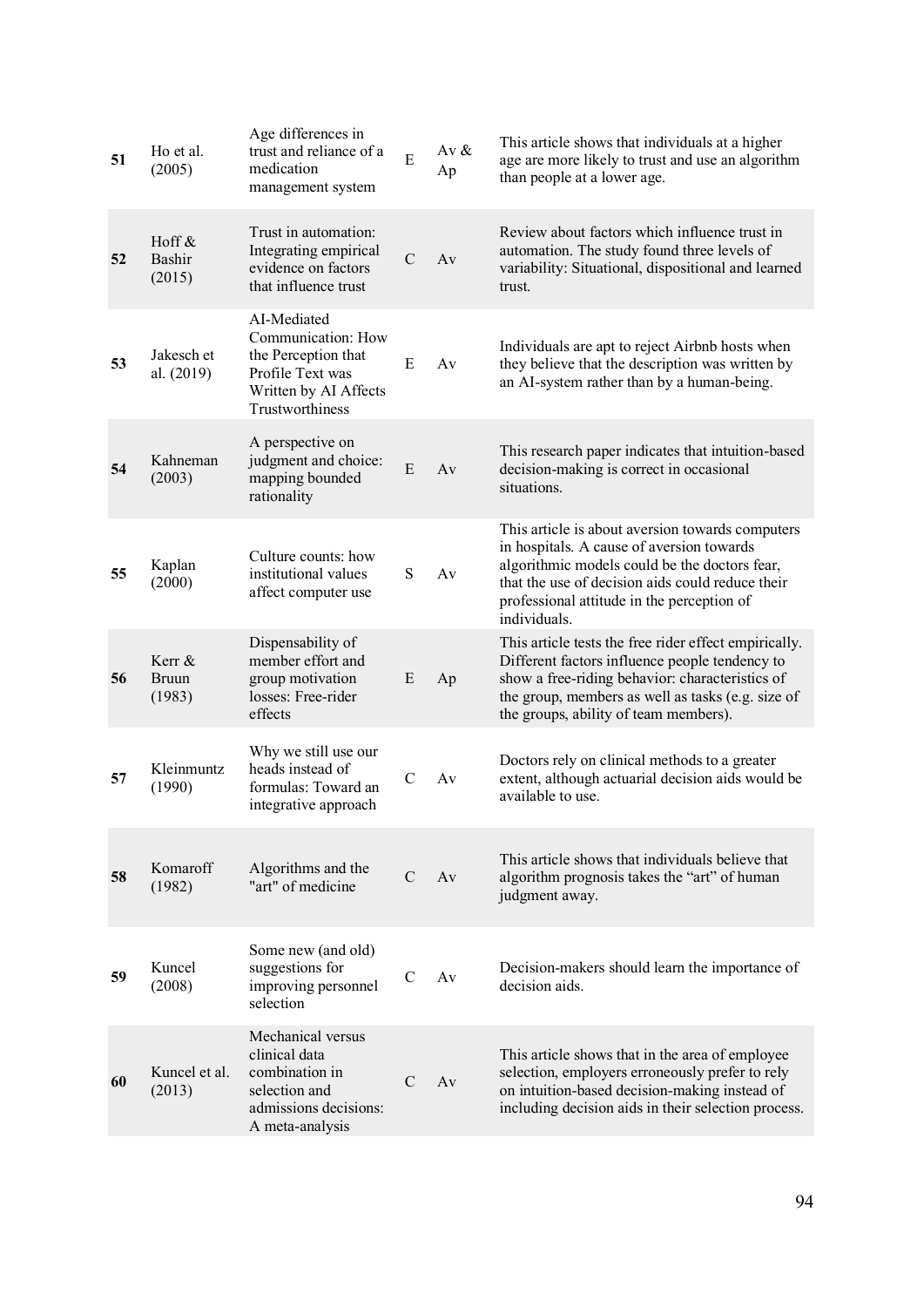| 61 | Layton et al.<br>(1994)     | Design of a<br>cooperative problem-<br>solving system for en-<br>route flight planning:<br>An empirical<br>evaluation                          | ${\bf E}$    | Ap            | This article shows an example of automation<br>bias. Pilots who are provided with a route plan<br>generated by an automation-based decision aid<br>spend less time in evaluating time-efficient route<br>alternatives than pilots who do not receive<br>advice. |
|----|-----------------------------|------------------------------------------------------------------------------------------------------------------------------------------------|--------------|---------------|-----------------------------------------------------------------------------------------------------------------------------------------------------------------------------------------------------------------------------------------------------------------|
| 62 | Lee $(2008)$                | Flattery may get<br>computers<br>somewhere,<br>sometimes: The<br>moderating role of<br>output modality,<br>computer gender, and<br>user gender | E            | Av $\&$<br>Ap | This research paper shows that women and men<br>react differently to flattery used by computers.<br>Females are inclined to react positively to it,<br>while it has a negative effect on males.                                                                 |
| 63 | Lee $(2018)$                | Understanding<br>perception of<br>algorithmic decisions:<br>Fairness, trust, and<br>emotion in response<br>to algorithmic<br>management        | E            | Av            | Humans perceive algorithmic-based decision<br>aids as less trustworthy, less fair, and feel more<br>negatively towards them than on human advice.                                                                                                               |
| 64 | Lee $\&$<br>Moray<br>(1992) | Trust, control<br>strategies and<br>allocation of function<br>in human-machine<br>systems                                                      | E            | Av            | This article shows that faults with environmental<br>situations and algorithms lead to poor algorithm<br>performance, resulting in a decrease in trust and<br>to disuse of decision aids                                                                        |
| 65 | Lee & See<br>(2004)         | Trust in automation:<br>Designing for<br>appropriate reliance                                                                                  | $\mathsf{C}$ | Av $\&$<br>Ap | Individuals do not rely on algorithmic-decision<br>aids appropriately.                                                                                                                                                                                          |
| 66 | Li et al.<br>(2010)         | A cross-cultural<br>study: Effect of robot<br>appearance and task                                                                              | E            | Av $&$<br>Ap  | This article shows that individuals from different<br>cultures perceive social robots differently.                                                                                                                                                              |
| 67 | Lievens et<br>al. (2005)    | The importance of<br>traits and abilities in<br>supervisors' hirability<br>decisions as a<br>function of method of<br>assessment               | S            | Av            | This research paper indicates that employers<br>prefer using more intuitive approaches for<br>assessment and selection of potential employees.                                                                                                                  |
| 68 | Lim &<br>O'Connor<br>(1995) | Judgemental<br>adjustment of initial<br>forecasts: Its<br>effectiveness and<br>biases                                                          | E            | Av            | This article shows that peoples' effort to modify<br>algorithmic-based predictions often results in<br>worse outcomes.                                                                                                                                          |
| 69 | Liu et al.<br>(2019)        | Machines versus<br>humans: People's<br>biased responses to<br>traffic accidents<br>involving self-driving<br>vehicles                          | E            | Av            | Traffic accidents involving autonomous driving<br>vehicles are perceived more negatively than<br>traffic accidents involving human-driven<br>vehicles.                                                                                                          |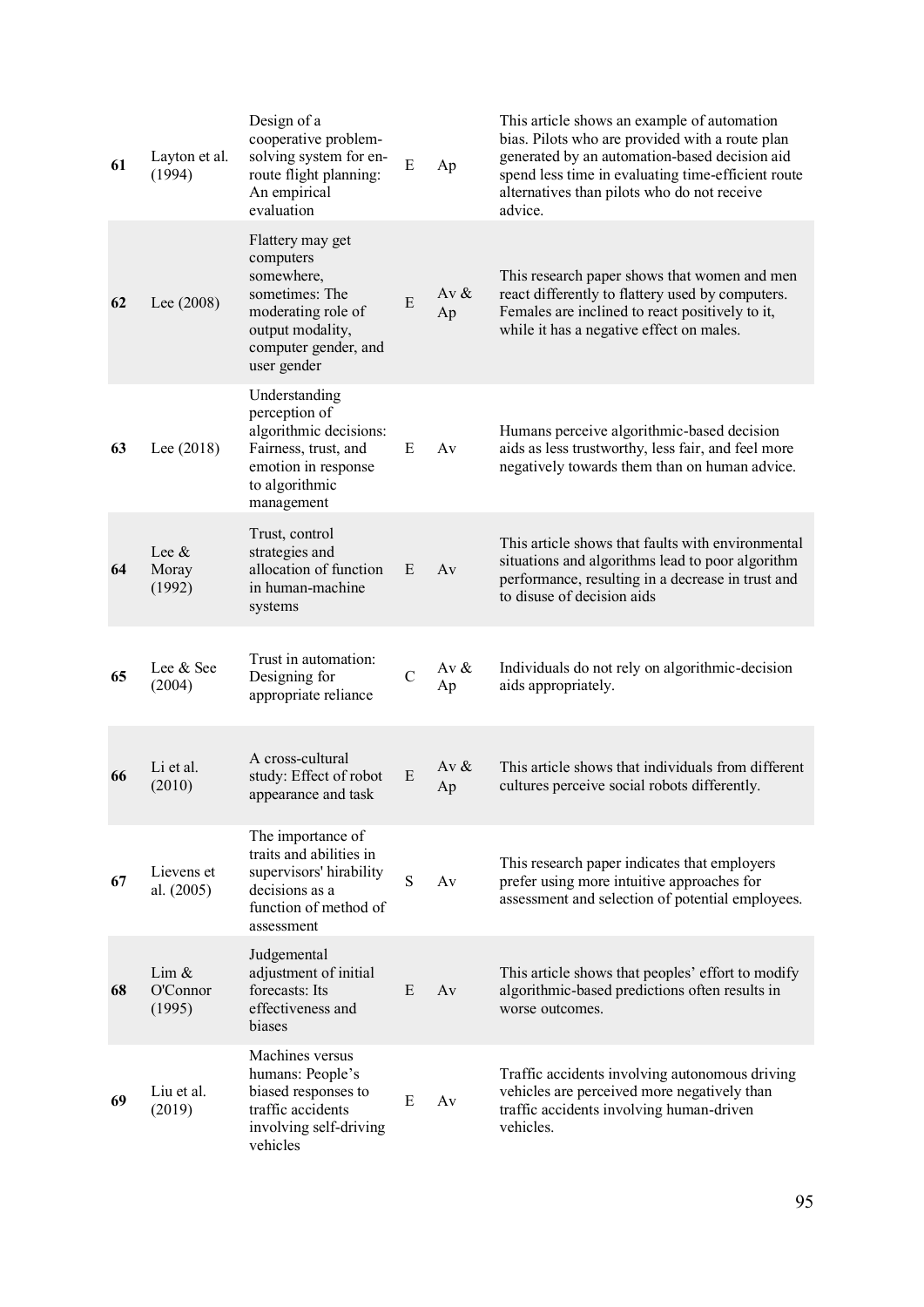| 70 | Lodato et al.<br>(2011)           | Predicting<br>professional<br>preferences for<br>intuition-based hiring                                                                                                   | S | Av            | Employers prefer to rely on intuition-based<br>decision-making instead of including decision<br>aids in their selection process.                                                                                                                                                                                                                                                                                                                                                                                            |
|----|-----------------------------------|---------------------------------------------------------------------------------------------------------------------------------------------------------------------------|---|---------------|-----------------------------------------------------------------------------------------------------------------------------------------------------------------------------------------------------------------------------------------------------------------------------------------------------------------------------------------------------------------------------------------------------------------------------------------------------------------------------------------------------------------------------|
| 71 | Logg et al.<br>(2019)             | Algorithm<br>appreciation: People<br>prefer algorithmic to<br>human judgment                                                                                              | E | Av $\&$<br>Ap | This paper challenges the view that people are<br>averse towards algorithms. Six experiments<br>show that people rely more heavily on<br>algorithmic rather than on human judgment.                                                                                                                                                                                                                                                                                                                                         |
| 72 | Longoni et<br>al. (2019)          | Resistance to Medical<br>Artificial Intelligence                                                                                                                          | E | Av            | This article shows that individuals believe that<br>algorithmic tools will not consider their unique<br>individual characteristics.                                                                                                                                                                                                                                                                                                                                                                                         |
| 73 | Lourenço et<br>al. (2020)         | Whose Algorithm<br>Says So: The<br>Relationships<br>Between Type of<br>Firm, Perceptions of<br>Trust and Expertise,<br>and the Acceptance of<br>Financial Robo-<br>Advice | E | Av $\&$<br>Ap | In the domain of online financial support<br>systems, older people are less satisfied and have<br>less trust in the algorithmic interaction than<br>younger people.                                                                                                                                                                                                                                                                                                                                                         |
| 74 | Lundeberg<br>et al. (1994)        | Highly confident but<br>wrong: Gender<br>differences and<br>similarities in<br>confidence judgments                                                                       | S | Av $\&$<br>Ap | Females are less confident about their<br>knowledge to make appropriate financial<br>decisions in comparison to males.                                                                                                                                                                                                                                                                                                                                                                                                      |
| 75 | Luo et al.<br>(2019)              | Frontiers: Machines<br>vs. humans: The<br>impact of artificial<br>intelligence chatbot<br>disclosure on<br>customer purchases                                             | E | Av            | Unrevealed chatbots are equally successful as<br>experienced workers, and four times more<br>successful than inexperienced workers in<br>generating product sales. When people interact<br>with chatbots and then the true "identity" of the<br>chatbots are revealed, the purchasing rate of the<br>potential customer decreases. When people have<br>prior AI experience leads to more purchases. It<br>leads to higher purchases when the reveal of the<br>chatbots identity is placed at the end of the<br>interaction. |
| 76 | Luong et al.<br>(2020)            | Algorithmic decision-<br>making: examining<br>the interplay of<br>people, technology,<br>and organizational<br>practices through an<br>economic experiment                | E | Av            | This article shows that humans are more likely to<br>use a decision aid when they have no prior<br>experience with algorithms.                                                                                                                                                                                                                                                                                                                                                                                              |
| 77 | Madhavan &<br>Wiegmann<br>(2007a) | Effects of information<br>source, pedigree, and<br>reliability on operator<br>interaction with<br>decision support<br>systems                                             | E | Av            | This research paper shows that individuals are<br>more sensitive towards machine errors than<br>human errors.                                                                                                                                                                                                                                                                                                                                                                                                               |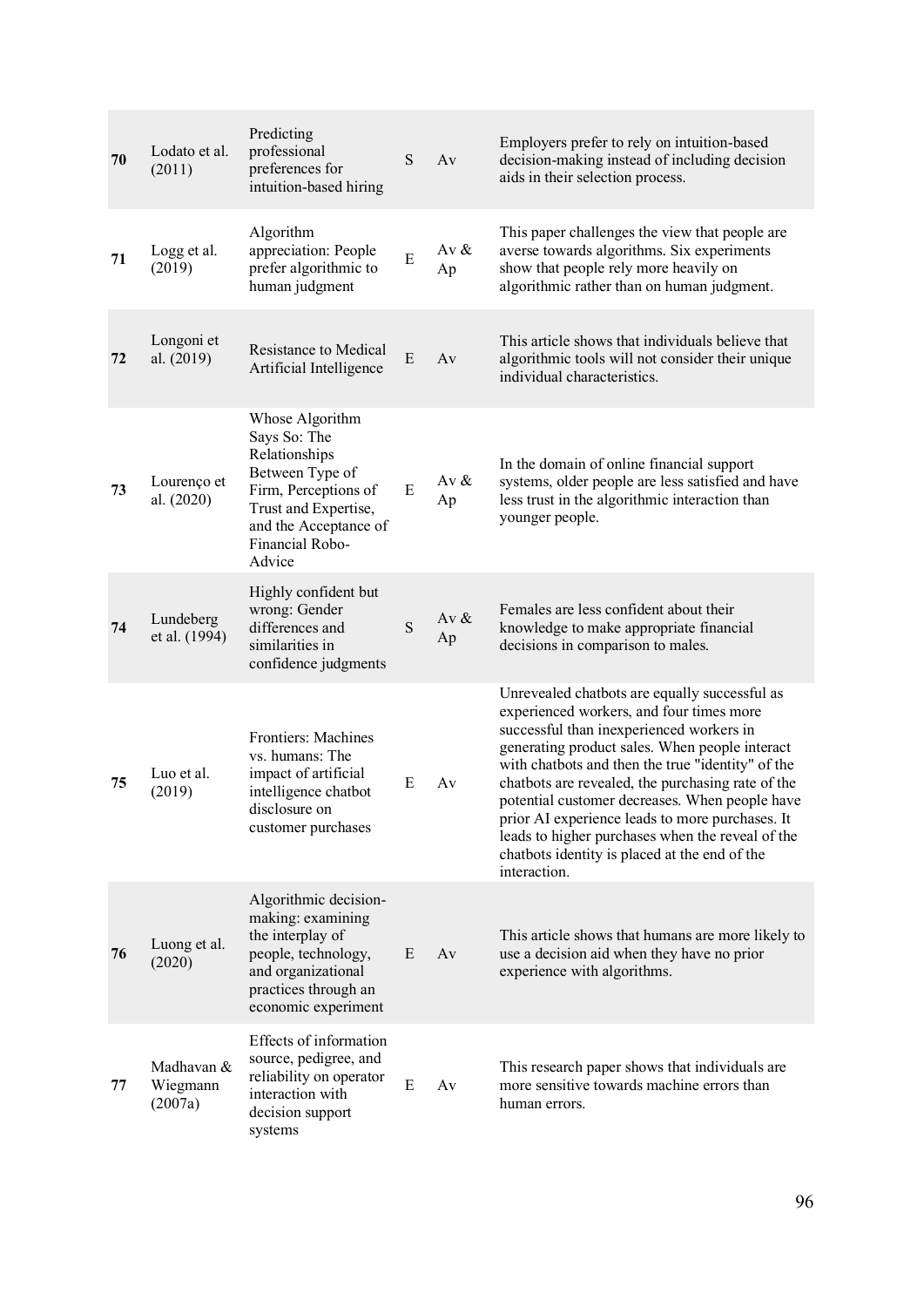| 78 | Madhavan &<br>Wiegmann<br>(2007b) | Similarities and<br>differences between<br>human-human and<br>human-automation<br>trust: An integrative<br>review                     | $\mathcal{C}$ | Av            | This paper shows that human mistakes are not<br>perceived as being negative by the user. The<br>reason for that is people believing that humans<br>are imperfect and therefore allowed to make<br>mistakes.                                 |
|----|-----------------------------------|---------------------------------------------------------------------------------------------------------------------------------------|---------------|---------------|---------------------------------------------------------------------------------------------------------------------------------------------------------------------------------------------------------------------------------------------|
| 79 | Madhavan et<br>al. (2006)         | <b>Automation failures</b><br>on tasks easily<br>performed by<br>operators undermine<br>trust in automated<br>aids                    | E             | Av            | This research paper indicates that when an<br>algorithm fails to perform an easy task, the<br>individuals' level of trust decreases because they<br>believe that the algorithmic model is not capable<br>of solving more challenging tasks. |
| 80 | Manzey et<br>al. (2012)           | Human performance<br>consequences of<br>automated decision<br>aids: The impact of<br>degree of automation<br>and system<br>experience | E             | Av            | This article shows that algorithmic errors have a<br>more negative effect on trust if they occur at the<br>beginning of the usage than errors occurring later<br>in the usage.                                                              |
| 81 | Marchese<br>(1992)                | Clinical versus<br>actuarial prediction:<br>A review of the<br>literature                                                             | $\mathcal{C}$ | Av            | This paper indicates that the statistical method<br>outperforms the clinical method.                                                                                                                                                        |
| 82 | Martini et al.<br>(2015)          | Agent appearance<br>modulates mind<br>attribution and social<br>attention in human-<br>robot interaction                              | E             | Av            | Algorithms are capable to follow gazes.                                                                                                                                                                                                     |
| 83 | McBride et<br>al. (2012)          | The impact of<br>personality on nurses'<br>bias towards<br>automated decision<br>aid acceptance                                       | E             | Av $\&$<br>Ap | In the area of medical prognoses, nurses<br>characterized by a more intuitive personality<br>tend to rely more heavily on algorithmic based<br>diagnosis aids than nurses characterized by a<br>more sensing personality.                   |
| 84 | Meehl<br>(1954)                   | Clinical versus<br>statistical prediction:<br>A theoretical analysis<br>and a review of the<br>evidence                               | C             | Av            | This article shows that statistic formulas are able<br>to outperform qualitative judgments, but doctors<br>prefer to rely on their judgment.                                                                                                |
| 85 | Meehl<br>(1986)                   | Causes and effects of<br>my disturbing little<br>book                                                                                 | $\mathcal{C}$ | Av            | Review of his published article in 1954. The<br>major part of insights provided in 1954 was still<br>relevant 30 years later.                                                                                                               |
| 86 | Merritt &<br>Ilgen $(2008)$       | Not all trust is created<br>equal: Dispositional<br>and history-based<br>trust in human-<br>automation<br>interactions                | ${\bf E}$     | Av $\&$<br>Ap | People with a more extroverted personality are<br>more likely to trust machines than people with a<br>more introverted personality.                                                                                                         |
| 87 | Montazemi<br>(1991)               | The impact of<br>experience on the<br>design of user<br>interface                                                                     | E             | Av            | This article shows that experience is positively<br>related to the use of decision aids. Domain<br>expertise, however, is negatively related.                                                                                               |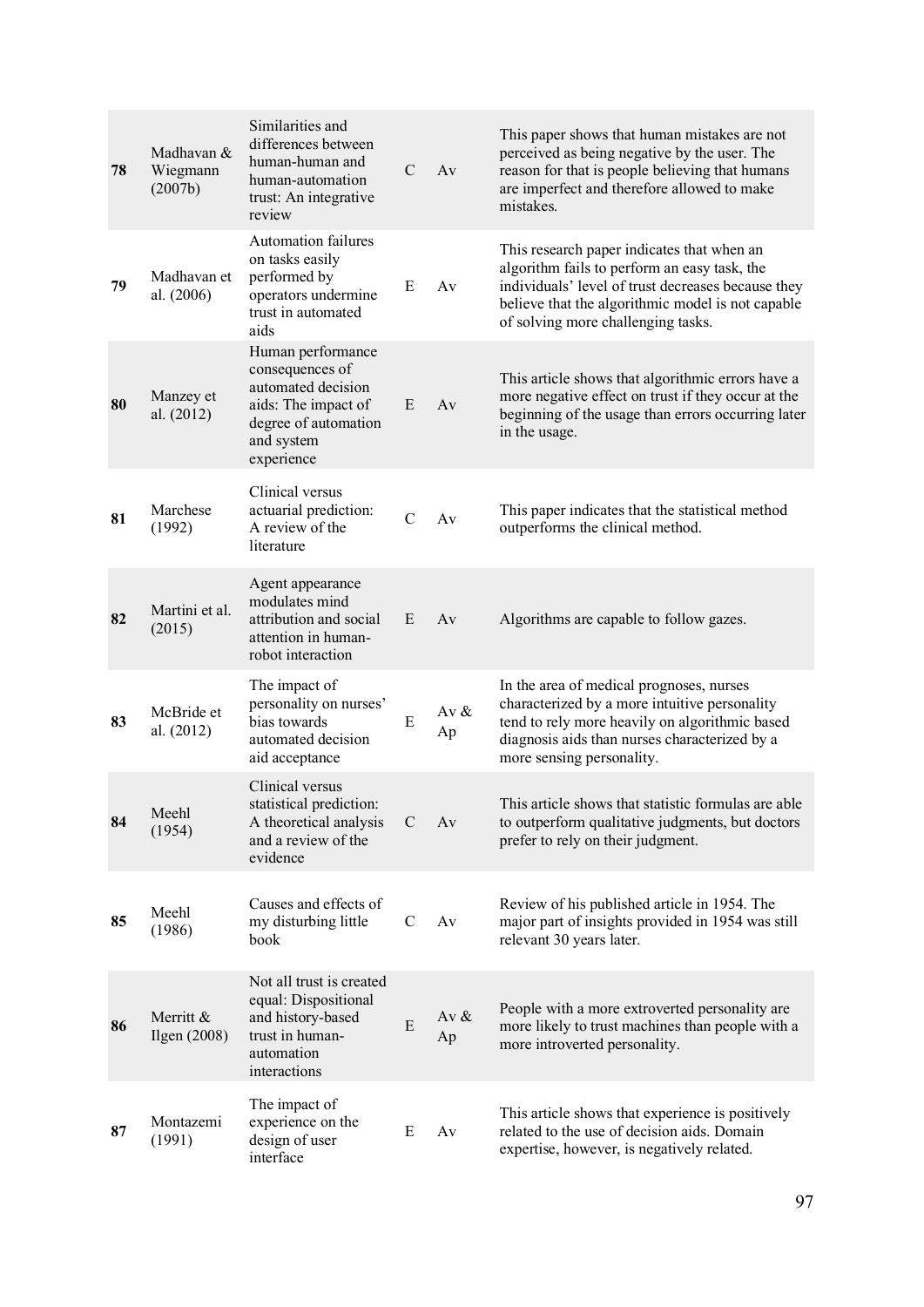| 88 | Moore &<br>Healy<br>(2008)    | The trouble with<br>overconfidence                                                                                                                                 | E             | Av            | The overconfidence bias can be distinguished in<br>three different types: Overestimation,<br>overplacement and overprecision.                                                                                                    |
|----|-------------------------------|--------------------------------------------------------------------------------------------------------------------------------------------------------------------|---------------|---------------|----------------------------------------------------------------------------------------------------------------------------------------------------------------------------------------------------------------------------------|
| 89 | Mosier &<br>Skitka<br>(1996)  | Human decision<br>makers and<br>automated decision<br>aids: Made for each<br>other?                                                                                | C             | Ap            | Three main factors influence the automation<br>bias: authority, cognitive miser as well as<br>diffusion of responsibility.                                                                                                       |
| 90 | Mosier et al.<br>(1998)       | Automation bias:<br>Decision making and<br>performance in high-<br>tech cockpits                                                                                   | E             | Ap            | Automation bias results in negative<br>consequences: omission and commission errors.                                                                                                                                             |
| 91 | Mullins &<br>Rogers<br>(2008) | Reliance on intuition<br>and faculty hiring                                                                                                                        | $\mathcal{C}$ | Av            | This article shows that it is necessary to study<br>the human subconscious processes that affect<br>intuitive decisions. This allows to detect the<br>factors responsible for collecting and evaluating<br>data of individuals.  |
| 92 | Naef et al.<br>(2008)         | Decomposing trust:<br>Explaining national<br>trust differences                                                                                                     | S             | Av $&$<br>Ap  | Trust differs in various cultures, generations,<br>places (e.g. countries, cities) as well as races.                                                                                                                             |
| 93 | Nass & Lee<br>(2001)          | Does computer-<br>synthesized speech<br>manifest personality?<br>Experimental tests of<br>recognition,<br>similarity-attraction,<br>and consistency-<br>attraction | E             | Av $&$<br>Ap  | Individuals apply polite standards and<br>stereotypes when they interact with a computer.<br>They feel attracted to the computer when their<br>personalities fit together.                                                       |
| 94 | Nass et al.<br>(1996)         | Can computers be<br>teammates?                                                                                                                                     | E             | Av            | Humans enter in a kind of relationship with<br>algorithmic decision aids in a way similar to<br>other humans.                                                                                                                    |
| 95 | Nass et al.<br>(1995)         | Can computer<br>personalities be<br>human personalities?                                                                                                           | E             | Av $\&$<br>Ap | This article shows that people are willing to rely<br>on algorithms when the algorithm displays<br>similar personality characteristics to those of the<br>user.                                                                  |
| 96 | Nomura et<br>al. (2008)       | Prediction of human<br>behavior in human-<br>robot interaction<br>using psychological<br>scales for anxiety and<br>negative attitudes<br>toward robots             | E             | Av $\&$<br>Ap | Attitude, emotions and communication have an<br>impact in interacting with robots. Additionally,<br>this paper indicates that there may be differences<br>regarding the variable gender in how individuals<br>respond to robots. |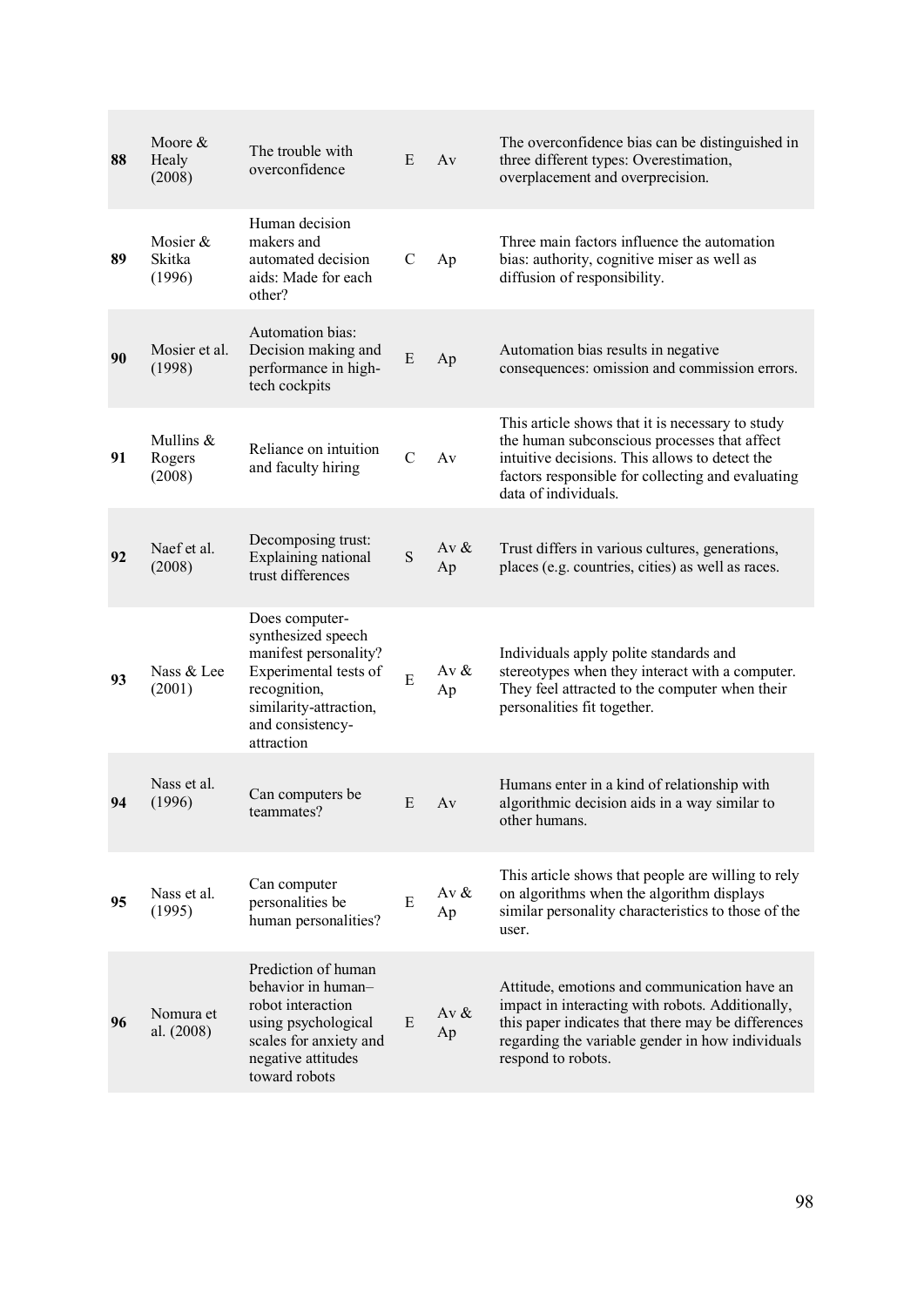| 97         | Önkal et al.<br>(2009)            | The relative influence<br>of advice from human<br>experts and statistical<br>methods on forecast<br>adjustments                          | E             | Av            | This paper shows that individuals apt to rely<br>more on human than on algorithmic advice in<br>stock price forecasting.                                                                                                                                                                                                               |
|------------|-----------------------------------|------------------------------------------------------------------------------------------------------------------------------------------|---------------|---------------|----------------------------------------------------------------------------------------------------------------------------------------------------------------------------------------------------------------------------------------------------------------------------------------------------------------------------------------|
| 98         | Pak et al.<br>(2012)              | Decision support aids<br>with anthropomorphic<br>characteristics<br>influence trust and<br>performance in<br>younger and older<br>adults | E             | Av $&$<br>Ap  | This research article indicates that younger<br>people's trust in the algorithmic decision aid<br>increases when a photo of an expert is on the<br>interface of a decision aid. This stands in<br>contrast to the behavior of older people.                                                                                            |
| 99         | Parasuraman<br>& Manzey<br>(2010) | Complacency and<br>bias in human use of<br>automation: An<br>attentional integration                                                     | $\mathbf C$   | Ap            | This paper shows that automation bias can also<br>result in positive outcomes. This is the case<br>when the decision aid gives the right advice.                                                                                                                                                                                       |
| <b>100</b> | Parasuraman<br>& Riley<br>(1997)  | Humans and<br>automation: Use,<br>misuse, disuse, abuse                                                                                  | $\mathcal{C}$ | Av $\&$<br>Ap | This article describes disuse and misuse of<br>algorithms. Misuse of algorithms is described as<br>the resulting failures which take place when<br>individuals erroneously rely on algorithms.<br>Disuse of algorithms is described as the resulting<br>failures which take place when people<br>mistakenly do not rely on algorithms. |
| 101        | Patel et al.<br>(2009)            | The coming of age of<br>artificial intelligence<br>in medicine                                                                           | $\mathcal{C}$ | Av            | This paper indicates that AI systems are capable<br>of decreasing errors and improve efficiency in<br>the hospital.                                                                                                                                                                                                                    |
| 102        | Patterson<br>(2017)               | Intuitive cognition<br>and models of<br>human-automation<br>interaction                                                                  | $\mathcal{C}$ | Av            | Intuitive cognition is the dominant force<br>influencing people's decision making.                                                                                                                                                                                                                                                     |
| 103        | Prahl & Van<br>Swol (2017)        | Understanding<br>algorithm aversion:<br>When is advice from<br>automation<br>discounted?                                                 | Ε             | Av $\&$<br>Ap | Review of interpersonal advice and human-<br>automation trust. People rely on algorithms<br>significantly less than on human<br>recommendations after receiving bad advice.<br>Decision makers think that they are more similar<br>to humans than to algorithms.                                                                       |
| 104        | Prince<br>(1993)                  | Women, Men, and<br>Money Styles                                                                                                          | S             | Av            | This article shows that women are less confident<br>about their knowledge to make appropriate<br>financial decisions in comparison to men.                                                                                                                                                                                             |
| 105        | Promberger<br>& Baron<br>(2006)   | Do patients trust<br>computers?                                                                                                          | E             | Av            | This article indicates that people rather prefer to<br>rely on a recommendation from a physician than<br>on a recommendation provided by an algorithm.                                                                                                                                                                                 |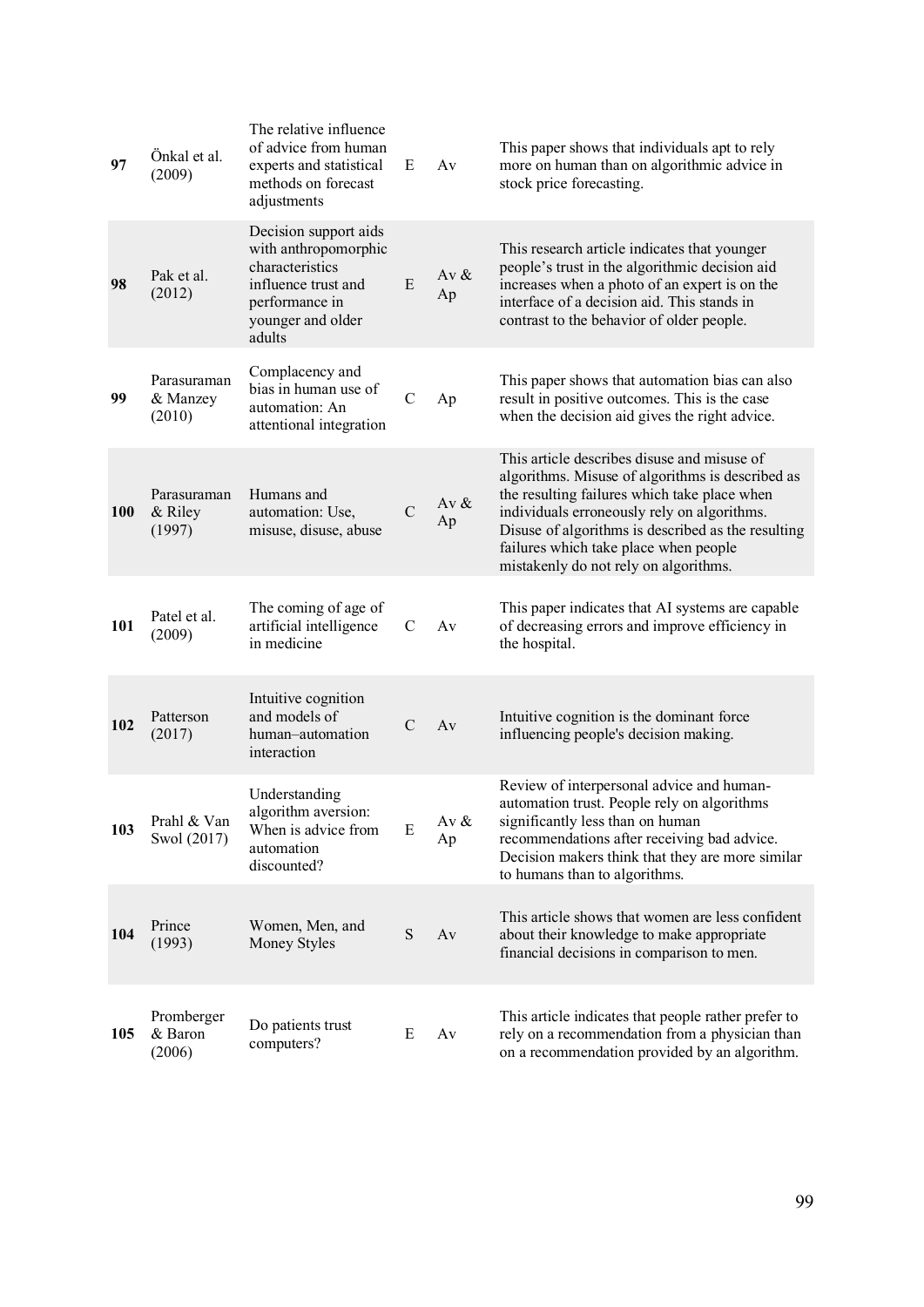| 106 | Rau et al.<br>(2009)            | Effects of<br>communication style<br>and culture on ability<br>to accept<br>recommendations<br>from robots                         | E             | Av $\&$<br>Ap | This article gives insights about individual<br>differences. Germans perceive robots as less<br>likable and less trustworthy compared to Chinese                                    |
|-----|---------------------------------|------------------------------------------------------------------------------------------------------------------------------------|---------------|---------------|-------------------------------------------------------------------------------------------------------------------------------------------------------------------------------------|
| 107 | Robinette et<br>al. (2016)      | Overtrust of robots in<br>emergency<br>evacuation scenarios                                                                        | Ε             | Ap            | People show overtrust in certain scenarios when<br>they are in emergency, time-pressure scenarios.                                                                                  |
| 108 | Robinette et<br>al. (2017)      | Effect of robot<br>performance on<br>human-robot trust in<br>time-critical<br>situations                                           | E             | Ap            | This article shows that peoples' trust in robots<br>decreases after seeing the robot making an error.                                                                               |
| 109 | Rynes et al.<br>(2002)          | HR professionals'<br>beliefs about effective<br>human resource<br>practices:<br>Correspondence<br>between research and<br>practice | E             | Av            | This paper indicates that employers prefer to use<br>the traditional way of making interviews as a<br>selection method.                                                             |
| 110 | Sanchez et<br>al. (2004)        | Understanding<br>reliance on<br>automation: Effects<br>of error type, error<br>distribution, age and<br>experience                 | E             | Av $\&$<br>Ap | This article shows that people at higher age are<br>superior in calibrating their level of trust to the<br>inconsistent reliability of an algorithm than<br>people at lower age.    |
| 111 | Sanders &<br>Manrodt<br>(2003a) | Forecasting software<br>in practice: Use,<br>satisfaction, and<br>performance                                                      | S             | Av            | Decision-makers in marketing and sales often<br>avoid using commercial offered prediction<br>systems which would improve their forecast<br>performance.                             |
| 112 | Sanders &<br>Manrodt<br>(2003b) | The efficacy of using<br>judgmental versus<br>quantitative<br>forecasting methods<br>in practice                                   | S             | Av            | This research papers shows that statistical<br>forecast models can outperform human<br>judgment.                                                                                    |
| 113 | Sawyer<br>(1966)                | Measurement and<br>prediction, clinical<br>and statistical                                                                         | $\mathcal{C}$ | Av            | This article indicates that the statistical method<br>outperforms the clinical method.                                                                                              |
| 114 | Shaffer et al.<br>(2013)        | Why Do Patients<br>Derogate Physicians<br>Who Use a<br>Computer-Based<br>Diagnostic Support<br>System?                             | E             | Av            | This article shows that people see experts using<br>decision-support-systems as less professional<br>with a lower level of ability than experts who<br>make an aid free prediction. |
| 115 | Sieck &<br>Arkes<br>(2005)      | The recalcitrance of<br>overconfidence and<br>its contribution to<br>decision aid neglect                                          | E             | Av            | Individuals perceive algorithmic decision aids as<br>"dehumanizing" and decision-makers which rely<br>on their intuition and experience as more caring.                             |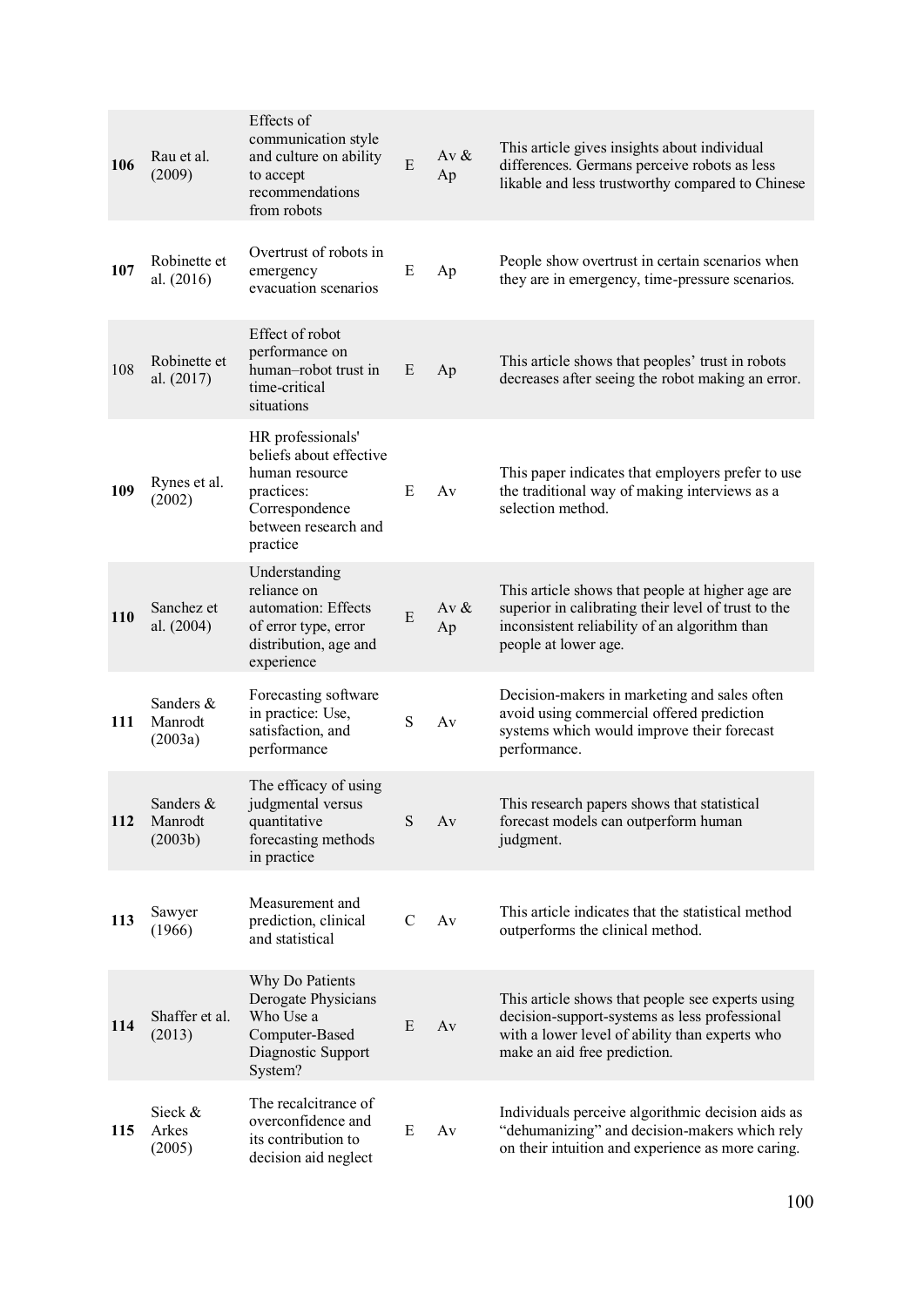| 116 | Sinha &<br>Swearingen<br>(2001) | Comparing<br>recommendations<br>made by online<br>systems and friends                                                                                               | E             | Av           | Individuals rely more heavily on human<br>recommendations than on recommendation<br>systems for movies and book.                                                                                           |
|-----|---------------------------------|---------------------------------------------------------------------------------------------------------------------------------------------------------------------|---------------|--------------|------------------------------------------------------------------------------------------------------------------------------------------------------------------------------------------------------------|
| 117 | Schmidt &<br>Hunter<br>(1998)   | The validity and<br>utility of selection<br>methods in personnel<br>psychology: Practical<br>and theoretical<br>implications of 85<br>years of research<br>findings | $\mathcal{C}$ | Av           | This article shows that more standardized<br>methods are superior to less standardized<br>methods in selection procedures.                                                                                 |
| 118 | Szalma &<br>Taylor<br>(2011)    | Individual differences<br>in response to<br>automation: The five<br>factor model of<br>personality                                                                  | E             | Av $&$<br>Ap | This article shows that neuroticism shows a<br>negative correlation to the individual difference:<br>personality.                                                                                          |
| 119 | Thurman &<br>Fletcher<br>(2019) | Has digital<br>distribution<br>rejuvenated<br>readership?<br>Revisiting the age<br>demographics of<br>newspaper<br>consumption                                      | S             | Av &<br>Ap   | This research paper indicates that the reason for<br>older individuals' rejection of algorithmic news<br>personalization might be that this age group<br>consumes traditional types of media the most.     |
| 120 | Thurman et<br>al. (2019)        | My friends, editors,<br>algorithms, and I:<br>Examining audience<br>attitudes to news<br>selection                                                                  | S             | Av $&$<br>Ap | This article indicates that in the domain of<br>choosing the source of news, people at higher<br>age are willing to receive news from an editor<br>rather than from an algorithm-based<br>personalization. |
| 121 | Todd &<br>Gigerenzer<br>(2007)  | Environments that<br>make us smart:<br>Ecological rationality                                                                                                       | $\mathcal{C}$ | Av           | Ecological rationality is an approach that refers<br>to the real world. It states that the level of<br>rationality regarding a decision depends on the<br>environment in which the decision is made.       |
| 122 | Tung (2011)                     | Influence of gender<br>and age on the<br>attitudes of children<br>towards humanoid<br>robots                                                                        | E             | Av $&$<br>Ap | This article shows that there is a difference<br>regarding the variable gender on how children<br>feel attracted to robots.                                                                                |
| 123 | Westin et al.<br>(2015)         | Strategic<br>conformance:<br>Overcoming<br>acceptance issues of<br>decision aiding<br>automation?                                                                   | C             | Av           | This article is about strategic conformance. This<br>refers to match peoples' and algorithmic<br>decision-making.                                                                                          |
| 124 | Whitecotton<br>(1996)           | The effects of<br>experience and<br>confidence on<br>decision aid reliance:<br>A causal model                                                                       | E             | Av           | This article shows that experience is positively<br>related to the use of decision aids. Domain<br>expertise, however, is negatively related with the<br>use of decision aids.                             |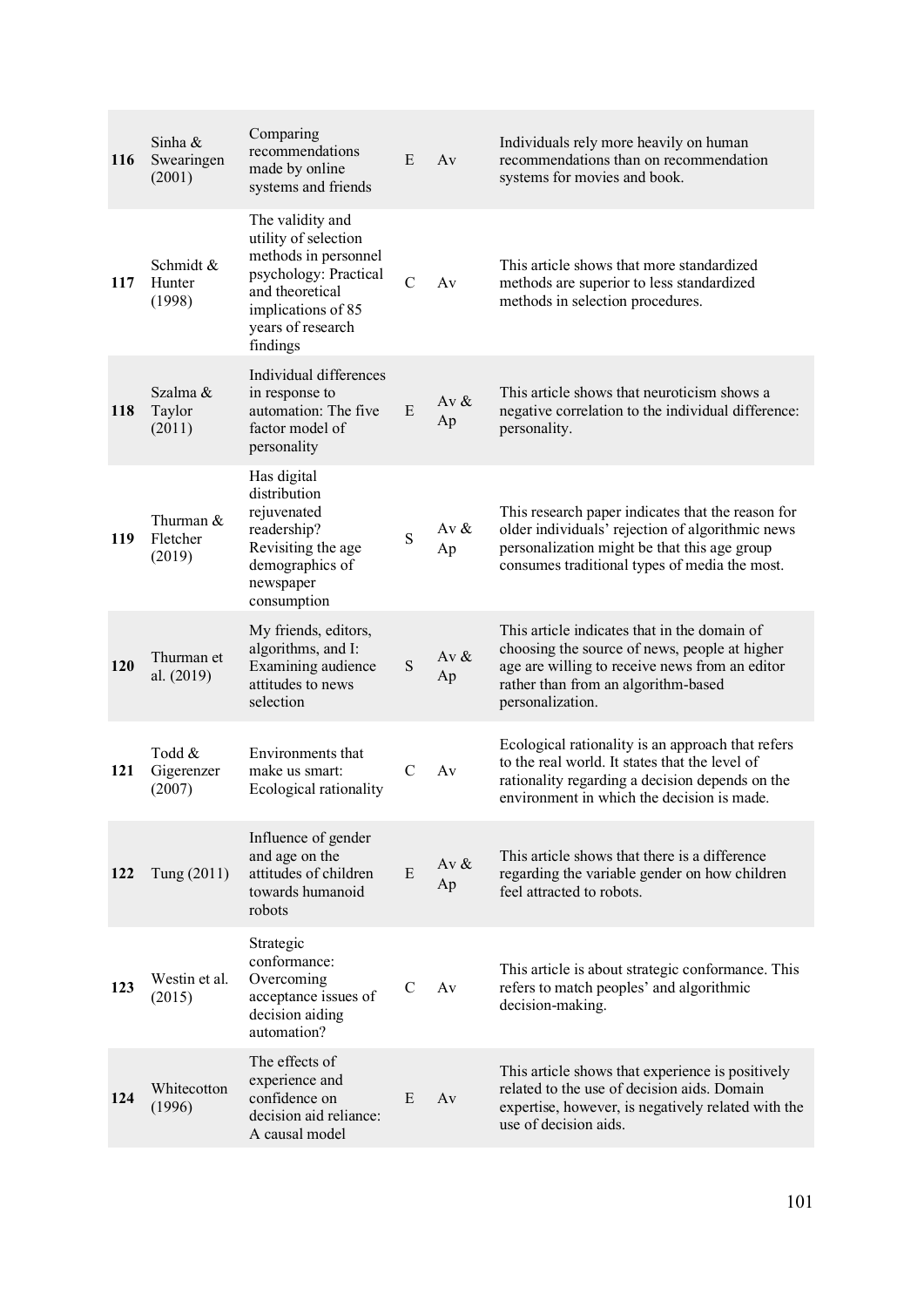| 125 | Wiese et al.<br>(2012)   | I see what you mean:<br>how attentional<br>selection is shaped by<br>ascribing intentions to<br>others           | Ε             | Av            | The perception that a certain agent could be a<br>human being leads to intentional stance<br>compared to the perception that a certain agent<br>could be an algorithm.                                             |
|-----|--------------------------|------------------------------------------------------------------------------------------------------------------|---------------|---------------|--------------------------------------------------------------------------------------------------------------------------------------------------------------------------------------------------------------------|
| 126 | Wiese et al.<br>(2017)   | Designing artificial<br>agents as social<br>companions                                                           | $\mathcal{C}$ | Av            | When individuals see the mind in another party<br>(e.g. human or algorithm) it shows a positive<br>effect on the relationship. It leads to an increased<br>level of trust and social connection.                   |
| 127 | Workman<br>(2005)        | Expert decision<br>support system use,<br>disuse, and misuse: a<br>study using the theory<br>of planned behavior | S.            | Av            | This article is about the disuse and misuse of<br>decision aids. The expectations and opinions of<br>work colleagues or managers affect the<br>viewpoint of other employees towards decision<br>aids.              |
| 128 | Yeomans et<br>al. (2019) | Making sense of<br>recommendations                                                                               | E             | Av $\&$<br>Ap | Recommender systems are superior to human<br>advice, no matter if the advice comes from<br>family, friends or strangers. But humans do not<br>rely on algorithms. They rely on human advice<br>to a larger extent. |

<sup>a</sup>Method: E = experimental design; C = conceptual/review: S = study (non-experimental design) <sup>b</sup>Topic: Av = Algorithm Aversion; Ap = Algorithm Appreciation; Av & Ap = Algorithm Aversion and Algorithm Appreciation

**Table 31:** Reference list with Author, published Year, Method, Topic, and Key Findings